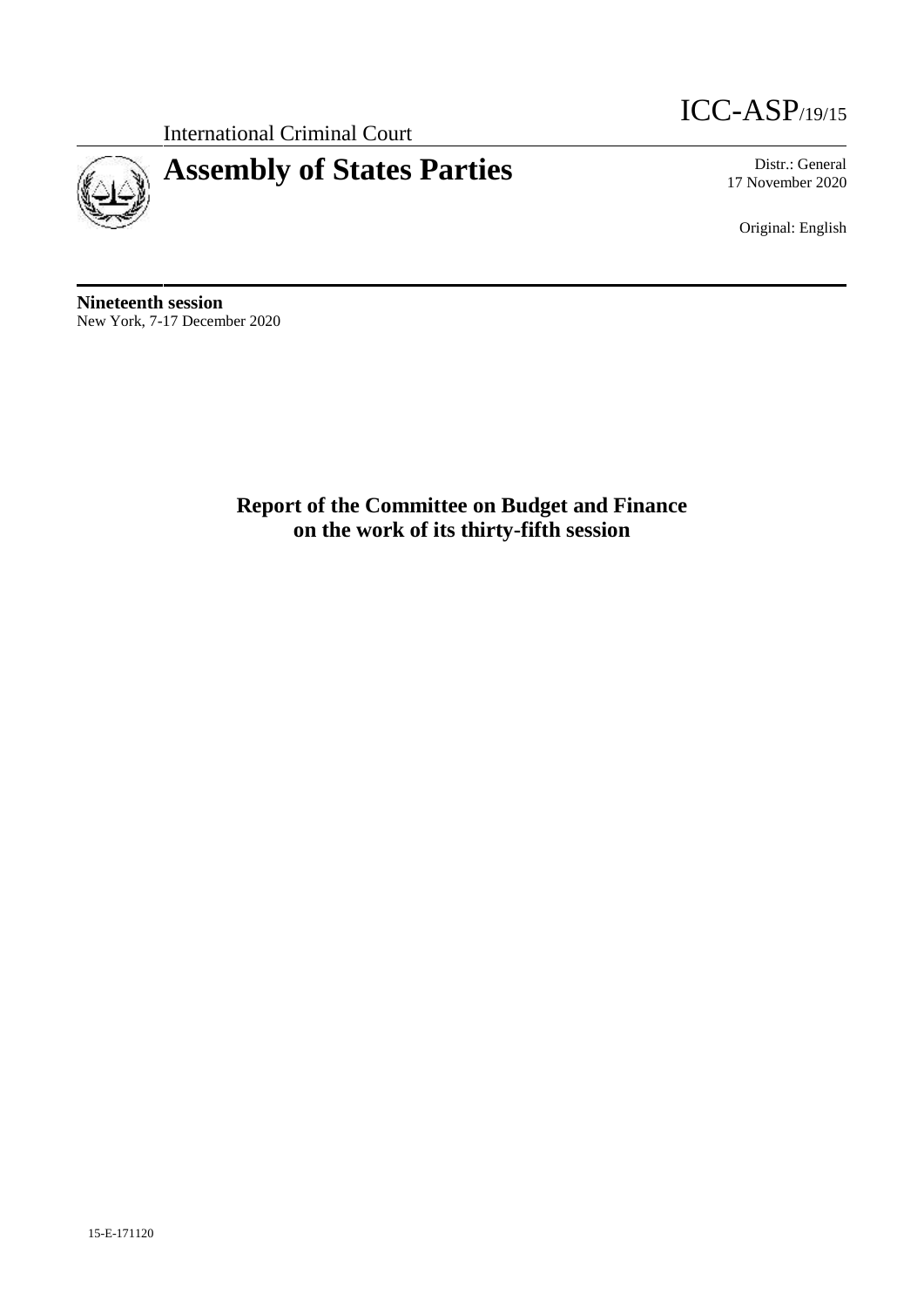## *Table of contents*

| I.               |                                                                          |  |
|------------------|--------------------------------------------------------------------------|--|
| $A$ .            |                                                                          |  |
| $B$ .            |                                                                          |  |
| $\mathcal{C}$ .  |                                                                          |  |
| П.               |                                                                          |  |
| A.               |                                                                          |  |
| 1.               |                                                                          |  |
| 2.               |                                                                          |  |
| 3.               |                                                                          |  |
| $\overline{4}$ . |                                                                          |  |
| 5.               |                                                                          |  |
| 6.               |                                                                          |  |
| 7.               |                                                                          |  |
| <b>B.</b>        |                                                                          |  |
| 1.               |                                                                          |  |
| 2.               |                                                                          |  |
| 3.               |                                                                          |  |
| $\overline{4}$ . |                                                                          |  |
| 5.               |                                                                          |  |
| 6.               |                                                                          |  |
| $\mathcal{C}$ .  |                                                                          |  |
| 1.               |                                                                          |  |
| 2.               |                                                                          |  |
| 3.               |                                                                          |  |
| $\overline{4}$ . |                                                                          |  |
| D.               |                                                                          |  |
| 1.               |                                                                          |  |
| 2.               |                                                                          |  |
| 3.               | Five-Year Information Technology and Information Management Strategy  16 |  |
| 4.               |                                                                          |  |
| 5.               |                                                                          |  |
| 6.               |                                                                          |  |
| E.               | Major Programme IV: Secretariat of the Assembly of States Parties19      |  |
| 1.               |                                                                          |  |
| 2.               |                                                                          |  |
| F.               |                                                                          |  |
| 1.               |                                                                          |  |
|                  |                                                                          |  |
| G.               | Major Programme VI: Secretariat of the Trust Fund for Victims22          |  |
| 1.               |                                                                          |  |
| 2.<br>3.         |                                                                          |  |
| 4.               |                                                                          |  |
| 5.               |                                                                          |  |
|                  |                                                                          |  |
| Н.               | Major Programme VII-2: Permanent Premises - Host State Loan 24           |  |
| 1.               |                                                                          |  |
| 2.               |                                                                          |  |
| I.               | Major Programme VII-5: Independent Oversight Mechanism25                 |  |
| 1.               |                                                                          |  |
| 2.               |                                                                          |  |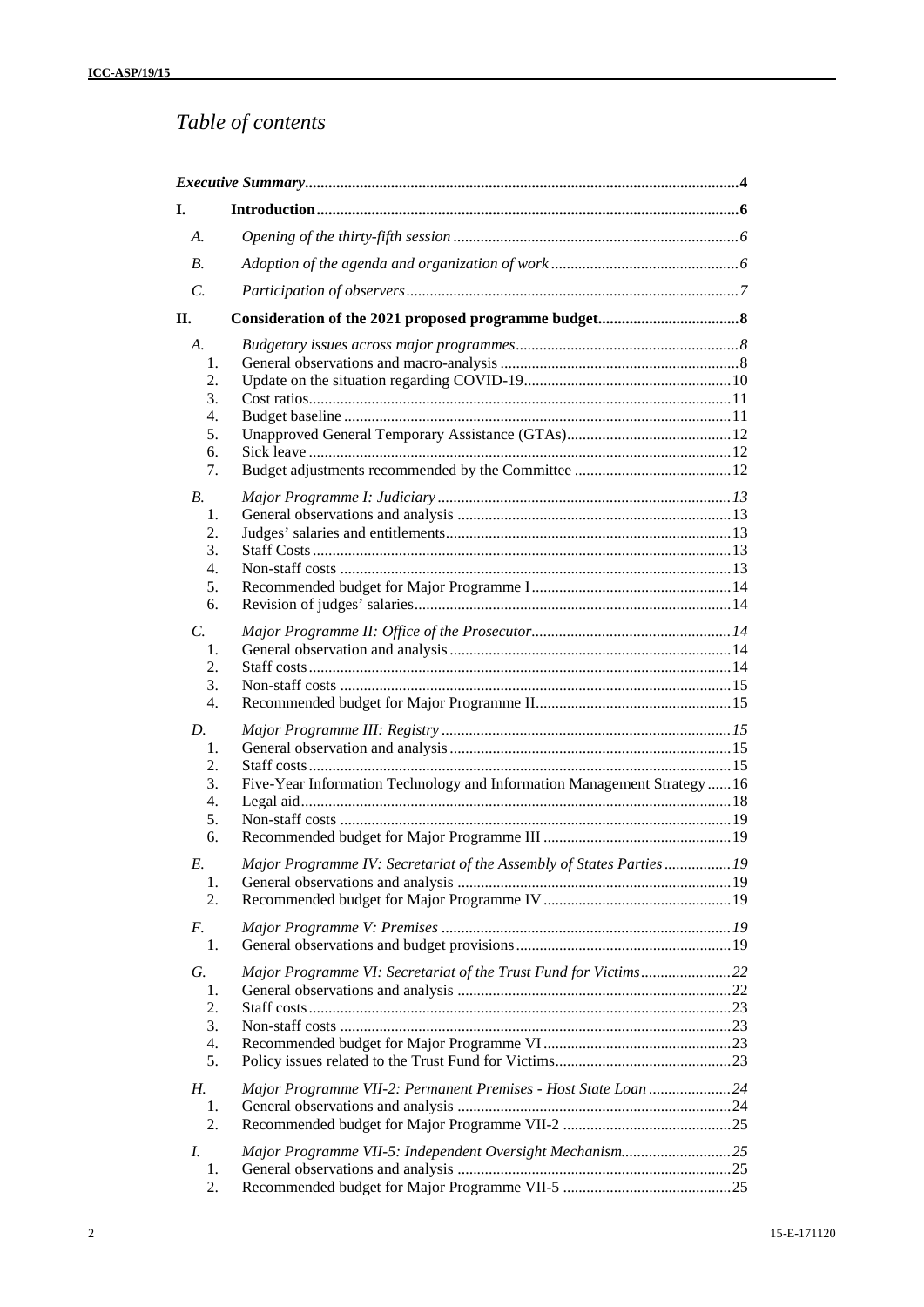| $J_{\cdot}$     |                                                                                       |  |
|-----------------|---------------------------------------------------------------------------------------|--|
| 1.              |                                                                                       |  |
| 2.              |                                                                                       |  |
| III.            |                                                                                       |  |
| А.              | Status of contributions to the regular budget, the Contingency Fund, the Working      |  |
|                 |                                                                                       |  |
| В.              |                                                                                       |  |
| $\mathcal{C}$ . |                                                                                       |  |
| 1.              |                                                                                       |  |
| 2.              |                                                                                       |  |
| 3.              |                                                                                       |  |
| $D_{\cdot}$     |                                                                                       |  |
| 1.              |                                                                                       |  |
| 2.              |                                                                                       |  |
|                 |                                                                                       |  |
| 3.<br>4.        |                                                                                       |  |
| 5.              |                                                                                       |  |
|                 |                                                                                       |  |
| 6.<br>7.        |                                                                                       |  |
|                 |                                                                                       |  |
| 8.              |                                                                                       |  |
| E.              |                                                                                       |  |
| 1.              |                                                                                       |  |
| 2.              |                                                                                       |  |
| 3.              |                                                                                       |  |
|                 |                                                                                       |  |
| IV.             |                                                                                       |  |
| $A_{\cdot}$     |                                                                                       |  |
| 1.              |                                                                                       |  |
| $B_{\cdot}$     |                                                                                       |  |
| 1.              |                                                                                       |  |
| 2.              |                                                                                       |  |
|                 |                                                                                       |  |
| V.              |                                                                                       |  |
| А.              | Assessment of litigation risk related to cases before the ILOAT and the Internal      |  |
|                 |                                                                                       |  |
| 1.              |                                                                                       |  |
| 2.              |                                                                                       |  |
| 3.              | Provisions related to ILOAT cases and cases before the internal Appeals Board38       |  |
| 4.              |                                                                                       |  |
| <b>B.</b>       |                                                                                       |  |
|                 |                                                                                       |  |
|                 | Annex II: Legal aid expenditure (in euros) for defence and victims, including the     |  |
|                 |                                                                                       |  |
|                 | Annex III: Budgetary implications of the Committee's recommendations (in thousands of |  |
| euros)          |                                                                                       |  |
|                 | Annex IV: Requests to access the Contingency Fund (as at 30 September 2020)58         |  |
|                 | Annex V: Yearly increases in approved budgets and actual expenditure 2013-2020 59     |  |
|                 |                                                                                       |  |
|                 |                                                                                       |  |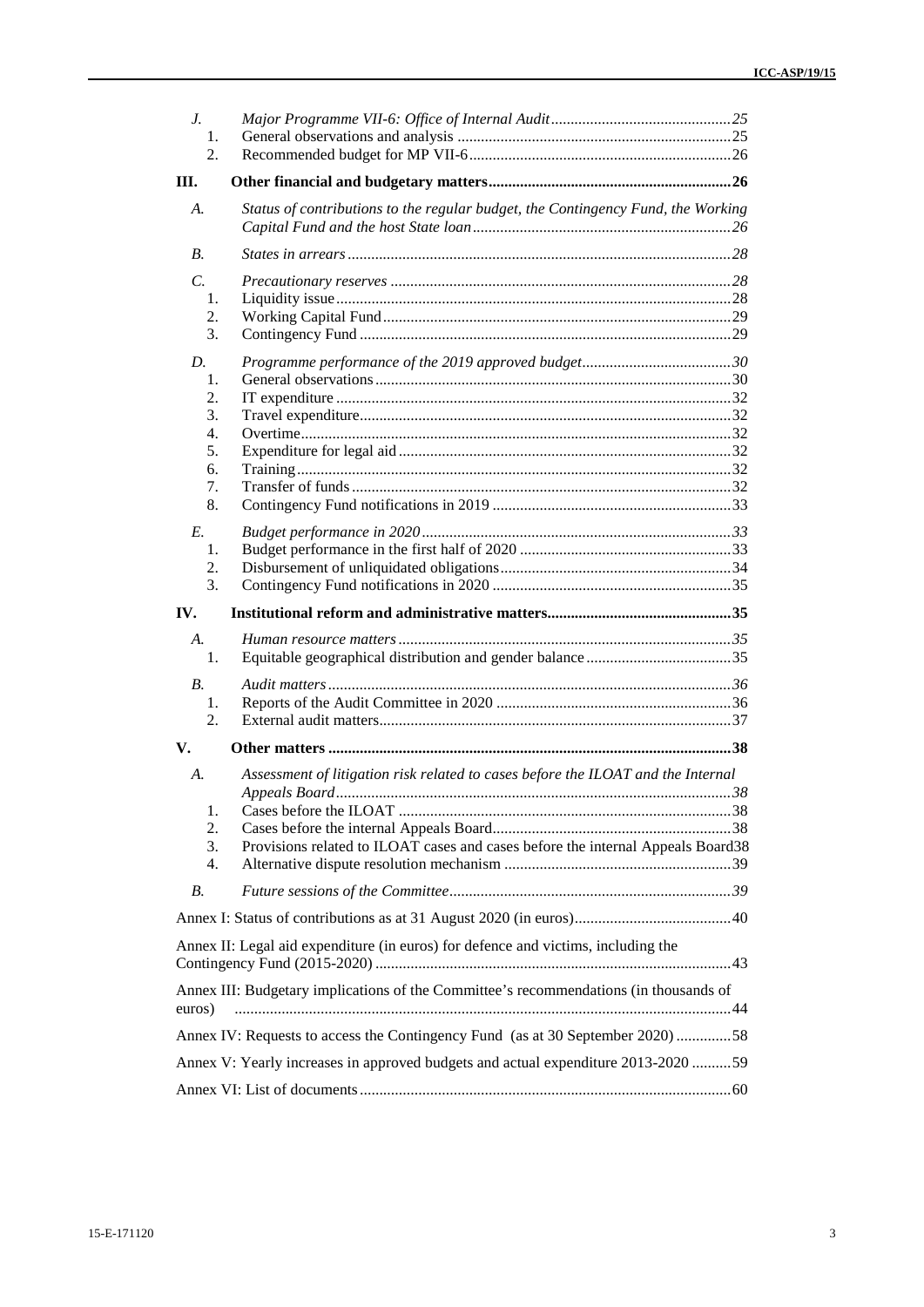## *Executive Summary*

1. The Committee on Budget and Finance held its thirty-fifth session via remote-link between 14 and 25 September 2020. The Committee considered a range of issues including: the 2021 proposed programme budget; the impact of COVID-19; the liquidity of the Court; and the work of the Trust Fund for Victims. Other major topics such as the IT/IM Strategy were also reviewed.

2. The Court requested a programme budget of  $\in$  144,917.2 thousand for 2021. The proposed budget represented a decrease of 0.5 per cent ( $\epsilon$ 703.3 thousand) against the total approved budget for 2020. The Committee welcomed the Court's conscious decision to reduce the funding requested from States Parties during during a financially challenging time due to COVID-19.

3. The Court discussed its liquidity issues with the Committee, as the liquidity position is increasingly a matter of concern for the Court. The Committee recommended that the Court use and further develop different forms of interactions with States Parties to minimise the risk to liquidity as illustrated in the report. The Committee further recommended that the Secretariat of the Assembly notify once again States Parties which are in arrears prior to the nineteenth session of the Assembly, highlighting the importance of their contributions for the budget and the financial stability of the Court, and for the States Parties themselves to regain their voting rights.

4. The Committee noted that the Court had managed to absorb significant staff cost increases whilst presenting the proposed programme budget and had forecast significant reductions in expenditure against items such as travel. There were also temporary delays in recruitment and procurement whilst a revised "Delayed recruitment factors" was also proposed.

5. The Committee noted that the fixed nature of staff costs will be offset by more flexible and discretionary items such as travel. The Committee agreed that with the current restricted operating environment as a result of COVID-19, this was a sensible approach in the short term. The Committee was, however, conscious that the economic impact of COVID-19 may extend beyond the current travel restrictions. The Committee therefore requested that at its thirty-sixth session, the Court provide an update on how it intends to manage and absorb the United Nations Common System (UNCS) pay increases in the medium term.

6. The impact of COVID-19 has changed the way the Court is working; however, the Court's ambition and goals remain the same. To date, the Court has proven to be flexible, adaptable and considered in its response to COVID-19. The Court has implemented new ways of working to ensure it can continue operating in a meaningful manner. The Committee noted the Court's ability to adapt and would welcome the Court's assessment on how it will benefit in the long term from these measures.

7. The Committee agreed with the Court that the IT/IM Strategy should be extended until 2022, to enable it to complete work that had been delayed due to COVID-19. The Committee also requested, where practically possible, that the Court demonstrate how it has realised the savings and efficiencies originally anticipated and whether any savings have failed to materialise.

8. The Committee is confident that lessons learned from COVID-19 and measures taken for absorbing the UNCS increase on staff costs will produce greater than ever savings and efficiencies in terms of the Court's operations. Combined with productivity gains from implementing the IT/IM Strategy, the Committee expects to see a substantially lower baseline for the 2022 budget.

9. The Court presented medium-term and long-term capital replacement plans. The Committee recommended that they be reassessed in light of budgetary appropriations for 2021, taking into account the need to minimize operational risks for the Court and giving priority to maintenance over replacement whenever economically sensible, in line with the principle of sustainability*.*

10. The Committee noted that based on expected judicial activities the 2021 proposed programme budget provided remuneration for 14 full-time judges and an annual allowance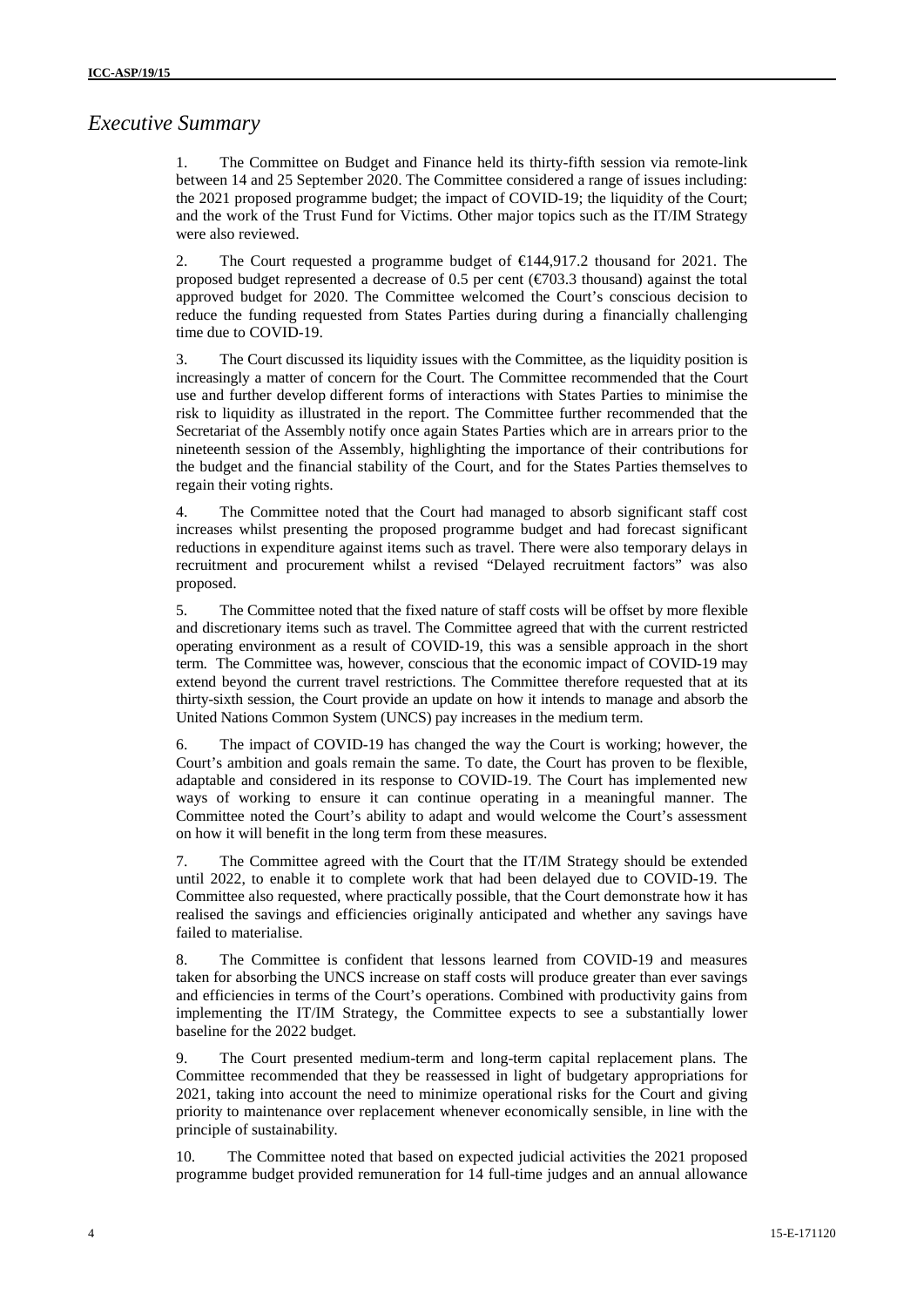for four newly elected judges, who will not be called for full-time service. The Committee recommended that the Court make every effort to absorb all unforeseen expenditures within the approved budget for 2021.

11. The Committee received an update from the Court regarding the use of unapproved GTA positions. The Committee reiterated its previous recommendation that the Court should refrain from using unapproved GTAs and decided to review the matter comprehensively with a view to providing policy guidance at its thirty-sixth session.

12. The Committee requested that the Court explore the possibility of negotiating the reduction of the current interest rate on the host State loan with the host State.

13. After reviewing the 2021 proposed programme budget and the justifications provided, the Committee concluded that total reductions could be achieved in the amount of  $\in$  243.3 thousand from a total proposed programme budget of  $\in$  444,917.2 thousand excluding the host State loan. This represented a total decrease of  $\Theta$ 46.6 thousand (0.7 per cent) compared to the 2020 approved budget (excluding the host State loan). Therefore, the Committee recommended that the Assembly approve a budget of  $\in$ 144,673.9 thousand excluding the instalments for the host State loan. The respective recommended resources for the major programmes are detailed in Annex III.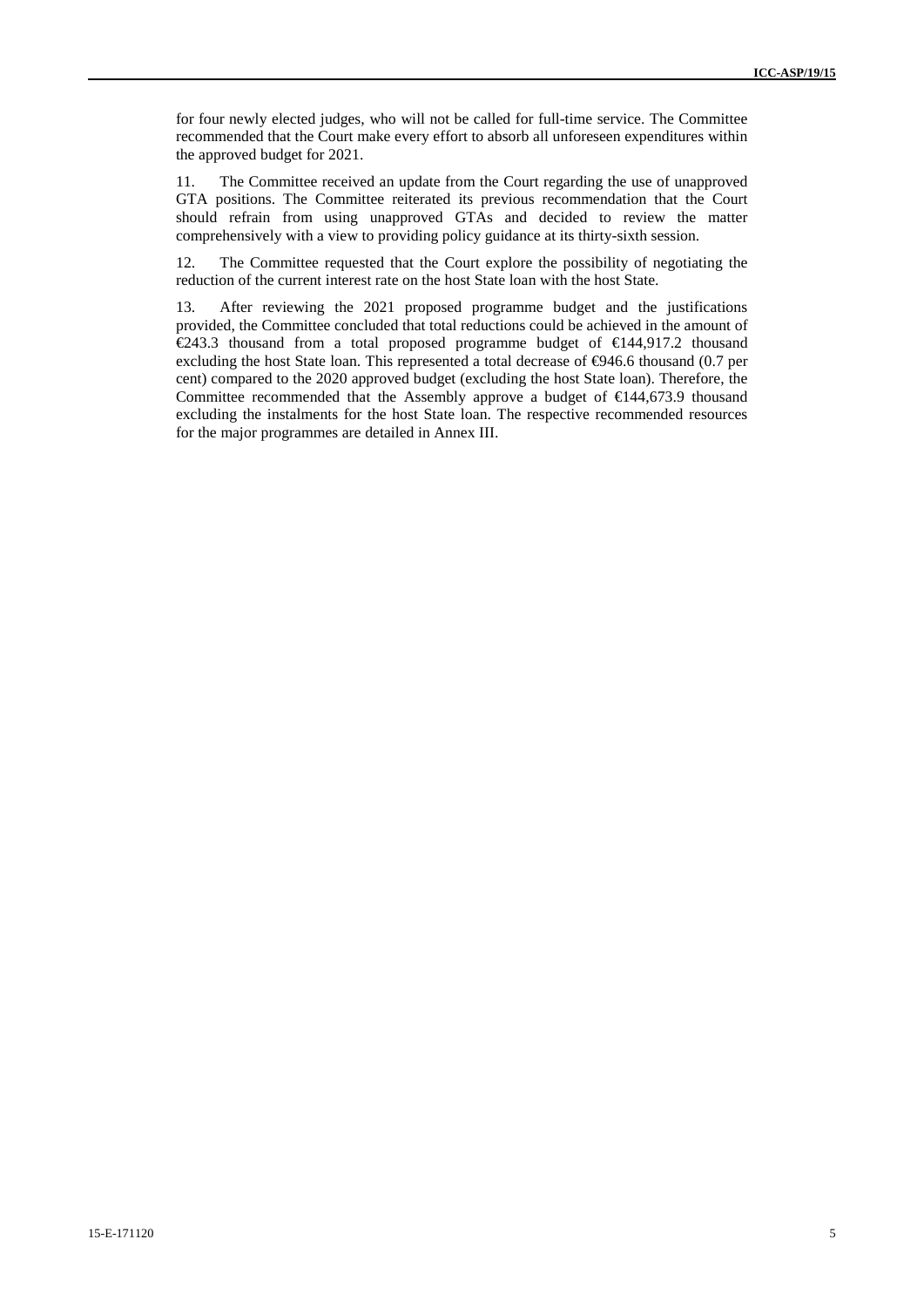## **I. Introduction**

### **A. Opening of the thirty-fifth session**

1. The thirty-fifth session of the Committee on Budget and Finance ("the Committee"), comprising ten meetings, was held via remote-link from 14 to 25 September 2020, in accordance with the decision of the Assembly of States Parties ("the Assembly") taken at its eighteenth session.<sup>1</sup>

2. The President of the International Criminal Court ("the Court"), Judge Chile Eboe- Osuji, delivered the welcoming remarks at the opening of the session.

3. The Executive Secretary to the Committee on Budget and Finance, Mr. Fakhri Dajani, acted as Secretary of the Committee, and his team assisted in providing the necessary substantive and logistical support to the Committee.

- 4. The following members attended the thirty-fifth session of the Committee:
	- (a) Werner Druml (Austria)
	- (b) Carolina María Fernández Opazo (Mexico);
	- (c) Fawzi A. Gharaibeh (Jordan);
	- (d) Hitoshi Kozaki (Japan);
	- (e) Urmet Lee (Estonia);
	- (f) Loudon Overson Mattiya (Malawi);
	- (g) Daniel McDonnell (United Kingdom);
	- (h) Mónica Sánchez Izquierdo (Ecuador);
	- (i) Margaret Wambui Ngugi Shava (Kenya);
	- (j) Elena Sopková (Slovakia);
	- (k) Klaus Stein (Germany); and
	- (l) Richard Veneau (France).<sup>2</sup>

### **B. Adoption of the agenda and organization of work**

5. At its first meeting, the Committee adopted the following agenda for the thirty-fifth session:

- 1. Opening of the session
	- (a) Welcoming remarks of the President of the Court;
	- (b) Adoption of the agenda and organization of work; and
	- (c) Participation of observers
- 2. 2021 proposed programme budget
	- (a) Consideration of the 2021 proposed programme budget;
	- (b) Baseline for the 2021 proposed programme budget;
	- (c) Annexes of the 2021 proposed programme budget:
		- a. Relevant savings and efficiencies; and
		- b. Table indicating reductions and resources allocated to offset increases
	- (d) Assessment of the impact of the required level of staffing and non staffing resources on the 2021 proposed programme budget; and

<sup>1</sup> *Official Records of the Assembly of States Parties to the Rome Statute of the International Criminal Court, Eighteenth session, The Hague, 2-7 December 2019* (ICC-ASP/18/20), vol. I, part I, section B., para. 48.

 $2^2$  Mr. Veneau participated in the first meeting of the session only.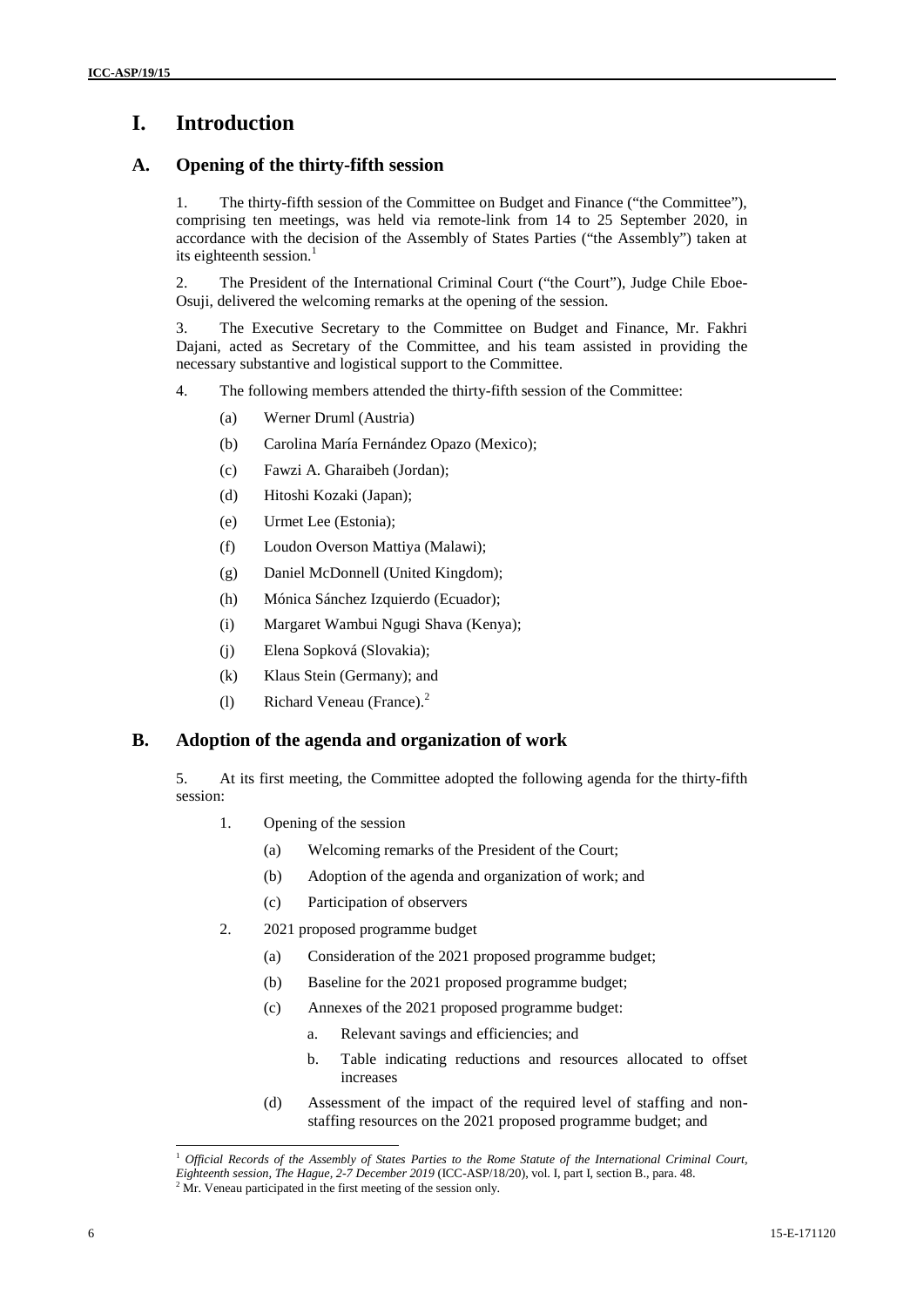- (e) Lessons learned and improvements to ensure flexibility and scalability of operations
- 3. Other financial and budgetary matters
	- (a) Status of contributions;
	- (b) States in arrears;
	- (c) Programme performance of the 2019 budget;
		- a. Status of disbursement of Court's unliquidated obligations
	- (d) Report on Budget performance of the Court as at 30 June 2020;
	- (e) Precautionary reserves;
	- (f) Liquidity issue; and
	- (g) Update on the COVID-19 situation
- 4. Institutional reform and administrative matters
	- (a) Update on cost ratios;
	- (b) Annual progress report on the implementation of the Five-Year IT/IM Strategy; and
	- (c) Capital replacements
- 5. Trust Fund for Victims
	- (a) Projects and activities of the Board of Directors of the TFV (1 July 2019 to 30 June 2020)
		- a. External Auditor recommendation on voluntary contributions
- 6. Human resources
	- (a) Geographical distribution and gender balance; and
	- (b) The use of unapproved GTA
- 7. Audit matters
	- (a) Reports of the Audit Committee in 2020;
	- (b) 2019 Financial Statements of the Court;
	- (c) 2019 Financial Statements of the TFV; and
	- (d) Update on status of workshop pertaining to review of oversight bodies
- 8. Other matters
	- (a) Assessment of litigation risks related to all cases pending before the ILO Administrative Tribunal and the internal Appeals Board; and
	- (b) The redeployment of staff in Major Programme II.

### **C. Participation of observers**

6. In accordance with the Rules of Procedure of the Assembly,<sup>3</sup> the principals of the Court and representatives of the Presidency, the Office of the Prosecutor ("the OTP") and the Registry were invited to participate in the meetings of the Committee. A representative of the External Auditor also addressed the Committee. The Committee expressed its appreciation to all observers who participated at its thirty-fifth session.

<sup>&</sup>lt;sup>3</sup> Rules 42, 92 and 93 of the Rules of Procedure of the Assembly concerning observers and other participants are applicable to the session. Upon invitation by the Chairperson and subject to the approval of the Committee, observers may participate in meetings of the Committee.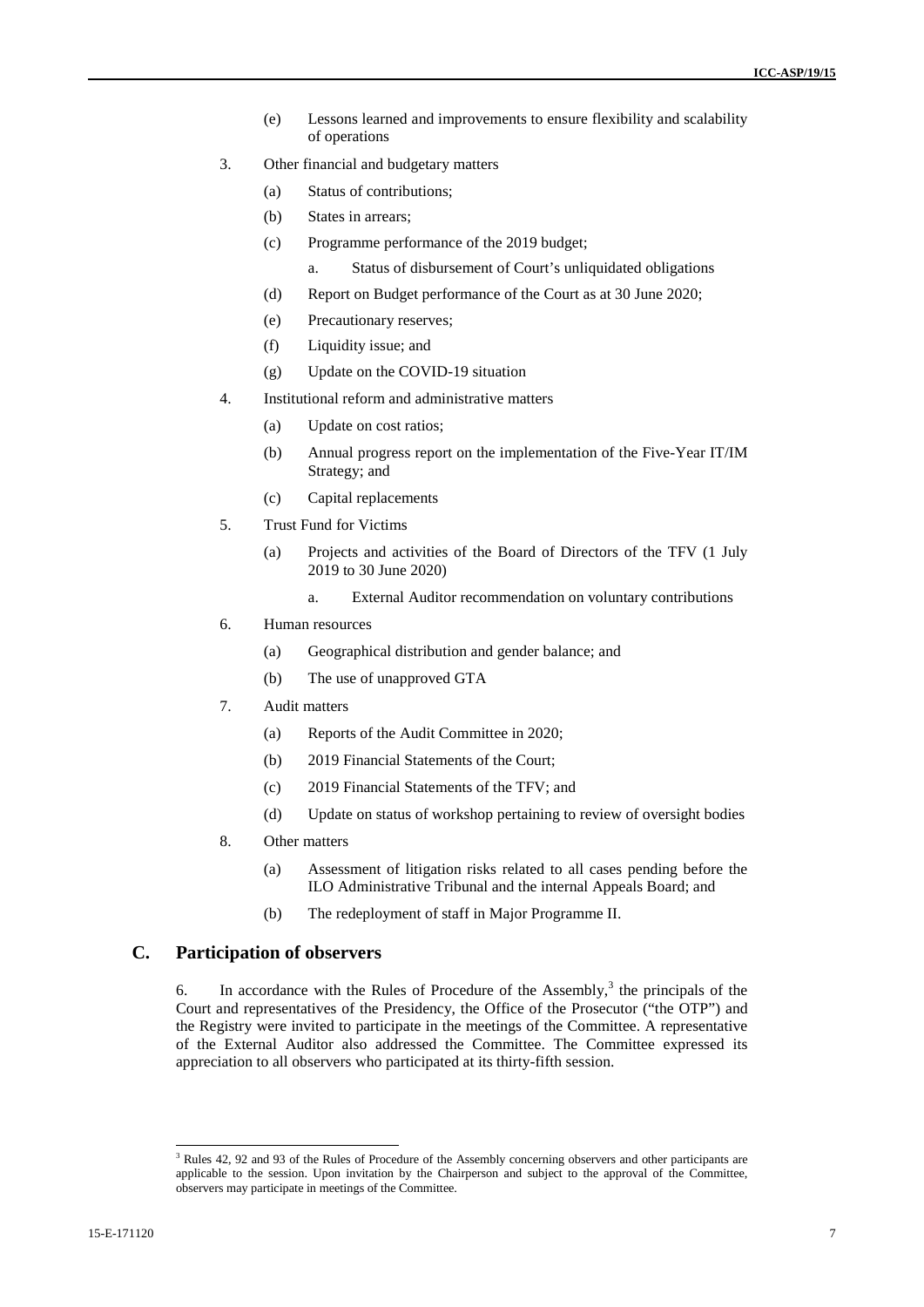## **II. Consideration of the 2021 proposed programme budget**

### **A. Budgetary issues across major programmes**

### **1. General observations and macro-analysis**

7. In accordance with Rule 9 of its Rules of Procedure, the Committee shall review the proposed programme budget of the Court and make the relevant recommendations to the Assembly. The Committee considered and scrutinized the "Proposed programme budget for 2021 of the International Criminal Court." <sup>4</sup> The Committee conducted its examination of the requested budget resources based on the general principle of budgetary integrity.

8. The Committee recalled that the Assembly at its eighteenth session had approved a budget totalling  $\epsilon$ 149,205.6 thousand for the 2020 budget year.<sup>5</sup> This was reduced by the instalments for the host State loan of  $\epsilon$ 3,585.1 thousand, which were payable only by those States that opted not to make a "one time" payment for the permanent premises. Therefore, the 2020 budget approved by the Assembly, excluding instalments for the host State loan, was  $\text{€}145,620.5$  thousand.<sup>6</sup>

9. The Court presented a proposed programme budget for 2021 of €144,917.2 thousand, excluding the host State loan, which represented a decrease of  $\epsilon/03.3$  thousand (0.5 per cent decrease). Increases were only requested in relation to: MP II (Office of the Prosecutor) in the amount of  $\epsilon$ 5.2 thousand (0.0 per cent increase); MP III (Registry) in the amount of €0.8 thousand (0.0 per cent increase); MP VII-5 (Independent Oversight Mechanism) in the amount of  $\epsilon$ 34.8 thousand (4.9 per cent increase); and MP VII-6 (Office of Internal Audit) in the amount of  $\epsilon$ 35.3 thousand (4.9 per cent increase). The remaining programmes either presented a decrease or presented a budget at the same level as in 2020. MP I (Judiciary) presented a decrease in the amount of  $E$ 299.7 thousand (2.5 per cent decrease) and MP IV (Secretariat of the Assembly of States Parties) presented a decrease in the amount of  $\epsilon$ 479.7 thousand (14.5 per cent decrease). The budgets for MP V (Premises) and MP VI (Secretariat of the Trust Fund for Victims) were presented at the same level as in 2020.

10. The Committee welcomed the time-series information included in the 2021 proposed programme budget, which enabled the Committee to put the figures into perspective.

11. The Committee noted that the budget for the Court had become stable and achieved near zero growth in the most recent five years (2017-2021), as demonstrated in Table 1 below. Additional detail on the yearly increases in approved budgets and actual expenditure since 2013 for the main major programmes is available in Graph 1 and in Annex V.

|      | Approved/<br>proposed<br>resource level | <b>Difference</b><br>from the<br>previous year<br>(thousands of<br>euros) | <b>Difference</b><br>from the<br>previous year<br>$($ %) | <b>Difference</b><br>(2021 PPB)<br>versus 2017<br><b>APB</b> ) (thousands<br>of euros) | Increase $(\% )$<br>(2021 PPB)<br>versus 2017<br>APB) |
|------|-----------------------------------------|---------------------------------------------------------------------------|----------------------------------------------------------|----------------------------------------------------------------------------------------|-------------------------------------------------------|
| 2021 | 148,502.30                              | (703.3)                                                                   | $-0.47\%$                                                | 3,915.0                                                                                | 102.71%                                               |
| 2020 | 149,205.60                              | 1,070.5                                                                   | 0.72%                                                    |                                                                                        |                                                       |
| 2019 | 148,135.10                              | 703.6                                                                     | 0.48%                                                    |                                                                                        |                                                       |
| 2018 | 147,431.50                              | 2,844.2                                                                   | 1.97%                                                    |                                                                                        |                                                       |
| 2017 | 144,587.30                              |                                                                           |                                                          |                                                                                        |                                                       |

**Table 1: Approved and proposed budget level 2017-2021 (thousands of euros)**

<sup>&</sup>lt;sup>4</sup> Proposed programme budget for 2021 of the International Criminal Court (ICC-ASP/19/10).<br><sup>5</sup> Official Records ... Eighteenth session ... 2019 (ICC-ASP/18/20), vol. I, part III, ICC-ASP/17/Res.4., section A., para. 1.<br><sup></sup>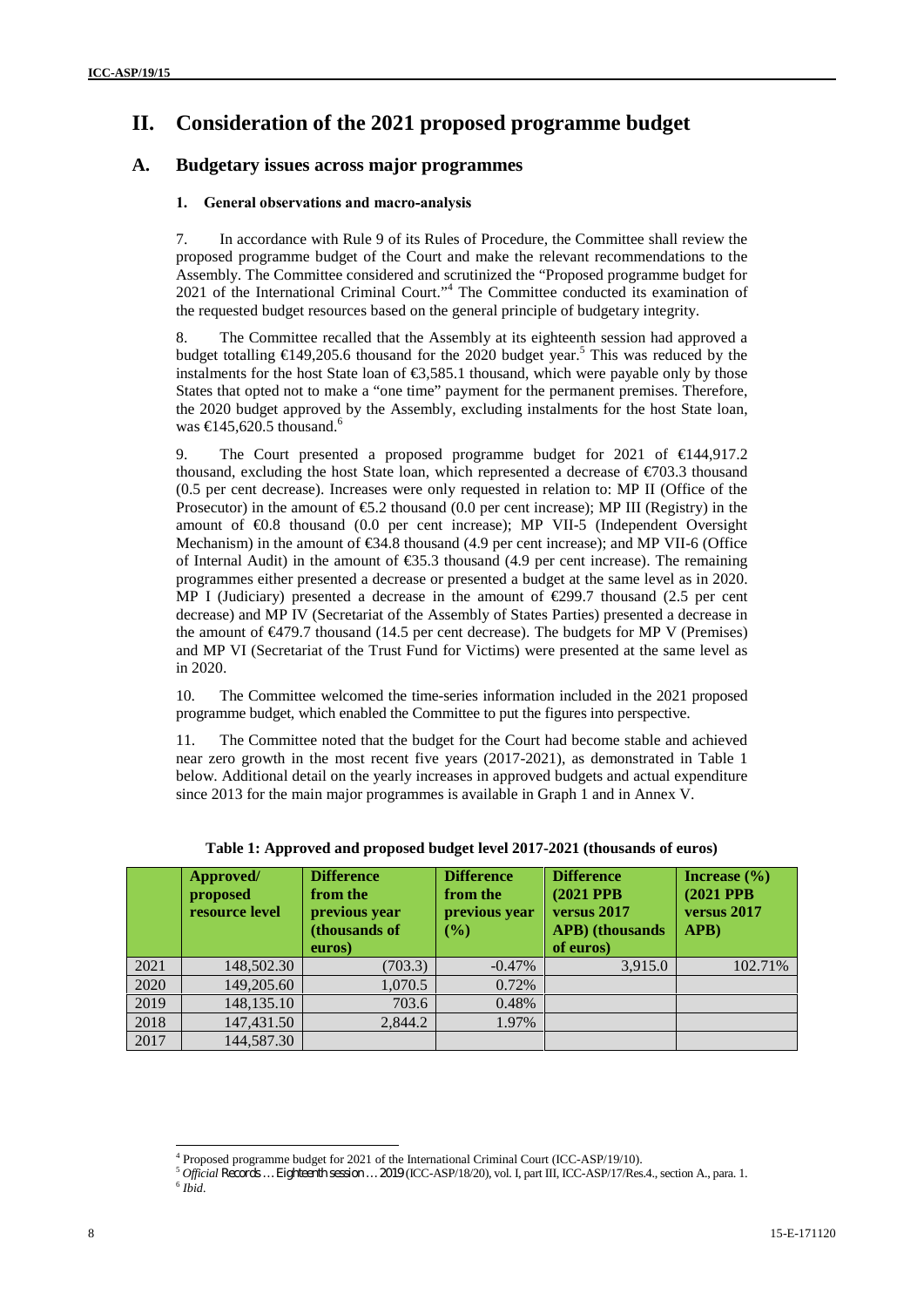

**Graph 1: Yearly increases in approved budgets and actual expenditure 2013-2020 (thousands of euros)**

12. The Committee noted that the 2021 proposed programme budget was impacted by the increase in staff costs, with the application of the United Nations Common System ("UNCS") in the 2021 proposed budget accounting for an increase of  $6.5$  million (see Table 2, Increase of Standard salary scales in 2021 compared to 2020). In addition, the provision of support by the Registry to support additional judicial proceedings anticipated in 2021 was estimated to cost an additional  $\epsilon$ 2.0 million.

**Table 2: Budgeted Salary Scales and changes 2017-2021 – Professional staff (Scale in thousands of euros)**

|            |           |       |            |       |          | $100$ and $100$ abando of $200$ |             |       |  |
|------------|-----------|-------|------------|-------|----------|---------------------------------|-------------|-------|--|
|            | $2018^7$  |       | $2019^{8}$ |       | $2020^9$ |                                 | $2021^{10}$ |       |  |
|            | % change  | Scale | % change   | Scale | % change | Scale                           | % change    | Scale |  |
| <b>USG</b> | $-2.94%$  | 246.4 | $-1.37\%$  | 243.0 | 1.84%    | 247.5                           | 9.17%       | 270.2 |  |
| <b>ASG</b> | $-2.91%$  | 225.4 | $-1.41%$   | 222.2 | 1.83%    | 226.3                           | 9.24%       | 247.2 |  |
| $D-1$      | $-3.65%$  | 190.5 | 0.21%      | 190.9 | 1.88%    | 194.5                           | 11.11%      | 216.1 |  |
| $P-5$      | $-3.00\%$ | 166.0 | 0.18%      | 166.3 | 1.87%    | 169.4                           | 9.33%       | 185.2 |  |
| $P-4$      | 1.98%     | 146.5 | $-1.43%$   | 144.4 | 1.86%    | 147.1                           | 7.41%       | 158.0 |  |
| $P-3$      | $-0.98%$  | 121.6 | $-1.45%$   | 119.8 | 1.89%    | 122.1                           | 9.34%       | 133.5 |  |
| $P-2$      | 0.34%     | 100.0 | $-1.37%$   | 98.6  | $-0.33%$ | 98.3                            | 9.36%       | 107.5 |  |
| $P-1$      | 0.34%     | 100.0 | $-1.37\%$  | 98.6  | $-0.33%$ | 98.3                            | 9.36%       | 107.5 |  |

13. The Committee noted that the Court follows the UNCS for staff costs, and also contributes to the United Nations Joint Staff Pension Fund accordingly. The increase in staff costs was the result of an external factor; however, the Court has absorbed the increase for the 2021 budget.

 $7$  The base salary decreased by 1.30 per cent; the Post Adjustment decreased by 12.46 per cent with a resulting increase in multiplier of 0.96 per cent. The average step for (D-1), (P-4), (P-2) and (P-1) increased by 1. This budget year, as a result of the reform of the UNCS, the single and dependency rates were abandoned, leading to a decrease of about 2.71 per cent.

<sup>&</sup>lt;sup>8</sup> The base salary increased by 0.97 per cent; the Post Adjustment increased by 58.56 per cent with a resulting decrease in multiplier of 2.29 per cent. This resulted in an observed decrease of 1.42 per cent. The average step for (D-1) and  $(P-5)$  increased by 1.

The base salary increased by 1.83 per cent; the Post Adjustment decreased by 21.29 per cent with a resulting increase in multiplier of 0.04 per cent. This resulted in an observed increase of 1.87 per cent. The average step for (P-1) and (P- 2) decreased by 1.

The base salary increased by 1.21 per cent; the Post Adjustment increased by 22.05 per cent with a resulting increase in multiplier of 8.02 per cent. This resulted in an observed increase of 9.33 per cent. The average step for (D-1) increased by 1 and (P-4) decreased by 1.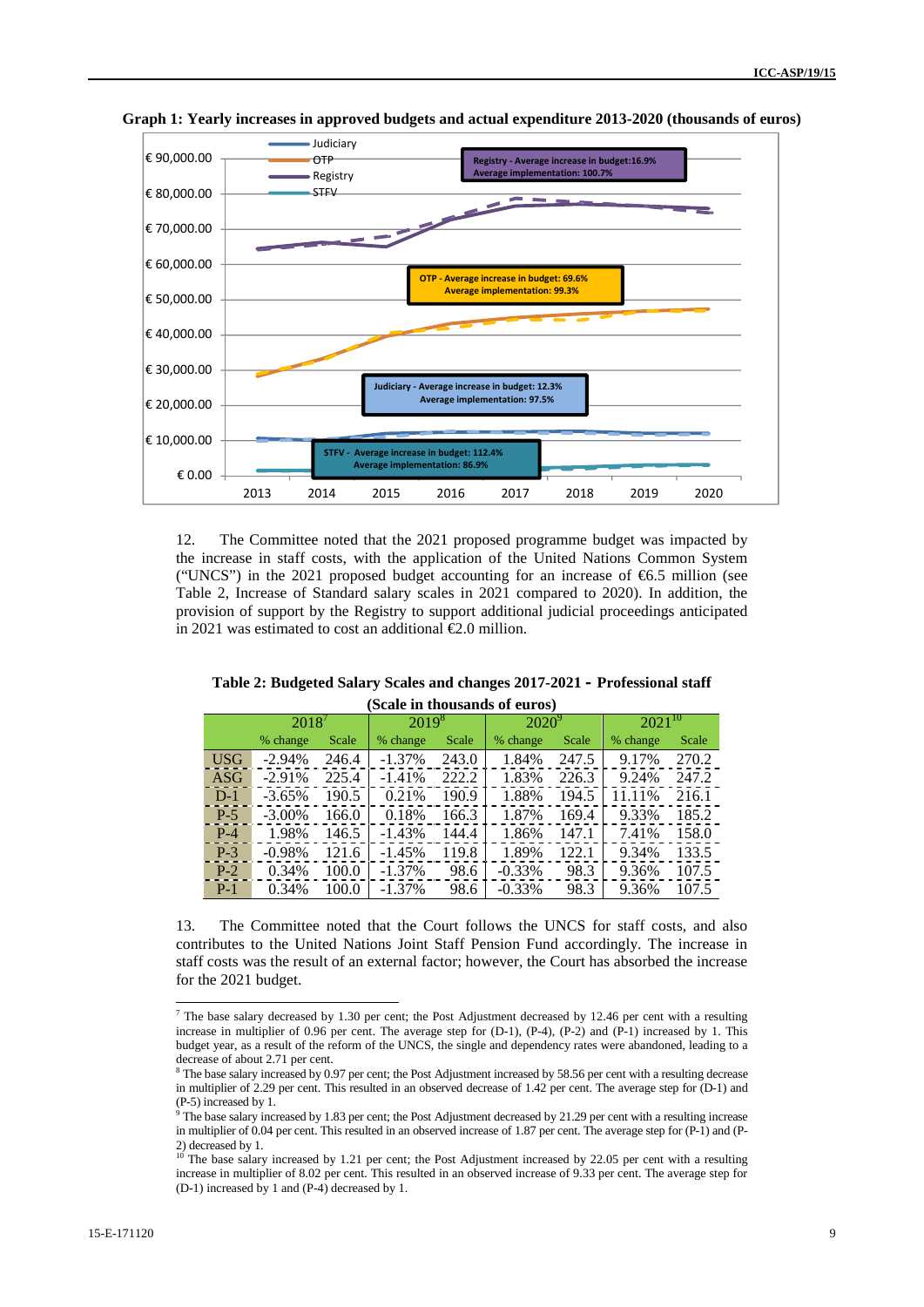14. In order to reduce the level of resource requirements for the 2021 budget, the Court applied a higher "Delayed recruitment factors" in Major Programme III, from 10 to 12 per cent (a  $\bigoplus$ .1 million reduction, slightly offset by changes in the "Delayed recruitment" factors" in Major Programme IV), and further reduced resources in the staff costs category by  $E.8$  million through unfunded positions and other reductions in staff and judges costs. Furthermore, the Court proposed reductions in non-staff costs through reductions in travel  $(\mathcal{L}1$  million), other non-staff costs ( $\mathcal{L}0.4$  million), operational requirements in country offices and field activities  $(\epsilon)$ .8 million), and the postponement of planned infrastructure improvements  $(\text{\e{1.1}}$  million).

15. The Committee noted all of the efforts made by the Court to control the overall budget level, which took into account the economic and financial difficulties of the States Parties in the context of the ongoing COVID-19 pandemic.

16. However, the Committee noted that the majority of the cost reductions related to either postponed recruitment or infrastructure investment, or anticipated travel restrictions into 2021, and as such, these were considered largely one-time in nature, and not a result of structural enhancements in the efficiency of the work of the Court.

17. In light of this, and to secure the sustainability of the budget in the medium-term, the Committee was of the view that the Court should identify ways in which it can manage its available human resources (approximately 76 per cent of the 2021 proposed programme budget) more flexibly and efficiently, including through more cost-effective staff mobilization and the use of contractual modalities, to cope with fluctuations in future workload, as recommended in paragraph 23 below regarding COVID-19.

#### **2. Update on the situation regarding COVID-19**

18. At its thirty-fourth session, the Committee had received an update from the Court in relation to the impact of the COVID-19 pandemic and had recommended that the Court, through the Crisis Management Team (CMT), continue reprioritizing activities and developing contingency plans in order to resume operations and mitigate the impact of the pandemic. The Committee had requested that the Registrar include an additional annex in the monthly financial situation reports, with updated data about the underspend and additional COVID-19 costs, until the thirty-fifth session of the Committee, and welcomed the intention of the Court to continue updating the Committee and States Parties on COVID-19 related costs on a monthly basis in the context of its financial reports. The Committee had also requested that the Court include COVID-19 impact data, as well as information about the implemented, as well as anticipated, savings and efficiencies for 2020, in the half-year implementation report to be submitted to the Committee at its thirty-fifth session.

19. The Committee received another update on the impact of the COVID-19 pandemic on the operation of the Court and, as mentioned above, noted the efforts made by the Court to control costs on the overall budget level including working from home, remote interviews/investigations, and the increase in field presence through locally recruited personnel.

20. The Committee observed that the Court had perceived the detrimental effects of COVID-19 and thereby continued to exercise flexibility and versatility in its operations to ensure business continuity, for example, prudent financial management, encouraging working from home, and voluntary shifts at the office in order to ensure the safety and security of the workforce.

21. The Committee also recognized the work of the CMT in its quest to craft comprehensive mechanisms that ensured sustainable operational activities, synergies and a transitional framework towards gradual shifts to the workplace. In addition, the Committee recalled that the Court was mindful of implementing and retaining all the savings and efficiencies in light of the unpredictability of the COVID-19 pandemic and its associated uncertainties.

22. The Committee was conscious that new ways of working had been adopted during the ongoing COVID-19 pandemic. These new practices, if maintained, could have a potential positive impact on the future operating costs of the Court.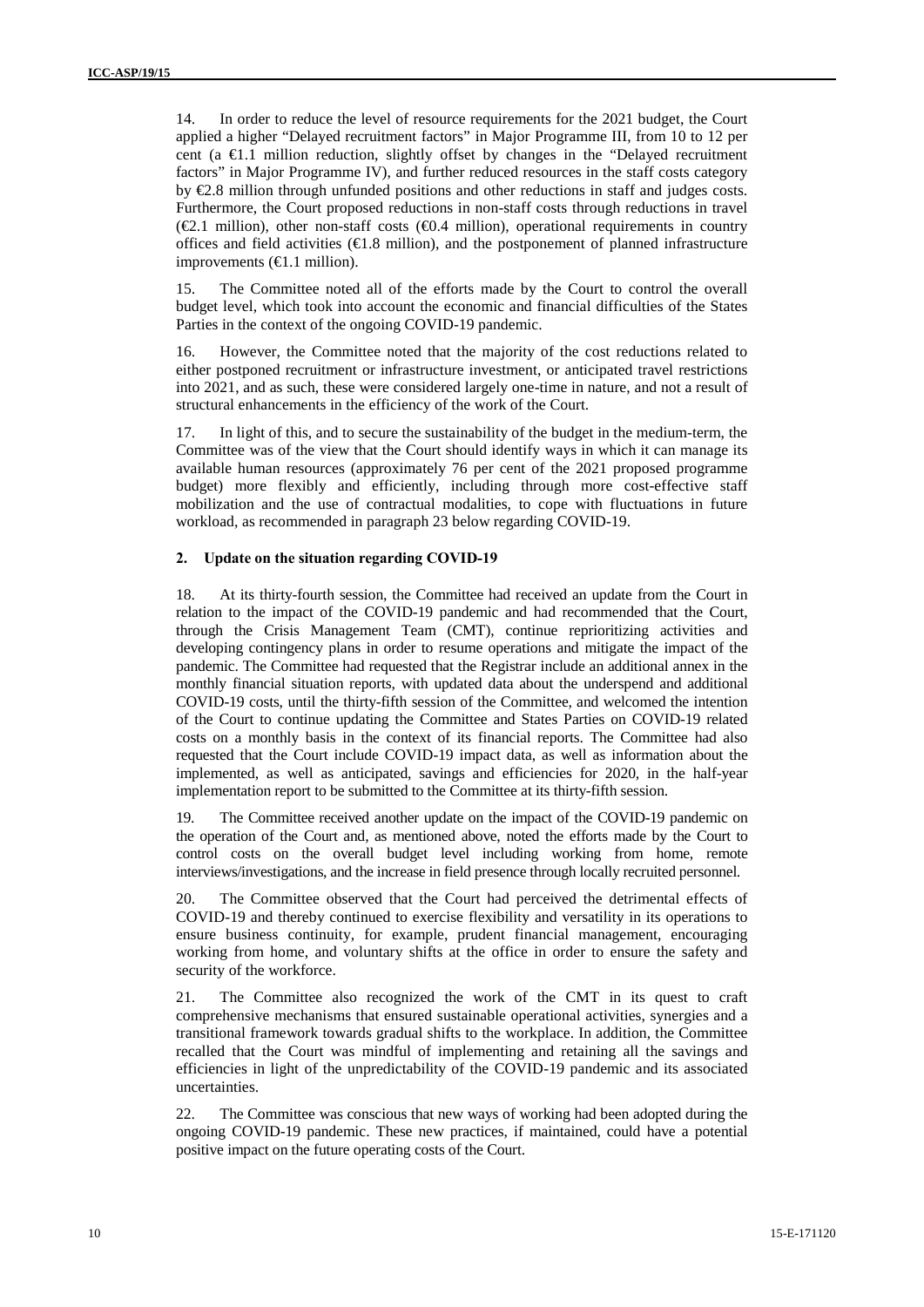23. **The Committee requested that the Court provide a plan to the Committee at its thirty-sixth session that demonstrates how, within its current budget envelope, the Court intends to implement and benefit from these changes. The Committee was particularly keen to understand the impact these changes have on efficiency, operating costs, flexibility and resilience.**

#### **3. Cost ratios**

24. The Court submitted an updated cost ratios report for consideration by the Committee at its thirty-third session.<sup>11</sup> The report revealed that 76.9 per cent of the average annual five-year expenditure was consumed by the Court's core activities – namely judicial, prosecutorial and investigative activities – whilst the share for all other areas was a mere 23.1 per cent.

25. At the time, the Committee recommended that the Court select one way of presenting the macro-analysis of its resource use, in addition to carrying out trend analysis for the past five years. The Committee suggested that the subject could be discussed further at the thirty-fourth session during the budget workshop.

26. Due to the prevailing global health situation since the beginning of 2020, the Committee held its thirty-fourth session virtually and considered a limited number of agenda items. In any case, the Court did not submit the promised report. **Therefore, the Committee reiterated its recommendation that the Court continue to monitor the costs associated with various activities. In addition, the Committee recommended that the Court prepare a report on the cost ratios covering 2019 and 2020 for the thirty sixth session of the Committee, health conditions permitting.**

#### **4. Budget baseline**

27. The Committee also reviewed and analysed the 2021 proposed programme budget baseline figures as presented in Annex X to the budget<sup>12</sup> and in the corrigendum.<sup>13</sup> The total reductions to the baseline as a result of savings was  $\epsilon$  2,042.5 thousand when compared to the 2020 approved budget. The major factor impacting the composition of the baseline for 2021 was the application of the UNCS in 2020 with a total effect of €6,439.8 thousand increase, which was reduced by  $\Theta$ 72.4 thousand using "Delayed recruitment factors". The COVID-19 crisis led the Court to make exceptional reductions on top of non-recurrent costs,<sup>14</sup> savings and efficiencies and "Delayed recruitment factors" in an amount of €4,405.3 thousand, which resulted in the 2021 proposed programme budget being lower by €7,420,2 thousand than the calculated budget baseline for 2021.

28. The Committee noted the fact of significant difference between the proposed budget and the budget baseline for 2021, and also that not all of the reductions would be sustainable over the coming years. This means that pressure to increase the budget remains strong in future years. However, there had been innovations and changes to managing country offices and interviewing witnesses, as well as arranging communication within the Court, which had generated cost savings. According to Court officials, they would be made sustainable as far as possible. The Committee welcomed this goal and was looking forward to substantial reductions in the budget baseline for the year 2022 financial year.

29. **The Committee invited the Court to continue compiling the baseline annex for the proposed programme budget in the future and, in order to improve its value as an analytical tool for budget analysis, to discuss the content and layout, as well as the relationship with other analytical annexes (e.g. savings and efficiencies and non recurrent costs, budget implementation information, etc) with the Committee during**

 $^{11}$  CBF/33/12.<br> $^{12}$  ICC-ASP/19/10.

<sup>&</sup>lt;sup>13</sup> ICC-ASP/19/10/Corr.1.

<sup>&</sup>lt;sup>14</sup> Costs included in the 2020 budget but no longer applicable in 2021: travel provision for the Secretariat of the Assembly staff to travel to the Assembly in New York in 2020 ( $big$ 3.7 thousand), travel for the Advisory Committee on Nominations of Judges (€64.0 thousand), and costs for the Committee on the Election of the Prosecutor and the Independent Expert Review (€479.7 thousand), amounting to a total of €637.4 thousand.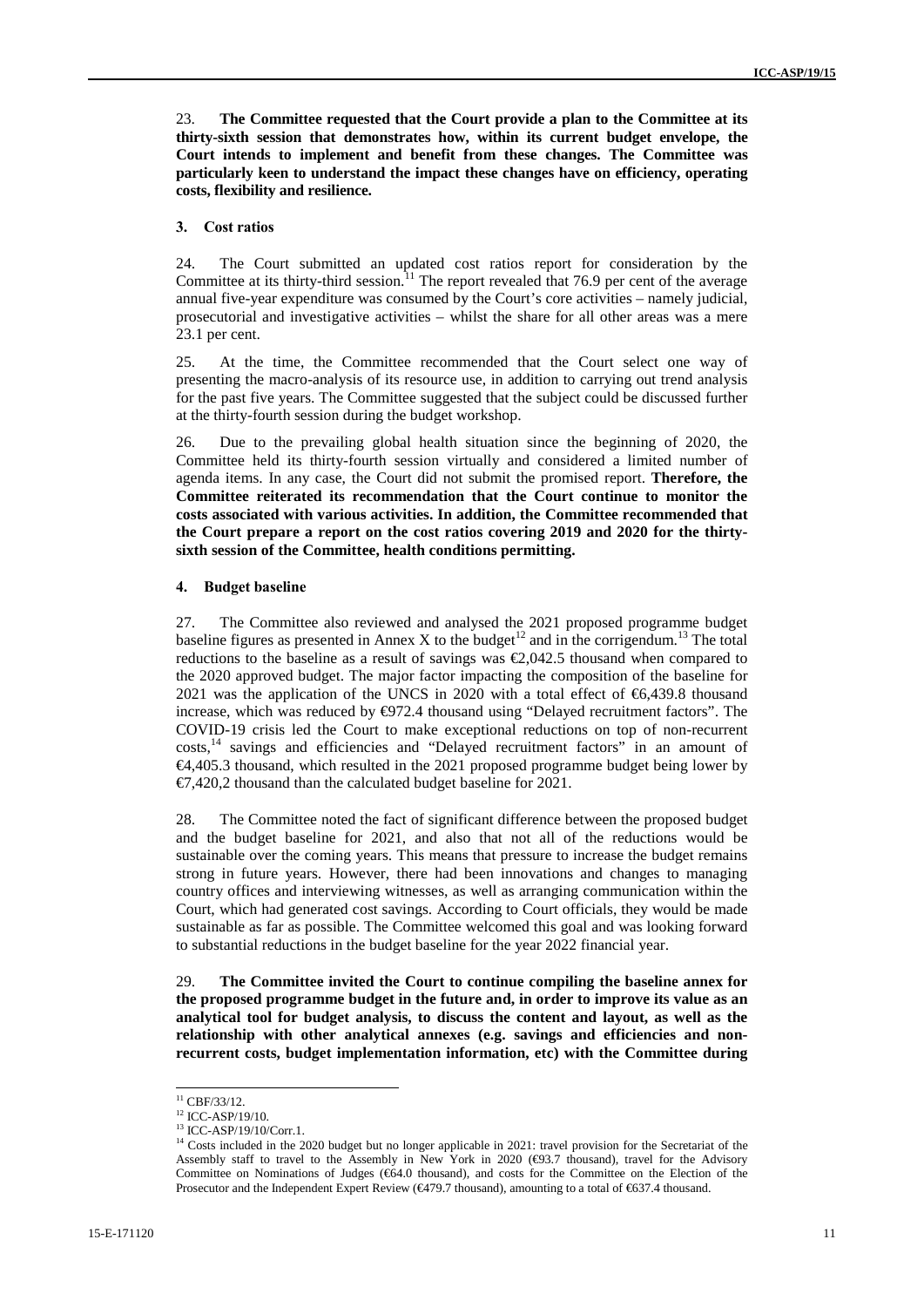**the next budget workshop, which would take place during the in-person meeting of the Committee at its thirty-sixth session**.

#### **5. Unapproved General Temporary Assistance (GTAs)**

30. At its thirty-third session, the Committee had recommended that the Court should refrain from using unapproved GTAs in the future<sup>15</sup> and decided to monitor the issue and further review the matter at its thirty-fifth session.

31. The Committee noted with concern that in the first half of 2020, 23 unapproved GTA contracts were used Court-wide – in Judiciary  $(4)$ , in OTP  $(14)$ , and in Registry  $(5)$ , which represented an increase of four positions compared to the same period in 2019 (19 positions). Upon request, the Committee received and reviewed the justification from the Court and observed that such unapproved GTA resources were not included in the Contingency Fund notifications as unavoidable or unforeseeable human resource needs and were mainly justified as a consequence of increased workload.

32. The Committee noted with concern that the continuous use of unapproved GTAs would raise questions about transparency and discipline in the budget process and about prudent management of human resources in the Court. The Committee pointed out that the approval of GTA positions is in the purview of the Assembly, with the advice from the Committee, and that resource requirements for limited duration can also be met through utilizing STA, consultancy, or individual contractor modalities. The Committee reiterated its previous recommendation and further decided to review the matter comprehensively with a view to providing policy guidance.

33. **In this regard, the Committee requested that the Court provide a report at its thirty-sixth session containing an explanation of the circumstances in which those unapproved GTAs were utilized, and detailed information on all unapproved GTAs for the last three years, including justification and duration of contract for each position**.

#### **6. Sick leave**

34. At its thirty-third session, the Committee had expressed concern regarding the high costs associated with sick leave and had requested that the Court present a report at its thirty-fourth session containing information about the following: the volume and average duration of sick leave; the financial implications of sick leave; the criteria and procedure for certification and administration of sick leave, including relevant roles and responsibilities; and staff and managerial responsibilities to the Court during sick leave.<sup>16</sup> Due to the limitations imposed by COVID-19, consideration of this matter had been deferred from the thirty-fourth session.

35. **The Committee reiterated its request to the Court for a report dealing with the costs of sick leave, including relevant roles and responsibilities; and staff and managerial responsibilities to the Court during sick leave and looked forward to considering the matter during its thirty-sixth session.**

#### **7. Budget adjustments recommended by the Committee**

36. After reviewing the 2021 proposed programme budget and the justifications provided, the Committee concluded that total reductions could be achieved in the amount of  $\in$  243.3 thousand from a total proposed programme budget of  $\in$  444,917.2 thousand excluding the host State loan. This represented a total decrease of  $\Theta$ 46.6 thousand (0.7 per cent) compared to the 2020 approved budget (excluding the host State loan).

<sup>15</sup> Report of the Committee on Budget and Finance on the work of its thirty-third session (ICC-ASP/18/15), section II, para. 37. <sup>16</sup> *Idem.,* para. 224.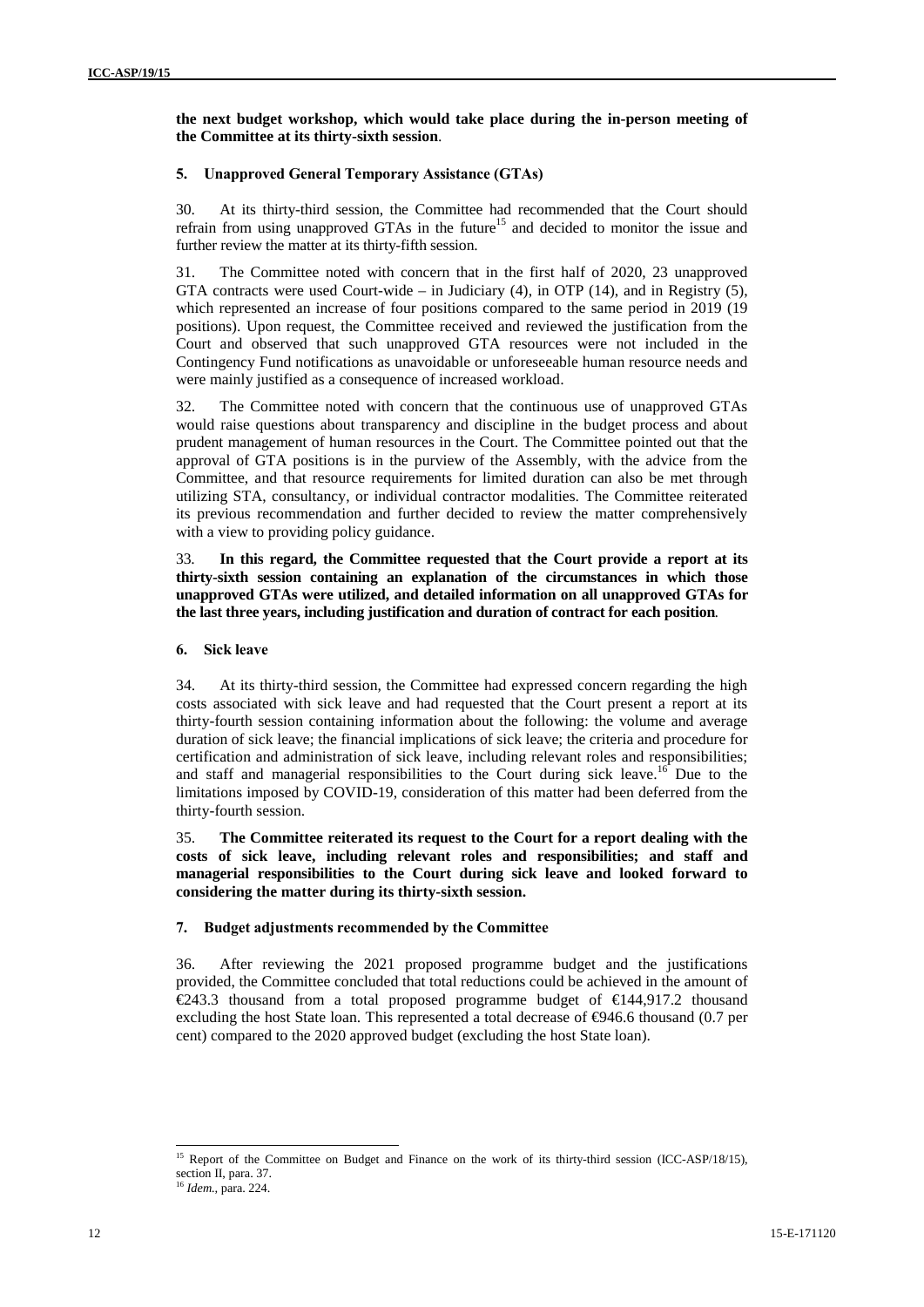### **B. Major Programme I: Judiciary**

#### **1. General observations and analysis**

37. The 2021 proposed budget for Major Programme I (Judiciary) amounted to  $\in$  1,781.8 thousand, representing a decrease of  $\in$ 299.7 thousand (or 2.5 per cent) against the 2020 approved budget of  $\text{E}2,081.5$  thousand.

38. For 2020, it was forecast that Judiciary would implement its budget at a rate of 98.0 per cent, or €11,840.8 thousand, against the approved budget of €12,081.5 thousand.

39. The Committee observed that the reduction in the 2021 proposed programme budget reflected a significant reduction to the judges' salaries and entitlements in the amount of €805.8 thousand, or 14.6 per cent (€5,516.9 thousand approved in 2020 against  $€4,711.1$ thousand proposed for 2021).

#### **2. Judges' salaries and entitlements**

40. The Rome Statute requires the Court to have 18 judges. On the basis of the Presidency's assessment of the forecast workload for 2021, the proposed programme budget provided remuneration for 14 full-time judges in an amount of  $\mathcal{L}$ ,661.9 thousand, and an annual allowance for four incoming non-full time judges in an amount of €240 thousand.<sup>17</sup> This amounted to a total of €2,901.9 thousand, compared to the costs of 18 full-time judges which would be €3,240 thousand.

41. The Committee observed that the lower number of judges in full-time service and a change in the pension scheme provider had resulted in a decrease in the requested resources for judges' pensions (from  $\epsilon$ 1,574.4 thousand in 2020 to  $\epsilon$ 921.9 thousand in 2021) in addition to other entitlements.

42. However, the Committee also noted that on 11 March 2021, a new Presidency will be elected and, in accordance with article 35(3) of the Rome Statute, it may decide, based on workload and in consultation with fellow judges, the extent to which any newly elected judge who is not a member of the Presidency shall be required to serve full-time.

43. **The Committee recommended that the Court make every effort to absorb all unforeseen expenditure in relation to the newly elected judges within the 2021 approved budget.**

#### **3. Staff Costs**

#### *(a) Established posts and General Temporary Assistance*

44. The decrease in judges' salaries and entitlements made it possible to absorb the increase in staff costs of  $\epsilon$ 606.1 thousand resulting from the revision of the UNCS in Major Programme I.

45. The Committee welcomed the assurance that the current policy of flexible assignment of established posts and GTA positions allowed the Chambers to handle the changing profile of its workload related to expected judicial developments within existing staff levels. Accordingly, for the 2021 proposed programme budget the number and structure of established posts and GTA positions for MPI remained at the same level as the 2020 approved budget.

#### **4. Non-staff costs**

#### *Travel costs*

46. The Committee noted that the travel budget was proposed at the same level as in 2020 (€100.7 thousand) despite the fact that in the 2020 approved budget non-recurrent

<sup>17</sup> *Official Records … Second session … 2003* (ICC-ASP/2/10), Part III, A., page 200.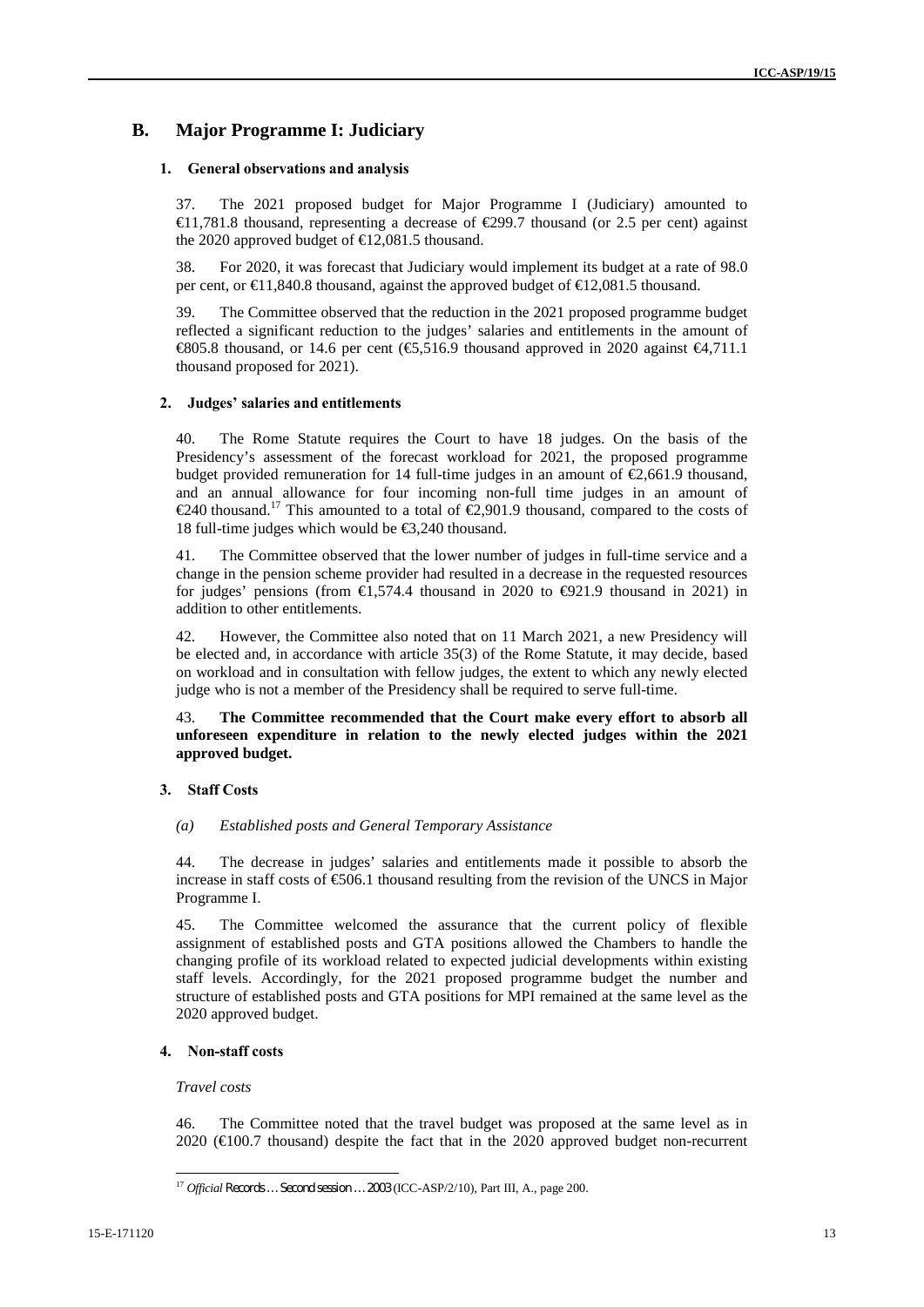costs of  $E$ 5.5 thousand were allocated for travel to attend the session of the Assembly in New York. The Committee believed such non-recurrent costs were not needed and should be removed from the 2021 proposed programme budget.

#### 47. **The Committee thus recommended that the Assembly approve travel costs in the amount of €75.2 thousand for Major Programme I.**

#### *Other non-staff costs*

48. Other non-staff costs were proposed at the same level as in the 2020 approved budget. The Committee reviewed the other non-staff costs requests and believed that the requested level was reasonable and matched the respective activities.

#### **5. Recommended budget for Major Programme I**

49. **The Committee recommended total reductions in the amount of €25.5 thousand for Major Programme I from its original 2021 proposed budget. The Committee thus recommended that the Assembly approve a total of €11,756.3 thousand for Major Programme I.**

#### **6. Revision of judges' salaries**

50. The Committee took note of Annex VI (a) of the Proposed Programme Budget for 2021,<sup>18</sup> which included a recurrent request in the amount of  $\text{\textsterling}80.9$  thousand related to the revision of the costs of salary entitlements for 18 judges.

51. The Committee took note of the discussions taking place within the Judicial Remuneration Panel and observed that a more sustainable structure for the remuneration package, taking into account the financial situation of the Court, was being considered. The Committee reiterated its understanding that this was a policy matter ultimately to be decided by the Assembly.

### **C. Major Programme II: Office of the Prosecutor**

#### **1. General observation and analysis**

52. The 2021 proposed budget for Major Programme II (Office of the Prosecutor) amounted to  $\epsilon$ 47,388.6 thousand, representing an increase of  $\epsilon$ 5.2 thousand (or zero per cent) against the 2020 approved budget of €47,383.4 thousand.

53. As for financial performance, the forecast expenditure for 2020 for OTP was estimated at €46,919.7 thousand, which represented 99.0 per cent of the approved 2020 budget of  $\bigoplus$  7,383.4 thousand.<sup>19</sup>

#### **2. Staff costs**

54. The Committee noted that the impact of the increase in the UNCS in MPII amounted to €3.1 million, and that OTP had made efforts to absorb this amount within the 2020 MPII approved budget threshold.

55. Furthermore, the Committee was informed that whilst the level of activity would be maintained, delayed recruitment and reduced terms of service were among the measures taken by the OTP in order to absorb the UNCS increase, resulting in a 4.3 per cent  $(\bigoplus, 774.2 \text{ thousand})$  increase in staff costs.

56. The Committee noted that, notwithstanding all efforts, the OTP has requested one additional GTA position: Associate Human Resources Liaison and Coordination Officer at (P-2) level for six months within the Immediate Office of the Prosecutor, in order to address the high demands placed on the OTP HR Liaison Office.

<sup>&</sup>lt;sup>18</sup> Proposed programme budget for 2021 of the International Criminal Court (ICC-ASP/19/10), page 190.<br><sup>19</sup> Report on Budget Performance of the International Criminal Court as at 30 June 2020 (CBF/35/9/Rev.1), page 21, table 6.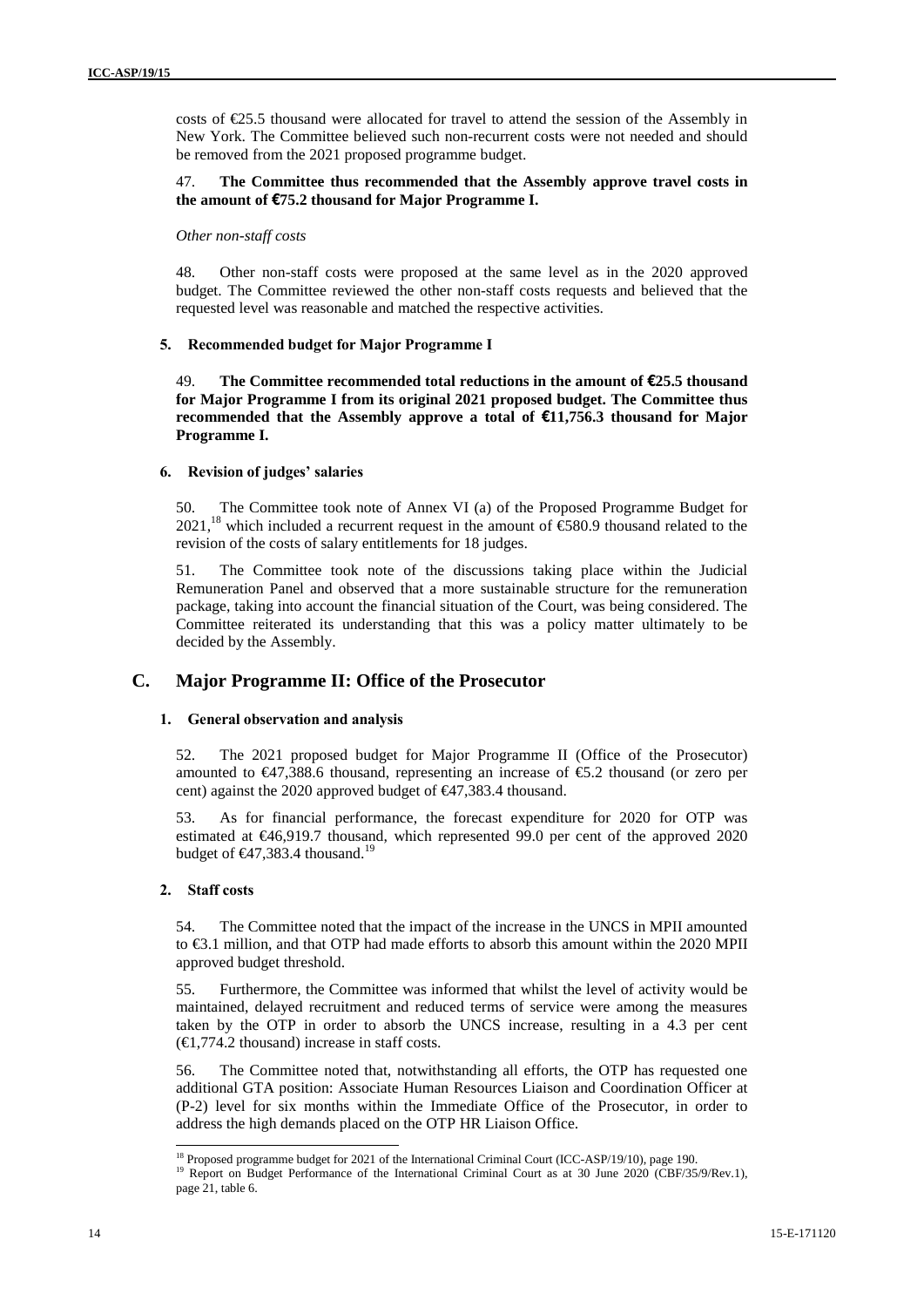57. **The Committee was of the view that due to enhanced synergies and coordination with Registry's functions, such demand could be met by existing resources and thus recommended that the post should not be approved**.

#### *Redeployment of staff*

58. At its thirty-third session, the Committee had noted the practice of allocating and redeploying staff resources flexibly in the OTP between ongoing cases. While noting that this rotation system resulted in a redeployment of resources between different situations and different phases of proceedings (pre-trial, trial and appeals) in OTP depending on cases and workload needs, the Committee believed that clear criteria and transparent reporting on staff redeployments were required and decided to come back to this matter at its thirtyfourth session. Due to the limitations imposed by COVID-19, the matter had had to be deferred to the thirty-fifth session. Accordingly, the Committee considered the "Report of the Office of the Prosecutor on the redeployment of resources."<sup>20</sup>

59. The Committee acknowledged that while it had received information on the allocation of resources and the criteria for case selection and prioritization, it had not received information concerning a clear indication of criteria and transparent reporting for redeployments of staff, or more specifically the guidelines and reporting lines for the redeployment of staff, as seen in MPIII*.*

#### **3. Non-staff costs**

60. The Committee acknowledged the efforts made by the OTP in reducing non-staff costs by 36.3 per cent, mainly in travel, contractual services and general operating expenses, in order to offset the increases in staff costs.

#### **4. Recommended budget for Major Programme II**

61. **The Committee recommended total reductions in the amount of €53.75 thousand for Major Programme II from its original 2021 proposed budget. The Committee thus recommended that the Assembly approve a total of €47,334.85 thousand for Major Programme II.**

### **D. Major Programme III: Registry**

#### **1. General observation and analysis**

62. The 2021 proposed budget for Major Programme III (Registry) amounted to  $\epsilon$ 75,917.7 thousand, representing an increase of  $\epsilon$ 0.8 thousand (or zero per cent) against the 2020 approved budget of €75,916.9 thousand.

63. As for financial performance, the forecast expenditure for 2020 for the Registry was estimated at  $\epsilon$ 74,688.5 thousand, which represents 98.4 per cent of the approved 2020 budget of  $\text{\textsterling}75,916.9$  thousand.

#### **2. Staff costs**

#### *(a) Redeployment of posts*

64. The Registry proposed the redeployment of the Special Assistant (P-3) in the Immediate Office of the Registrar to the Office of the Director of the Division of Judicial Services, and of Field Officer (Outreach, P-3) from DRC to the Office of the Director of the External Relations as External Affairs Coordinator (P-3). The Registry also proposed redeployment of five posts among country offices.

 $20$  CBF/34/6.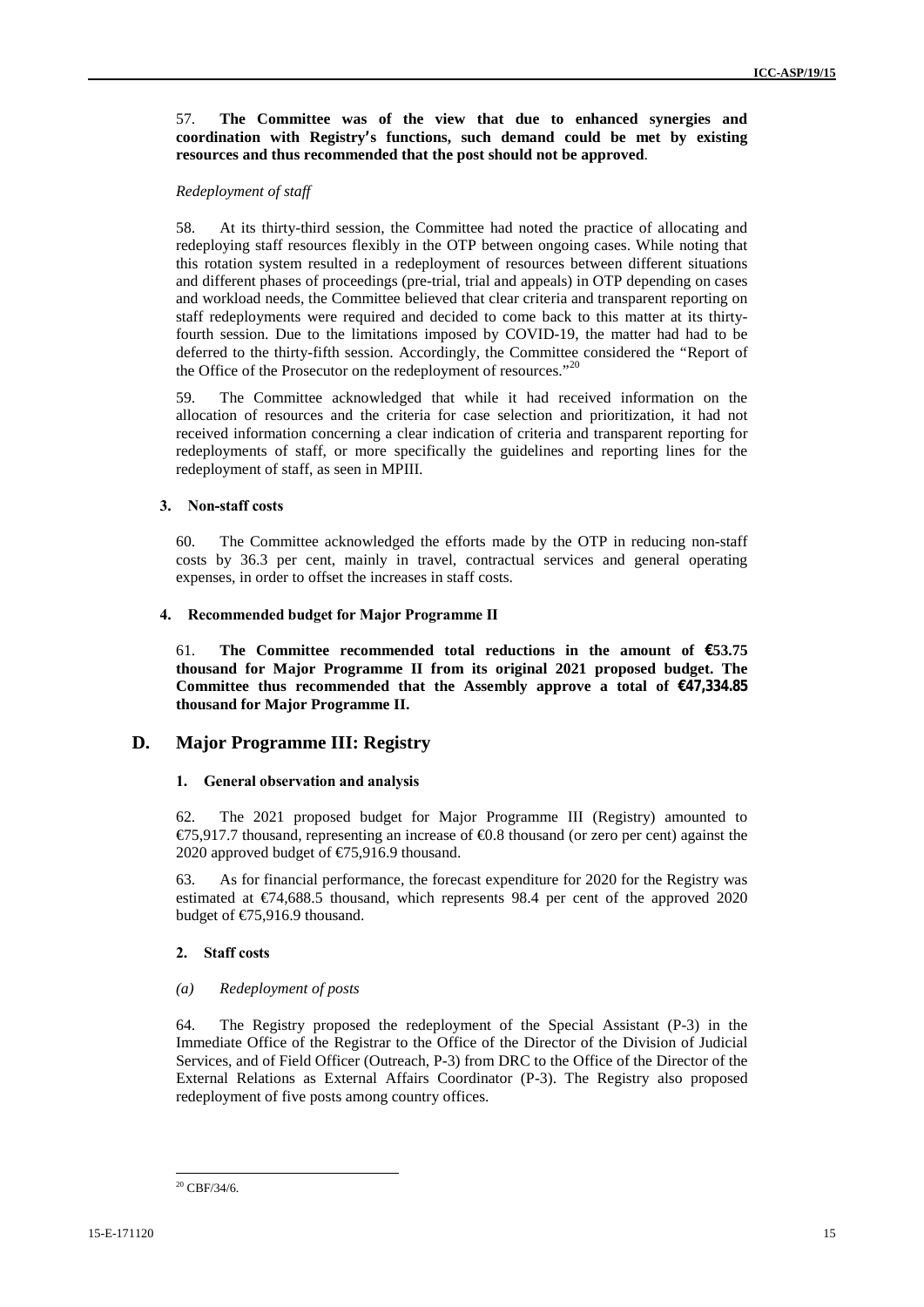65. **The Committee in principle encouraged and endorsed the redeployment of posts in line with changing priorities. However, the Committee requested that the Court rejustify the proposed redeployment of the post from DRC to the Headquarters, recalling that field posts were established to empower operations in situ in the context of the realignment of posts from the Headquarters. Furthermore, the number of country offices has not increased in the last five years, and the report of the External Auditor who evaluated the functioning of the Division of External Operations did not indicate a need to strengthen human resources in the Headquarters.**

#### *(b) Defunding and abolishment of posts*

66. The Registry proposed "defunding" nine posts in the field and in Victims and Witnesses Services (VWS), owing to the downsizing of the country office in Kinshasa and the restructuring of the working methods of VWS at the Headquarters under the Division of External Relations. The Registry also continued to defund five posts under the Division of Judicial Services. Those posts were retained in the staffing table to enable the Court to cope with demand fluctuation in the subsequent budget cycle. The Registry also proposed the abolition of one Field Officer (Outreach) (P-3) in Mali.

67. At its thirty-third session, the Committee recommended to the Assembly nine unfunded posts for 2020, while deciding to carefully scrutinize whether these posts could be abolished or permanently redeployed in 2021.

#### 68. **In light of the justifications provided, the Committee recommended that the Assembly approve the proposed defunding of 14 posts and the abolishment of one post**.

69. However, the Committee was concerned that abolished posts might be "re established" through unapproved GTA, as was the case with a (P-5) post within the 2020 approved budget, and thus reiterated the importance of maintaining budgetary integrity and full compliance with the Assembly's decisions.

- *(c) New resource requirements under GTA*
- 70. The Registry requested several new GTA positions (8.23 FTE):
	- a) One Associate Legal Officer (P-2), 12 months;
	- b) Four Paraprofessional Interpreters-Sango (P-1), five months each (1.67 FTE);
	- c) Three Courtroom interpreters/translators-Arabic (P-3), five months each (1.25 FTE);
	- d) Several Field Interpreters (Individual Contractor) (3.39 FTE); and
	- e) Two Drivers (Individual Contractor) (0.92 FTE);

71. **Taking into consideration the existing resources and the unique skill set required, the Committee recommended approval of all languages positions, and one Associate Legal Officer (P-2) for six months**.

#### **3. Five-Year Information Technology and Information Management Strategy**

#### *(a) Implementation of the Court's Five-Year IT/IM Strategy*

72. The Committee considered the "Report of the Court on its Five-Year IT/IM Strategy<sup>"21</sup> and Annex IX to the 2021 proposed programme budget, which provided an overview of the implementation of the IT/IM Strategy.<sup>2</sup>

73. At its thirty-third session the Committee had recommended that the Court continue to implement the Strategy on the basis of the maximum cost estimates for the years 2019-2021 as presented in the report of the Committee on the work of its thirty-first session (2019: €2,168.5 thousand; 2020: €2,072.5 thousand and 2021: €2,559.5 thousand). The Assembly had endorsed this recommendation at its eighteenth session. In addition, the Assembly had

 $^{21}$  CBF/35/8.

 $22$  ICC-ASP/19/10, annex IX (a) and (b).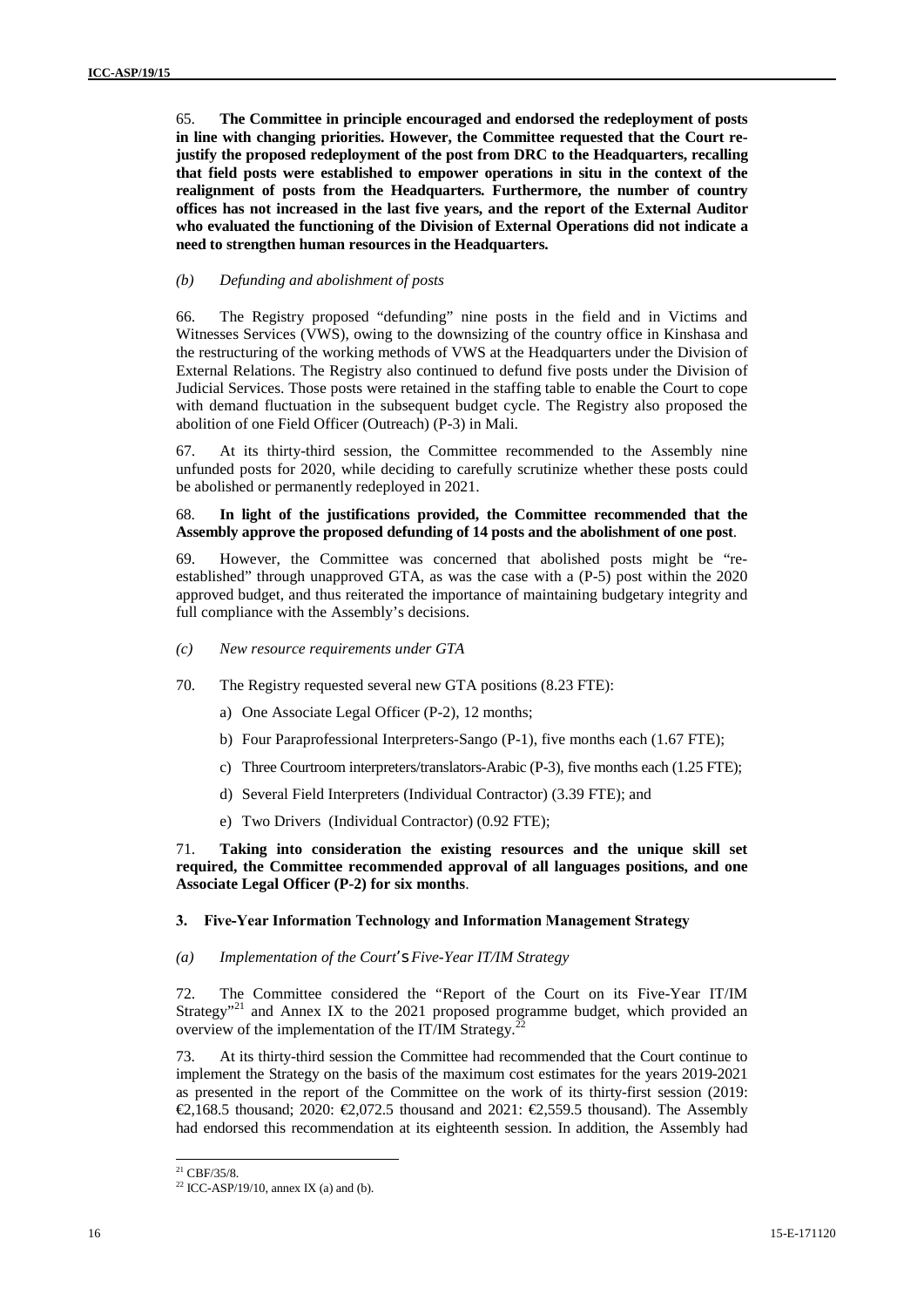decided, in view of the nature of the long-term project, that a portion of the 2019 approved budget for the Strategy amounting to  $\text{\textsterling}07$  thousand, and resulting from objective delays in procurement, would remain available in 2020, and had requested that the Registrar report annually to the Assembly, through the Committee, on the implementation of the Strategy.

74. The Committee noted that the Court had followed the agreed investment plan for the Five-Year IT/IM Strategy, as indicated in the Court's report.<sup>23</sup> Due to the COVID-19 crisis there had been a delay in the delivery of the major component of the Strategy, the Judicial Workflow Platform, resulting in the Court requesting a one year extension to the deadline of the Five-Year IT/IM Strategy and use of Strategy funds of €158.0 thousand in 2022. However, the total costs for the whole Five-Year IT/IM Strategy implementation would be €403.9 thousand lower than estimated in 2017 (see Table 3 below which shows the difference in totals).

|                                                                               | 2017    | 2018      | 2019             | <b>2020</b> | 2021      | 2022    | <b>Total</b>  |
|-------------------------------------------------------------------------------|---------|-----------|------------------|-------------|-----------|---------|---------------|
| Committee Endorsement 31 <sup>st</sup><br><b>Session expenditure ceilings</b> | € 664.0 | € 1,206.4 | € 2,168.5        | € 2,072.5   | € 2,559.5 |         | € 8,670.9     |
| Actual Spend                                                                  | € 664.0 | € 1,430.5 | € 1,608.6        |             |           |         |               |
| Rollover                                                                      |         |           | $\epsilon$ 307.0 |             |           |         |               |
| Approved/reforecast                                                           |         |           |                  | € 2.046.4   |           |         |               |
| Proposed                                                                      |         |           |                  |             | € 2,052.5 | € 158.0 |               |
| <b>Actual Execution Summary</b>                                               | € 664.0 | € 1,430.5 | € 1,915.6        | € 2,046.4   | € 2,052.5 | € 158.0 | $\in 8.267.0$ |

**Table 3: Summary of annual spend/forecast required to implement the Court's Five-Year IT/IM Strategy for 2017-2021 (thousands of euros)**

75. The Committee welcomed the progress achieved so far and the budget control that the Court had exercised over the Five-Year IT/IM Strategy, and **recommended extending the IT/IM Strategy until the end of 2022. The Committee also recommended new expenditure ceilings for the Strategy in an amount of €2,052.5 thousand for 2021 and €158.0 thousand for 2022.** This also reduced the total cost of the Five-Year IT/IM Strategy implementation to €8,267.0 thousand. As noted above, the extension was needed to implement the Judicial Workflow Platform, which was an essential element of the Strategy; without it the critical infrastructure for more cost-effective management of trials and thus future cost reductions would not be achieved.

#### 76. **The Committee also recommended that the Court should make efforts to clearly identify the efficiencies and savings achieved as a result of implementing the Five-Year IT/IM Strategy, and present them in the future in Annex X ("The baseline") and Annex XVI ("Savings and Efficiencies") of the proposed programme budget.**

77. The Committee observed that from the latest progress report on the Strategy implementation,<sup>24</sup> only  $\epsilon$ 65 thousand of Strategy-related savings had been listed among the total savings and efficiencies for the Court.

78. In the 2022 proposed programme budget, the Committee looked forward to seeing a substantial amount of the previous year's Five-Year IT/IM Strategy expenditure recorded as non-recurrent costs in the savings and efficiencies calculations. The maximum expected theoretical reduction in the 2022 budget proposal would be  $\in$ 1,894.5 thousand (a difference between actual execution in 2021 and actual execution in the year 2022, see Table 3 above), if no rollover takes place. The Committee was already aware that in 2022 there would be a request for the replacement of obsolete IT infrastructure (data centre and network) amounting to  $600$  thousand<sup>25</sup> which, if approved, would reduce the expected amount of non-recurrent costs to €1,294.5 thousand.

79. The Committee was of the view that the Office of Internal Audit should conduct a performance audit of the Strategy implementation at the end of the Five-Year IT/IM

<sup>23</sup> CBF/35/8, Table 3, page 4. <sup>24</sup> *Idem.* Table 4 page 5.

<sup>&</sup>lt;sup>25</sup> ICC-ASP/19/10, Annex IX (b), para. 3(f) and Annex XIV.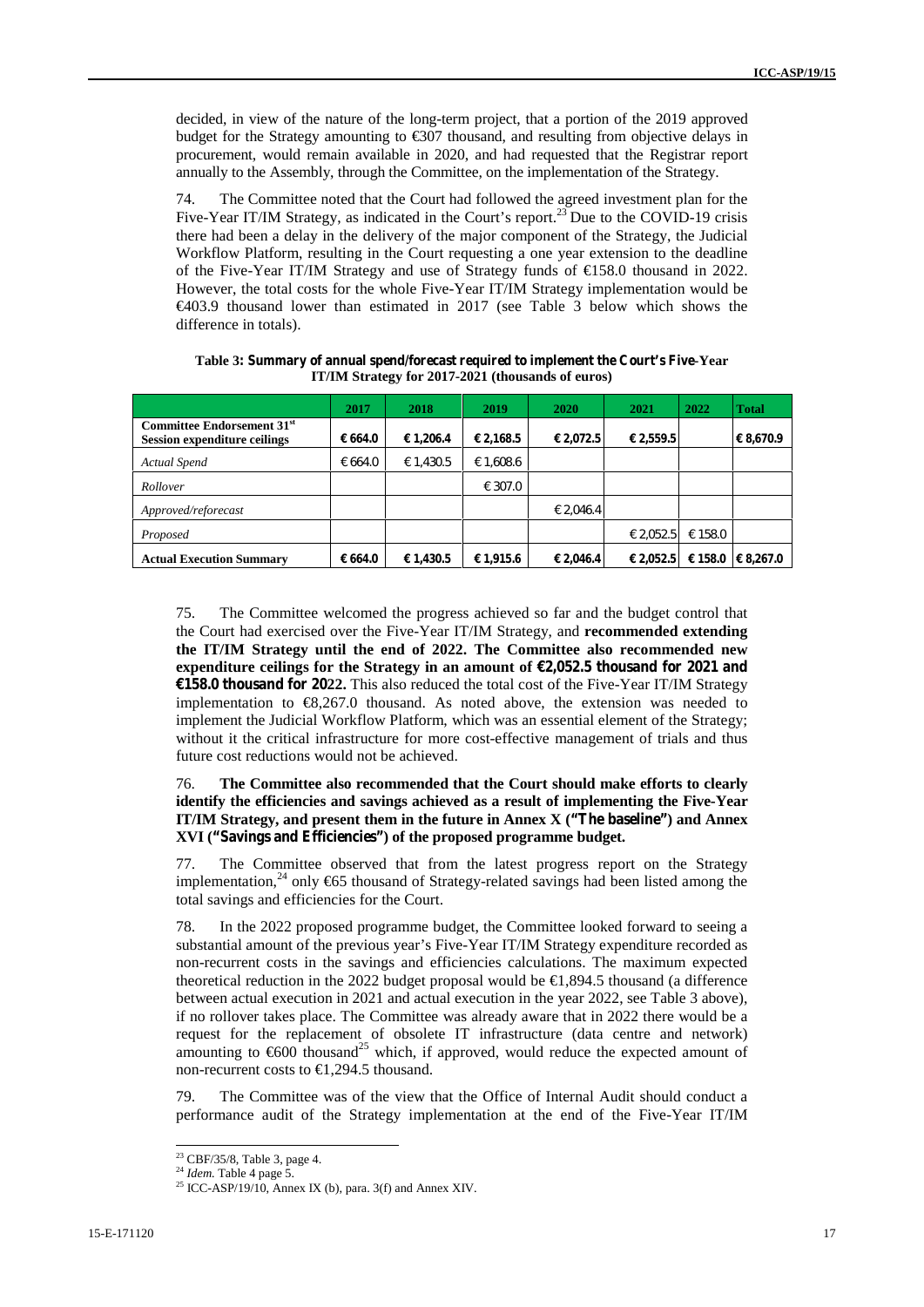Strategy in 2023. The Committee was made aware by the Audit Committee that to implement that task the Office of Internal Audit would need outside expertise.

80. **The Committee recommended that the Audit Committee consider having this assignment as part of the approved plan of the Office of Internal Audit for 2023 with possible assistance from an outside expert. Such an initiative would provide the necessary transparency for States Parties regarding the implementation of the Five- Year IT/IM Strategy.**

*(b) Recommended ICT budget for 2021*

81. **After considering Annex IX (b) to the 2021 proposed programme budget, which detailed the Court-wide IT/IM costs,<sup>26</sup> the Committee recommended that the Assembly approve the requested total amount of €14,433.7 thousand for the 2021 budget.** This amount included  $\epsilon$ 2,052.5 thousand in staff and non-staff costs for the fifth year of the Court's Five-Year IT/IM Strategy, and €12,381.2 thousand forecast for Court wide IT/IM expenditure, consisting of  $6,350.0$  thousand in staff costs and  $6,031.2$ thousand in non-staff costs. The Court's IT infrastructure has to be resilient to many challenges and thus needs constant maintenance and upgrading.

82. The Court's IT infrastructure has proven to be essential for keeping the Court operating during the COVID-19 crisis. It has also provided the means by which the Court has developed new methods of operating and new procedures, reducing, among other things, its operating cost. The management decisions to manage the Court's IT costs centrally through the Information Management Governance Board (IMGB) (93 per cent of total IT cost in 2020-2022) has reduced to a minimum the risk of duplicate purchasing or developing parallel infrastructure elements. The Committee recognized the good work done by IMSS and IMGB during the COVID-19 crisis.

83. A lot had been promised at the launch of the Strategy in terms of efficiencies (€3,390.7 thousand in the period of 2018 – 2031)<sup>27</sup> and the Committee looked forward to the tangible budgetary impact following the implementation of the Strategy. As a result of the COVID-19 crisis management, several new procedures and methods of working were introduced at the Court, which helped the Court to stay operational but also reduce costs. The combination of the Five-Year IT/IM Strategy implementation results and the new working methods have great potential to make the Court's operations more efficient across the board and set a new lower baseline for costs.

84. As is the case everywhere, there are possibilities for more efficient operation in IT as well. Controlling for IT "lights-on" costs will become a central issue after completion of the Five-Year IT/IM Strategy. Every effort should be made to not exceed the predicted "lights-on" costs level of 2022 when the Five-Year IT/IM Strategy ends.

85. **The Committee looked forward to continued reporting on IT costs across the Court's programmes with a five-year outlook, as well as reporting on the Court's IT development plans after conclusion of the Five-Year IT/IM Strategy, and requested a report on these topics for its thirty-seventh session**.

#### **4. Legal aid**

86. The Committee noted that the 2021 proposed budget for legal aid amounted to €5,750.8 thousand (€4,023.7 thousand for victims and €1,727.1 thousand for the defence).<sup>28</sup>

87. The Committee noted an increase of €856.2 thousand (27 per cent) for Counsel for Defence and €427.1 thousand for Counsel for Victims, as a result of the application of the Court's legal aid system to planned judicial activities and related assumptions for 2021. The Committee also noted an increase in resource requirements of €243 thousand (106.7 per cent) under consultants, attributable to the appointment of field counsel based in situation countries as directed by the relevant Chambers.

<sup>&</sup>lt;sup>26</sup> ICC-ASP/19/10, annex IX (a) and (b). <sup>27</sup> CBF/31/12/Rev.3.

<sup>28</sup> ICC-ASP/19/10, page 92, Table 25.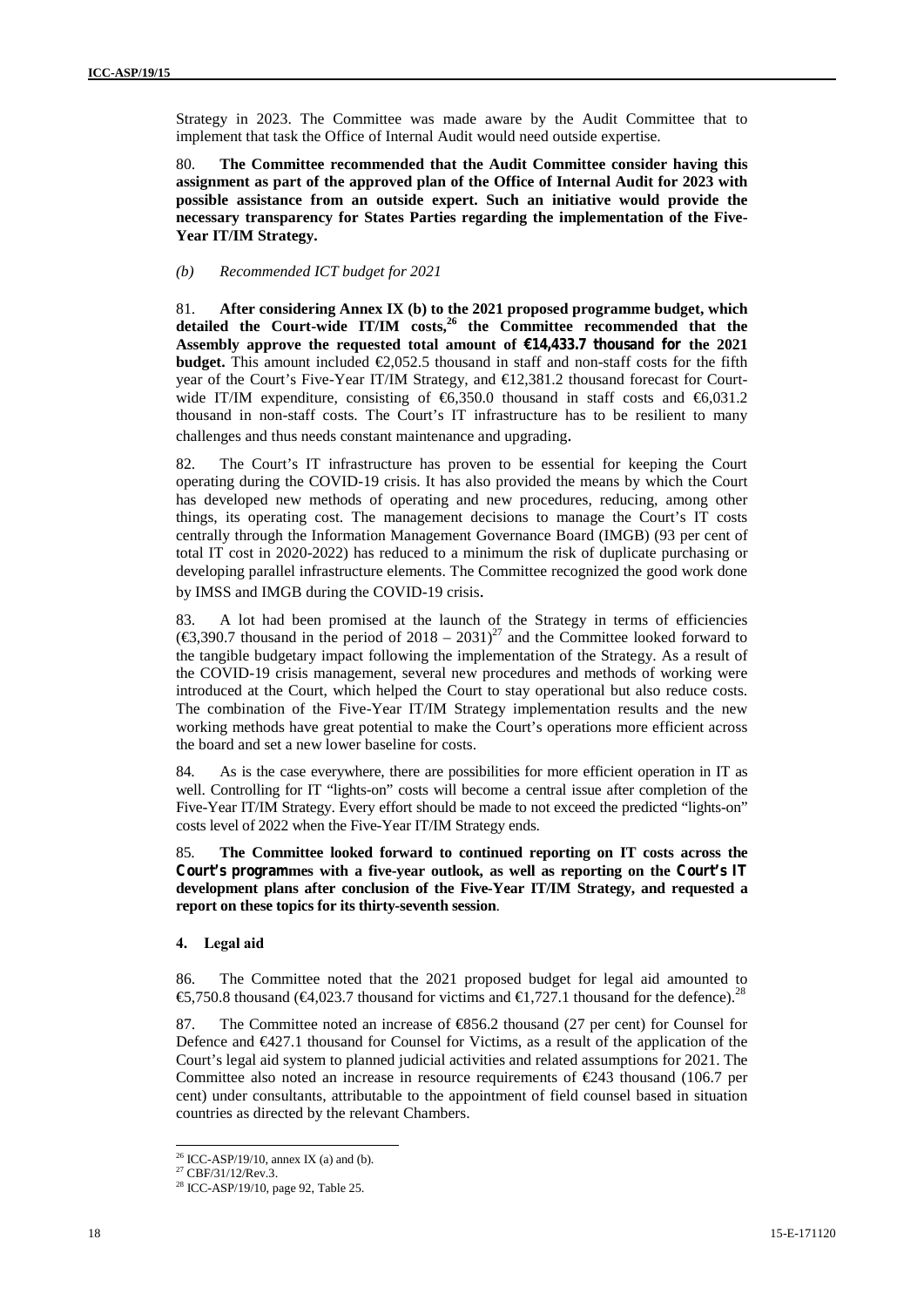88. The Committee noted that an amount of €300 thousand had been allocated for duty and ad hoc counsel. **Based on an examination of the actual duty and ad hoc counsel costs in the past, as well as the resources needed as at 30 June 2020 (€86,630 compared to €220 thousand approved budget), the Committee recommended that the funds for duty and ad hoc counsel be reduced by €80 thousand.**

#### **5. Non-staff costs**

89. The Committee acknowledged the efforts made by the Registry to control cost increases, which had resulted in a reduction in non-staff costs of  $\text{\textsterling}890.2$  thousand (or 3.5) per cent) compared to the 2020 approved budget.

#### **6. Recommended budget for Major Programme III**

90. **The Committee recommended total reductions in the amount of €133.75 thousand for Major Programme III from its original 2021 proposed budget. The Committee thus recommended that the Assembly approve a total of €75,783.95 thousand for Major Programme III.**

#### **E. Major Programme IV: Secretariat of the Assembly of States Parties**

#### **1. General observations and analysis**

91. The 2021 proposed budget for Major Programme IV amounted to  $\epsilon$ 2,837.0 thousand, representing a net decrease of €479.7 thousand (or 14.5 per cent) against the 2020 approved budget of €3,316.7 thousand.

92. The Committee noted that the Secretariat had made efforts to absorb the change of the "Delayed recruitment factor" to zero and the increase in the UNCS in MPIV amounted to €234.6 thousand without any actual increase in the number of staff for 2021. The Committee reviewed the expected workload of the Secretariat, taking into account States Parties' requirements and the financial resources requested to meet their needs, and was of the view that the expected underspend in the 2020 budget had no direct effect on the resource requirements for 2021.

93. The Committee noted that the net decrease in the proposed budget was mainly due to the non-recurrent costs of the Independent Expert Review and Committee on the Election of the Prosecutor in 2020, the Advisory Committee on Nominations of Judges, and no travel to New York due to the twentieth session of the Assembly being held in The Hague. The Committee also noted that the increase in staff costs was due to the change in the UNCS and not an actual increase in the number of staff.

#### **2. Recommended budget for Major Programme IV**

94. **The Committee recommended that the Assembly approve a budget of €2,837.0 thousand for Major Programme IV.**

#### **F. Major Programme V: Premises**

#### **1. General observations and budget provisions**

95. The 2021 proposed budget for Major Programme V amounted to  $\epsilon$  2.270.0 thousand, the same amount as the 2020 approved budget.

96. The Committee noted that the 2021 proposed budget was composed of €1,891.0 thousand for preventive and corrective maintenance and €378.9 thousand for planned capital replacements, the latter concerning only the replacement of essential elements required for the day-to-day functioning of the building. The proposed investments for 2021 contained only the most critical elements of capital replacement needs and they were significantly reduced when compared with the initial capital replacement plan submitted to the thirty-third session of the Committee, and also in comparison with the 2020 approved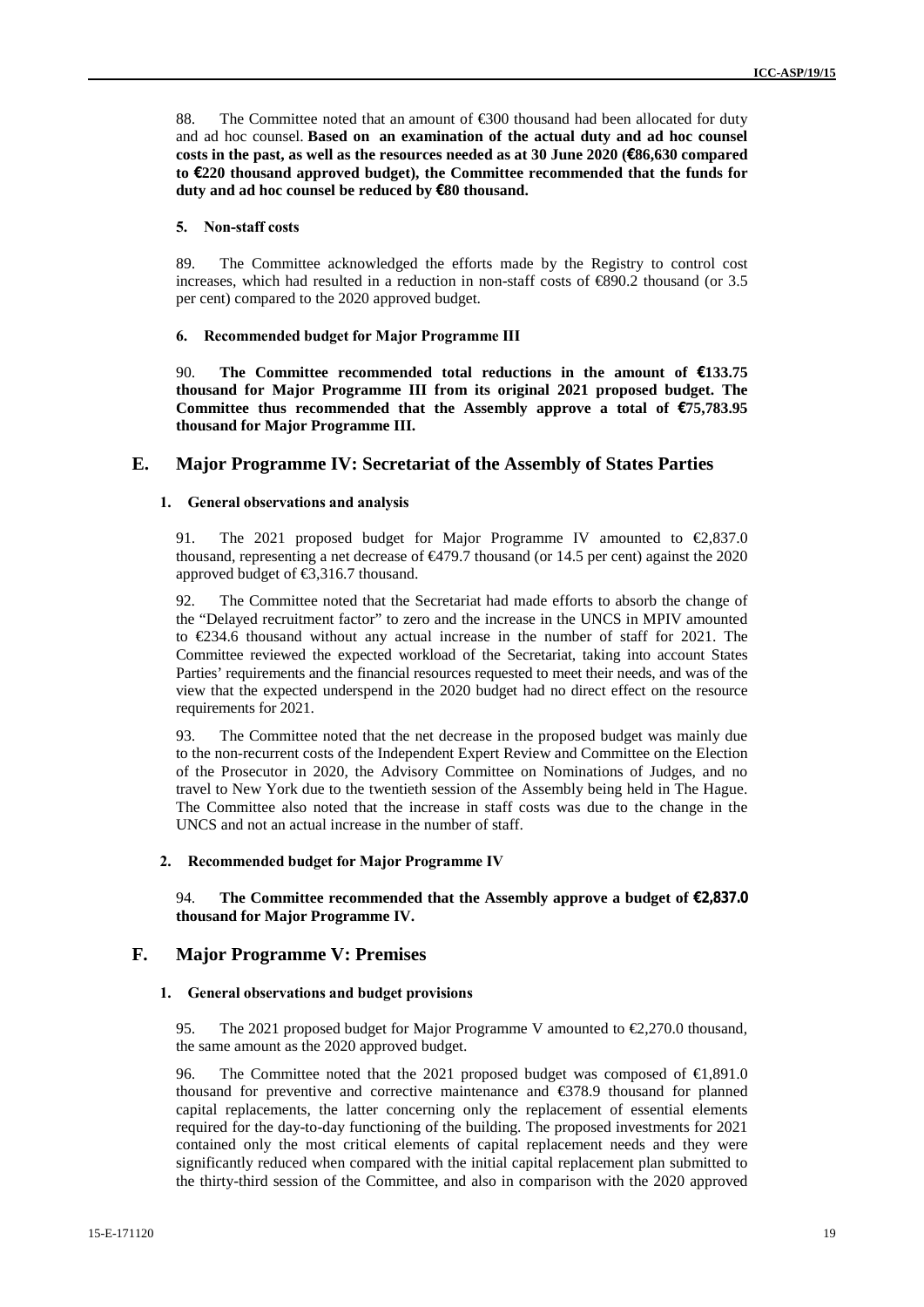budget. The Committee also noted that the investment amount was reduced for the purpose of avoiding exceeding the approved level of resources in the 2020 budget and also that the budget proposed for capital replacements may have an adverse effect on the Court's ability to maintain the premises in The Hague structurally and operationally.

97. The Committee reminded the Court that capital replacement had to be fully justified and limited only to those elements which are absolutely necessary and requested that the Court ensure that all measures be taken to achieve savings and efficiencies, including using alternatives to capital replacement whenever possible. The building components that have been identified by the Court as the most vulnerable elements forecast for replacement as part of the 2021 budget are: the electrical and security installations (electrical infrastructure, security and safety installations, elevators, and the Building Management System) estimated at €275 thousand; mechanical and plumbing elements (cooling and water supply) estimated at €54 thousand; and elements related to external doors and windows, the physical security outdoor perimeter, as well as replacing cables on the façade estimated at  $\epsilon$ 50 thousand.

#### *Medium- and long-term plans for capital replacements*

98. The Committee considered the "Report of the Court on updated and detailed plans and a multi-year financing mechanism for capital replacements",<sup>29</sup> which had been requested by the Committee at its thirty-third session. The key aspects of this report were:

an updated five-year plan based on a review of the building elements by the Court with the main contractor following the now largely applicable Dutch standards for the classification of building elements;

b) a long-term capital replacement plan covering the years 2021 to 2040;

c) funding scenarios under current contractual arrangements with the main contractor covering preventive measures against a fixed fee and corrective maintenance; and

d) the possibility of an alternative contract and cooperation model.

99. The Committee welcomed the intention of establishing the Five-Year plan as a rolling plan based on a complete review of the building elements and covering all its elements in a new structure aligning both the five-year and long-term plans. The report did not elaborate on the measures which lie behind the capital replacement costs of the Five- Year Plan making it difficult for the Committee to evaluate the adequacy of the estimates.

100. Given the substantially lower envelope for 2021, the Five-Year Plan will have to be updated. **The Committee recommended that the Court, as part of the proposed programme budget each year, submit to the Assembly, through the Committee, an updated Five-Year Plan for capital replacement ensuring that operational risks for the Court are limited as far as possible.**

| Five-Year Plan Capital Replacement<br>$2021 - 2025$ (incl. allotment for $2020$ ) | Cash flow 2020 prices |            |          |                |          |            |            |  |  |
|-----------------------------------------------------------------------------------|-----------------------|------------|----------|----------------|----------|------------|------------|--|--|
| <b>Building Components for Replacement</b>                                        | 2020                  | 2021       | 2022     | 2023           | 2024     | 2025       | <b>Sum</b> |  |  |
| <b>Building Envelope</b>                                                          | €27,000               | €191,364   |          | €87,360        | €38,280  | €97,020    | €441,024   |  |  |
| <b>Building Structure</b>                                                         | ۰                     | €19,536    |          | ۰              | €3,276   | €2,400     | €25,212    |  |  |
| <b>Finishes and Surfaces</b>                                                      | ٠                     | €102,932   | €68,886  | €75,654        | €68,886  | €245,586   | €561,943   |  |  |
| <b>Mechanical and Plumbing</b>                                                    | ٠                     | €129,720   | €8,400   | €156,000       | ۰        | €240,000   | €534,120   |  |  |
| <b>Electrical and Security Installations</b>                                      | €398,000              | €688,002   | €522,708 | €1,088,136     | €1,416   | €5,737,176 | €8,435,438 |  |  |
| <b>Fixtures and Fittings</b>                                                      | ۰                     | €87,120    | €5,040   | €2,520         | €12,600  | €105,960   | €213,240   |  |  |
| Landscape                                                                         |                       | €103,380   |          | $\blacksquare$ | €38,400  | €320,640   | €462,420   |  |  |
| <b>ICT Hardware and AV Technology</b>                                             |                       | €153,800   |          |                |          | ۰.         | €153,800   |  |  |
| <b>TOTAL</b>                                                                      | €425,000              | €1,475,854 | €605,034 | €1,409,670     | €162,858 | €6,748,782 | €10,827,19 |  |  |

**Table 4: Updated Five-Year Plan Capital Replacement 2021 – 2025 (including allocation for 2020)<sup>30</sup>**

 $29$  CBF/34/10. <sup>30</sup> *Ibid.*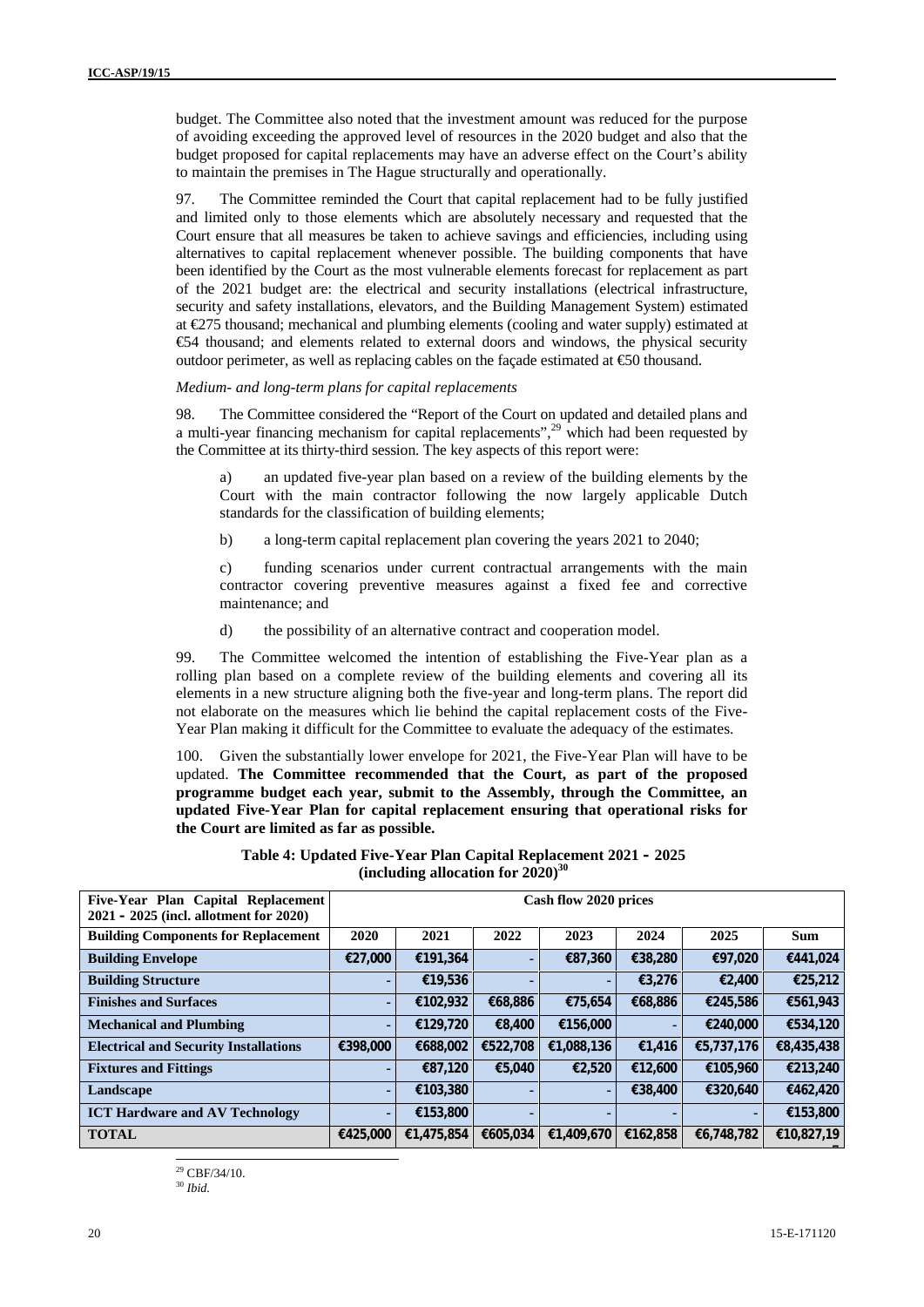101. The Committee welcomed the Court's effort to estimate the long-term capital replacement demands and to suggest scenarios for funding those plans. The proposed scenarios are supposed to provide solutions that would ease the States Parties payment burden caused by the investment peaks.

102. Concerning the long-term funding of capital replacement, the Committee took note of the four scenarios: Funding as part of the regular programme budget and establishment of a fund with regular contributions by State Parties (annual, annual plus additional onetime contributions every five years and staged annual contributions). The total cost of capital replacement to be funded would be  $\text{\textcircled{}}83.3$  million over 20 years.

103. The Committee noted that the Court advocated the establishment of a fund (an approach most international organisations seem to be following) to assure reliable funding. The Committee did not support the establishment of a fund at its thirty-first session. While recognizing the advantages a fund would offer to cope with the long-term requirements of capital replacement, the Committee, however, given current uncertainties continues not to support the establishment of a capital replacement fund but is prepared to reassess the situation at its thirty-seventh session.

**Table 5: Long-Term Plan Capital Replacement 2021 – 2030 (cash flow at 2020 prices)**

| <b>Building Components for Replacement</b>   | 2021       | 2022     | 2023       | 2024           | 2025       | 2026     | 2027       | 2028    | 2029     | 2030       | Sub-total   |
|----------------------------------------------|------------|----------|------------|----------------|------------|----------|------------|---------|----------|------------|-------------|
| <b>Building Envelope</b>                     | 191,364€   | 0€       | 87,360€    | 38.280€        | 97.020€    | 24.000€  | 417.677€   | 0€      | 24,000€  | 3.000€     | 882.701€    |
| <b>Building Structure</b>                    | 19,536€    | 0€       | O€         | 3.276€         | 2,400€     | 0€       | 1,270,619€ | 0€      | 0€       | 5,676€     | 1,301,507€  |
| <b>Finishes and Surfaces</b>                 | 102.932€   | 68.886€  | 75,654€    | 68,886€        | 245,586€   | 68,886€  | 1,298,847€ | 68,886€ | 68,886€  | 80,766€    | 2,148,213€  |
| <b>Mechanical and Plumbing</b>               | 129.720€   | 8,400€   | 156,000€   | 0 <sub>f</sub> | 240,000€   | 900€     | 391,020€   | O€      | 8.400€   | 3,234,690€ | 4,169,130€  |
| <b>Electrical and Security Installations</b> | 688,002€   | 522.708€ | 1.088.136€ | 1,416€         | 5,737,176€ | 529.416€ | 934,976€   | 1,416€  | 522.7086 | 3,513,144€ | 13,539,098€ |
| <b>Fixtures and Fittings</b>                 | 87.120€    | 5.040€   | 2.520€     | 12,600€        | 105,960€   | 0€       | 99,586€    | 0€      | 7,560€   | 352,380€   | 672,766€    |
| Landscape                                    | 103,380€   | 0€       | 0€         | 38,400€        | 320,640€   | 0€       | 182.466€   | 0€      | 0€       | 140.160€   | 785,046€    |
| <b>ICT Hardware and AV Technology</b>        | 153,800€   | 0€       | O€         | 0€             | 0€         | 153,800€ | 0€         | O€      | 0€       | 0€         | 307,600€    |
| <b>TOTAL</b>                                 | 1,475,854€ | 605.034€ | 1.409.670€ | 162,858€       | 6,748,782€ | 777,002€ | 4,595,191€ | 70,302€ | 631,554€ | 1,329,816€ | 23,806,061€ |

**Table 6: Long-Term Plan Capital Replacement 2031 – 2040 (cash flow at 2020 prices)**

| <b>Building Components for Replacement</b>   | 2031       | 2032     | 2033       | 2034    | 2035        | 2036     | 2037    | 2038     | 2039            | 2040       | <b>Grand Total</b> |
|----------------------------------------------|------------|----------|------------|---------|-------------|----------|---------|----------|-----------------|------------|--------------------|
| <b>Building Envelope</b>                     | 63,360€    | 24.000€  | 2.060.064€ | 0€      | 4,543,920€  | 0€       | 0€      | 24.000€  | 481.037€        | 3.000€     | 8,082,082€         |
| <b>Building Structure</b>                    | 0€         | 0€       | 447.803€   | 0€      | 71.400€     | 3.276€   | 0€      | 0€       | 1,270,619€      | 2.400€     | 3,097,004€         |
| <b>Finishes and Surfaces</b>                 | 75.654€    | 68,886€  | 318,090€   | 68,886€ | 252,354€    | 68,886€  | 68,886€ | 68,886€  | 1,433,223€      | 2,889,318€ | 7,461,281€         |
| <b>Mechanical and Plumbing</b>               | 156,000€   | 0€       | 79,020€    | 0€      | 1,102,260€  | 8.400€   | 0€      | 0€       | 547,020€        | 50.700€    | $6,112,530$ €      |
| <b>Electrical and Security Installations</b> | 1.088.136€ | 529,416€ | 235,916€   | 1,416€  | 9,394,536€  | 522.708€ | 1,416€  | 529.416€ | 1,992,896 €     | 607,086€   | 28.442.040€        |
| <b>Fixtures and Fittings</b>                 | 2.520€     | 0€       | 66.060€    | 0€      | 3,026,460€  | 17.640€  | 2,520€  | 0€       | 99.586€         | 1.078.217€ | 4.965.768€         |
| Landscape                                    | 0€         | 0€       | 86.520€    | 0€      | 320.640€    | 0€       | 0€      | 0€       | 182.466€        | 60.300€    | 1,434,972€         |
| <b>ICT Hardware and AV Technology</b>        | 153,800€   | 0€       | 0€         | 0€      | 0€          | 153.800€ | 0€      | 0€       | 0€              | 0€         | 615,200€           |
| <b>TOTAL</b>                                 | 1.539.470€ | 622.302€ | 3.293.473€ | 70.302€ | 18,711,570€ | 774.710€ | 72.822€ | 622.302€ | $6.006.847 \in$ | 4,691,021€ | $60,210,877$ €     |

104. **The Committee reiterated its recommendation at its thirty-third session to consider appointing one or more external** *pro bono* **experts from State Parties to provide expert advice in terms of the planning and implementation of capital replacement plans.**

105. **The Committee recommended reassessing the medium and long-term capital replacement plan in light of budgetary appropriations for 2021, taking into account the need to minimize operational risks for the Court and giving priority to maintenance over replacement whenever economically sensible, in line with the principle of sustainability**. **The Committee looked forward to receiving updated information at its thirty-seventh session.**

106. **The Committee further recommended that also alternative arrangements to further integrate maintenance and capital replacement programmes into one contract are also explored as an alternative solution to current contractual arrangements. The Committee looked forward to receiving information on this at its thirty-sixth session**.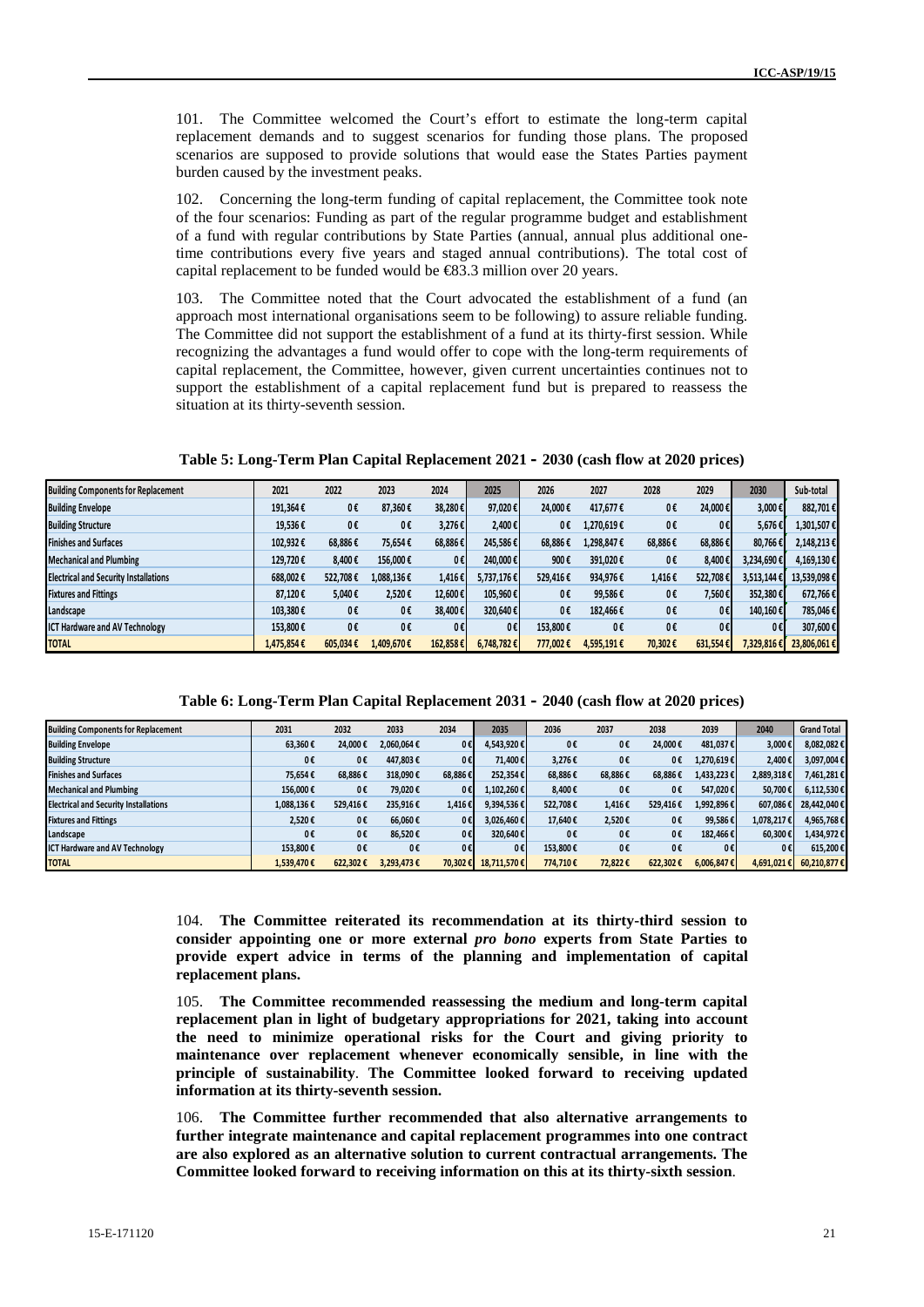#### **Recommended budget for Major Programme V**

107. **The Committee recommended that the Assembly approve the requested amount of** €**2,270.0 thousand for Major Programme V.**

#### **G. Major Programme VI: Secretariat of the Trust Fund for Victims**

#### **1. General observations and analysis**

#### *Requested budget for 2021 and implementation rate in 2020*

108. The Trust Fund for Victims (TFV) has two mandates: 1) to administer reparations ordered by the Court against a convicted person; and 2) to use its other resources for the benefit of victims in accordance with article 79 of the Rome Statute.

109. The TFV's strategic plan for 2019-2021 was adopted by the Board in March 2020 and had been further adapted in view of recommendations made by the Independent Oversight Mechanism, as well as the institutional and operational impact of the COVID-19 pandemic.

The 2021 proposed budget for Major Programme VI amounted to  $\epsilon$ 3,226.1 thousand, representing the same nominal level as the 2020 approved budget. The proposed budget absorbed an incremental increase in staff costs in accordance with the UNCS. In addition, reductions have been made to non-staff resources.

111. The Committee was informed that the budget performance for MPVI as at 30 June 2020 was 42.7 per cent and that the total forecast implementation rate as at 31 December 2020 is expected to be 94.5 per cent.

112. The Committee was informed that as part of the assistance mandate there were ongoing programmes in northern Uganda since 2019 and also in the Democratic Republic of Congo since 2020. A three-year programme cycle in place in Côte d'Ivoire since 2020 is to include activities in support to the performance of the national administrative reparations programme.

113. In addition, new assistance programmes are being explored for Kenya, Georgia and Mali pending the Board review and decision on further action based on an assessment of funding prospects.

114. The Committee noted that three cases will continue in the reparations phase in 2021. Three cases would be in the implementation phase: Lubanga, which started in 2012, and Katanga and Al Mahdi, both of which started in 2017. Reparations proceedings in Ntaganda in the situation in the DRC, which commenced in 2019 are also expected to result in a reparations order, followed by an implementation phase if the conviction is confirmed on appeal. Reparations proceedings in Ongwen may start in early 2021 if the accused is convicted.

115. The Committee recognized that reparations are unprecedented activities in international criminal justice and require a cautious approach. Furthermore, the Committee recognized that the duration of reparations not only has significant financial implications, mainly in terms of human resources in the Judiciary and Registry, along with resources needed for legal aid for the defence and for victims, and the STFV, but most importantly have a potential impact on the victims' expectations and consequently a significant impact on the reputation of the Court.

116. The Committee noted that the implementation of reparations to victims required a tighter organisational structure and welcomed the working relationship between the TFV and the Registry through the 2019 Cooperation and Assistance Framework in order to deliver effectively and efficiently on their respective mandates, which provides for the optimization of synergies between the STFV and the Registry, including in the country offices, Procurement Unit, Finance Section, Victims Participation and Reparation Section, External Relation and State Cooperation Unit, the Counsel Support Section, Office of Public Counsel for Victims, the Security and Safety Section and the Public Information and Outreach Section.

117. The Committee recognized the work on the policy and framework for the reparations process. The Committee is of the view that the policy should focus on the principle of equal treatment of victims in particular cases, while taking in account the specificities of each case,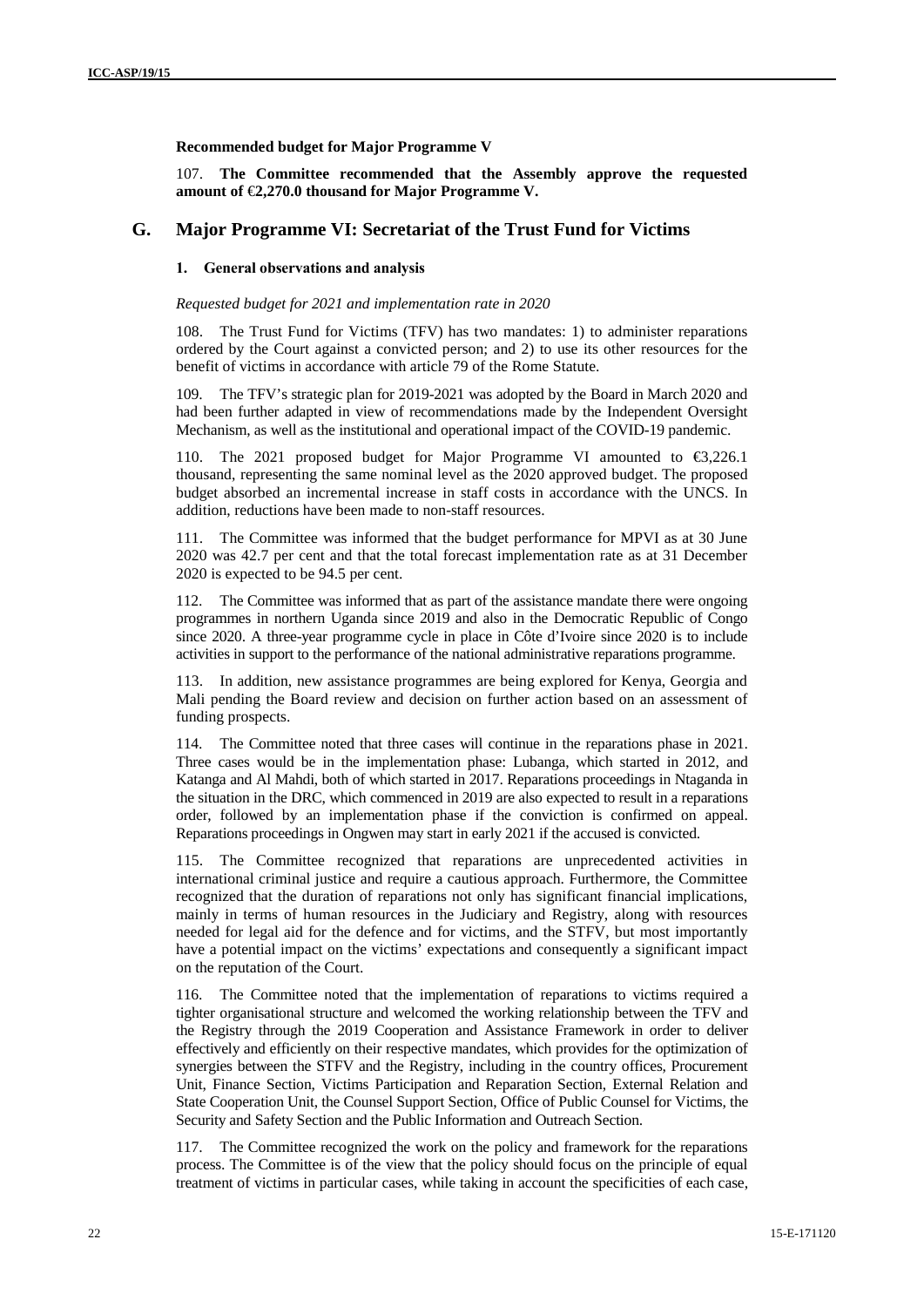to identify, to the extent possible, where the procedure might be unified while respecting the principle of independence of the judges and how the whole process may be simplified, made more effective and expeditious. **The Committee requested that it be informed on any progress on reparations at its thirty-seventh meeting.**

#### **2. Staff costs**

#### *Established posts*

118. The Committee noted that no new established posts were proposed by the STFV for 2021. The impact of the application of the UNCS was  $\epsilon$ 7.4 thousand.

#### *General Temporary Assistance*

119. The STFV requested an increase of €149.1 thousand (9.5 per cent) due to UNCS costs, which does not reflect an increase in staff capacity.

120. The STFV is applying 10 per cent as "Delayed recruitment factors" on its Professional and General Services budget line items. The requested amount for 2021 was €1,191.1 thousand for the Professional and General Services categories.

121. **The Committee reviewed the trend of the implementation rate for the STFV and recommended that the application rate for the "Delayed recruitment factors" be raised to 12 per cent, thus the reduction achieved would be €26.5 thousand.**

122. **The Committee recommended that the Assembly approve all GTA positions for the STFV.**

#### **3. Non-staff costs**

123. The Committee noted that the requested non-staff costs decreased by €226.5 thousand (or 42 per cent).

#### **4. Recommended budget for Major Programme VI**

124. **The Committee recommended total reductions in the amount of €26.5 thousand for Major Programme VI from its original 2021 proposed budget. The Committee thus recommended that the Assembly approve a total of €3,199.6 thousand for Major Programme VI.**

#### **5. Policy issues related to the Trust Fund for Victims**

125. The Committee considered a range of policy issues, which are all relevant for the TFV's cost-efficient operation, accountability and fund-raising, and which have potential financial and budgetary implications.

#### *Strengthening of internal controls with regard to the implementation of reparation awards*

126. The Committee considered the progress report submitted by the TFV as requested by the Committee.<sup>31</sup> The report provided details about the implementation of reparations in three cases, Lubanga, Al Mahdi and Katanga, as a result of the cooperation between the Registry and the Trust Fund for Victims in procuring and contracting selected implementing partners.

127. The Committee noted that the External Auditor in his report on the TFV's financial statements for the year ended 31 December 2019 considered its recommendation in this regard to have been implemented.

#### *Administrative costs of implementing partners related to reparations*

128. Following a request by the Committee to receive more information about the calculation of administrative costs of 15 per cent in services contracts with the

 $31$  CBF/35/6.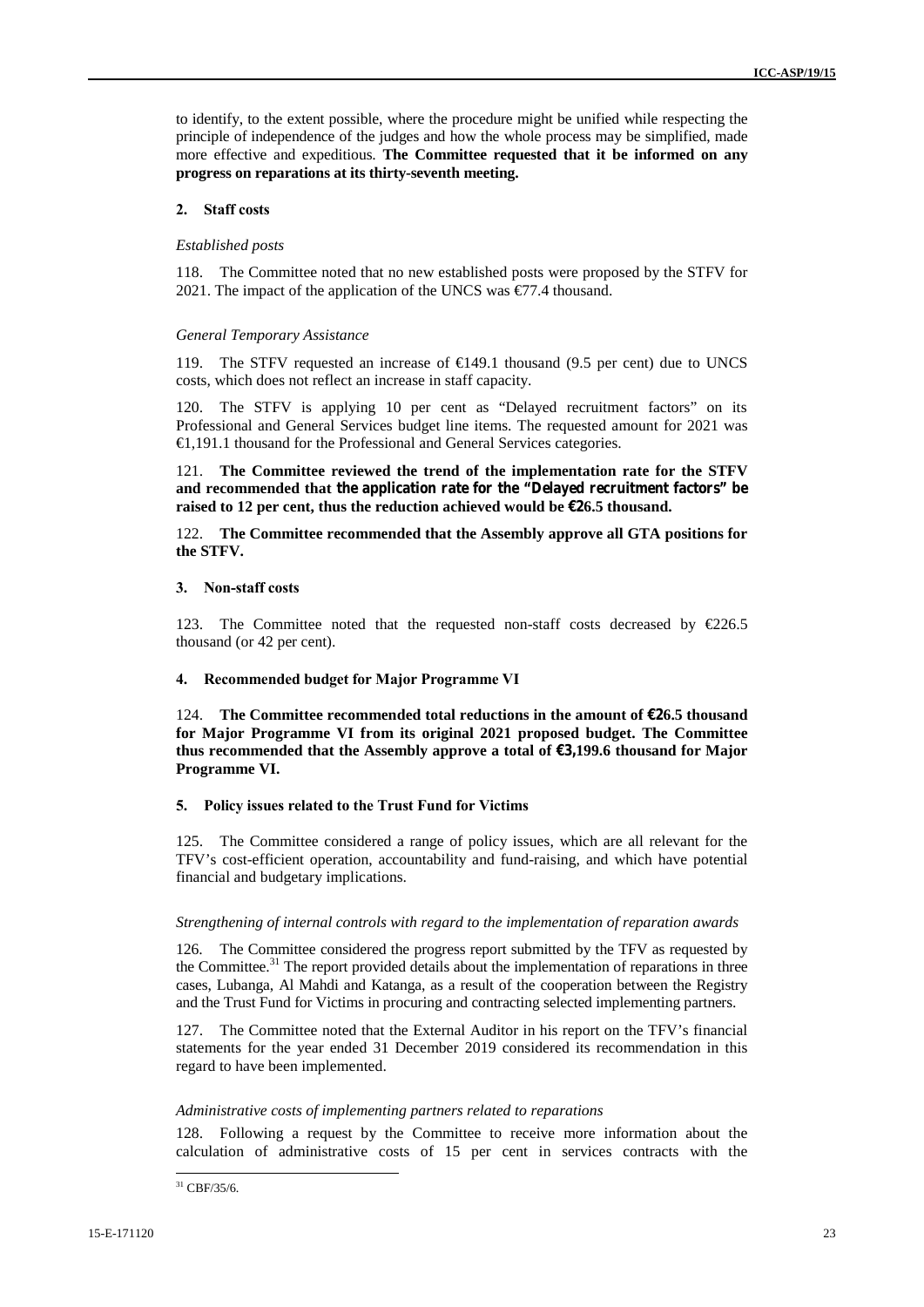implementing partners that are funded by donors' contributions, the TFV submitted a report "Response of the Secretariat of the Trust Fund for Victims to queries in relation to financial administration".<sup>32</sup> The Committee appreciated the information provided by the Court on the administrative costs of implementing partners related to reparations, **and requested that the STFV provide detailed information on the agreed objectives to be achieved by the external auditing firm when auditing the work done by implementing partners on an annual basis. The Committee further requested that the STFV provide a sample of the external auditing firm's report at its thirty-sixth session.**

#### *Financial self-sustainability of the Trust Fund for Victims*

129. **The Committee considered the report submitted by the TFV on the use of donor funds for incidental programme costs ("IPC funds")<sup>33</sup> . The Committee invited the STFV to continue identifying possible approaches on this matter and to update the Committee at its thirty-sixth session**.

#### *Voluntary contributions and fund-raising from private donors*

130. In April 2018, the Committee recommended that the STFV and the Court jointly establish a working group to identify viable options, weigh up their advantages and disadvantages, and work out a specific proposal to be decided upon**.**

131. One and a half years later, while the work was under way, it was still in the incipient stage. A joint Working Group on Private Donations to the Trust Fund for Victims had been set up by the TFV and the Registry. It would focus on four areas: (i) the feasibility of fiscal sponsor arrangements in the relevant markets; (ii) the feasibility of obtaining legal status enabling receipt of tax-deductible private donations; (iii) procedures for vetting prospective TFV private donors; and (iv) updating the TFV gift acceptance policy for private donations.

132. The TFV's "Progress Report on Private Fundraising"<sup>34</sup> highlighted the most recent developments: (i) build a team of professionals specialized in fundraising and communications; (ii) procure an integrated Constituent Relationship Management system to streamline donor information and donor relationship management, track contributions and support digital fundraising; (iii) continue discussions with comparable international organisations engaging with the private sector to raise funds through tax-deductible donations.

133. The Committee noted that, in response to queries from the Committee, the STFV had indicated that due to budget limitations the TFV mobilized "visiting professionals, interns and consultants" in relation to awareness raising and fundraising. The Committee welcomed the efforts to identify cost-neutral ways of fundraising.

134. **The Committee welcomed the fact that a team of professionals specialised in fundraising and communication had been built-up on a voluntary basis and recommended that the TFV continue this practice in the future, without any increases in budgetary resources. The Committee looked forward to specific proposals on private fundraising at its thirty-seventh session**.

### **H. Major Programme VII-2: Permanent Premises - Host State Loan**

#### **1. General observations and analysis**

135. The Committee recalled that in 2008 the Assembly accepted the host State's offer of a loan for the permanent premises of up to a maximum of  $\epsilon$ 200 million to be repaid over a period of 30 years at an interest rate of 2.5 per cent. The Committee also recalled that the financial implications of MP VII-2 are applicable only to those States Parties that did not opt to make a one-time payment for the costs of constructing the permanent premises, or did not fully complete their one-time payments.

<sup>32</sup> CBF/35/7. <sup>33</sup> *Ibid.*

<sup>34</sup> CBF/35/4.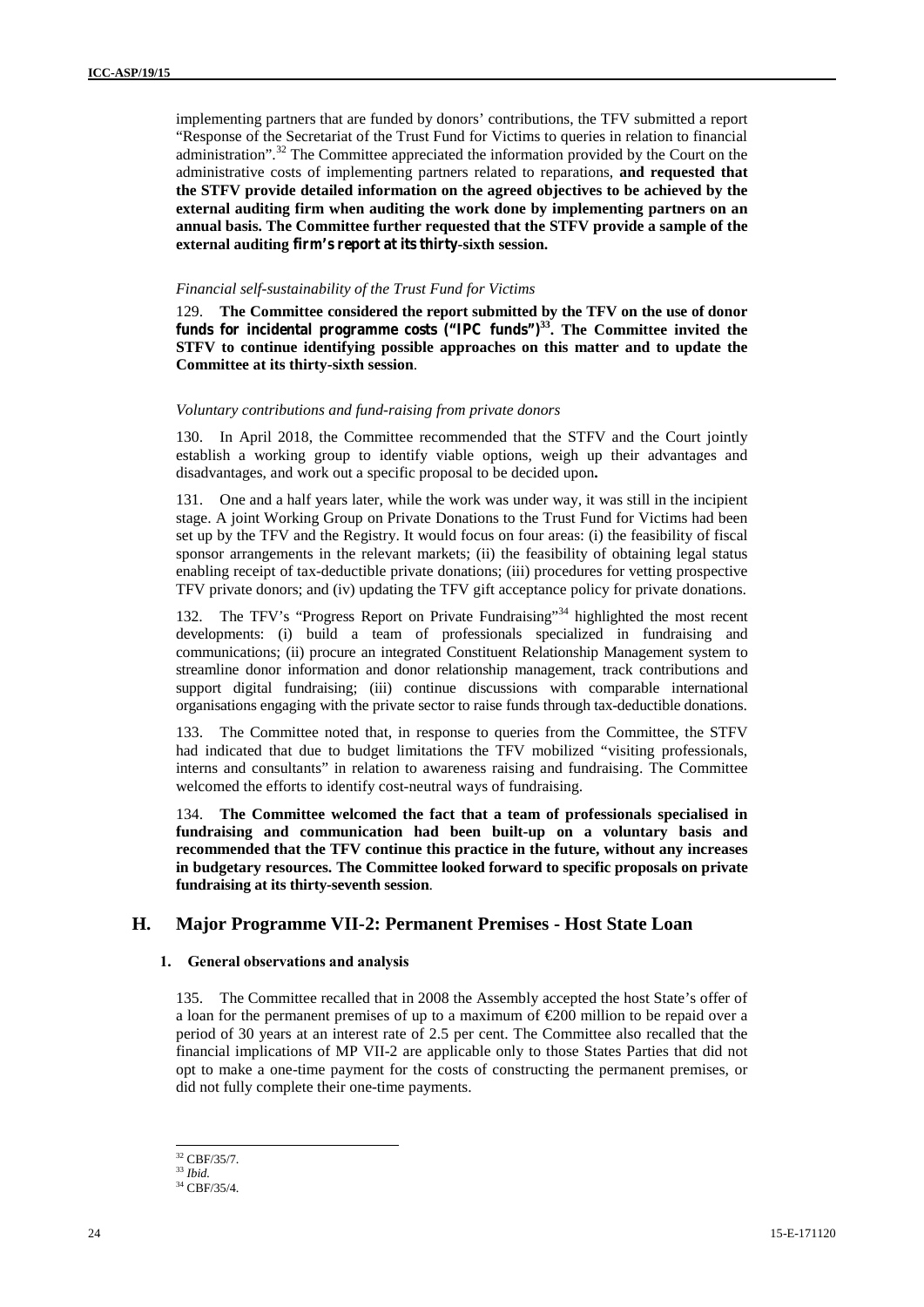136. The 2021 proposed budget for Major Programme VII-2 amounted to €3,585.1 thousand, which corresponded to the same amount as in the 2020 approved budget.

137. The Committee recalled that the Court has a legal obligation to pay the instalments by 1 February of each year. **The Committee urged those States Parties that are liable for contributions to the payment of the host State loan to pay their instalments in full and no later than by the end of January of each year, bearing in mind that the Court would have to make use of its operating funds in order to cover these payments. The Committee recalled that late and/or non-payment would put additional pressure on the operational resources and further aggravate the liquidity problem.**

138. The Committee noted that in the current global difficult economic situation, interest rates on the financial markets are low and many States Parties have been facing economic crises and budget restrictions in the last year. **For this reason, the Committee invited the Court and States Parties to approach the host State concerning the possibility of opening negotiations with a view to reducing the interest rate on the loan provided for the construction of the permanent premises.**

#### **2. Recommended budget for Major Programme VII-2**

139. **The Committee recommended that the Assembly approve a total of €3,585.1 thousand for Major Programme VII-2.**

#### **I. Major Programme VII-5: Independent Oversight Mechanism**

#### **1. General observations and analysis**

140. The 2021 proposed budget for Major Programme VII-5 amounted to €739.5 thousand, representing an increase of  $\epsilon$ 34.8 thousand (4.9 per cent) against the 2020 approved budget of €704.7 thousand.

141. The Committee noted that the requested increase was mainly due to the increases in the UNCS costs, the implications of which could not be absorbed fully within the 2021 proposed budget.

#### **2. Recommended budget for Major Programme VII-5**

142. **The Committee thus recommended that the Assembly approve a total amount of €739.5 thousand for Major Programme VII-5.**

#### **J. Major Programme VII-6: Office of Internal Audit**

#### **1. General observations and analysis**

143. The 2021 proposed budget for Major Programme VII-6 amounted to  $\epsilon$ 756.5 thousand, representing an increase of  $\epsilon$ 35.3 thousand (4.9 per cent) against the 2020 approved budget of €721.2 thousand.

144. The Committee noted that the requested increase was mainly due to the increases in the UNCS costs, the implications of which could not be absorbed fully within the 2021 proposed budget.

145. The Committee noted that the requested budget included training costs of  $\epsilon$ 28.8 thousand in order to provide the necessary continuing professional education for auditors. In response to a query from the Committee the Office indicated that it was considering the option of procuring a customized training course, to address its specific needs within the working environment of the Court, at an estimated cost of €25 thousand.

146. **The Committee therefore, recommended a reduction of €3.8 thousand for training in 2021, and also recommended that the Office of Internal Audit continue to seek value for money in its training options in the future, for example through online training courses run by institutions such as the Institute of Internal Auditors.**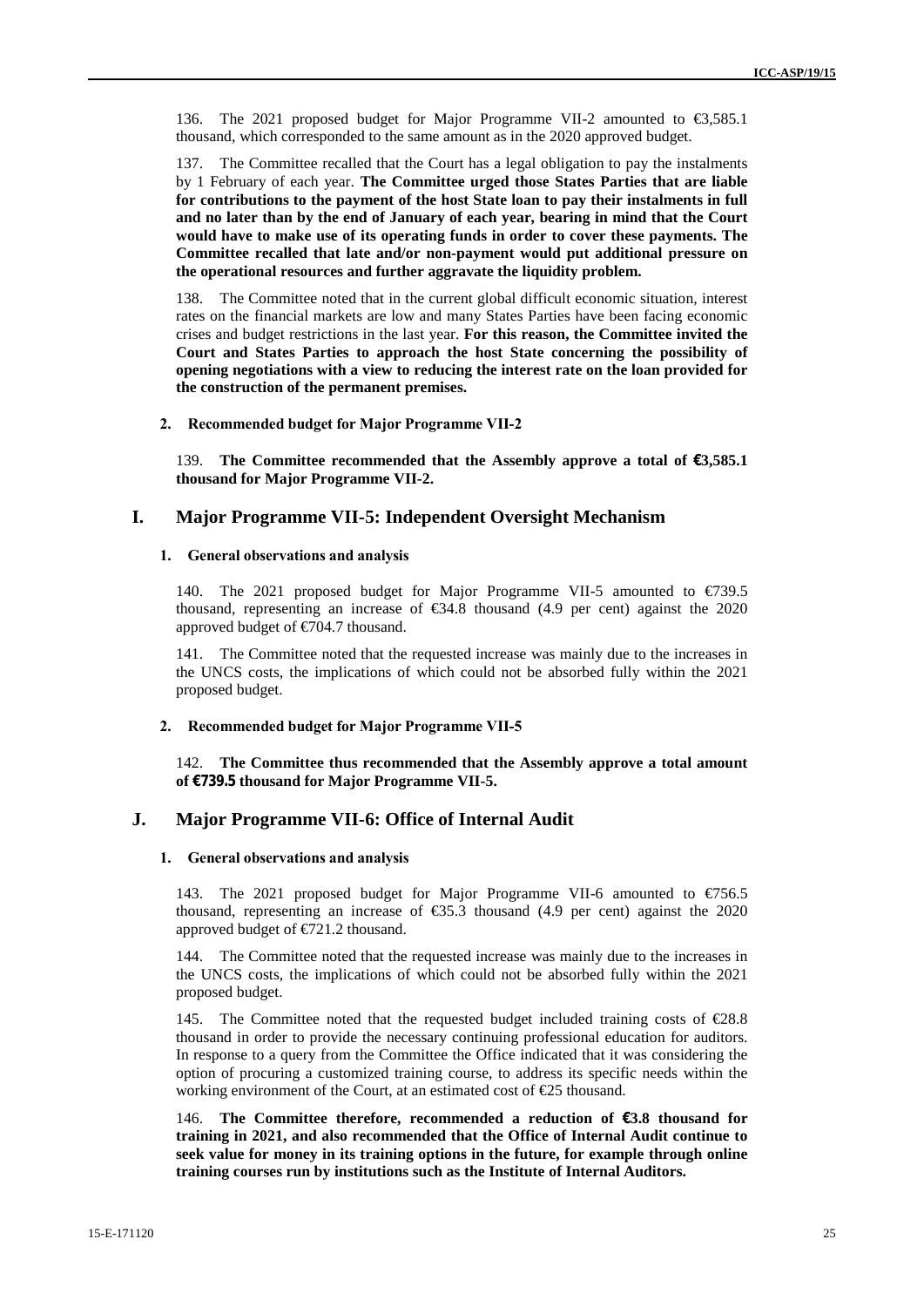**2. Recommended budget for MP VII-6**

147. **The Committee recommended that the Assembly approve an amount of €752.7 thousand for Major Programme VII-6.**

### **III. Other financial and budgetary matters**

### **A. Status of contributions to the regular budget, the Contingency Fund, the Working Capital Fund and the host State loan**

148. The Committee noted that as of 31 August 2020 a grand total of €42.5 million of contributions were outstanding.

149. The Committee recalled that all States Parties were required to contribute to the regular budget of the Court, to the Working Capital Fund ("the WCF") and to the Contingency Fund (CF), and that those States Parties that did not opt to make a "one-time" payment towards the premises of the Court were required to contribute to the instalments for the host State loan.<sup>35</sup>

150. The Committee took note of the monthly financial reports of the Court as at 31 July and 31 August 2020, which included updates on the status of contributions, as well as a further update on the status of contributions as at 15 September 2020.

151. The Committee reviewed the status of contributions towards:

- (a) The assessed contributions for the 2020 budget of  $\text{€}145,140.8$  thousand; and
- (b) Instalments of  $\epsilon$ 3,585.1 thousand for the host State loan for the Court's premises;

and analysed the trend over the last 10 years, as illustrated in Table 7 and Graph 2 below.

|      |            | Outstanding       | <i><b>Outstanding</b></i><br>contributions | Total outstanding<br>contributions |
|------|------------|-------------------|--------------------------------------------|------------------------------------|
|      | Approved   | contributions     | at the end of the                          | at the end of the                  |
|      | programme  | at the end of the | current period                             | period, including                  |
| Year | budget     | current period    | $(in \%)$                                  | from previous years                |
| 2009 | 101,229.9  | 760.6             | 0.75%                                      | 1,093.0                            |
| 2010 | 103,623.3  | 5,774.4           | 5.6%                                       | 6,254.9                            |
| 2011 | 103,607.9  | 2,385.6           | 2.3%                                       | 2,791.6                            |
| 2012 | 108,800.0  | 6,159.7           | 5.7%                                       | 6,569.3                            |
| 2013 | 115,120.3  | 6,659.1           | 5.8%                                       | 6,980.2                            |
| 2014 | 121,656.2  | 8,034.2           | 6.6%                                       | 14,489.3                           |
| 2015 | 130,665.6  | 12,639.1          | 9.7%                                       | 20,785.7                           |
| 2016 | 139,590.6  | 14,059.7          | 10.1%                                      | 18,405.0                           |
| 2017 | 144,587.3  | 18,234.7          | 12.6%                                      | 31,047.9                           |
| 2018 | 147,431.5  | 15,339.9          | 10.4%                                      | 21,121.9                           |
| 2019 | 148,135.1  | 14,410.5          | 9.7%                                       | 25,771.8                           |
| 2020 | 149,205.6* | 14,587.1*         | 9.8%*                                      | 28,877.1*                          |

| Table 7: Trend analysis on total outstanding contributions from 2009-2020, including |  |
|--------------------------------------------------------------------------------------|--|
| the host State loan and excluding the Contingency Fund (in thousands of euros)       |  |

\*Forecast.

<sup>&</sup>lt;sup>35</sup> Each State Party could choose whether to finance its share of the costs of the construction of the premises either through a one-time payment or by contributing to the host State loan. 63 States Parties made one-time payments towards the construction of the premises, either in full or in part, by the specified deadline.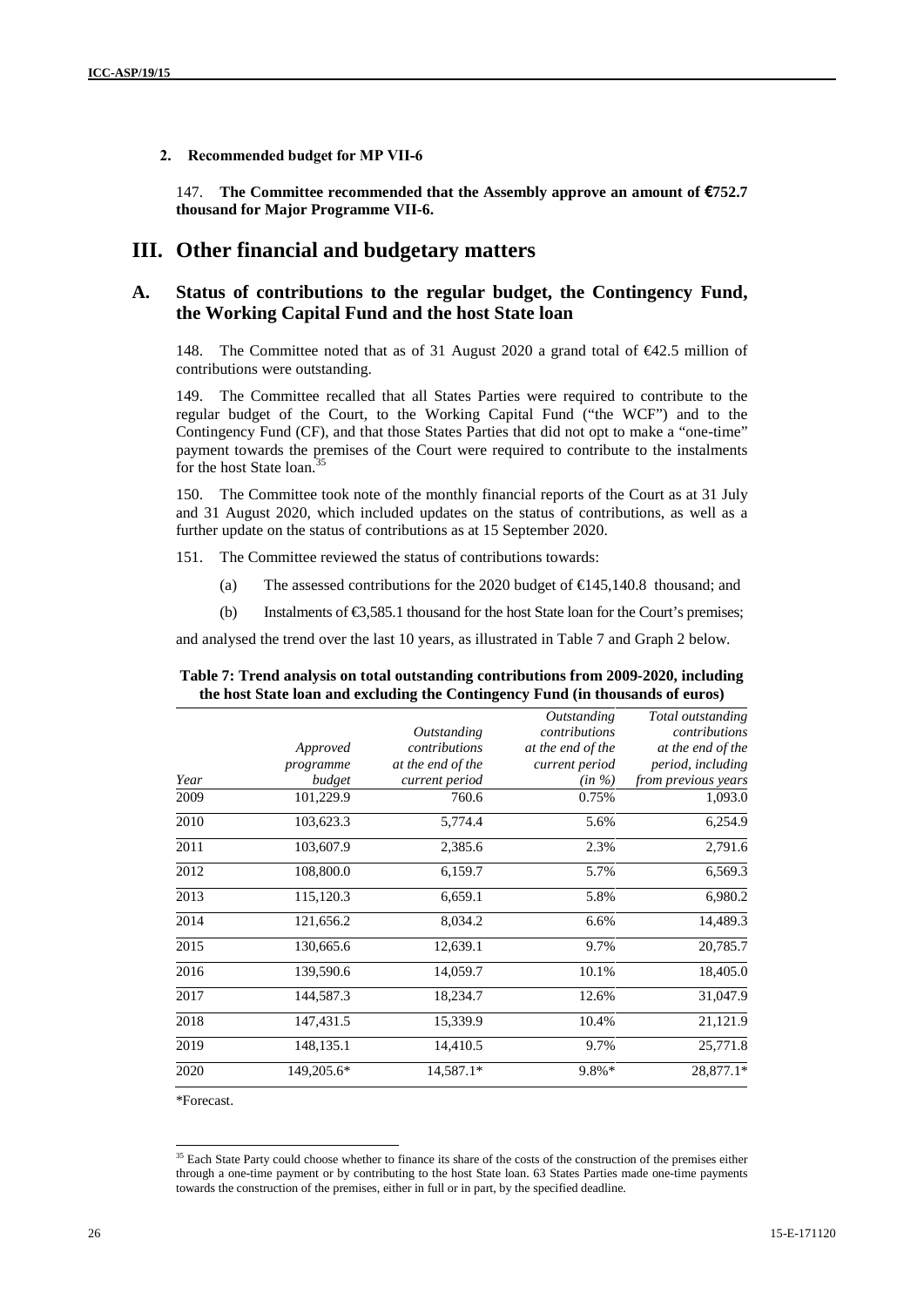

**Graph 2: Development of total outstanding contributions since 2009 (millions of euros)**

Total outstanding contributions at the end of the period, including from previous years Outstanding contributions at the end of the current period Approved programme budget

152. The Committee noted that the Court was very aware that State Parties might be in an economically difficult situation because of the ongoing COVID-19 pandemic. Nevertheless, the Committee stressed the obligation under the Rome Statute for States Parties to fulfil their commitment towards the Court by paying the assessed contributions in full and in a timely manner. The Court has to trust that the States Parties comply with their obligation since the contributions make up its only income that enables it to fulfil its mandate. Not meeting obligations in relation to the payment of contributions may seriously jeopardize the day-to-day operations of the Court. If contributions remain unpaid at the end of the year, the Court may need to resort to the WCF, whose purpose is to overcome temporary cash shortfalls during the budget implementation and, in addition, whose available amount may not be sufficient to cater for liquidity shortfalls.

153. **The Committee continued to urge all States Parties to make their payments on time in order to ensure that the Court has sufficient funds throughout the year, in accordance with regulation 5.6 of the Financial Regulations and Rules ("FRR"). The Committee requested that the Court once again notify those States Parties that had not paid their contributions in full of their payment obligations prior to the nineteenth session of the Assembly in December 2020.**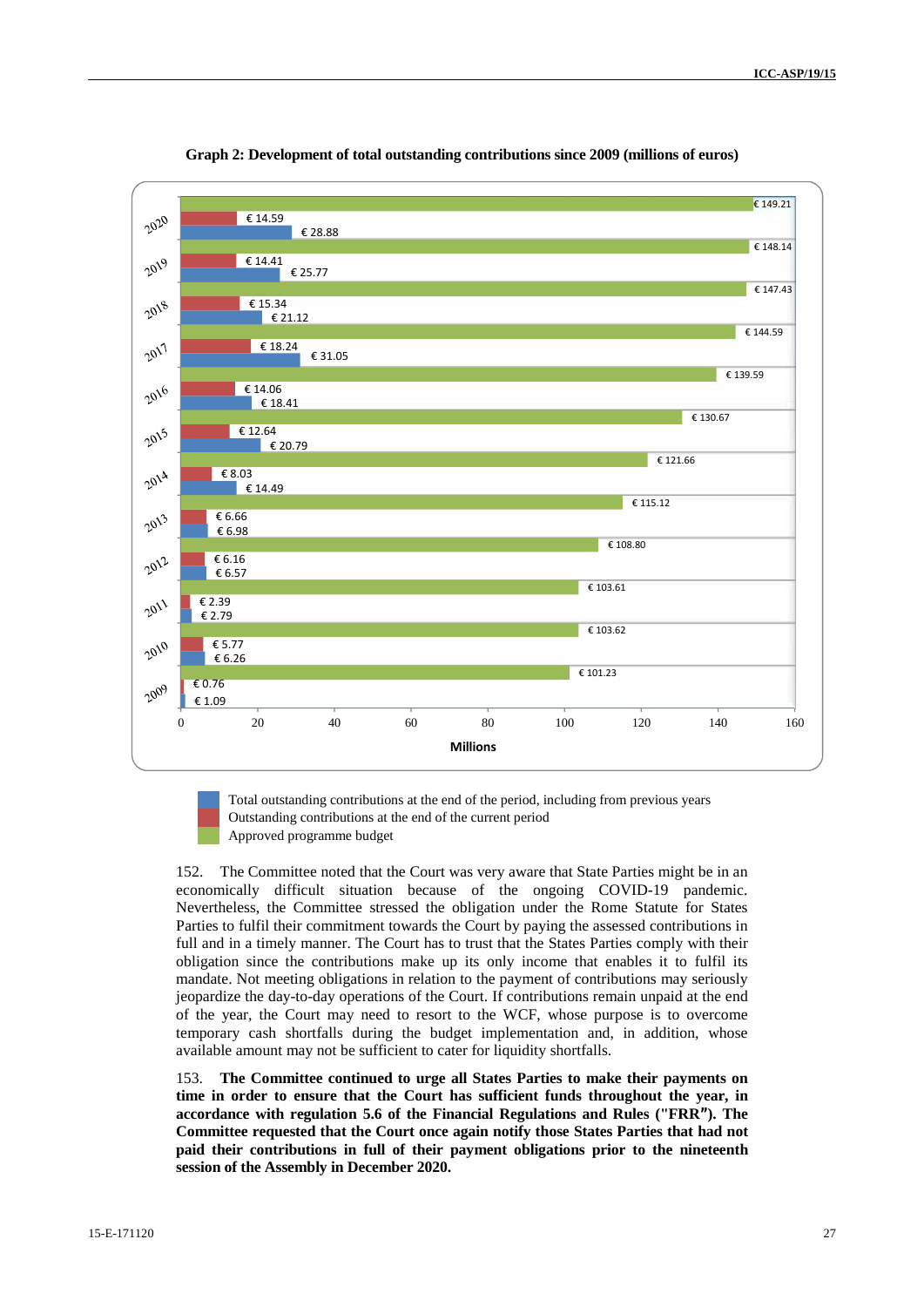154. **Furthermore, while welcoming the efforts made in previous years by the Court in order to avoid a liquidity shortfall, the Committee recommended that the Court use and further develop different forms of interactions with States Parties to minimise the risk to liquidity, such as: formal letters to relevant national authorities; facilitating video-conferences or meetings with high-level or technical State representatives engaged in the payment process, and further engaging with other relevant partners to address their intended payment schedule; contact early in the year (January/February 2021) with embassies of the main contributors to obtain clarity on when payment of contributions to the Court could be expected; as well as enhancing the coordination with the President of the Assembly of States Parties and the facilitator on arrears.**

#### **B. States in arrears**

155. The Committee observed that as at 15 September 2020, 11 States Parties were in arrears and would not be able to vote in accordance with article 112, paragraph 8 of the Rome Statute.

156. The Committee recalled the External Auditor's recommendation that in order to strengthen the process of recovering outstanding contributions, States Parties in arrears for the preceding two full years should only be allowed to vote once the payment schedule is fulfilled, and that requests for exemption should only be granted after the payment of a minimum amount identified and once a payment plan for the remaining balance is presented.<sup>36</sup>

157. **The Committee considered that the upcoming elections of Judges and the Prosecutor presented a situation where voting rights would be highly sought after and thus urged States in arrears to settle their accounts in a timely manner.**

158. The Committee reiterated its recommendation that all States Parties in arrears settle their accounts with the Court as soon as possible. **The Committee requested that the Secretariat of the Assembly notify States Parties in arrears once again prior to the nineteenth session of the Assembly, highlighting the importance of their contributions for the budget and the financial stability of the Court, and for the States Parties themselves to regain their voting rights.**

### **C. Precautionary reserves**

159. The Court holds and manages a number of precautionary reserves to allow it to cope with liquidity shortages, unforeseen events and staff liabilities. The Committee reviewed the levels of the WCF and the CF.

160. The Court's latest monthly financial situation report was dated 31 August 2020. It showed that the cash balance of the General Fund was  $\epsilon$ 25.4 million, the WCF  $\epsilon$ 1.5 million, and the CF  $\text{E.2}$  million.

#### **1. Liquidity issue**

161. The Committee considered the liquidity situation of the Court as at 31 August 2020, as reflected in the monthly financial report.

162. The Committee reiterated its concern regarding the trend of increasing arrears in recent years, which resulted in a significant risk of a liquidity shortfall, as had also been highlighted in the External Auditor's "Final audit report on the budget process of the International Criminal Court".<sup>37</sup>

163. The Committee noted that the Court had made cash flow forecasts for the remaining part of the year. The forecasts were calculated according to two different bases: 1) trends for contributions received in 2019; and 2) contributions received up to 31 August plus confirmation provided by States Parties regarding payment dates during the remainder of 2020. Both projections yielded a liquidity shortfall by the end of the year. The shortfall of the first forecast would consume a significant portion of the WCF, while the second would

<sup>36</sup> ICC-ASP/18/12, para. 37.

<sup>37</sup> ICC-ASP/18/2/Rev.1, paras. 178-188.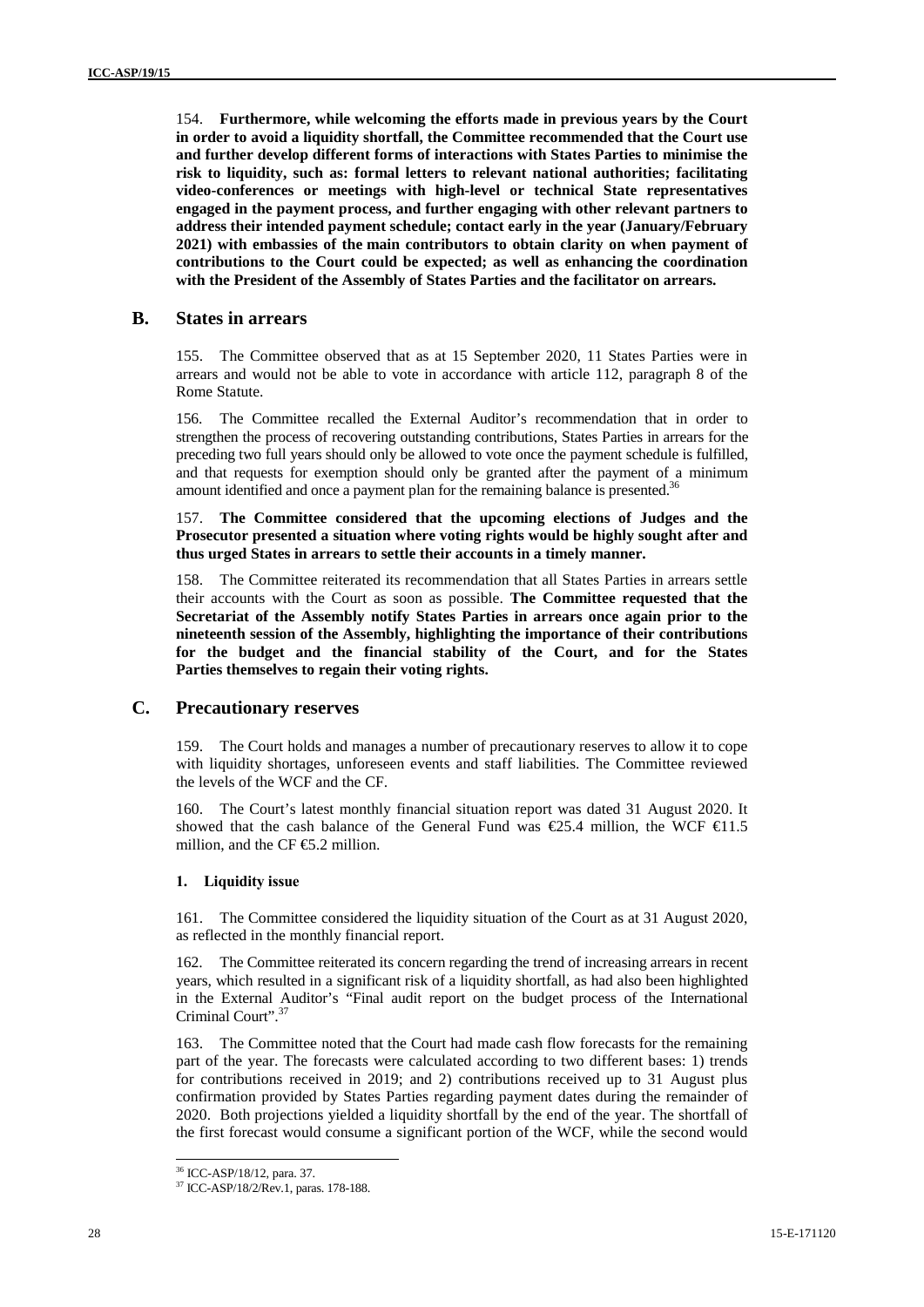lead to a €22 million deficit, almost twice the amount available in the WCF. The Committee was inclined to take the second scenario as more realistic.

164. Despite the prevailing difficulties and uncertainties due to the global economic situation, **the Committee recommended that the Court, if liquidity issues do occur, seek to effectively manage the available resources throughout the remaining months of the year. In addition, the Committee recommended that,in the event of a liquidity shortage occurring before the session of the Assembly, the Bureau, upon recommendation of the Committee, consider available options to deal with the situation**.

#### **2. Working Capital Fund**

165. The WCF was established to ensure capital for the Court to meet short-term liquidity problems pending receipt of assessed contributions.<sup>38</sup>

166. At its thirty-third session, the Committee had recommended using an amount of  $\epsilon$ .5 million of the cash surplus from 2017 to reach the established level of the WCF of  $\text{€1.6}$ million as decided by the Assembly at its seventeenth session in 2018.<sup>39</sup> The Committee had also reiterated its previous recommendation that the level of the WCF be maintained at one month of the Court's expenditure, and recommended that the Assembly approve an increase in the notional level to  $\in$  2.3 million.

167. The Committee took note that the Assembly, at its eighteenth session, had noted that the Court would replenish the Working Capital Fund to the level of  $\bigoplus$  1.54 million, exceptionally using the available cash surplus from 2017, in line with the recommendation of the Committee. The Assembly had also noted the recommendation of the Committee that the level of the WCF be maintained at one month of the Court's expenditure, and therefore be increased to the notional level of €12.3 million. The Assembly had noted that States Parties would continue to consider this matter in The Hague Working Group facilitation on the budget.

168. As noted above, the Court carried out two cash flow estimates for the remainder of 2020 utilizing a different approach for each. Both projections came up with a shortfall by the end of the year.

#### 169. **In light of the liquidity risk faced by the Court, the Committee recommended that the Bureau and the Assembly keep the level of the Working Capital Fund under review.**

#### **3. Contingency Fund**

170. The CF was established to ensure that the Court is able to meet unforeseen and unavoidable expenses.<sup>40</sup> The level of the CF was originally set at  $\in$ 10 million by the Assembly in 2004 and set at  $\text{\textsterling}7$  million in 2009.<sup>41</sup>

171. The Committee recalled that, at its eighteenth session, the Assembly, after noting the current level of the CF of €5.2 million, decided to maintain the CF at the notional level of €7.0 million for 2020.<sup>42</sup> Moreover, the Assembly had requested that the Bureau keep the €7.0 million threshold under review in light of further experience on the functioning of the CF.<sup>43</sup>

172. The Committee noted that the balance of the CF stood at €5.2 million at the end of August 2020, a shortfall of €1.8 million. **In view of the current circumstances the Committee recommended that the Court maintain the level at €5.2 million, and that priority be given to reaching the notional level when the situation allows.**

<sup>&</sup>lt;sup>38</sup> Regulation 6.2 of the Financial Regulations and Rules.<br><sup>39</sup> Official Records ... Seventeenth session ... 2018 (ICC-ASP/17/20), vol. I, part III, ICC-ASP/17/Res.4., B., para. 5. <sup>40</sup> Rule 6.6 of the Financial Regulations and Rules.<br><sup>41</sup> Official Records ... Third session ... 2004 (ICC-ASP/3/25), part III, ICC-ASP/3/Res.4, section B, para. 1; and

Official Records ... Eight session ... 2009 (ICC-ASP/8/20), Vol. I, part II, ICC-ASP/8/Res.7, Section E, para. 2.<br><sup>42</sup> Official Records ... Eighteenth session ... 2019 (ICC-ASP/18/20), vol. I, part III, ICC-ASP/18/Res.1, s

paras. 1-2.

<sup>43</sup> *Idem.,* para. 3.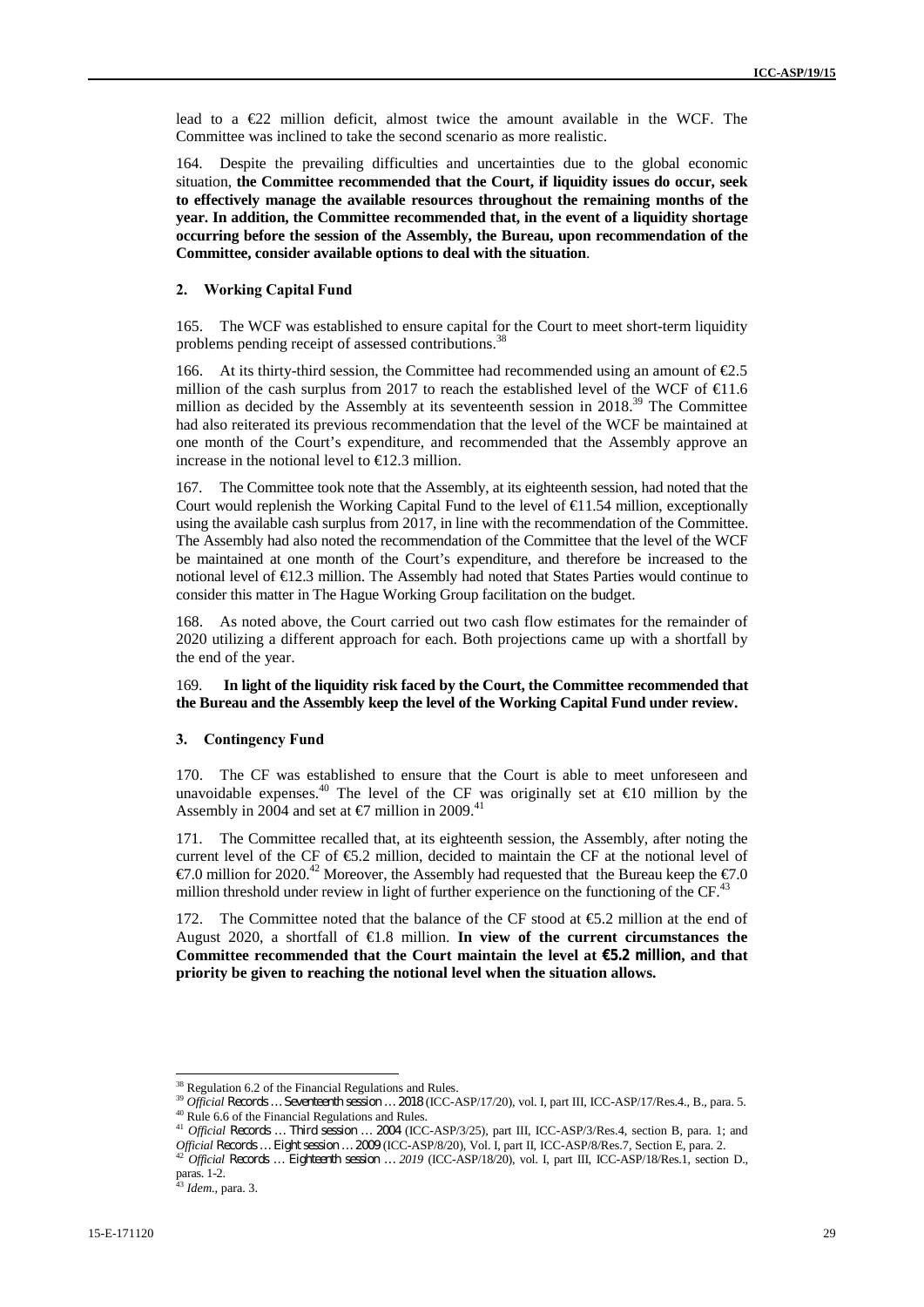## **D. Programme performance of the 2019 approved budget**

#### **1. General observations**

173. The Committee considered the "Report on activities and programme performance of the International Criminal Court for the year 2019" <sup>44</sup> and noted that in 2019, the Court's total actual expenditure including CF amounted to  $\in$ 147.6 million, which represents 99.6 per cent of the approved 2019 budget of  $\in$  48.14 million. The remaining balance of  $\in$ 0.5 million included unspent provisions of €0.3 million for the multi-year IT/IM Strategy project that would be carried forward to the 2020 financial year.<sup>45</sup>

174. The implementation rate of the regular budget for 2019 was 98.3 per cent or a total of €145.67 million against an approved budget of €148.14 million.

175. Four CF notifications were submitted to the Committee with a total notified amount of  $\epsilon$ , 7 million,  $\epsilon$ , 1.9 million of which was actually needed. The Committee welcomed the Court´s effort in order to absorb the expenditure for unforeseen situations and developments within its regular budget.

#### **Table 8: Consolidated Budget Performance in 2019 by Major Programme and Programme (thousands of euros)**

|                                                            | Approved    | Actual<br>Expenditure* |               | Implementatio   |
|------------------------------------------------------------|-------------|------------------------|---------------|-----------------|
| Major Programme / Programme                                | Budget 2019 | 2019                   | Variance      | $n$ rate in $%$ |
|                                                            | [1]         | [2]                    | $[3]=[1]-[2]$ | $[4]=[2]/[1]$   |
| <b>Major Programme I / Judiciary</b>                       | 12,107.6    | 11,592.6               | 515.0         | 95.7            |
| The Presidency                                             | 1,255.9     | 1,070.0                | 185.9         | 85.2            |
| Chambers                                                   | 10,851.7    | 10,522.6               | 329.1         | 97.0            |
| <b>Liaison Offices</b>                                     |             |                        |               |                 |
| Major Programme II / Office of the Prosecutor              | 46,802.5    | 46,446.9               | 355.6         | 99.2            |
| The Prosecutor                                             | 11,632.3    | 9,837.8                | 1,794.5       | 84.6            |
| Jurisdiction, Complementarity and Cooperation<br>Division  | 3,994.7     | 3,890.4                | 104.3         | 97.4            |
| <b>Investigation Division</b>                              | 19,523.4    | 21,107.4               | (1,584.0)     | 108.1           |
| <b>Prosecution Division</b>                                | 11,652.1    | 11,611.2               | 40.9          | 99.6            |
| <b>Major Programme III / Registry</b>                      | 76,651.2    | 75,435.0               | 1,216.2       | 98.4            |
| Office of the Registrar                                    | 1,720.4     | 1,979.4                | (259.0)       | 115.1           |
| Division of Management Services (DMS)                      | 18,848.0    | 18,314.2               | 533.8         | 97.2            |
| Division of Judicial Services (DJS)                        | 33,372.9    | 33,164.8               | 208.1         | 99.4            |
| Division of External Operations (DEO)                      | 22,709.9    | 21,976.5               | 733.4         | 96.8            |
| Major Programme IV / Secretariat of the ASP                | 2,841.7     | 2,803.0                | 38.7          | 98.6            |
| <b>Major Programme V / Premises</b>                        | 1,800.0     | 1,800.0                |               | 100.0           |
| Major Programme VI / Secretariat of the TFV                | 3,130.3     | 2,803.8                | 326.5         | 89.6            |
| Major Programme VII-5 / Independent Oversight<br>Mechanism | 531.1       | 521.6                  | 9.5           | 98.2            |
| Major Programme VII-6 / Office of Internal Audit           | 685.6       | 686.3                  | (0.7)         | 100.1           |
| <b>Subtotal</b>                                            | 144,550.0   | 142,089.1              | 2,460.9       | 98.3            |
| Major Programme VII-2 / Host State Loan                    | 3,585.1     | 3,585.1                | (0.0)         | 100.0           |
| <b>ICC Total</b>                                           | 148,135.1   | 145,674.2              | 2,460.9       | 98.3            |

*\* Expenditure for 2019 is based on preliminary, unaudited figures which are subject to change.*

<sup>44</sup> CBF/34/8.

<sup>45</sup> *Official Records … Eighteenth session … 2019* (ICC-ASP/18/20), vol. I, part III, ICC-ASP/18/Res.1, section O.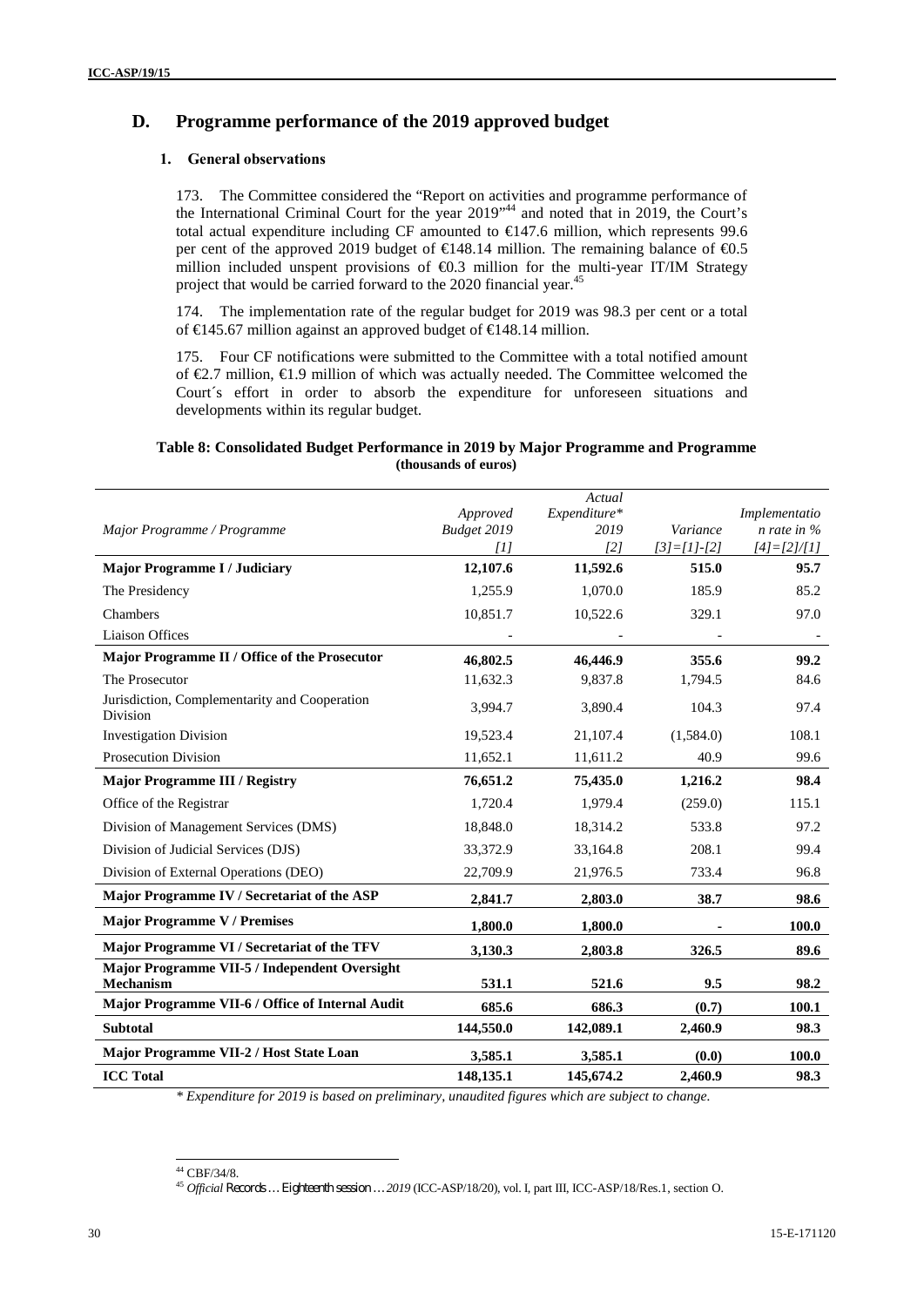*Judicial developments impacting the use of budgetary resources*

176. The Committee noted that unforeseen changes to judicial activities, the revision of the UNCS costs, as well as other external and internal factors had a direct impact on the use of budgetary resources approved by the Assembly.

177. In this context, the Committee observed that instead of three cases that were supposed to be on trial *(Ongwen, Gbagbo/Blé Goudé* and *Al Hassan* for 10 days), only one trial was conducted during the whole year *(Ongwen* case). This resulted in low trial and case management activities with considerably fewer witnesses appearing for testimony (change in assumptions from 103 witnesses to an actual number of 44) and fewer days of courtroom hearings (change in assumptions from 294 planned courtroom days to 94 actual). These factors were reflected in a lower implementation rate of the approved budget than originally foreseen, with *Contractual services* expenditure having an under-implementation of approximately  $\in$ 1.5 million (62.4 per cent), *Travel* with an under-implementation of  $\in$ 0.8 million (87.2 per cent) and *General operating expenses* with an under-implementation of  $\triangleleft$  .0 million (93.5 per cent).

178. On the other hand, significant unforeseen developments occurred in 2019, for which savings were used to offset the unbudgeted expenditure. Such as in the situation of the Central African Republic related to the new case *Yekatom* and *Ngaïssona,*where additional resources for legal aid were required; the change in the case of *Gbagbo/Blé Goudé* required additional payments for overtime of security staff, and unplanned expenses in the Bangladesh/Myanmar situation were needed. In particular, the overspend of  $\epsilon$ 2.7 million in 2019 on staff costs was attributable to the application of the revised UNCS for Professional and General Service staff issued in 2019.

179. The Committee observed that in an effort to keep expenditure within the budgetary envelope, many measures were taken by the Court's management to reduce staff and non staff costs.

#### *Staff costs and GTA*

180. In 2019, the Court responded to an unforeseen increase in staff costs ( $\epsilon$ 2.7 million) due to the revised UNCS salary scales for Professional and General Service, some changes actually adopted retroactively from 2017, by taking different actions.<sup>46</sup> The Committee observed that some measures taken by the management of the Court could be considered as one-time action: rescheduled recruitment activities, postponed date of entry on duty, unfilled posts etc. However some measures taken by the Court's management could be considered as more sustainable and could be reflected in future budget cycles: to extend and possibly reduce the courtroom support teams from two to one by improved planning and scheduling of hearings, increased field presence in the Investigation Division (security permitting), creating investigation capacity in the field, etc.

181. **The Committee recommended that different organs of the Court make every effort to manage their human resources in the future in a flexible and justifiable manner, maintaining budgetary integrity while allowing the Court to react to unexpected situations as far as possible, to redeploy resources based on actual workload requirements, and to redeploy or discontinue posts that were unfilled and not needed.**

#### *Contractual services*

182. Contractual services were implemented at 57.5 per cent, (actual expenditure of €2.3 million against the approved budget of  $\bigoplus$ . million.) This under-implementation is attributable to the postponement of some services such as the cleaning of the mirror pond, SAP technical consultancy, delays in procurement and the implementation of the IT/IM Strategy, as well as victim-related expenditure. The OTP issued SSA contracts to individuals for transcription and translation outsourcing services in order to avoid various problems relating to the security and vetting of outsourcing companies.

<sup>&</sup>lt;sup>46</sup>The post adjustment increase for professional staff, and three GS salary increases retroactive from 1 May 2017, as well as a cost of living increase for The Hague effective 1 October 2019.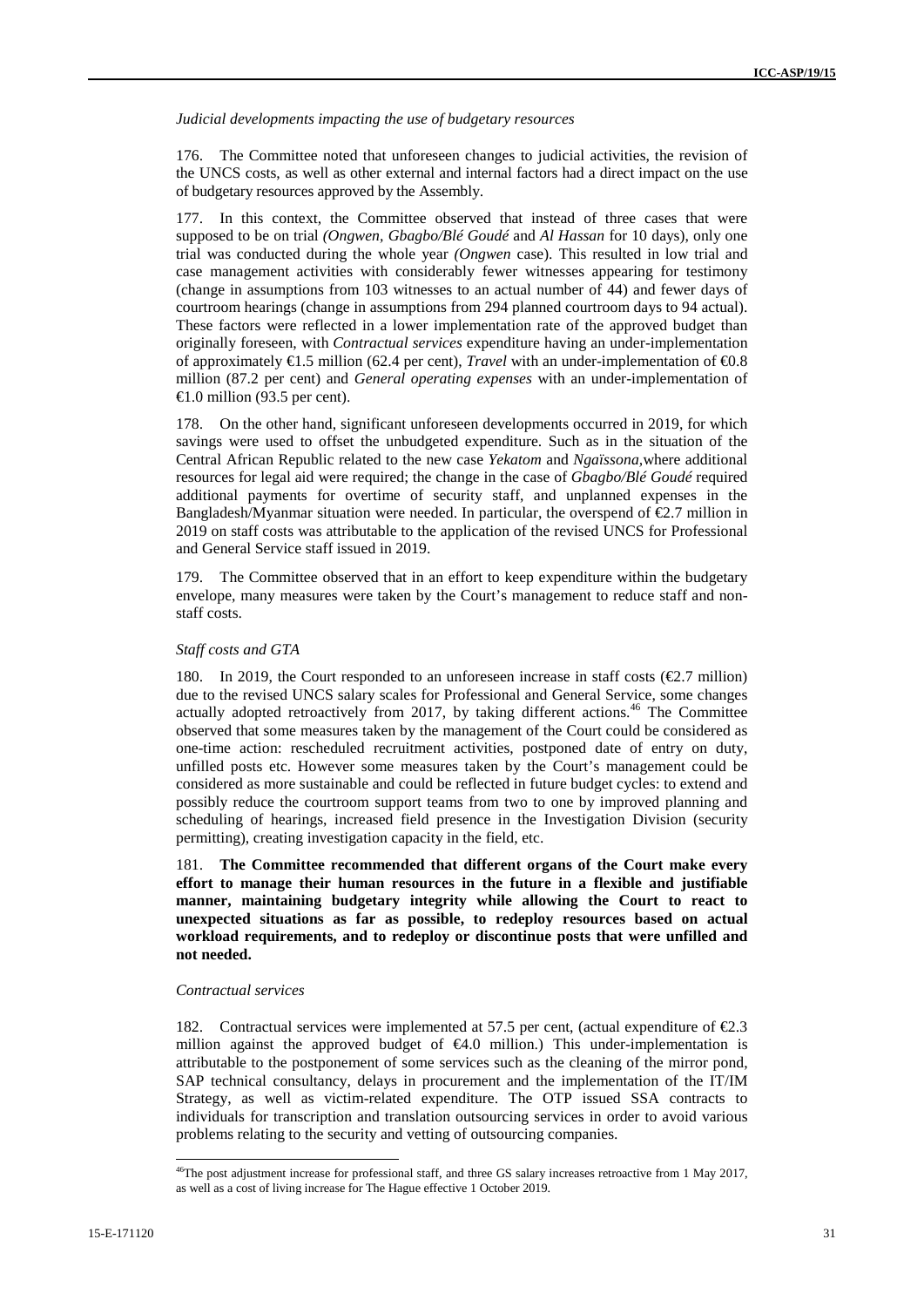183. The under-implementation in outsourced translation in Major Programme IV (Secretariat of the Assembly) is attributable to a reduction in the volume of papers and information documents translated externally using SYSTRAN (an automated translation system).

#### **2. IT expenditure**

184. The total Court-wide IT expenditure was not presented in the "Report on activities and programme performance of the International Criminal Court for the year 2019".<sup>47</sup> From the report it can be seen that the Information Management Services Section has overspent its approved budget of  $\bigoplus$ 1,123.8 thousand by  $\bigoplus$ 10.1 thousand leading to an implementation rate of 101 per cent. The total ICT expenditure information is presented in Annex IX(b) to the 2021 proposed programme budget.<sup>48</sup> Accordingly the Court-wide IT expenditure in 2019 was €12,262.2 thousand for "lights-on" costs, and additionally €1,915.6 thousand for the Five-Year IT/IM Strategy. In 2019, the Court asked for approval to carryforward to the 2020 budget unspent funds from the Five-Year IT/IM Strategy in an amount of  $\text{\textsterling}307.0$  thousand.<sup>49</sup>

#### **3. Travel expenditure**

185. The Committee noted that the Court reduced travel expenditures from €6,152.5 thousand to  $\epsilon$ ,361.9 thousand, thus generating savings of  $\epsilon$ 800 thousand in 2019. The Committee welcomed the efforts made by the Court and encouraged the Court to further improve its mission plan and reduce and reprioritize trip requirements.

186. The Committee welcomed the efforts made by the Registry in respect of the review and revision of mission plans, which could assist management in deciding on the prioritisation of missions and could provide a general overview of all missions taken to situation and non-situation countries.

#### **4. Overtime**

187. The implementation rate of actual expenditure for overtime was 169.6 per cent due to unforeseen developments in the CIV case (*Gbagbo/Blé Goudé*), where the need to pay for security staff exceeded this budget line.

#### **5. Expenditure for legal aid**

188. The expenditure for legal aid was overspent due to unforeseen developments in the cases of *Alfred Yekatom* and *Patrice-Edouard Ngaïssona.*

#### **6. Training**

189. The training budget was implemented at a rate of 68.6 per cent in view of the fact that the training programmes for staff were organised on the premises rather than relying on external training.

#### **7. Transfer of funds**

190. The Court reported on two transfers of funds of an amount greater than €200 thousand during 2019:

> a) an amount of €451 thousand was transferred from Chambers' general temporary assistance to short-term assistance; and

<sup>47</sup> CBF34/8.

<sup>48</sup> ICC-ASP/19/10, Annex IX (b), page 198.

The amount of  $\text{\textsterling}307.0$  thousand endorsed as carry-forward from 2019 to 2020 is divided as follows:  $\text{\textsterling}150.0$ thousand for Administration and €157.0 thousand for Information Security non-staff costs. Ref. to ICC- ASP/18/Res.1, Section O, pages 10-11.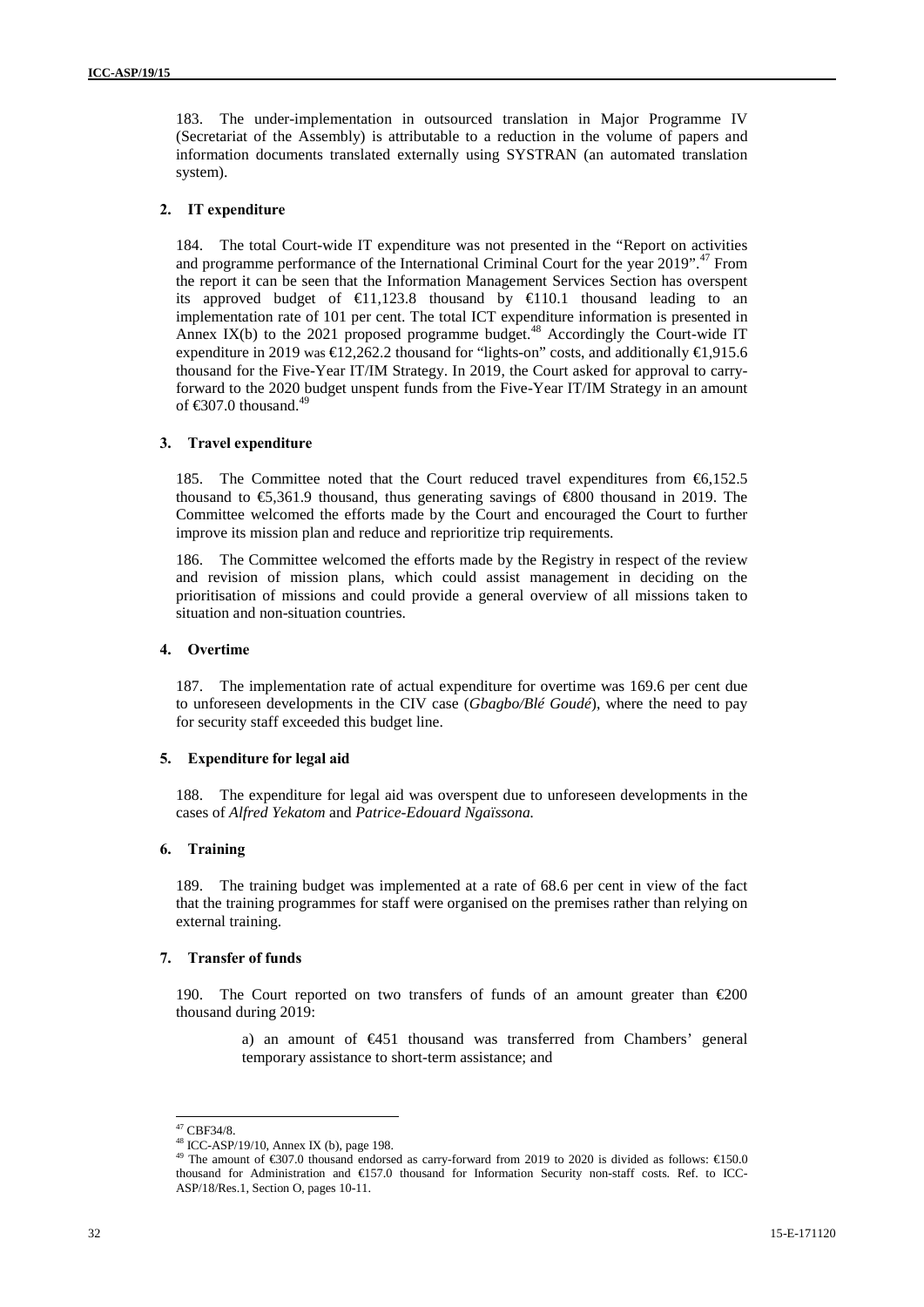b) an amount of €370 thousand was transferred from the Services Section contractual services to Deputy Prosecutor for investigations to meet payroll costs due to the impact of the UNCS increase in staff costs.

191. The Committee welcomed the enhanced transparency reflected in the presentation of the transfers of funds in the programme performance report. While the Committee acknowledged that such transfers are in conformity with the FRR and might be required to ensure flexibility, it reiterated its previous recommendations on the transfer of funds<sup>50</sup> stressing that the principles of fiscal discipline and reasonable use of resources should be applied.

192. The Committee emphasized that any transfer of funds shall occur only with respect to resource requirements that were unforeseen or unplanned at the time of the submission of the proposed programme budget, and that such transfers of funds should not be considered in the calculation of the baseline for the following year.

#### **8. Contingency Fund notifications in 2019**

193. In 2019, the Court was confronted with a number of unforeseen developments and submitted four CF notifications as detailed in Table 9 below.

| Date         | <b>Justification</b>                                                                                                                                                                                        | Amount<br>requested<br>$(\epsilon 000)$ | Actual<br>expenditure<br>2019 | <b>Implementation</b><br>ration $[%]$ |
|--------------|-------------------------------------------------------------------------------------------------------------------------------------------------------------------------------------------------------------|-----------------------------------------|-------------------------------|---------------------------------------|
| 08/04/2019   | Unforeseen and unavoidable costs with<br>regard to the case of <i>The Prosecutor v</i> .<br>Laurent Gbagbo and Charles Blé Goudé in<br>the situation in Côte d'Ivoire (to cover the<br>first half of 2019)  | 327.38                                  | 300.00                        | 90.9                                  |
| 24/07/2019   | Unforeseen and unavoidable costs with<br>regard to the case of <i>The Prosecutor v</i> .<br>Laurent Gbagbo and Charles Blé Goudé in<br>the situation in Côte d'Ivoire (to cover the<br>second half of 2019) | 130.70                                  | 116.3                         | 89.0                                  |
| 31/07/2019   | Unforeseen and unavoidable costs with<br>regard to the case of <i>The Prosecutor v</i> .<br>Alfred Yekatom and Patrice-Edouard<br>Ngaïssona in the Situation in the Central<br>African Republic II          | 1,989.18                                | 1,456.5                       | 73.2                                  |
| 22/11/2019   | <b>Unforeseen</b><br>and<br>unavoidable<br>costs<br>associated with the Bangladesh/Myanmar<br>situation.                                                                                                    | 244.91                                  | 55.2                          | 22.5                                  |
| <b>Total</b> |                                                                                                                                                                                                             | 2,692.17                                | 1,925.7                       | 71.5%                                 |

**Table 9: Summary of notifications to access the Contingency Fund in 2019**

194. The Committee noted that the overall use of resources for unforeseen situations amounted to  $\bigoplus$ , 925.7 thousand (or 71.5 per cent), compared to the total notified amount of  $\epsilon$ 2,692.20 thousand and that these resource requirements were absorbed within the regular approved budget.

#### **E. Budget performance in 2020**

#### **1. Budget performance in the first half of 2020**

195. The Committee had before it the "Report on Budget Performance of the International Criminal Court as at 30 June 2020,"<sup>51</sup> as well as the forecast performance as at 31 December 2020. The Committee noted that the implementation rate at mid-year was

<sup>50</sup>*Official Records … Seventeenth session … 2018* (ICC-ASP/17/20), vol. II, part B.1, para. 58; and *Official Records … Sixteenth session … 2017* (ICC-ASP/16/20), vol. II, part B.1, para. 61. 51 CBF/35/9/Rev.1.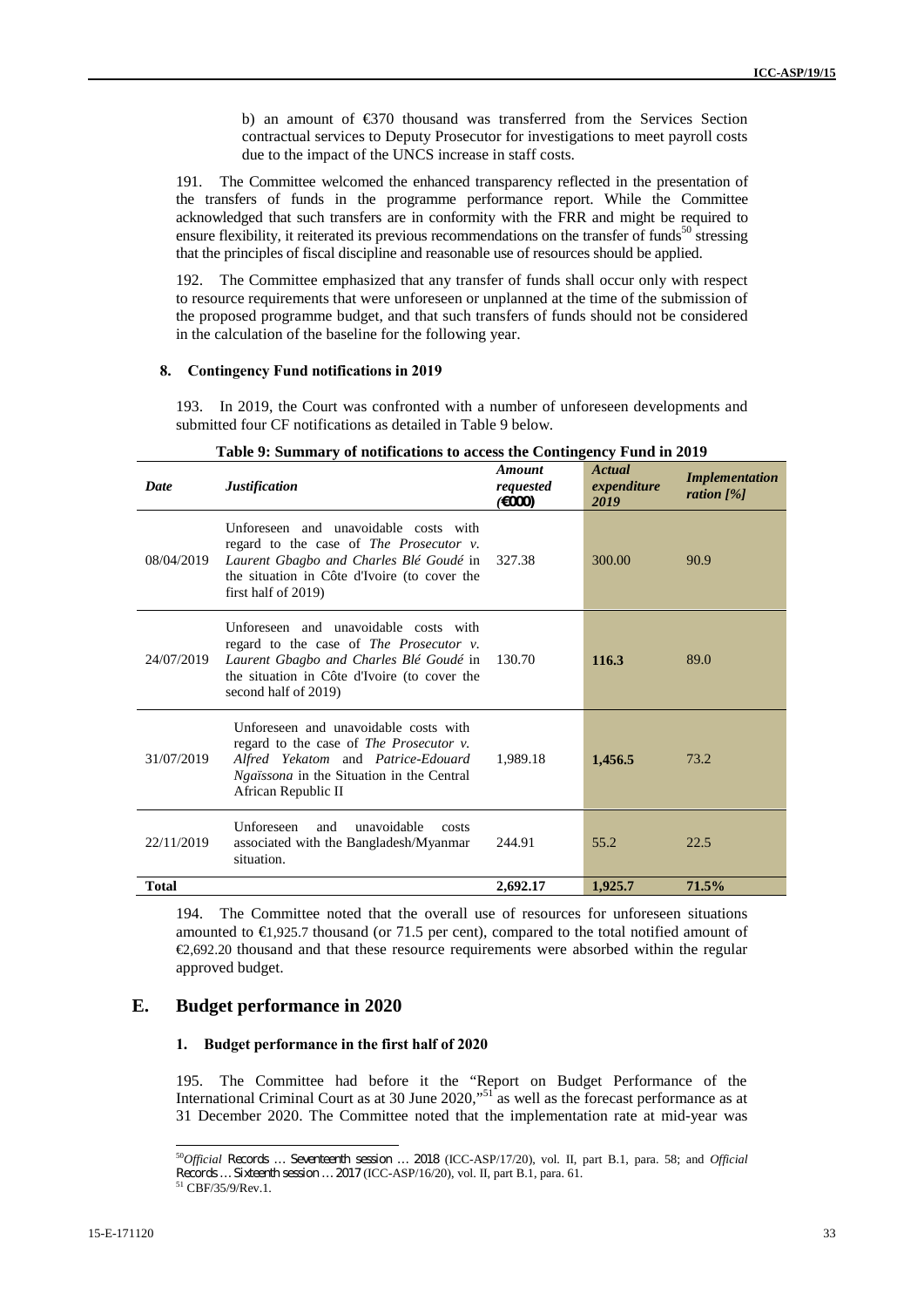52.4 per cent, or €76.25 million, against the 2020 approved budget of €145.62 million (excluding the host State loan). The Committee noted that this represented a decrease of 2.1 per cent compared to the implementation rate of 54.5 per cent as at 30 June 2019.

196. The forecast implementation rate for the Court as at 31 December 2020, including the interest and capital repayments on the host State loan, was estimated at 98.2 per cent, or  $\triangleq$ 46.53 million, against the approved budget for 2020 of  $\triangleq$ 49.21 million.

197. The Committee noted that although the implementation rate was less than at the same point in 2019, it remained high. The Committee noted its concern as fixed costs were rising and the Court would need to increasingly look to slow the rate of expenditure through careful management of its flexible and discretionary budgets. The Court explained that a higher percentage of procurement expenditure occurs during the first half of the financial year.

198. The Committee noted that expenditure against staff costs and consultants, 104.1 per cent and 179.4 per cent respectively, is forecast to significantly exceed the current budget allocations for these items. The Court explained that other parts of the budget would be deprioritised to fund these overspends. In addition, the Court also expects overtime requirements to increase in the second half of 2020 with 74 per cent of total expenditure on overtime occurring in the final six months of the year.

199. The staff costs forecast (excluding consultants) is high at 103.7 per cent, and therefore the Court is required to reduce expenditure against flexible and discretionary items. A significant reduction in travel and training because of the COVID-19 pandemic has made this achievable in 2020 and likely in 2021. However, this does point to a structural issue that will need to be proactively managed to ensure budgets in the medium term remain affordable for States Parties.

| Item                                   | <b>Approved</b>    | Actual          | <i>Implementation</i> | Forecast           | Forecast              |
|----------------------------------------|--------------------|-----------------|-----------------------|--------------------|-----------------------|
|                                        | <b>Budget 2020</b> | Expenditure* as | Rate as at 30 June    | <i>Expenditure</i> | <b>Implementation</b> |
|                                        |                    | at 30 June 2020 | 2020 in %             | <b>2020</b>        | Rate 2020 in %        |
| Judges                                 | 5,516.9            | 3,512.5         | 63.7                  | 5,512.5            | 99.9                  |
| Sub-total judges                       | 5.516.9            | 3.512.5         | 63.7                  | 5,512.5            | 99.9                  |
| Staff costs                            | 87,486.1           | 44,604.2        | 51.0                  | 91,116.4           | 104.1                 |
| General temporary assistance           | 17,341.4           | 8,589.7         | 49.5                  | 17,731.5           | 102.2                 |
| Temporary assistance for meetings      | 283.5              | 25.1            | 8.9                   | 218.8              | 77.2                  |
| Overtime                               | 223.5              | 87.5            | 39.2                  | 152.0              | 68.0                  |
| Sub-total staff costs                  | 105,334.5          | 53,306.5        | 50.6                  | 109,218.7          | 103.7                 |
| Travel                                 | 6,332.2            | 1.099.0         | 17.4                  | 3,102.8            | 49.0                  |
| Hospitality                            | 28.0               | 19.5            | 69.5                  | 23.2               | 82.7                  |
| Contractual services                   | 4,072.7            | 1,527.8         | 37.5                  | 3,619.2            | 88.9                  |
| Training                               | 1,045.1            | 320.2           | 30.6                  | 475.6              | 45.5                  |
| Consultants                            | 689.4              | 750.7           | 108.9                 | 1,236.6            | 179.4                 |
| Counsel for defence                    | 3,167.5            | 1,632.2         | 51.5                  | 2,722.7            | 86.0                  |
| Counsel for victims                    | 1.300.0            | 639.1           | 49.2                  | 1,222.0            | 94.0                  |
| General operating expenses             | 15,523.9           | 12,238.9        | 78.8                  | 13,700.4           | 88.3                  |
| Supplies and materials                 | 1,233.7            | 694.8           | 56.3                  | 1,028.6            | 83.4                  |
| Furniture and equipment                | 1,376.6            | 512.2           | 37.2                  | 1,081.2            | 78.5                  |
| Sub-total non-staff costs              | 34,769.1           | 19,434.4        | 55.9                  | 28,212.3           | 81.1                  |
| <b>Total</b>                           | 145,620.5          | 76,253.4        | 52.4                  | 142,943.5          | 98.2                  |
| <b>Host State Loan</b>                 | 3,585.1            | 3,585.1         | 100.0                 | 3,585.1            | 100.0                 |
| <b>Total ICC Incl. Host State Loan</b> | 149,205.6          | 79,838.5        | 53.5                  | 146,528.7          | 98.2                  |

**Table 10: Budget performance by item of expenditure as at 30 June 2020 (thousands of euros)**

*\* Actual expenditure, which is subject to change, includes commitments but excludes all CF-related costs in the process of being reclassified.*

#### **2. Disbursement of unliquidated obligations**

200. At its thirty-second session, the Committee had observed that the amount of unliquidated obligations of the Court as at 31 December 2018 stood at  $\epsilon$ 6,054 thousand, which represented an increase of  $\epsilon$ 767 thousand compared to 2017. As for Major Programme III (Registry), the unliquidated obligations amounted to  $\Theta$ ,716 thousand, which represented an increase of 18.7 per cent compared to 2017 ( $\bigoplus$ , 974 thousand). Furthermore, the Committee noted the significant number of open trips in the Division of External Operations (140 open trips). The Committee had expressed its concern about such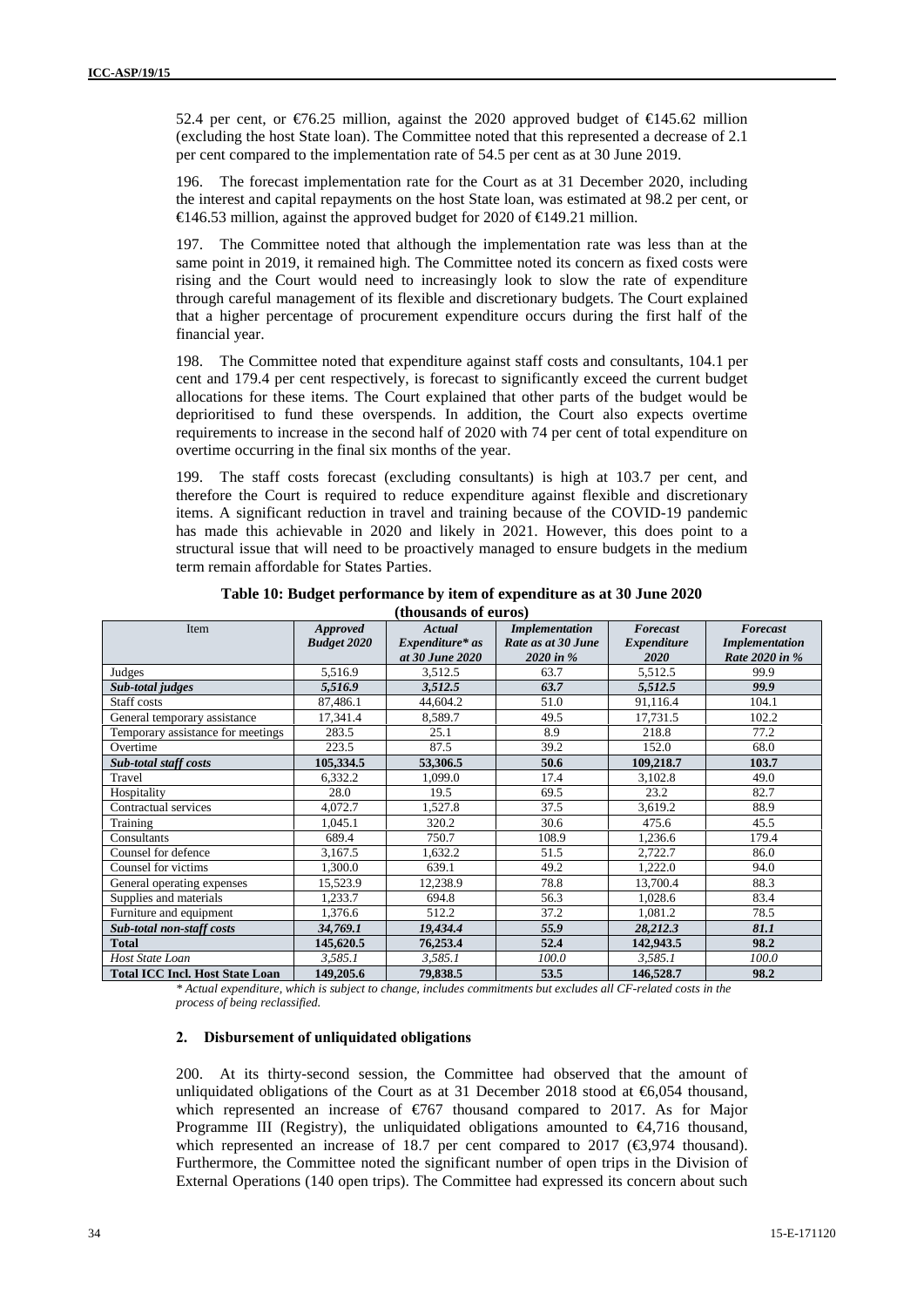developments and requested to be updated about the disbursement of all open purchase orders and open trips.<sup>3</sup>

201. The Committee observed that the amount of unliquidated obligations of the Court as at 31 December 2019 stood at  $\Theta$ 4,043 thousand, which represented a decrease of  $\Theta$ <sub>6</sub>,010 thousand compared to 2018 ( $66,054$  thousand). The Committee welcomed the progress made by the Court in order to decrease open purchase orders (decreased by 31 per cent) and open travel claims (decreased by 38 per cent) at the end of 2019.

202. Furthermore, the Committee noted that there were no 2018 unliquidated orders or open travel claims at the end of 2019. Of a total of  $66.1$  million in unliquidated obligations at the end of 2018,  $\epsilon$ 4.9 million was spent in 2019 and  $\epsilon$ 1.2 million represented a saving, which would be considered in the calculation of the 2018 cash surplus. The Committee noted that the cash surplus would be apportioned among States Parties in accordance with the provisions of the Financial Regulations and Rules.<sup>53</sup>

203. **While noting the progress made by the Court, the Committee requested that it be informed at its thirty-sixth session about unliquidated obligations as at 31 December 2020, and about the disbursement of all open purchase orders and open travel claims.**

#### **3. Contingency Fund notifications in 2020**

204. As at 30 September 2020, the Court had submitted three CF notifications for a total amount of  $\epsilon$ 2,799.21 thousand, (see Annex IV).

205. **The Committee recommended that the Court make every effort to absorb all unforeseen expenditure notified against the Contingency Fund within its regular budget. The Committee requested that the Court provide an updated forecast to the Assembly for its nineteenth session, through the Committee, that would include actual expenditure in respect of both the regular budget and the Contingency Fund notifications until the end of October 2020.**

## **IV. Institutional reform and administrative matters**

#### **A. Human resource matters**

#### **1. Equitable geographical distribution and gender balance**

#### *(a) Geographical distribution*

206. The Committee recalled that the Registry's Strategic Plan 2019-2021 included improving geographical representation and gender balance among the Registry staff as one of the three priorities and further noted that the Registry was intending to take additional measures in accordance with the existing legal framework to redress imbalances.<sup>54</sup>

207. The Court submitted a paper on the geographical representation of the Court Professional staff as at 31 July 2020. The Court indicated that the number of in-balance States Parties as at 31 July 2020 was 21; over-represented 24; under-represented 22; non-represented 56; and non-States Parties 25. Those numbers were 18, 27, 22, 55 and 25, respectively, for the same period in 2019. The figures showed an increase of three in the in-balance States and a decrease of three in the over-represented States; the rest of the categories virtually remained the same. The Committee encouraged the Court to continue building on this trend.

208. The Court listed measures and activities which were taken in an attempt to mitigate the existing imbalances in geographical representation. **The Committee reiterated its previous recommendations that the Court come back with a medium to long-term plan and well-defined objectives for addressing the situation.**

 $52$  CBF/34/8, annex XIV.<br> $53$  Regulation 4.7.

<sup>54</sup> CBF/33/15, para. 19.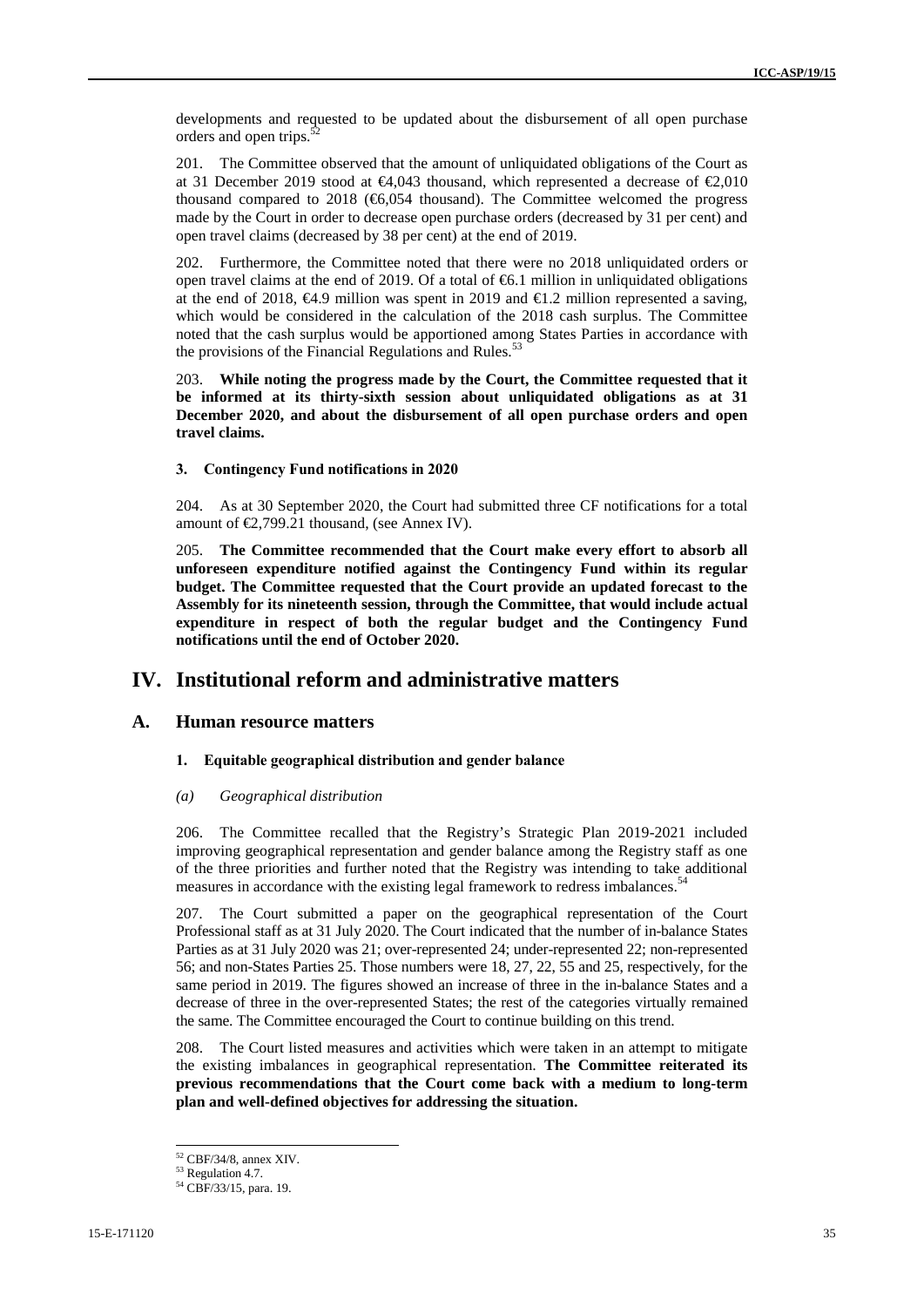209. The number of the Court's Professional staff, excluding elected officials and language staff, was 458. At the regional level, 16.2 per cent of the staff came from African countries, 6.8 per cent from Asia, 10.5 per cent from Eastern Europe, 7.2 per cent from GRULAC and 59.4 per cent from WEOG. Detailed information revealed imbalances within and among regions. The Committee observed that the regional imbalances in representation were likewise mirrored in the Professional posts at grade levels (D-1), (P-5) and (P-4). **The Committee recommended that the Court continue its efforts to narrow the gap in geographical representation. Moreover, the Committee urged the Court to evaluate the effectiveness of the measures and activities already taken and report to the Committee at its thirty-sixth session.**

210. The Court reported that the number of Professional staff who belong to non-ratified States Parties was 59 as of 31 July 2020, compared to 58 over the same period in 2019. **The Committee recommended that whenever any of those 59 posts from non-ratified States became vacant the Court should try to fill it by recruiting candidates from non represented and under-represented States.**

*(b) Gender balance*

211. The Court's Human Resources report contained data on staff gender in major programmes and professional grade levels as of 31 July 2020. Overall, the Court's staff were almost equally divided gender-wise, specifically 49.4 per cent females against 50.6 per cent males; the percentages were almost the same for the same period in 2019.

212. In the Judiciary, females comprised 53 per cent of the professional staff, 49 per cent at the OTP, 49 per cent at the Registry, 40 per cent at the Secretariat of the Assembly and 57 per cent at the TFV. The rest of the programmes each had a negligible number of staff. The overall narrow gender divisions within the first three major programmes are due to the large number of females in lower grade level posts in those programmes.

213. The Court's report revealed a significant gender imbalance in favour of male staff at the higher professional grade levels, i.e.  $(D-1)$ ,  $(P-5)$  and  $(P-4)$ . Specifically, two thirds (66.4 per cent) of those posts were occupied by males whereas the remaining one third (33.6 per cent) was filled by females. The reverse situation prevailed at the lower professional scale levels  $((P-3)$  to  $(P-1)$ ) where females comprised a majority of 53.3 per cent of the total staff in those posts versus 44.3 per cent for males. **The Committee recommended that the Court continue its efforts directed at narrowing gender imparity at the senior professional posts.**

### **B. Audit matters**

#### **1. Reports of the Audit Committee in 2020**

214. The Committee was pleased to take note of the Audit Committee (the "AC") reports in  $2020$ <sup>55</sup> with regard mainly to governance matters, oversight of internal and external audit matters, as well as the follow up on the implementation of recommendations, as part of the AC's clearly defined mandate. The Committee noted that the findings and recommendations of the AC were of added value for the deliberations of the Committee and complemented its own mandate.

215. The Committee was greatly concerned by the performance of the Office of Internal Audit and noted that a Performance Improvement Plan had been prepared to enhance the situation in the Office.

216. **The Committee recommended that at its thirty-sixth session, the Audit Committee present a progress report on the performance of the Office of Internal Audit.**

217. **The Committee endorsed the recommendations of the Audit Committee.**

<sup>&</sup>lt;sup>55</sup> Report of the Audit Committee on the work at its eleventh session (AC/11/5); and Report of the Audit Committee on the work at its twelfth session (AC/12/5), available on the Webpage of the Audit Committee under: https://asp.icc-cpi.int/en\_menus/asp/AuditCommittee/Pages/default.aspx.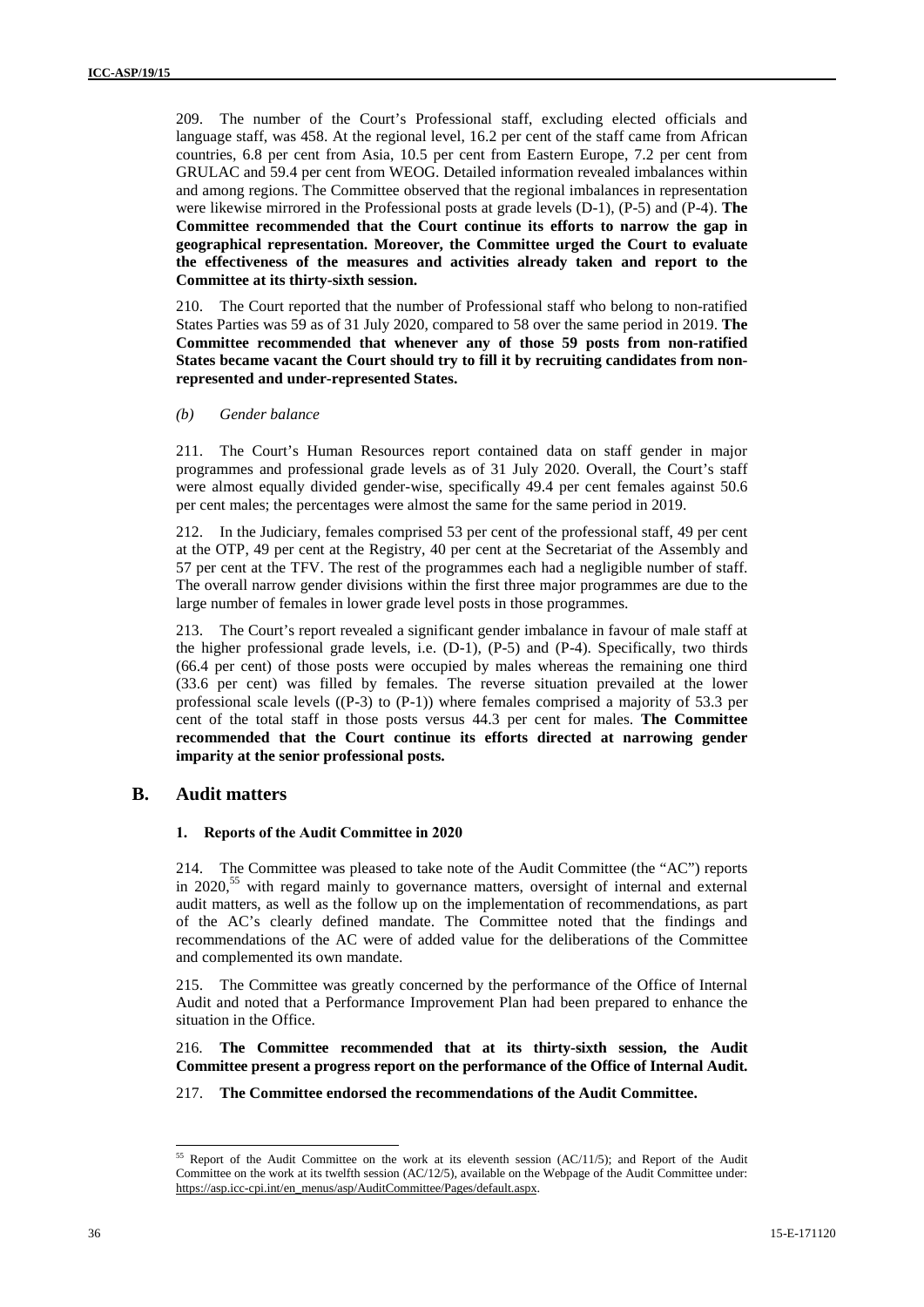#### **2. External audit matters**

#### *(a) 2019 Financial Statements of the Court*

218. The Committee considered the "Financial Statements of the International Criminal Court for the year ended 31 December 2019" <sup>56</sup> and welcomed the presentation by the representative of the External Auditor. The Committee took note that the External Auditor had given an unqualified opinion.

219. The Committee endorsed the two recommendations made by the External Auditor, as both would enhance the transparency of budget implementation and improve the administration of the Court:

a) The External Auditor recommended that Notes supporting employee benefits figures in the financial statements should disclose more detailed information and distinguish exogenous factors from internal causes to explain the main variations from the previous year; and

b) The External Auditor recommended finalizing the new standard operating procedure (SOP) for Miscellaneous Obligation Documents (MOD) and the appropriate guidelines.

#### 220. **The Committee recommended that the Assembly approve the financial statements of the Court for the year ended 31 December 2019.**

#### *(b) 2019 Financial Statements of the Trust Fund for Victims*

221. The Committee considered the "Financial Statements of the Trust Fund for Victims for the year ended 31 December 2019."<sup>57</sup>

222. The Committee noted that the External Auditor had expressed an unqualified opinion. No recommendations were made by the External Auditor. However two points were emphasized by the External Auditor that should be followed up:

a) the investment of available resources in financial instruments in US dollars; and

b) the monitoring of conventions and agreements with donors.

#### 223. **The Committee recommended that the Assembly approve the financial statements of the Trust Fund for Victims for the year ended 31 December 2019.**

#### *(c) Performance audit*

224. The Committee recalled that, at its eighteenth session, the Assembly had requested that the External Auditor conduct "an evaluation of the oversight bodies of the Court as part of its work in 2020, replacing the performance audit, and to recommend possible actions on their respective mandates and reporting lines, while fully respecting the independence of the Court as a whole".<sup>58</sup> The Committee noted that this request had been recommended by The Hague Working Group facilitation on Budget Management Oversight.

225. The Committee received a brief update on progress made by the External Auditor in view of its mission as requested by the Assembly. The Committee was also informed that the External Auditor had prepared a paper on the oversight bodies, which would be shared with those bodies in advance of a workshop. Furthermore, the Committee observed that only representatives of the oversight bodies would be invited to the workshop and discussion on this matter. The External Auditor advised that the travel restrictions caused by COVID-19 had resulted in delays, and an appropriate format for the workshop should be implemented.

226. **The Committee recommended that the External Auditor share the paper well in advance of the workshop in order to give sufficient time for proper review and analysis.**

<sup>&</sup>lt;sup>56</sup> ICC-ASP/19/12.<br><sup>57</sup> ICC-ASP/19/13.

<sup>58</sup> ICC-ASP/18/20, vol. I, Part III, section I, para. 6, page 20.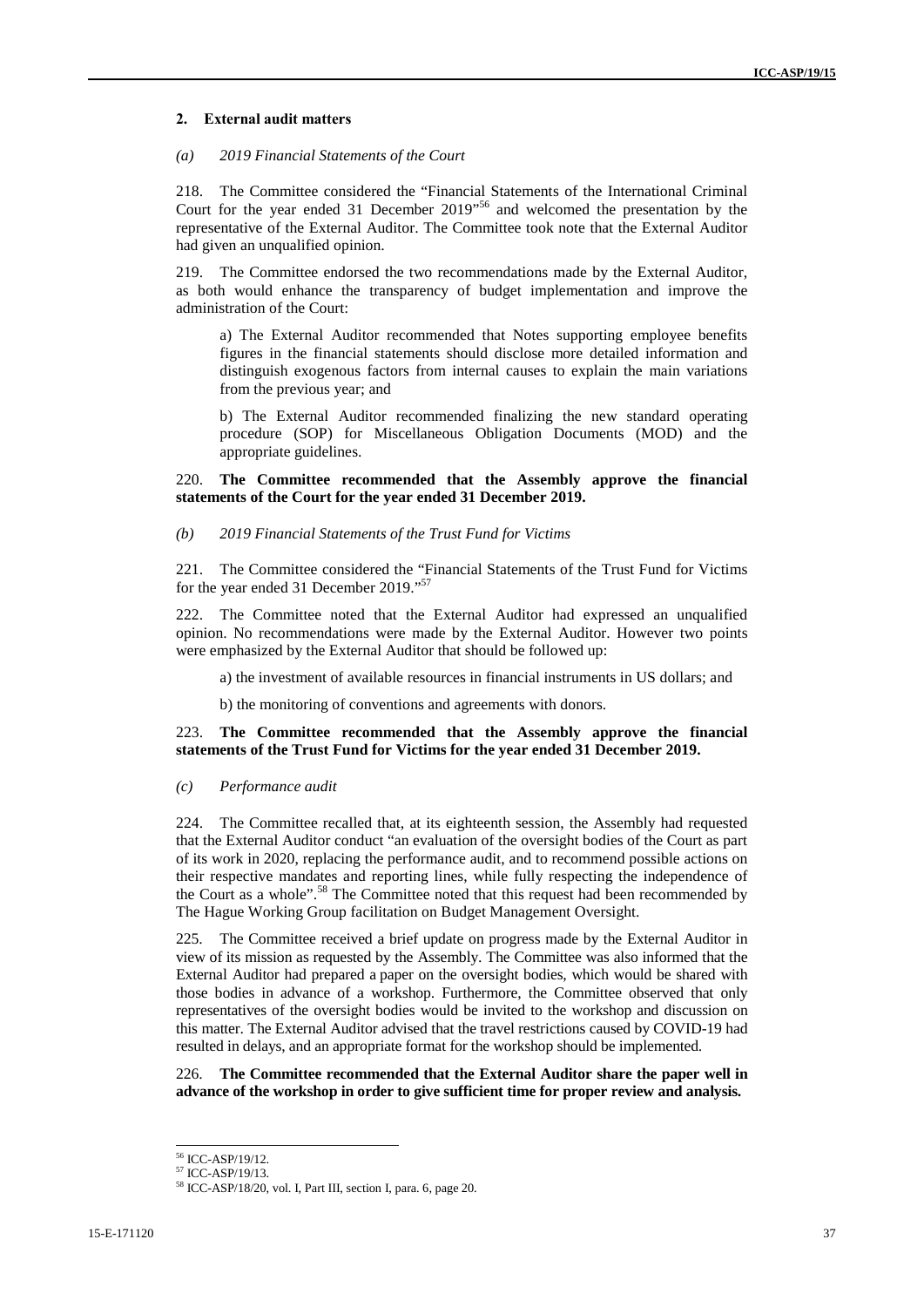*(d) Follow up on the recommendations of the External Auditor*

227. In light of the fact that the term of the current External Auditor will end with the financial statements of the Court and the Trust Fund for Victims for the year 2020, **the Committee recommended that the outgoing External Auditor continue to liaise with the Court regarding the implementation of all outstanding recommendations, and include all outstanding issues in a handover document for the new External Auditor. The Committee looked forward to being informed about the implementation of all outstanding recommendations through the Audit Committee. The Committee further urged the Board of the Trust Fund for Victims to seriously consider finalizing the four long outstanding and partially implemented recommendations.**

## **V. Other matters**

### **A. Assessment of litigation risk related to cases before the ILOAT and the Internal Appeals Board**

228. At its thirty-third session in 2019, the Committee had requested to receive an update from the Court at its thirty-fourth session on the status of cases before the International Labour Organization Administrative Tribunal ("ILOAT") and the internal Appeals Board.<sup>59</sup> Due to the limitations imposed by COVID-19, this item was deferred to the thirty-fifth session.

229. The Committee was briefed by the Court on significant developments in ongoing staff cases as at 4 August 2020 and considered some additional information provided by the Court during the session.

#### **1. Cases before the ILOAT**

230. The Committee observed that the ILOAT had delivered two judgments in 2020, one in February and one in July. Noting that the ILOAT holds two sessions per year, no other judgments or financial compensations were ordered.

231. The Committee noted that 42 cases were pending before the ILOAT, representing an increase of four cases compared to the situation in August 2019. The Committee expressed its concern that the number of cases before ILOAT reflected an upward trend.

#### **2. Cases before the internal Appeals Board**

232. The Committee noted that there were 16 cases pending at various stages of internal proceedings, representing an increase of five compared to August 2019.

233. **The Committee encouraged the Board to reach amicable settlements as far as possible, and further urged the Court's management to take all necessary measures to mitigate the litigation risk**.

#### **3. Provisions related to ILOAT cases and cases before the internal Appeals Board**

234. The Committee observed that by the end of 2019, the provisions for litigation primarily before the ILOAT filed by current or former members of the Court amounted to €263 thousand, and that an amount of €65 thousand had been recorded as a contingent liability. For two of the judgements that were delivered by the ILOAT in 2020, the Court had not estimated provisions, so that the remaining balance of provisions remained the same.

235. The Committee observed that the high number of litigation cases and their potential financial impact remained significant and thus decided to continue monitoring all cases pending before the ILOAT and before the internal mechanism, and other relevant developments concerning litigation.

<sup>59</sup> ICC-ASP/18/15, para. 267.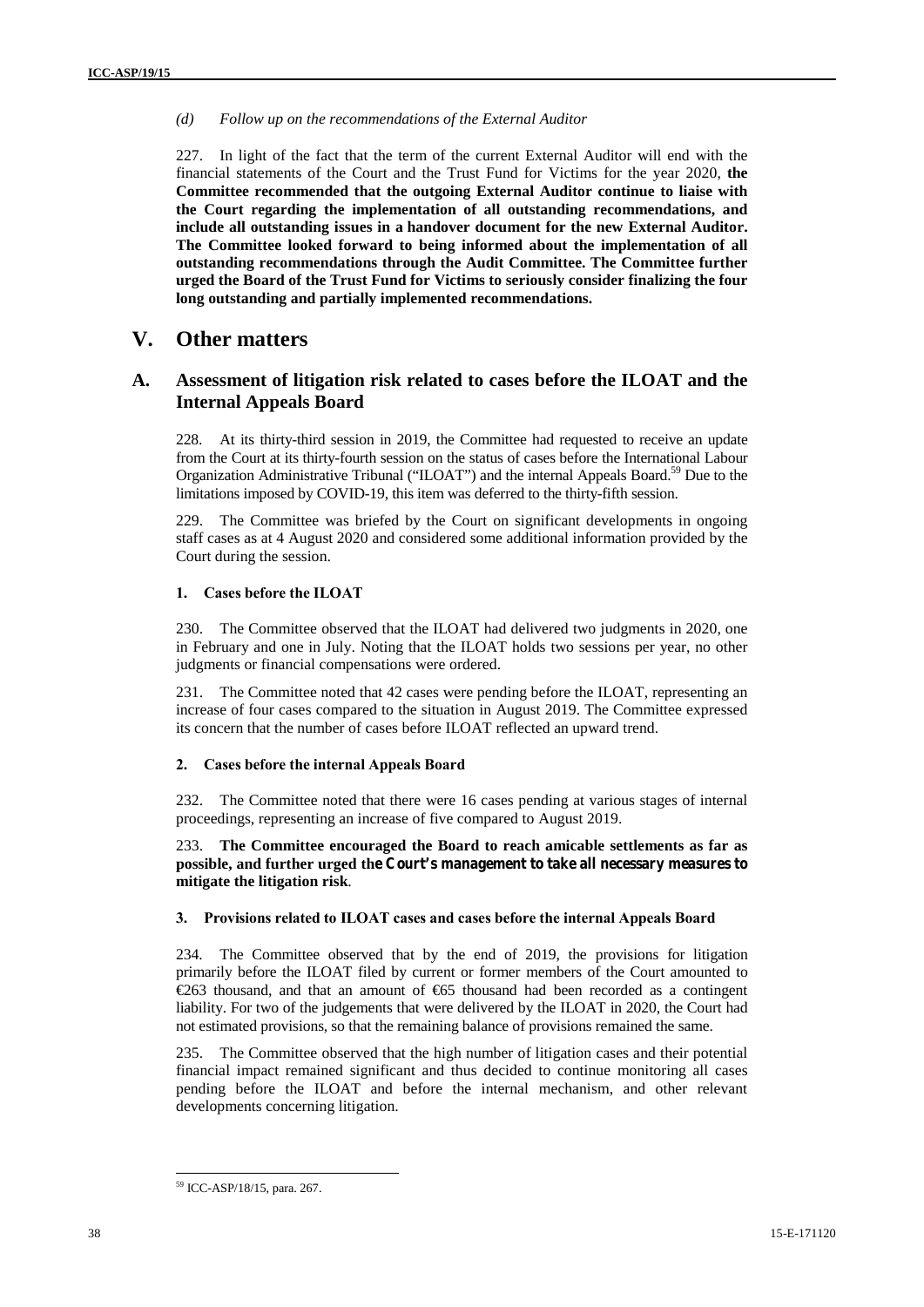#### 236. **The Committee recommended that the Court provide a follow-up report at its thirty-sixth session on the status of the cases before the ILOAT and before the internal Appeals Board and any risk associated with litigation.**

#### **4. Alternative dispute resolution mechanism**

237. The Committee recalled that an expert had been appointed by the Court in June 2019 to conduct an assessment of the internal conflict management system and provide an advisory opinion on the potential establishment of an informal mechanism such as an ombudsman or mediation channel.

238. The Committee had before it the report of the expert on "Informal conflict resolution at the International Criminal Court", dated 31 December 2019. The Committee noted that the report had been shared with the Independent Expert Review (IER) of the Court in view of its mandate, which included looking into "1.12 Establishment of Ombudsman / internal grievance procedures".<sup>60</sup> Currently the Court is awaiting the recommendations and observations of the IER before proposing further steps regarding the establishment of the Court's informal dispute mechanism.

239. The Committee commended the Court for investigating options for alternative dispute resolution. **The Committee recommended that it be informed at its thirty-sixth session about the outcome of the Court's consideration of the recommendations of the Independent Expert Review, including the potential financial implications of the establishment of an informal dispute mechanism.**

#### **B. Future sessions of the Committee**

240. The Committee tentatively decided to hold its thirty-sixth session from 17 to 21 May 2021, and its thirty-seventh session from 6 to 17 September 2021, in The Hague.

\* \* \*

<sup>60</sup> *Official Records … Eighteenth session … 2019* (ICC-ASP/18/20), vol. I, part III, ICC-ASP/18/Res.7, annex I, appendix II A.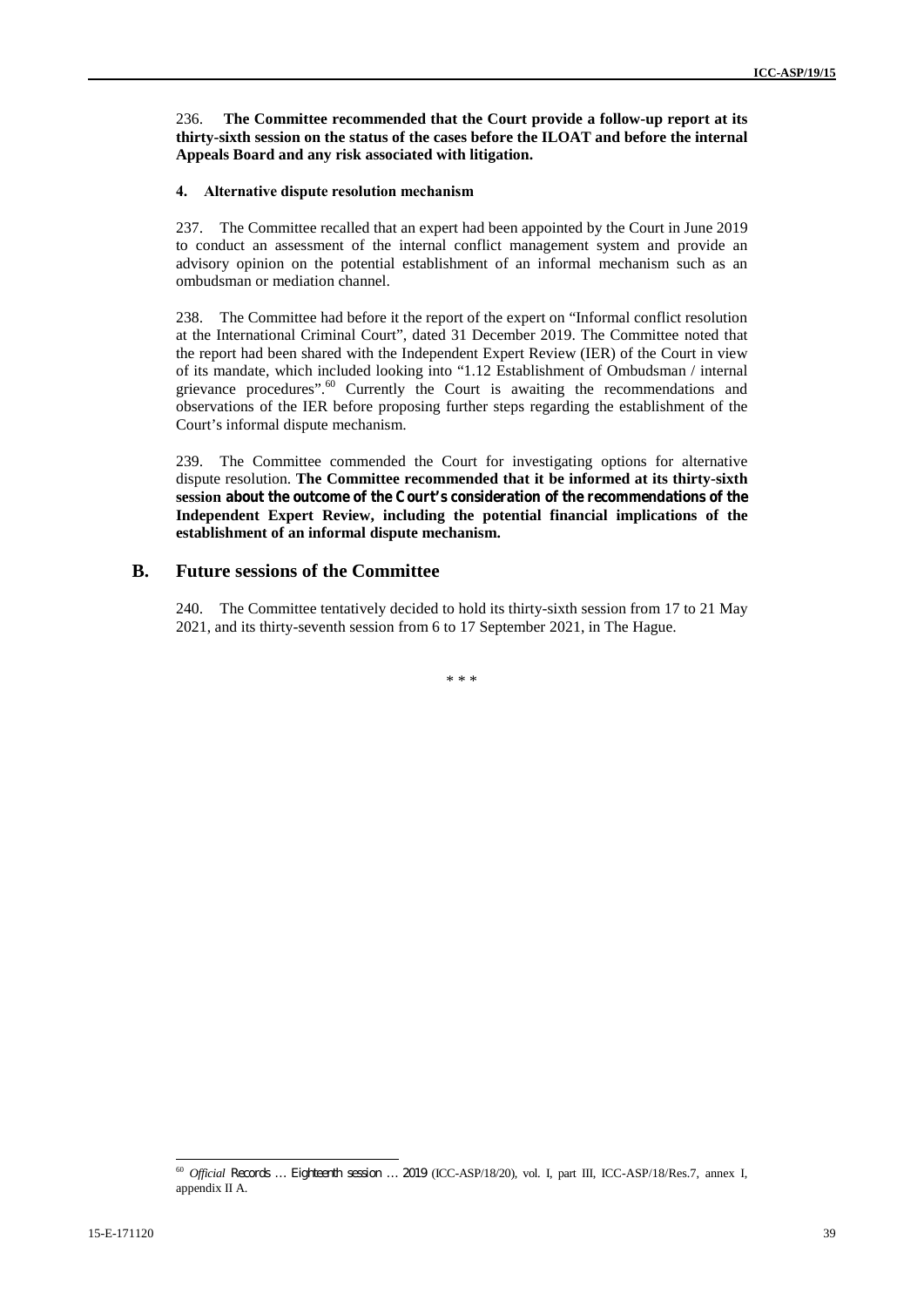## **Annex I**

## **Status of contributions as at 31 August 2020 (in euros)**

|                |                                     |                          |                              |                            | <b>Outstanding Contributions</b> |                                                  |                                    |                                         |                              |
|----------------|-------------------------------------|--------------------------|------------------------------|----------------------------|----------------------------------|--------------------------------------------------|------------------------------------|-----------------------------------------|------------------------------|
|                |                                     |                          |                              |                            |                                  |                                                  |                                    |                                         |                              |
|                |                                     | Working                  |                              |                            | <b>General Fund</b>              |                                                  |                                    |                                         |                              |
|                | <b>State Party</b>                  | Capital                  |                              | <b>Prior Years</b>         |                                  | <b>Year 2019</b>                                 | <b>Other</b><br>Funds <sup>2</sup> | <b>Grand Total/</b><br><b>All Funds</b> | Outstanding<br><b>Period</b> |
|                |                                     | Fund                     | Host<br><b>State</b><br>Loan | Budget excl.<br><b>HSL</b> | <b>Host State</b><br>Loan        | Budget excl.<br>$\overline{\text{H}}\text{SL}^1$ |                                    |                                         |                              |
| $\mathbf{1}$   | Afghanistan                         | $\overline{\phantom{a}}$ | $\mathcal{L}_{\mathcal{A}}$  | $\overline{\phantom{a}}$   | $\overline{\phantom{a}}$         | $\overline{\phantom{a}}$                         | $\overline{\phantom{a}}$           | $\sim$                                  | $\overline{\phantom{a}}$     |
| $\overline{2}$ | Albania                             | $\mathbf{r}$             | $\mathbf{r}$                 | $\sim$                     | $\overline{\phantom{a}}$         | $\sim$                                           | $\sim$                             | $\mathcal{L}_{\mathcal{A}}$             | $\overline{\phantom{a}}$     |
| 3              | Andorra                             | $\sim$                   | $\mathcal{L}$                | $\mathcal{L}$              | $\overline{\phantom{a}}$         | $\sim$                                           | $\sim$                             | $\sim$                                  | $\overline{a}$               |
| $\overline{4}$ | Antigua and Barbuda                 | $\overline{\phantom{a}}$ | 372                          | 21,927                     | 186                              | 5,370                                            | $\overline{\phantom{a}}$           | 27,855                                  | 2015-2020                    |
| 5              | Argentina                           | $\overline{\phantom{a}}$ | $\overline{\phantom{a}}$     | 2,233,145                  | $\overline{\phantom{a}}$         | 2,432,995                                        | $\overline{a}$                     | 4,666,140                               | 2019-2020                    |
| 6              | Australia                           | $\overline{\phantom{a}}$ | $\overline{\phantom{a}}$     | $\overline{\phantom{a}}$   | $\overline{\phantom{a}}$         | $\overline{\phantom{a}}$                         | $\overline{\phantom{a}}$           | $\overline{\phantom{a}}$                | $\overline{\phantom{a}}$     |
| $\tau$         | Austria                             | $\overline{\phantom{a}}$ | $\blacksquare$               | $\blacksquare$             | $\overline{\phantom{a}}$         | $\overline{\phantom{a}}$                         | $\mathbf{r}$                       | $\sim$                                  | $\overline{\phantom{a}}$     |
| 8              | Bangladesh                          | $\overline{\phantom{a}}$ | $\sim$                       | $\overline{\phantom{a}}$   | ٠                                | $\sim$                                           | $\sim$                             | $\sim$                                  | $\sim$                       |
| 9              | <b>Barbados</b>                     | $\overline{\phantom{a}}$ | $\sim$                       | $\sim$                     | $\overline{\phantom{a}}$         | $\overline{\phantom{a}}$                         | $\overline{\phantom{a}}$           | $\overline{\phantom{a}}$                | $\overline{\phantom{a}}$     |
| $10\,$         | Belgium                             | $\overline{\phantom{a}}$ | $\overline{\phantom{a}}$     | $\overline{\phantom{a}}$   | $\overline{\phantom{a}}$         | $\overline{\phantom{a}}$                         | $\overline{\phantom{a}}$           | $\overline{\phantom{a}}$                | $\overline{\phantom{a}}$     |
| 11             | Belize                              | $\overline{\phantom{a}}$ | $\overline{\phantom{a}}$     | $\overline{\phantom{a}}$   | 143                              | 2,613                                            | $\sim$                             | 2,756                                   | 2020                         |
| 12             | Benin                               | $\overline{\phantom{a}}$ | $\blacksquare$               | $\mathbb{L}^+$             | 430                              | 7,983                                            | $\overline{\phantom{a}}$           | 8,413                                   | 2020                         |
| 13             | Bolivia (Plurinational<br>State of) | $\overline{\phantom{a}}$ | $\sim$                       | 42,353                     | $\overline{\phantom{a}}$         | 42,526                                           | $\sim$                             | 84,879                                  | 2019-2020                    |
| 14             | Bosnia and<br>Herzegovina           | $\overline{\phantom{a}}$ | $\sim$                       | $\overline{\phantom{a}}$   | $\overline{a}$                   | $\overline{\phantom{a}}$                         | $\overline{\phantom{a}}$           | $\overline{\phantom{a}}$                | $\overline{\phantom{a}}$     |
| 15             | Botswana                            | $\overline{\phantom{a}}$ | $\overline{\phantom{a}}$     | $\mathbb{L}$               | ÷,                               | 3,154                                            | $\overline{\phantom{a}}$           | 3,154                                   | 2020                         |
| 16             | <b>Brazil</b>                       | $\overline{\phantom{a}}$ | 416,882                      | 10,059,104                 | 416,882                          | 7,838,909                                        | $\overline{\phantom{a}}$           | 18,731,777                              | 2018-2020                    |
| 17             | Bulgaria                            | $\overline{\phantom{a}}$ | $\overline{\phantom{a}}$     | $\mathcal{L}$              | $\overline{\phantom{a}}$         | $\sim$                                           | $\sim$                             | $\mathcal{L}_{\mathcal{A}}$             | $\overline{\phantom{a}}$     |
| 18             | Burkina Faso                        | $\sim$                   | $\sim$                       |                            | ÷                                | 3,348                                            | $\sim$                             | 3,348                                   | 2020                         |
| 19             | Cabo Verde                          | $\overline{\phantom{a}}$ | 143                          | 2,602                      | 143                              | 2,613                                            | $\sim$                             | 5,501                                   | 2019-2020                    |
| $20\,$         | Cambodia                            | $\overline{\phantom{a}}$ | $\overline{\phantom{a}}$     | $\overline{\phantom{a}}$   | $\overline{\phantom{a}}$         | $\overline{\phantom{a}}$                         | $\overline{\phantom{a}}$           | $\overline{\phantom{a}}$                | $\overline{\phantom{a}}$     |
| 21             | Canada                              | $\overline{\phantom{a}}$ | $\blacksquare$               | $\overline{\phantom{a}}$   | $\overline{\phantom{a}}$         | $\overline{\phantom{a}}$                         | $\overline{\phantom{a}}$           | $\overline{\phantom{a}}$                | $\overline{a}$               |
| 22             | Central African<br>Republic         | 8                        | 486                          | 10,571                     | 143                              | 2,613                                            | $\overline{\phantom{a}}$           | 13,821                                  | 2015-2020                    |
| 23             | Chad                                | 393                      | 523                          | 47,122                     | 154                              | 10,595                                           | $\sim$                             | 58,787                                  | 2015-2020                    |
| 24             | Chile                               | $\overline{\phantom{a}}$ | $\mathcal{L}$                | $\sim$                     | $\overline{\phantom{a}}$         | 1,082,170                                        | $\sim$                             | 1,082,170                               | 2020                         |
| $25\,$         | Colombia                            | $\overline{\phantom{a}}$ | $\overline{\phantom{a}}$     | $\overline{\phantom{a}}$   | $\overline{\phantom{a}}$         | 46,163                                           | $\overline{\phantom{a}}$           | 46,163                                  | 2020                         |
| 26             | Comoros                             | 8                        | 514                          | 24,186                     | 143                              | 2,613                                            | 46                                 | 27,510                                  | 2007-2020                    |
| $27\,$         | Congo                               | 335                      | 2,538                        | 91,837                     | 706                              | 15,965                                           | 73                                 | 111,454                                 | Ш<br>2012-2020               |
| 28             | Cook Islands                        | $\overline{\phantom{a}}$ | $\overline{\phantom{a}}$     | $\overline{\phantom{a}}$   | $\overline{\phantom{a}}$         | $\overline{\phantom{a}}$                         | $\sim$                             | $\blacksquare$                          | $\sim$                       |
| 29             | Costa Rica                          | $\overline{\phantom{a}}$ | $\overline{\phantom{a}}$     | $\sim$                     | $\blacksquare$                   | $\overline{\phantom{a}}$                         | $\sim$                             | $\blacksquare$                          | $\overline{\phantom{a}}$     |
| 30             | Côte d'Ivoire                       | $\blacksquare$           | $\sim$                       | $\blacksquare$             | $\overline{\phantom{a}}$         | 24,770                                           | $\overline{\phantom{a}}$           | 24,770                                  | 2020                         |
| $31\,$         | Croatia                             | $\overline{\phantom{a}}$ | $\overline{\phantom{a}}$     | $\overline{\phantom{a}}$   | $\overline{\phantom{a}}$         | $\overline{\phantom{a}}$                         | $\blacksquare$                     | $\sim$                                  | $\overline{\phantom{a}}$     |
| 32             | Cyprus                              | $\blacksquare$           | $\omega$                     | $\omega$                   | $\omega$                         | $\omega$                                         | $\mathbb{L}^2$                     | $\omega$                                | $\mathcal{L}^{\mathcal{L}}$  |
| 33             | Czechia                             | $\overline{\phantom{a}}$ | $\overline{\phantom{a}}$     | $\overline{\phantom{a}}$   | $\overline{\phantom{a}}$         | $\sim$                                           | $\overline{\phantom{a}}$           | $\mathcal{L}_{\mathcal{A}}$             | $\blacksquare$               |
| 34             | Democratic Republic<br>of the Congo | $\overline{\phantom{a}}$ | $\blacksquare$               | 383                        | 32                               | 14,514                                           | $\overline{\phantom{a}}$           | 14,929                                  | 2019-2020                    |
| 35             | Denmark                             | $\overline{\phantom{a}}$ | $\blacksquare$               | $\sim$                     | $\sim$                           | $\sim$                                           | $\overline{\phantom{a}}$           | $\sim$                                  | $\overline{\phantom{a}}$     |
| 36             | Djibouti                            | $\overline{\phantom{a}}$ | $\omega$                     | $\overline{\phantom{a}}$   | $\mathcal{L}^{\pm}$              | $\sim$                                           | $\mathbb{L}$                       | $\mathcal{L}_{\mathcal{A}}$             | $\mathcal{L}^{\mathcal{L}}$  |
| 37             | Dominica                            | $\blacksquare$           | $\sim$                       | $\omega$                   | $\omega$                         | $\omega$                                         | $\sim$                             | $\omega$                                | $\mathbb{Z}^{\mathbb{Z}}$    |
| 38             | Dominican Republic                  | $\blacksquare$           | $\blacksquare$               | 4,395                      | 6,392                            | 140,932                                          | $\blacksquare$                     | 151,719                                 | 2019-2020                    |
| 39             | Ecuador                             | $\overline{\phantom{a}}$ | $\overline{\phantom{a}}$     | $\sim$                     | $\overline{\phantom{a}}$         | 212,776                                          | $\overline{\phantom{a}}$           | 212,776                                 | 2020                         |
| 40             | El Salvador                         | $\overline{\phantom{a}}$ | $\overline{\phantom{a}}$     | $\overline{\phantom{a}}$   | $\sim$                           | $\sim$                                           | $\overline{\phantom{a}}$           | $\sim$                                  | $\sim$                       |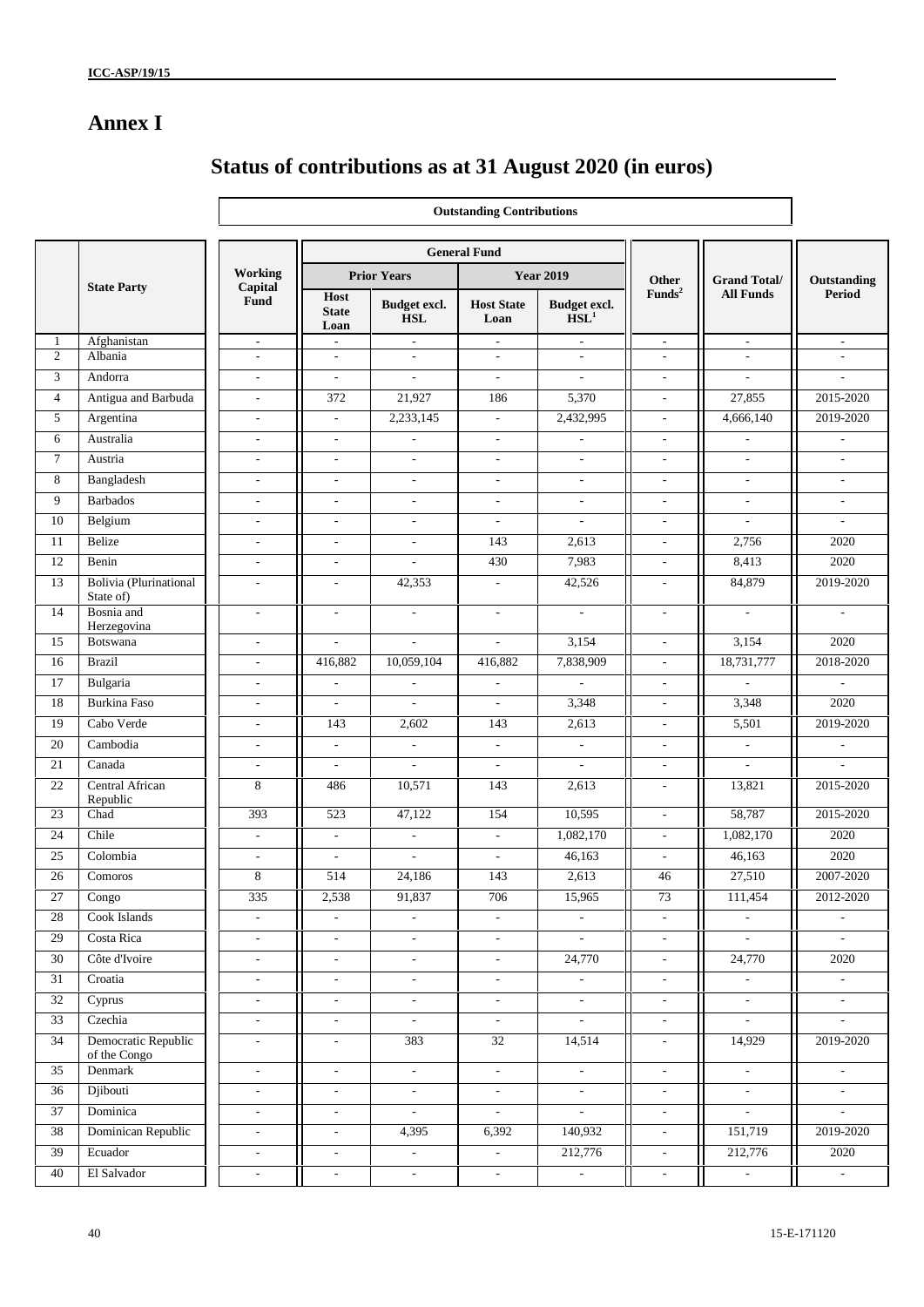|          |                      |                          |                                                      |                            | <b>Outstanding Contributions</b>     |                                                  |                          |                             |                          |
|----------|----------------------|--------------------------|------------------------------------------------------|----------------------------|--------------------------------------|--------------------------------------------------|--------------------------|-----------------------------|--------------------------|
|          |                      |                          |                                                      |                            | <b>General Fund</b>                  |                                                  |                          |                             |                          |
|          |                      | Working                  |                                                      | <b>Prior Years</b>         |                                      | <b>Year 2019</b>                                 | Other                    | <b>Grand Total/</b>         | Outstanding              |
|          | <b>State Party</b>   | Capital<br>Fund          | Host<br><b>State</b><br>Loan                         | Budget excl.<br><b>HSL</b> | <b>Host State</b><br>Loan            | Budget excl.<br>$\overline{\text{H}}\text{SL}^1$ | $\mathbf{Funds}^2$       | <b>All Funds</b>            | Period                   |
| 41       | Estonia              | $\overline{\phantom{a}}$ | $\overline{\phantom{a}}$                             | $\overline{\phantom{a}}$   | $\blacksquare$                       | $\sim$                                           | $\overline{\phantom{a}}$ | $\sim$                      | $\overline{\phantom{a}}$ |
| 42       | Fiji                 | $\sim$                   | $\overline{\phantom{a}}$                             | $\overline{\phantom{a}}$   | $\sim$                               | 3,556                                            | $\mathbf{r}$             | 3,556                       | 2020                     |
| 43       | Finland              | $\overline{\phantom{a}}$ | $\overline{\phantom{a}}$                             | $\overline{\phantom{a}}$   | $\overline{\phantom{a}}$             | $\overline{\phantom{a}}$                         | $\overline{\phantom{a}}$ | $\overline{\phantom{a}}$    | $\overline{\phantom{a}}$ |
| 44       | France               | $\mathbf{r}$             | $\overline{\phantom{a}}$                             | $\overline{\phantom{a}}$   | $\sim$                               | $\sim$                                           | $\mathbf{r}$             | $\sim$                      | $\mathcal{L}$            |
| 45       | Gabon                | $\overline{a}$           | $\sim$                                               | $\sim$                     | 1,793                                | 39,914                                           | ٠                        | 41,707                      | 2020                     |
| 46       | Gambia               | $\overline{\phantom{a}}$ | $\overline{\phantom{a}}$                             | $\overline{\phantom{a}}$   | 143                                  | 2,613                                            | $\overline{a}$           | 2,756                       | 2020                     |
| 47       | Georgia              | $\overline{\phantom{a}}$ | $\overline{\phantom{a}}$                             | $\overline{\phantom{a}}$   | $\mathcal{L}_{\mathcal{A}}$          | $\sim$                                           | $\overline{\phantom{a}}$ | $\sim$                      | $\overline{\phantom{a}}$ |
| 48       | Germany              | $\overline{\phantom{a}}$ | $\overline{\phantom{a}}$                             | $\overline{\phantom{a}}$   | $\mathcal{L}_{\mathcal{A}}$          | $\mathcal{L}_{\mathcal{A}}$                      | $\overline{\phantom{a}}$ | $\overline{\phantom{a}}$    | $\overline{\phantom{a}}$ |
| 49       | Ghana                | $\sim$                   | $\sim$                                               | 4,222                      | 1,986                                | 39,914                                           | $\sim$                   | 46,122                      | 2019-2020                |
| 50       | Greece               | $\overline{\phantom{a}}$ | $\sim$                                               | $\overline{\phantom{a}}$   | $\overline{\phantom{a}}$             | $\overline{\phantom{a}}$                         | $\overline{\phantom{a}}$ | $\overline{\phantom{a}}$    | $\overline{\phantom{a}}$ |
| 51       | Grenada              | $\overline{\phantom{a}}$ | $\overline{\phantom{a}}$                             | $\overline{\phantom{a}}$   | $\overline{\phantom{a}}$             | $\overline{\phantom{a}}$                         | $\overline{\phantom{a}}$ | $\overline{\phantom{a}}$    | $\overline{\phantom{a}}$ |
| 52       | Guatemala            | $\mathcal{L}$            | $\overline{\phantom{a}}$                             | 968                        | 3,836                                | 95,793                                           | $\blacksquare$           | 100,597                     | 2019-2020                |
| 53       | Guinea               | 134                      | 514                                                  | 32,119                     | 143                                  | 7,983                                            | 84                       | 40,977                      | 2011-2020                |
| 54       | Guyana               | $\mathbf{r}$             | $\mathbb{L}$                                         | $\bar{\phantom{a}}$        | $\mathbf{r}$                         | $\mathbf{r}$                                     | $\mathcal{L}$            | $\mathbf{r}$                | $\mathcal{L}$            |
| 55       | Honduras             | $\overline{\phantom{a}}$ | $\overline{\phantom{a}}$                             | 2,037                      | 1,136                                | 23,948                                           | $\overline{\phantom{a}}$ | 27,121                      | 2019-2020                |
| 56       | Hungary              | $\sim$                   | $\overline{\phantom{a}}$                             | $\overline{\phantom{a}}$   | $\overline{\phantom{a}}$             | $\overline{\phantom{a}}$                         | $\sim$                   | $\overline{\phantom{a}}$    | $\overline{\phantom{a}}$ |
| 57       | Iceland              | $\sim$                   | $\overline{\phantom{a}}$                             | $\sim$                     | $\overline{\phantom{a}}$             | $\sim$                                           | $\overline{a}$           | $\sim$                      | $\mathbf{r}$             |
| 58       | Ireland              | $\mathbf{r}$             | $\overline{\phantom{a}}$                             | $\overline{\phantom{a}}$   | $\sim$                               | $\overline{\phantom{a}}$                         | $\overline{\phantom{a}}$ | $\mathcal{L}_{\mathcal{A}}$ | $\overline{\phantom{a}}$ |
| 59       | Italy                | $\overline{\phantom{a}}$ | $\overline{\phantom{a}}$                             | $\overline{\phantom{a}}$   | $\overline{\phantom{a}}$             | $\overline{\phantom{a}}$                         | $\overline{\phantom{a}}$ | $\overline{\phantom{a}}$    | $\overline{\phantom{a}}$ |
| 60       | Japan                | $\overline{\phantom{a}}$ | $\overline{\phantom{a}}$                             | $\overline{\phantom{a}}$   | $\overline{\phantom{a}}$             | $\overline{\phantom{a}}$                         | $\overline{\phantom{a}}$ | $\overline{\phantom{a}}$    | $\overline{\phantom{a}}$ |
| 61       | Jordan               | $\overline{\phantom{a}}$ | $\overline{\phantom{a}}$                             | $\overline{\phantom{a}}$   | $\overline{\phantom{a}}$             | 55,861                                           | $\overline{\phantom{a}}$ | 55,861                      | 2020                     |
| 62       | Kenya                | $\sim$                   | $\sim$                                               | $\sim$                     | $\sim$                               | $\overline{\phantom{a}}$                         | $\sim$                   | $\overline{\phantom{a}}$    | $\overline{\phantom{a}}$ |
| 63       | Kiribati             | $\sim$                   | $\overline{\phantom{a}}$                             | $\sim$                     | $\sim$                               | $\sim$                                           | $\sim$                   | $\mathcal{L}_{\mathcal{A}}$ | $\sim$                   |
| 64       | Latvia               | $\overline{a}$           | $\overline{\phantom{a}}$                             | $\overline{\phantom{a}}$   | L.                                   | $\overline{\phantom{a}}$                         | L.                       | $\overline{\phantom{a}}$    | $\overline{\phantom{a}}$ |
| 65       | Lesotho              | $\overline{\phantom{a}}$ | $\overline{\phantom{a}}$                             | $\overline{\phantom{a}}$   | $\overline{\phantom{a}}$             | 168                                              | $\overline{\phantom{a}}$ | 168                         | 2020                     |
| 66       | Liberia              | $\overline{\phantom{a}}$ | 405                                                  | 7,599                      | 143                                  | 2,613                                            | $\overline{\phantom{a}}$ | 10,760                      | 2016-2020                |
| 67       | Liechtenstein        | $\mathbf{r}$             | $\overline{\phantom{a}}$                             | $\overline{\phantom{a}}$   | $\sim$                               | $\sim$                                           | $\overline{\phantom{a}}$ | $\overline{\phantom{a}}$    | $\overline{\phantom{a}}$ |
| 68       | Lithuania            | $\overline{a}$           | $\overline{\phantom{a}}$                             | $\overline{\phantom{a}}$   | $\overline{\phantom{a}}$             | ٠                                                | $\overline{\phantom{a}}$ | $\overline{\phantom{a}}$    | $\overline{\phantom{a}}$ |
| 69       | Luxembourg           | $\mathbf{r}$             | $\overline{\phantom{a}}$                             | $\overline{\phantom{a}}$   | $\overline{\phantom{a}}$             | L.                                               | $\overline{\phantom{a}}$ |                             |                          |
| 70       | Madagascar           | $\overline{\phantom{a}}$ | $\overline{\phantom{a}}$                             | $\overline{\phantom{a}}$   | 390                                  | 10,595                                           | $\overline{\phantom{a}}$ | 10,985                      | 2020                     |
| $71\,$   | Malawi               | $\overline{\phantom{a}}$ | $\overline{\phantom{a}}$                             | $\overline{\phantom{a}}$   | $\sim$                               | $\blacksquare$                                   | $\overline{\phantom{a}}$ | $\overline{\phantom{a}}$    | $\overline{\phantom{a}}$ |
| $72\,$   | Maldives             | $\blacksquare$           | $\blacksquare$                                       | $\overline{\phantom{a}}$   | $\overline{\phantom{a}}$             | $\overline{\phantom{a}}$                         | ÷,                       | $\overline{\phantom{a}}$    | $\overline{\phantom{a}}$ |
| 73       | Mali                 | $\overline{\phantom{a}}$ | $\overline{\phantom{a}}$                             | $\overline{\phantom{a}}$   | $\overline{\phantom{a}}$             | $\overline{\phantom{a}}$                         | $\overline{\phantom{a}}$ | $\overline{\phantom{a}}$    | $\overline{\phantom{a}}$ |
| 74       | Malta                | $\overline{\phantom{a}}$ | $\overline{\phantom{a}}$                             | $\overline{\phantom{a}}$   | $\overline{\phantom{a}}$             | $\overline{\phantom{a}}$                         | $\overline{\phantom{a}}$ | $\overline{\phantom{a}}$    | $\overline{\phantom{a}}$ |
| 75       | Marshall Islands     | $\overline{\phantom{a}}$ | $\overline{\phantom{a}}$                             | $\overline{\phantom{a}}$   | 123                                  | 2,613                                            | $\overline{\phantom{a}}$ | 2,736                       | 2020                     |
| $76\,$   | Mauritius            | $\overline{\phantom{a}}$ | $\overline{\phantom{a}}$                             | $\overline{\phantom{a}}$   | $\overline{\phantom{a}}$             | ÷.                                               | $\overline{\phantom{a}}$ | $\Box$                      | $\blacksquare$           |
| $77\,$   | Mexico               | $\mathbb{L}$             | $\overline{\phantom{a}}$                             | $\bar{\phantom{a}}$        | ä,                                   | 3,435,483                                        | L.                       | 3,435,483                   | 2020                     |
| 78       | Mongolia             | $\overline{\phantom{a}}$ | $\overline{\phantom{a}}$                             | $\overline{\phantom{a}}$   | $\overline{\phantom{a}}$             | $\overline{\phantom{a}}$                         | $\overline{\phantom{a}}$ | $\overline{\phantom{a}}$    | $\overline{\phantom{a}}$ |
| 79       | Montenegro           | $\mathbb{Z}^2$           | $\overline{\phantom{a}}$                             |                            | $\sim$                               | $\blacksquare$                                   | $\overline{\phantom{a}}$ | $\overline{\phantom{a}}$    | $\overline{\phantom{a}}$ |
| 80       | Namibia              |                          |                                                      | $\overline{\phantom{a}}$   |                                      |                                                  |                          |                             |                          |
|          |                      | $\overline{\phantom{a}}$ | $\overline{\phantom{a}}$                             | $\overline{\phantom{a}}$   | $\overline{\phantom{a}}$             | $\sim$                                           | $\overline{\phantom{a}}$ | $\blacksquare$              | $\overline{\phantom{a}}$ |
| 81<br>82 | Nauru<br>Netherlands | $\overline{\phantom{a}}$ | $\overline{\phantom{a}}$<br>$\overline{\phantom{a}}$ | $\overline{\phantom{a}}$   | $\overline{\phantom{a}}$<br>$\omega$ | $\overline{\phantom{a}}$<br>$\mathbb{L}^+$       | $\overline{\phantom{a}}$ | $\sim$                      | $\overline{\phantom{a}}$ |
|          |                      | $\blacksquare$           |                                                      | $\overline{\phantom{a}}$   |                                      |                                                  | $\blacksquare$           | $\sim$                      | $\overline{\phantom{a}}$ |
| 83       | New Zealand          | $\overline{\phantom{a}}$ | ÷,                                                   | $\blacksquare$             | $\overline{\phantom{a}}$             | $\overline{\phantom{a}}$                         | $\overline{\phantom{a}}$ | $\overline{\phantom{a}}$    | $\blacksquare$           |
| 84       | Niger                | $30\,$                   | 1,031                                                | 41,566                     | 287                                  | 5,370                                            | 92                       | 48,376                      | 2009-2020                |
| 85       | Nigeria              | $\overline{\phantom{a}}$ | 10,539                                               | 661,605                    | 12,785                               | 664,745                                          | $\overline{\phantom{a}}$ | 1,349,674                   | 2019-2020                |
| 86       | North Macedonia      | $\blacksquare$           | $\blacksquare$                                       | $\sim$                     | 1,136                                | 18,578                                           | $\overline{\phantom{a}}$ | 19,714                      | $2020\,$                 |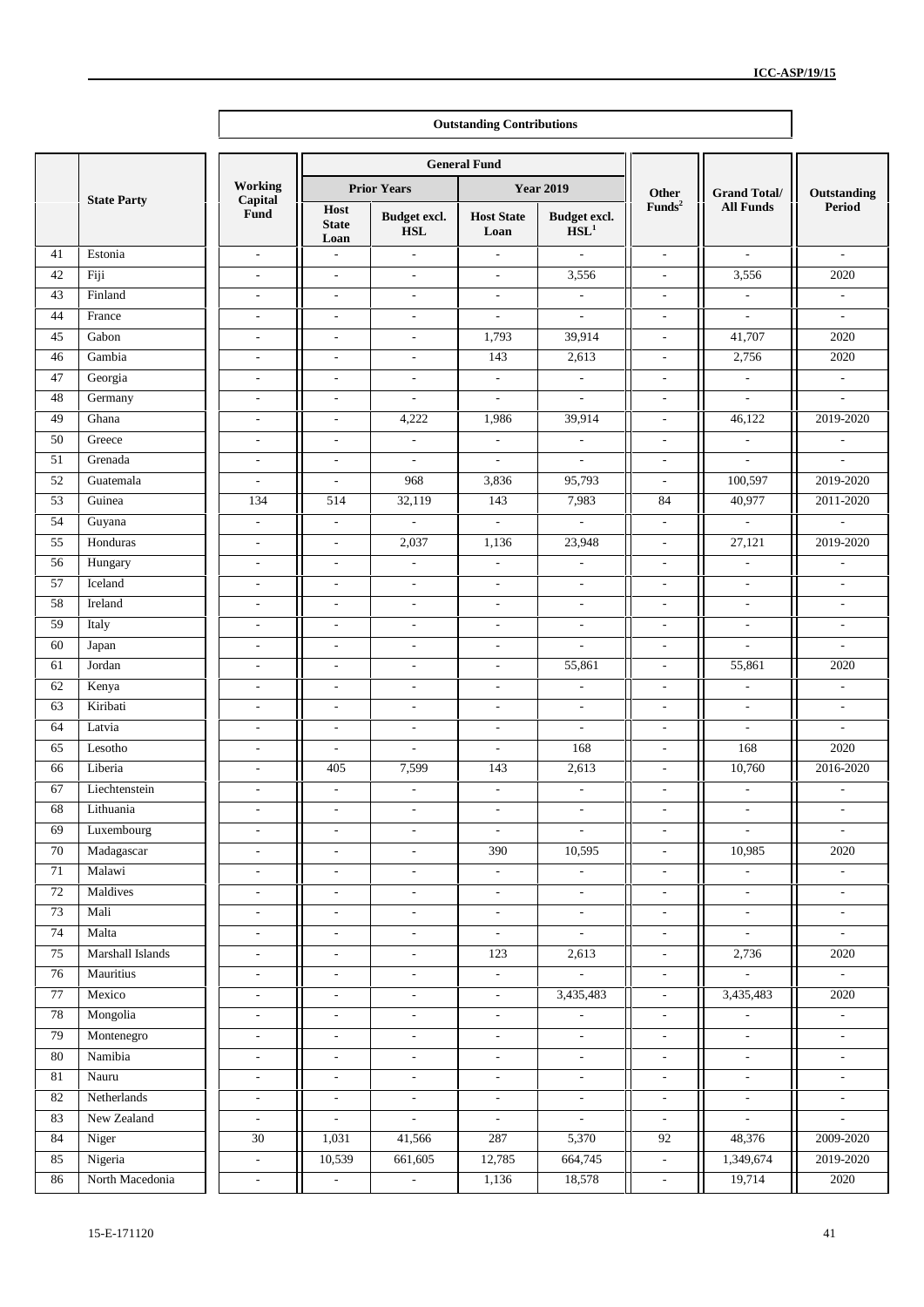|     |                                          | <b>Outstanding Contributions</b> |                              |                             |                             |                                  |                          |                             |                             |  |  |
|-----|------------------------------------------|----------------------------------|------------------------------|-----------------------------|-----------------------------|----------------------------------|--------------------------|-----------------------------|-----------------------------|--|--|
|     |                                          |                                  |                              |                             | <b>General Fund</b>         |                                  |                          |                             |                             |  |  |
|     |                                          | Working                          |                              | <b>Prior Years</b>          |                             | <b>Year 2019</b>                 | Other                    | <b>Grand Total/</b>         | Outstanding                 |  |  |
|     | <b>State Party</b>                       | Capital<br>Fund                  | Host<br><b>State</b><br>Loan | Budget excl.<br><b>HSL</b>  | <b>Host State</b><br>Loan   | Budget excl.<br>HSL <sup>1</sup> | Funds <sup>2</sup>       | <b>All Funds</b>            | <b>Period</b>               |  |  |
| 87  | Norway                                   | $\mathcal{L}^{\pm}$              | $\overline{\phantom{a}}$     | $\mathcal{L}^{\mathcal{A}}$ | $\mathcal{L}^{\mathcal{A}}$ | $\mathcal{L}$                    | $\mathbb{L}^2$           | $\mathcal{L}^{\mathcal{L}}$ | $\mathcal{L}^{\mathcal{A}}$ |  |  |
| 88  | Panama                                   | $\mathbf{r}$                     | $\overline{\phantom{a}}$     | 369                         | 749                         | 119,596                          | $\mathbf{r}$             | 120,714                     | 2019-2020                   |  |  |
| 89  | Paraguay                                 | $\overline{\phantom{a}}$         | $\overline{\phantom{a}}$     | 15,977                      | 1,423                       | 42,526                           | $\overline{\phantom{a}}$ | 59,926                      | 2019-2020                   |  |  |
| 90  | Peru                                     | $\mathbf{r}$                     | $\overline{\phantom{a}}$     | 13,346                      | 16,621                      | 404,217                          | L.                       | 434,184                     | 2019-2020                   |  |  |
| 91  | Poland                                   | $\overline{\phantom{a}}$         | $\overline{\phantom{a}}$     | $\overline{\phantom{a}}$    | $\overline{\phantom{a}}$    | $\overline{\phantom{a}}$         | $\overline{a}$           | $\overline{\phantom{a}}$    | $\overline{\phantom{a}}$    |  |  |
| 92  | Portugal                                 | $\overline{\phantom{a}}$         | $\overline{\phantom{a}}$     | $\sim$                      | $\mathcal{L}^{\mathcal{A}}$ | $\sim$                           | $\overline{\phantom{a}}$ | $\overline{\phantom{a}}$    | $\overline{\phantom{a}}$    |  |  |
| 93  | Republic of Korea                        | $\overline{\phantom{a}}$         | $\overline{\phantom{a}}$     | $\sim$                      | $\sim$                      | $\overline{\phantom{a}}$         | $\overline{\phantom{a}}$ | $\overline{\phantom{a}}$    | $\overline{\phantom{a}}$    |  |  |
| 94  | Republic of Moldova                      | $\overline{\phantom{a}}$         | $\overline{\phantom{a}}$     | $\overline{\phantom{a}}$    | $\overline{\phantom{a}}$    | $\overline{\phantom{a}}$         | $\overline{\phantom{a}}$ | $\overline{\phantom{a}}$    | $\overline{\phantom{a}}$    |  |  |
| 95  | Romania                                  | $\sim$                           | $\overline{\phantom{a}}$     | $\overline{\phantom{a}}$    | $\sim$                      | $\overline{\phantom{a}}$         | $\mathbf{r}$             | $\overline{\phantom{a}}$    | $\overline{\phantom{a}}$    |  |  |
| 96  | Saint Kitts and Nevis                    | $\mathbf{r}$                     | 143                          | 2,602                       | 143                         | 2,613                            | $\overline{\phantom{a}}$ | 5,501                       | 2019-2020                   |  |  |
| 97  | Saint Lucia                              | $\mathbf{r}$                     | $\bar{\phantom{a}}$          | $\overline{\phantom{a}}$    | $\mathbf{r}$                | $\overline{\phantom{a}}$         | $\mathcal{L}$            | $\overline{\phantom{a}}$    | $\overline{\phantom{a}}$    |  |  |
| 98  | Saint Vincent and the<br>Grenadines      | $\overline{a}$                   | $\overline{a}$               | $\overline{\phantom{a}}$    | L.                          | $\overline{\phantom{a}}$         | L.                       | ٠                           | $\overline{\phantom{a}}$    |  |  |
| 99  | Samoa                                    | $\overline{\phantom{a}}$         | $\overline{\phantom{a}}$     | $\overline{\phantom{a}}$    | $\overline{\phantom{a}}$    | $\overline{\phantom{a}}$         | $\overline{\phantom{a}}$ | $\overline{\phantom{a}}$    | $\overline{\phantom{a}}$    |  |  |
| 100 | San Marino                               | $\overline{\phantom{a}}$         | $\overline{\phantom{a}}$     | $\overline{\phantom{a}}$    | $\overline{\phantom{a}}$    | $\overline{\phantom{a}}$         | $\overline{\phantom{a}}$ | $\overline{\phantom{a}}$    | $\overline{\phantom{a}}$    |  |  |
| 101 | Senegal                                  | $\sim$                           | 1,700                        | 27,008                      | 850                         | 14,514                           | $\overline{\phantom{a}}$ | 44,072                      | 2017-2020                   |  |  |
| 102 | Serbia                                   | $\overline{\phantom{a}}$         | $\overline{\phantom{a}}$     | $\overline{\phantom{a}}$    | $\omega$                    | $\overline{a}$                   | $\overline{\phantom{a}}$ | $\omega$                    | $\mathcal{L}$               |  |  |
| 103 | Seychelles                               | $\overline{a}$                   | $\overline{a}$               | $\overline{\phantom{a}}$    | 143                         | 5,370                            | $\overline{\phantom{a}}$ | 5,513                       | 2020                        |  |  |
| 104 | Sierra Leone                             | $\overline{\phantom{a}}$         | $\overline{\phantom{a}}$     | $\overline{\phantom{a}}$    | $\overline{\phantom{a}}$    | $\sim$                           | $\overline{\phantom{a}}$ | $\overline{\phantom{a}}$    | $\overline{\phantom{a}}$    |  |  |
| 105 | Slovakia                                 | $\mathbf{r}$                     | $\overline{\phantom{a}}$     | $\sim$                      | $\sim$                      | $\sim$                           | $\mathbf{r}$             | $\sim$                      | $\mathbf{r}$                |  |  |
| 106 | Slovenia                                 | $\sim$                           | $\overline{\phantom{a}}$     | $\sim$                      | $\sim$                      | $\sim$                           | $\sim$                   | $\sim$                      | $\overline{\phantom{a}}$    |  |  |
| 107 | South Africa                             | $\mathbf{r}$                     | $\overline{\phantom{a}}$     | $\sim$                      | $\overline{\phantom{a}}$    | ÷.                               | $\overline{\phantom{a}}$ | ÷                           | $\overline{\phantom{a}}$    |  |  |
| 108 | Spain                                    | $\sim$                           | $\overline{a}$               | L.                          | L.                          | $\overline{\phantom{a}}$         | L.                       | $\overline{a}$              | $\overline{\phantom{a}}$    |  |  |
| 109 | <b>State of Palestine</b>                | $\overline{\phantom{a}}$         | $\overline{\phantom{a}}$     | ÷,                          | $\overline{\phantom{a}}$    | ÷,                               | $\overline{\phantom{a}}$ | $\overline{\phantom{a}}$    | $\blacksquare$              |  |  |
| 110 | Suriname                                 | $\overline{\phantom{a}}$         | 882                          | 27,971                      | 441                         | 13,353                           | $\overline{\phantom{a}}$ | 42,647                      | 2018-2020                   |  |  |
| 111 | Sweden                                   | $\mathbf{r}$                     | $\overline{\phantom{a}}$     | $\overline{\phantom{a}}$    | $\mathcal{L}_{\mathcal{A}}$ | $\overline{\phantom{a}}$         | $\overline{\phantom{a}}$ | $\sim$                      | $\overline{\phantom{a}}$    |  |  |
| 112 | Switzerland                              | $\overline{\phantom{a}}$         | $\overline{\phantom{a}}$     | $\overline{\phantom{a}}$    | $\overline{\phantom{a}}$    | $\overline{\phantom{a}}$         | $\overline{\phantom{a}}$ | $\overline{\phantom{a}}$    | $\mathbf{r}$                |  |  |
| 113 | Tajikistan                               | $\sim$                           | $\overline{\phantom{a}}$     | $\sim$                      | 430                         | 10,595                           | L.                       | 11,025                      | 2020                        |  |  |
| 114 | Timor-Leste                              | $\overline{\phantom{a}}$         | $\overline{\phantom{a}}$     | $\overline{\phantom{a}}$    | $\overline{\phantom{a}}$    | 221                              | $\blacksquare$           | 221                         | 2020                        |  |  |
| 115 | Trinidad and Tobago                      | $\overline{a}$                   | $\overline{a}$               | 14,807                      | $\overline{\phantom{a}}$    | 106,388                          | $\overline{a}$           | 121,195                     | 2019-2020                   |  |  |
| 116 | Tunisia                                  | $\overline{\phantom{a}}$         | $\blacksquare$               | $\overline{\phantom{a}}$    | 5,112                       | 66,474                           | $\overline{a}$           | 71,586                      | 2020                        |  |  |
| 117 | Uganda                                   | $\overline{\phantom{a}}$         | $\overline{\phantom{a}}$     | $\overline{a}$              | 850                         | 14,514                           | $\overline{\phantom{a}}$ | 15,364                      | 2020                        |  |  |
| 118 | <b>United Kingdom</b>                    | $\overline{\phantom{a}}$         | $\blacksquare$               | $\overline{\phantom{a}}$    | $\overline{\phantom{a}}$    |                                  | ÷,                       |                             |                             |  |  |
| 119 | United Republic of<br>Tanzania           | $\overline{\phantom{a}}$         | $\overline{\phantom{a}}$     | $\overline{\phantom{a}}$    | 893                         | 14,514                           | $\overline{\phantom{a}}$ | 15,407                      | 2020                        |  |  |
| 120 | Uruguay                                  | $\overline{\phantom{a}}$         | $\blacksquare$               | $\overline{\phantom{a}}$    | $\Box$                      | 231,354                          | $\overline{\phantom{a}}$ | 231,354                     | 2020                        |  |  |
| 121 | Vanuatu                                  | $\overline{\phantom{a}}$         | $\overline{\phantom{a}}$     | $\omega$                    | 143                         | 2,613                            | $\overline{\phantom{a}}$ | 2,756                       | 2020                        |  |  |
| 122 | Venezuela<br>(Bolivarian Republic<br>of) |                                  | 320,118                      | 8,453,445                   | 89,087                      | 1,935,743                        | $\overline{a}$           | 10,798,393                  | 2014-2020                   |  |  |
| 123 | Zambia                                   | 37                               | 2,885                        | 56,659                      | 850                         | 14,514                           | $\blacksquare$           | 74,945                      | 2016-2020                   |  |  |
|     | <b>Total</b>                             | 945                              | 759,675                      | 21,899,925                  | 566,990                     | 19,301,488                       | 295                      | 42,529,318                  |                             |  |  |

1) The outstanding shares are as after the accession of Kiribati to the Rome Statute on 1 February 2020. 2) Regarding outstanding amounts of assessed contributions to i) the Contingency Fund and ii) the permanent premises by new States Parties that joined the Court after 2015.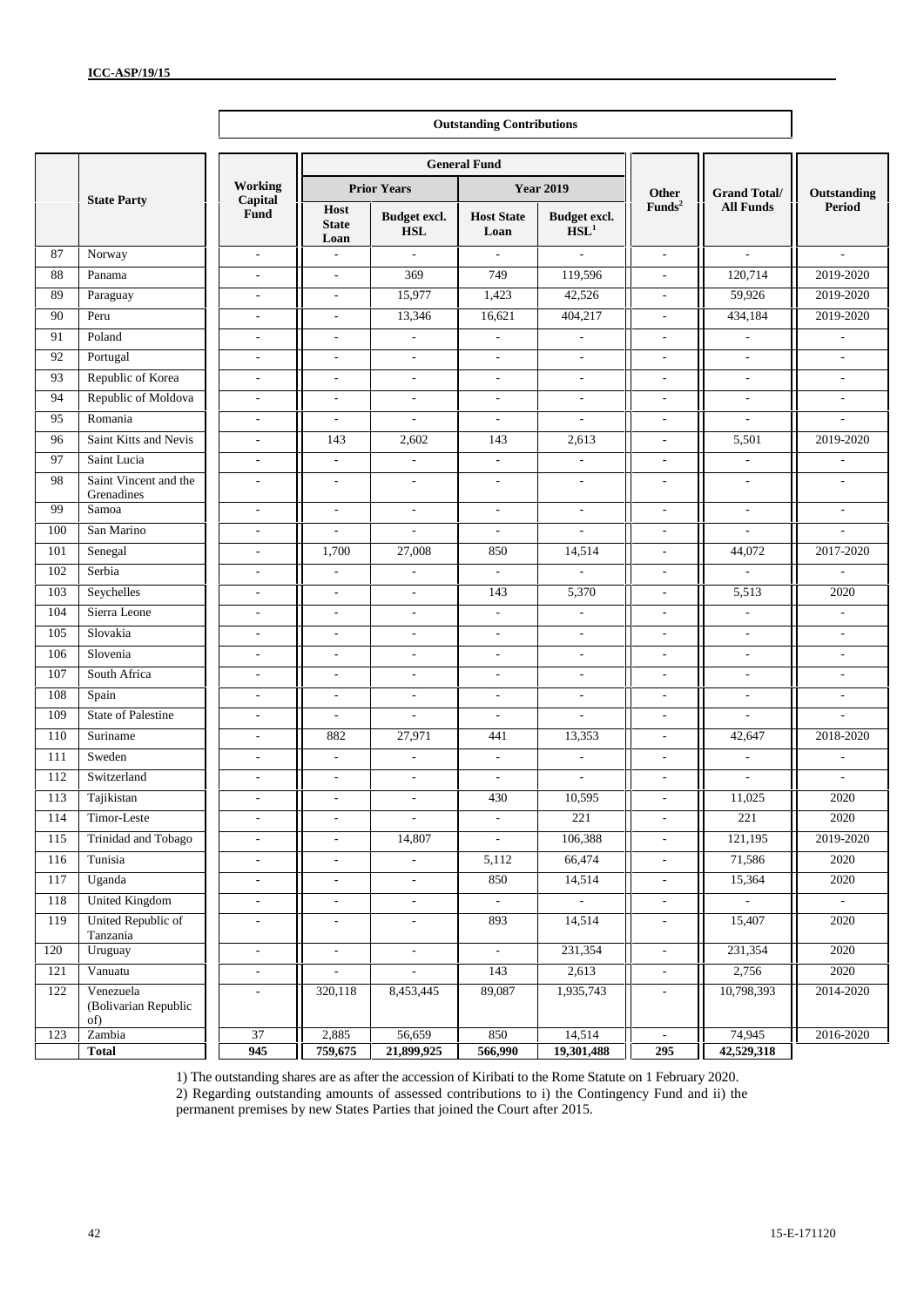## **Annex II**

## **Legal aid expenditure (in euros) for defence and victims, including the Contingency Fund (2015-2020)** 1

|                                        | Approved<br><b>Budget</b><br>2015 incl.<br>CF | Exp. 2015<br>incl. CF | <b>IR 2015</b><br>incl. CF | Approved<br><b>Budget</b><br>2016 incl.<br>CF | <b>Exp. 2016</b><br>incl. CF | <b>IR 2016</b><br>incl. CF | Approved<br><b>Budget</b><br>2017 incl.<br>CF | Exp. 2017<br>incl. CF | <b>IR 2017</b><br>incl. CF | Approved<br><b>Budget</b><br>2018 incl. | <b>Exp. 2018</b><br>incl. CF | <b>IR 2018</b><br>incl. CF | Approved<br><b>Budget</b><br>2019 incl.<br><b>CF</b> | Exp. 2019<br>incl. CF | <b>IR 2019</b><br>incl. CF | Approved<br><b>Budget</b><br>2020 incl.<br>CF | <b>Forecast</b><br>exp. 2020<br>incl. CF | <b>Forecast</b><br><b>IR 2020</b><br>incl. $CF2$ |
|----------------------------------------|-----------------------------------------------|-----------------------|----------------------------|-----------------------------------------------|------------------------------|----------------------------|-----------------------------------------------|-----------------------|----------------------------|-----------------------------------------|------------------------------|----------------------------|------------------------------------------------------|-----------------------|----------------------------|-----------------------------------------------|------------------------------------------|--------------------------------------------------|
| Legal aid for<br>defence               | 2,155,600                                     | 2,786,737             | 129.3%                     | 4,339,900                                     | 4,770,824                    | 109.9%                     | 3,328,190                                     | 3,628,583             | 109.0%                     | 2,883,000                               | 3,628,307                    | 125.9%                     | 3,187,800                                            | 3,249,073             | 101.9%                     | 2,867,500                                     | 2,182,631                                | 76.1%                                            |
| Ad-hoc<br>counsel                      | 200,000                                       | 244,642               | 122.3%                     | 181,500                                       | 179,179                      | 98.7%                      | 200,000                                       | 284,678               | 142.3%                     | 500,000                                 | 352,975                      | 70.6%                      | 300,000                                              | 195,327.              | 65.1%                      | 300,000                                       | 200,000                                  | 66.7%                                            |
| $CF$ defence <sup>3</sup>              | 1,551,100                                     | 1,847,290             | 119.1%                     | $\Omega$                                      | $\Omega$                     | 0.0%                       | 926,200                                       | 925,221               | 99.9%                      | 262,700                                 | 250,693                      | 95.4%                      | 822,200                                              | 674,000               | 82.0%                      | 796,000                                       | 796,000                                  | 100.0%                                           |
| Sub-total<br>legal aid for<br>defence  | 3,906,700                                     | 4,878,669             | 124.9%                     | 4,521,400                                     | 4,950,003                    | 109.5%                     | 4,454,390                                     | 4,838,482             | 108.6%                     | 3,645,700                               | 4,231,975                    | 116.1%                     | 4,310,000                                            | 4,118,400             | 95.6%                      | 3,963,500                                     | 3,178,631                                | 80.2%                                            |
| Legal aid for<br>victims               | 1,862,100                                     | 1,233,556             | 66.2%                      | 1,963,200                                     | 1,344,596                    | 68.5%                      | 1,002,800                                     | 942,750               | 94.0%                      | 1,165,000                               | 1,466,223                    | 125.9%                     | 1,101,500                                            | ,200,200              | 109.0%                     | 1,300,000                                     | 1,125,880                                | 86.6%                                            |
| $CF$ victims <sup><math>7</math></sup> | $\Omega$                                      |                       | 0.0%                       | $\Omega$                                      |                              | 0.0%                       | 425,260                                       | 398,660               | 93.7%                      | $\Omega$                                |                              | 0.0%                       | 173,000                                              | 88,400                | 51.1%                      | 336,000                                       | 166,252                                  | 49.5%                                            |
| Sub-total<br>legal aid for<br>victims  | 1,862,100                                     | 1,233,556             | 66.2%                      | 1,963,200                                     | 1,344,596                    | 68.5%                      | 1,428,060                                     | 1,341,410             | 93.9%                      | 1,165,000                               | 1,466,223                    | 125.9%                     | 1,274,500                                            | 1,288,600             | 101.1%                     | 1,636,000                                     | 1,292,132                                | 79.0%                                            |
| <b>Total legal</b><br>aid incl. CF     | 5,768,800                                     | 6,112,225             | 106.0%                     | 6,484,600                                     | 6,294,599                    | 97.1%                      | 5,882,450                                     | 6,179,892             | 105.1%                     | 4,810,700                               | 5,698,198                    | 118.4%                     | 5,584,500                                            | 5,407,000             | 96.8%                      | 5,599,500                                     | 4,470,762                                | 79.8%                                            |

IR: Implementation rate. CF: Contingency Fund.

 $1 \text{ Based on information provided by the Court.}$ <br> $2 \text{Based on an updated forecast as at the end of September 2020.}$ 

<sup>&</sup>lt;sup>3</sup> CF defence and victims for the years 2013, 2014 and 2018 are based on Revised CF Notifications.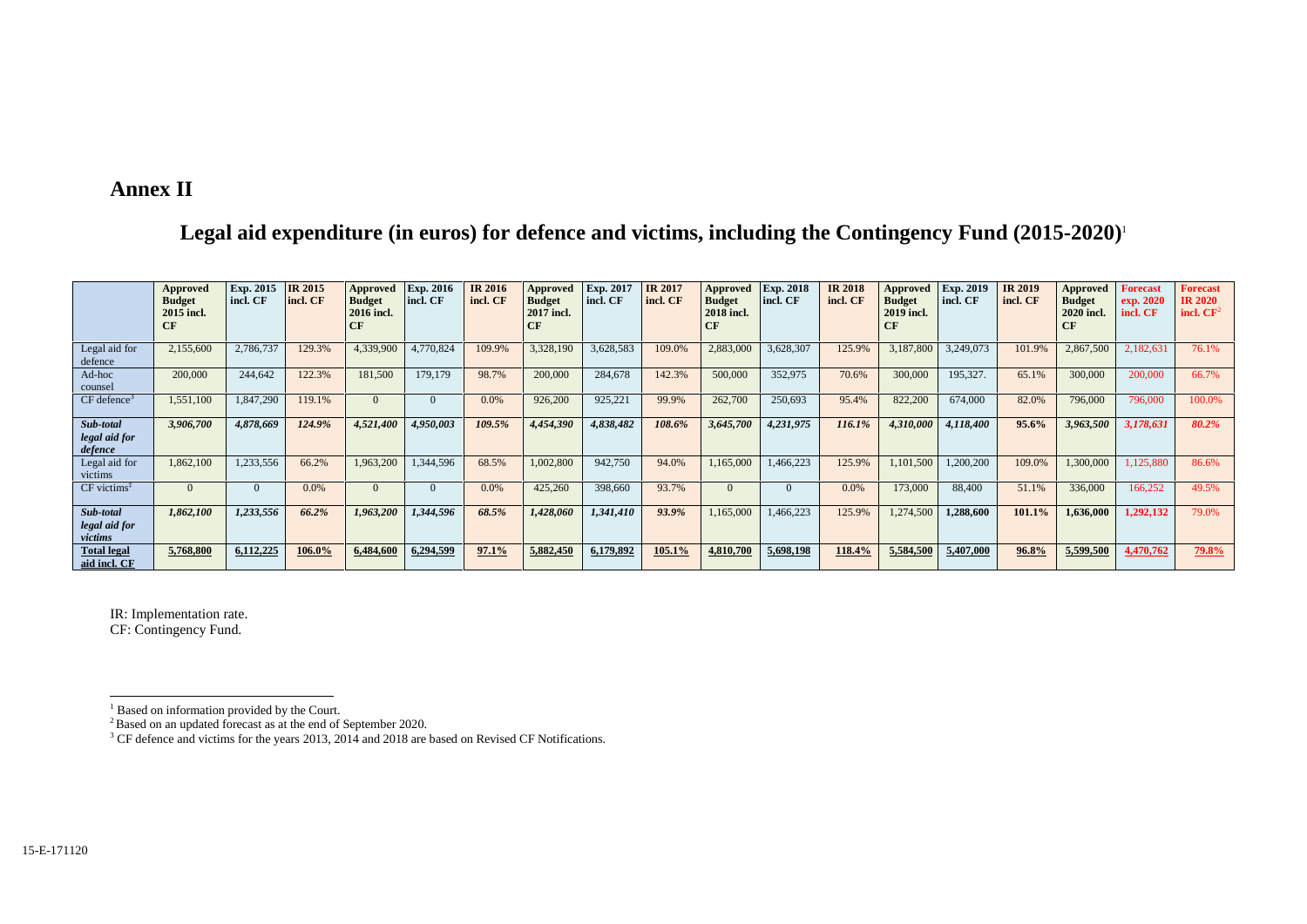## **Annex III**

## **Budgetary implications of the Committee's recommendations (in thousands of euros)**

|                                               |           | Resource             |       | Proposed 2021        |                | Resource           |       | Proposed 2021       |
|-----------------------------------------------|-----------|----------------------|-------|----------------------|----------------|--------------------|-------|---------------------|
|                                               | 2020      | changes              |       | <b>Budget Before</b> | CBF            | changes            |       | <b>Budget After</b> |
| <b>Programme Budget 2021</b>                  | Approved  |                      |       | CBF -                | Recommended    |                    |       | CBF                 |
| (thousands of euro)                           |           | <b>Budget</b> Amount |       | % recommendations    | Changes Amount |                    |       | % recommendations   |
| Judiciary                                     | 12.081.5  | (299.7)              | (2.5) | 11.781.8             | (25.5)         | (325.2)            | (2.7) | 11,756.3            |
| Office of the Prosecutor                      | 47,383.4  | 5.2                  | 0.0   | 47,388.6             | (53.8)         | (48.6)             | (0.1) | 47,334.8            |
| Registry                                      | 75.916.9  | 0.8                  | 0.0   | 75,917.7             | (133.7)        | (132.9)            | (0.2) | 75,784.0            |
| Secretariat of the Assembly of States Parties | 3,316.7   | $(479.7)$ $(14.5)$   |       | 2,837.0              | $\sim$         | $(479.7)$ $(14.5)$ |       | 2,837.0             |
| Premises                                      | 2.270.0   |                      |       | 2,270.0              |                |                    |       | 2,270.0             |
| Secretariat of the Trust Fund for Victims     | 3,226.1   |                      |       | 3,226.1              | (26.5)         | (26.5)             | (0.8) | 3,199.6             |
| Independent Oversight Mechanism               | 704.7     | 34.8                 | 4.9   | 739.5                |                | 34.8               | 4.9   | 739.5               |
| Office of Internal Audit                      | 721.2     | 35.3                 | 4.9   | 756.5                | (3.8)          | 31.5               | 4.4   | 752.7               |
| <b>Subtotal</b>                               | 145,620.5 | (703.3)              | (0.5) | 144,917.2            | (243.3)        | (946.6)            | (0.7) | 144,673.9           |
| <b>Host State Loan</b>                        | 3.585.1   |                      |       | 3,585.1              |                | ۰                  |       | 3,585.1             |
| <b>Total ICC</b>                              | 149,205.6 | (703.3)              | (0.5) | 148,502.3            | (243.3)        | (946.6)            | (0.6) | 148,259.0           |

|                                        | 2020<br>Approved |                      | Resource<br>changes | Proposed 2021<br><b>Budget Before</b><br>CBF | CBF<br>Recommended       |                      | Resource<br>changes | Proposed 2021<br><b>Budget After</b><br>CBF |
|----------------------------------------|------------------|----------------------|---------------------|----------------------------------------------|--------------------------|----------------------|---------------------|---------------------------------------------|
| <b>ICC</b>                             | <b>Budget</b>    | Amount               | $\%$                | recommendations                              | Changes                  | Amount               |                     | % recommendations                           |
| Judges                                 | 5,516.9          | $(805.8)$ $(14.6)$   |                     | 4,711.1                                      | $\tilde{\phantom{a}}$    | (805.8)              | (14.6)              | 4,711.1                                     |
| Professional staff                     | 61,403.7         | 3,207.0              | 5.2                 | 64,610.7                                     | (23.5)                   | 3,183.5              | 5.2                 | 64,587.2                                    |
| General Service staff                  | 26,082.4         | (1,073.9)            | (4.1)               | 25,008.5                                     | (3.0)                    | (1,076.9)            | (4.1)               | 25,005.5                                    |
| Subtotal staff                         | 87,486.1         | 2,133.1              | 2.4                 | 89,619.2                                     | (26.5)                   | 2,106.6              | 2.4                 | 89,592.7                                    |
| General temporary assistance           | 17,341.4         | 1,414.4              | 8.2                 | 18,755.8                                     | (107.5)                  | 1,306.9              | 7.5                 | 18,648.3                                    |
| Temporary assistance for meetings      | 283.5            | 228.3                | 80.5                | 511.8                                        |                          | 228.3                | 80.5                | 511.8                                       |
| Overtime                               | 223.5            | 13.7                 | 6.1                 | 237.2                                        |                          | 13.7                 | 6.1                 | 237.2                                       |
| Subtotal other staff                   | 17,848.4         | 1.656.4              | 9.3                 | 19,504.8                                     | (107.5)                  | 1,548.9              | 8.7                 | 19,397.3                                    |
| Travel                                 | 6,332.2          | $(2,209.8)$ $(34.9)$ |                     | 4,122.4                                      | (25.5)                   | $(2,235.3)$ $(35.3)$ |                     | 4,096.9                                     |
| Hospitality                            | 28.0             |                      |                     | 28.0                                         |                          |                      |                     | 28.0                                        |
| Contractual services                   | 4,072.7          | (16.7)               | (0.4)               | 4,056.0                                      |                          | (16.7)               | (0.4)               | 4,056.0                                     |
| Training                               | 1,045.1          | (416.5)              | (39.9)              | 628.6                                        | (3.8)                    | (420.3)              | (40.2)              | 624.8                                       |
| Consultants                            | 689.4            | (62.2)               | (9.0)               | 627.2                                        |                          | (62.2)               | (9.0)               | 627.2                                       |
| Counsel for defence                    | 3.167.5          | 856.2                | 27.0                | 4.023.7                                      | (80.0)                   | 776.2                | 24.5                | 3,943.7                                     |
| Counsel for victims                    | 1.300.0          | 427.1                | 32.9                | 1,727.1                                      |                          | 427.1                | 32.9                | 1,727.1                                     |
| General operating expenses             | 15,523.9         | (1,497.4)            | (9.6)               | 14,026.5                                     | $\overline{\phantom{a}}$ | (1,497.4)            | (9.6)               | 14,026.5                                    |
| Supplies and materials                 | 1,233.7          | (122.7)              | (9.9)               | 1,111.0                                      |                          | (122.7)              | (9.9)               | 1,111.0                                     |
| Furniture and equipment                | 1,376.6          | (645.0)              | (46.9)              | 731.6                                        |                          | (645.0)              | (46.9)              | 731.6                                       |
| Subtotal non-staff                     | 34,769.1         | (3,687.0)            | (10.6)              | 31,082.1                                     | (109.3)                  | (3,796.3)            | (10.9)              | 30,972.8                                    |
| <b>Total</b>                           | 145,620.5        | (703.3)              | (0.5)               | 144,917.2                                    | (243.3)                  | (946.6)              | (0.7)               | 144,673.9                                   |
| Host State Loan                        | 3,585.1          |                      |                     | 3,585.1                                      |                          |                      |                     | 3,585.1                                     |
| <b>Total Including Host State Loan</b> | 149,205.6        | (703.3)              | (0.5)               | 148,502.3                                    | (243.3)                  | (946.6)              | (0.6)               | 148,259.0                                   |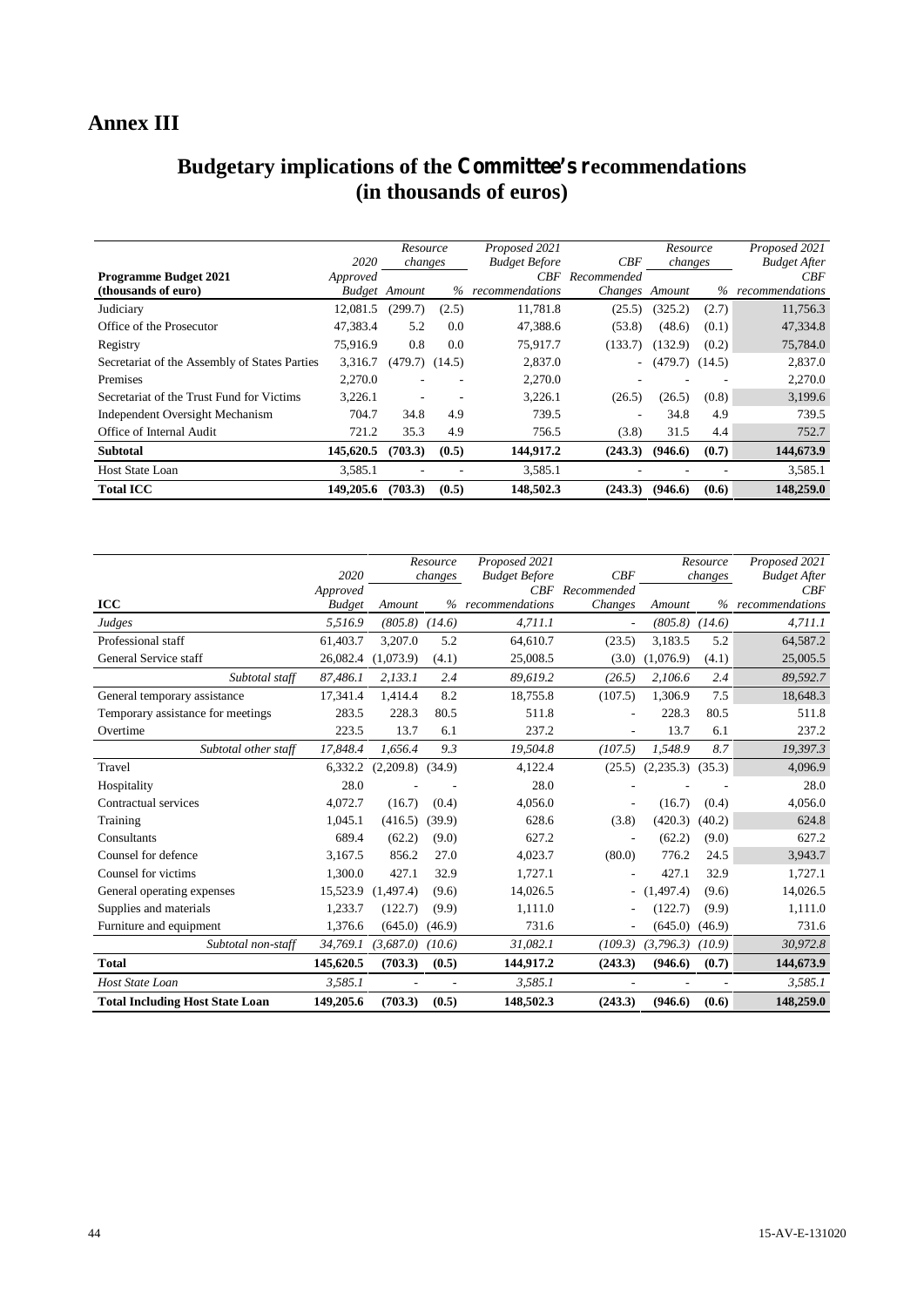|                                              | 2020     |                      | Resource<br>changes | Proposed 2021<br><b>Budget Before</b> | CBF                           |         | Resource<br>changes | Proposed 2021<br><b>Budget After</b> |
|----------------------------------------------|----------|----------------------|---------------------|---------------------------------------|-------------------------------|---------|---------------------|--------------------------------------|
| <b>Major Programme I</b><br><b>Judiciary</b> | Approved | <b>Budget</b> Amount | $\%$                | CBF<br>recommendations                | Recommended<br>Changes Amount |         | $\%$                | CBF<br>recommendations               |
| Judges                                       | 5,516.9  | (805.8)              | (14.6)              | 4,711.1                               |                               | (805.8) | (14.6)              | 4,711.1                              |
| Professional staff                           | 4,458.6  | 407.4                | 9.1                 | 4,866.0                               |                               | 407.4   | 9.1                 | 4,866.0                              |
| General Service staff                        | 883.3    | (2.1)                | (0.2)               | 881.2                                 | ۰                             | (2.1)   | (0.2)               | 881.2                                |
| Subtotal staff                               | 5,341.9  | 405.3                | 7.6                 | 5,747.2                               |                               | 405.3   | 7.6                 | 5,747.2                              |
| General temporary assistance                 | 1,078.2  | 100.8                | 9.3                 | 1,179.0                               | $\overline{\phantom{a}}$      | 100.8   | 9.3                 | 1,179.0                              |
| Temporary assistance for meetings            |          |                      |                     |                                       |                               |         |                     |                                      |
| Overtime                                     |          |                      |                     |                                       |                               |         |                     |                                      |
| Subtotal other staff                         | 1,078.2  | 100.8                | 9.3                 | 1,179.0                               |                               | 100.8   | 9.3                 | 1,179.0                              |
| Travel                                       | 100.7    |                      |                     | 100.7                                 | (25.5)                        | (25.5)  | (25.3)              | 75.2                                 |
| Hospitality                                  | 11.0     |                      |                     | 11.0                                  |                               |         |                     | 11.0                                 |
| Contractual services                         |          |                      |                     |                                       |                               |         |                     |                                      |
| Training                                     | 27.8     |                      |                     | 27.8                                  |                               |         |                     | 27.8                                 |
| Consultants                                  | 5.0      |                      |                     | 5.0                                   |                               |         |                     | 5.0                                  |
| General operating expenses                   |          |                      |                     |                                       |                               |         |                     |                                      |
| Supplies and materials                       |          |                      |                     |                                       |                               |         |                     |                                      |
| Furniture and equipment                      |          |                      |                     |                                       |                               |         |                     |                                      |
| Subtotal non-staff                           | 144.5    |                      |                     | 144.5                                 | (25.5)                        | (25.5)  | (17.6)              | 119.0                                |
| <b>Total</b>                                 | 12,081.5 | (299.7)              | (2.5)               | 11,781.8                              | (25.5)                        | (325.2) | (2.7)               | 11,756.3                             |

|                                   | 2020     | Resource             | changes         | Proposed 2021<br><b>Budget Before</b> | CBF            |        | Resource<br>changes | Proposed 2021<br><b>Budget After</b> |
|-----------------------------------|----------|----------------------|-----------------|---------------------------------------|----------------|--------|---------------------|--------------------------------------|
| 1100                              | Approved |                      |                 | CBF                                   | Recommended    |        |                     | CBF                                  |
| <b>The Presidency</b>             |          | <b>Budget</b> Amount | %               | recommendations                       | Changes Amount |        | %                   | recommendations                      |
| Judges                            | 28.0     |                      |                 | 28.0                                  |                |        |                     | 28.0                                 |
| Professional staff                | 835.4    | 75.2 9.0             |                 | 910.6                                 |                | 75.2   | 9.0                 | 910.6                                |
| General Service staff             | 304.9    |                      | 1.1 0.4         | 306.0                                 |                | 1.1    | 0.4                 | 306.0                                |
| Subtotal staff                    | 1,140.3  | 76.3 6.7             |                 | 1,216.6                               |                | 76.3   | 6.7                 | 1,216.6                              |
| General temporary assistance      |          |                      |                 |                                       |                |        |                     |                                      |
| Temporary assistance for meetings |          |                      |                 |                                       |                |        |                     |                                      |
| Overtime                          |          |                      |                 |                                       |                |        |                     |                                      |
| Subtotal other staff              |          | ٠                    |                 | $\overline{\phantom{a}}$              |                |        | ٠                   |                                      |
| Travel                            | 100.7    |                      |                 | 100.7                                 | (25.5)         | (25.5) | (25.3)              | 75.2                                 |
| Hospitality                       | 10.0     |                      |                 | 10.0                                  |                |        |                     | 10.0                                 |
| Contractual services              |          |                      |                 |                                       |                |        |                     |                                      |
| Training                          | 6.8      |                      | 0.5 7.4         | 7.3                                   |                | 0.5    | 7.4                 | 7.3                                  |
| Consultants                       | 5.0      |                      |                 | 5.0                                   |                |        |                     | 5.0                                  |
| General operating expenses        |          |                      |                 |                                       |                |        |                     |                                      |
| Supplies and materials            |          |                      |                 |                                       |                |        |                     |                                      |
| Furniture and equipment           |          |                      |                 |                                       |                |        |                     |                                      |
| Subtotal non-staff                | 122.5    |                      | $0.5 \quad 0.4$ | 123.0                                 | (25.5)         | (25.0) | (20.4)              | 97.5                                 |
| <b>Total</b>                      | 1,290.8  | 76.8 5.9             |                 | 1,367.6                               | (25.5)         | 51.3   | 4.0                 | 1,342.1                              |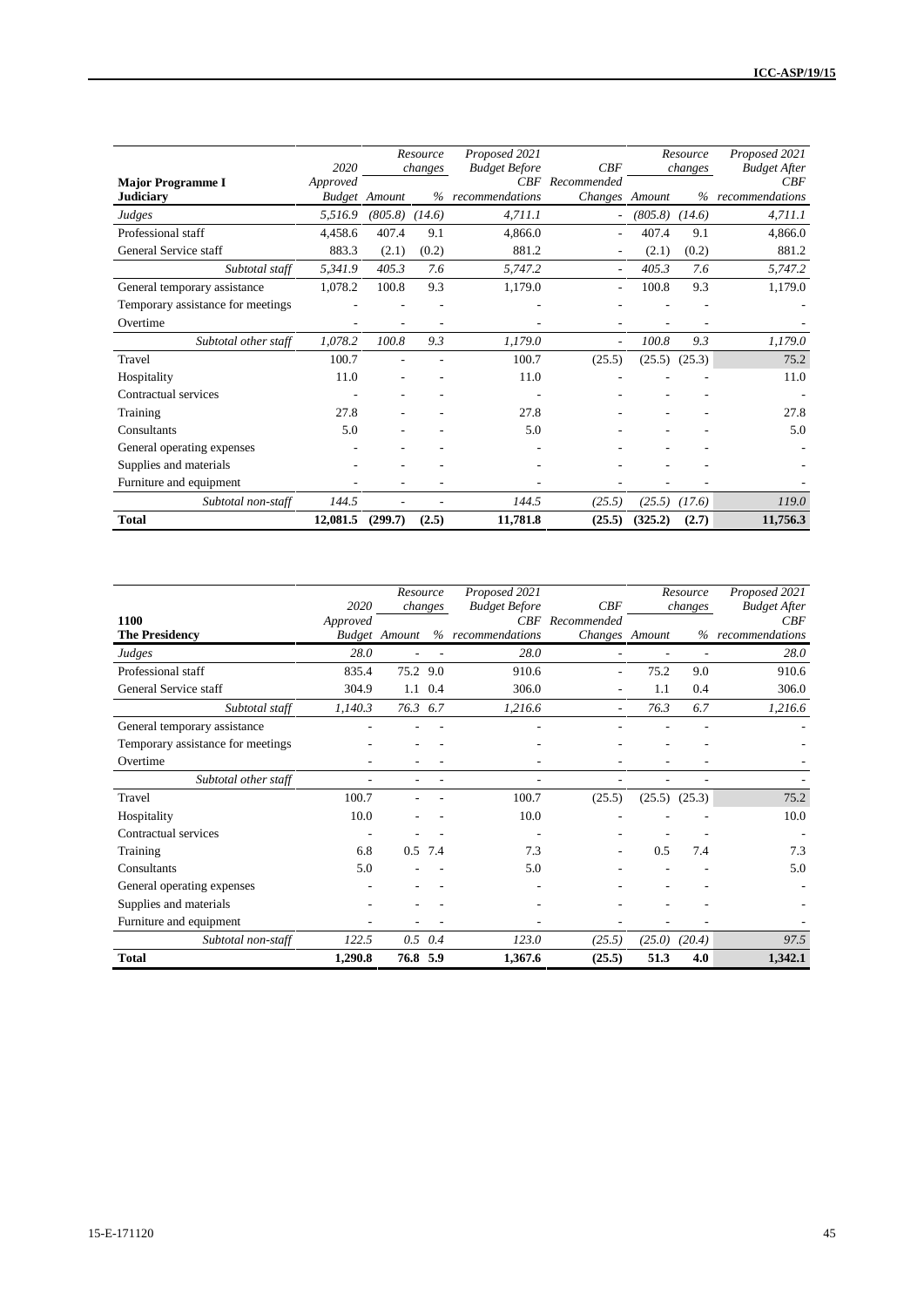|                                   | 2020     |                      | Resource<br>changes | Proposed 2021<br><b>Budget Before</b> | CBF                      |         | Resource<br>changes | Proposed 2021<br><b>Budget After</b> |
|-----------------------------------|----------|----------------------|---------------------|---------------------------------------|--------------------------|---------|---------------------|--------------------------------------|
| 1200                              | Approved |                      |                     | CBF                                   | Recommended              |         |                     | CBF                                  |
| <b>Chambers</b>                   |          | <b>Budget</b> Amount |                     | % recommendations                     | Changes Amount           |         | $\%$                | recommendations                      |
| Judges                            | 5,488.9  | (805.8)              | (14.7)              | 4,683.1                               | $\overline{\phantom{a}}$ | (805.8) | (14.7)              | 4,683.1                              |
| Professional staff                | 3,623.2  | 332.2                | 9.2                 | 3.955.4                               | $\overline{\phantom{a}}$ | 332.2   | 9.2                 | 3,955.4                              |
| General Service staff             | 578.4    | (3.2)                | (0.6)               | 575.2                                 |                          | (3.2)   | (0.6)               | 575.2                                |
| Subtotal staff                    | 4,201.6  | 329.0                | 7.8                 | 4,530.6                               | $\overline{\phantom{a}}$ | 329.0   | 7.8                 | 4,530.6                              |
| General temporary assistance      | 1,078.2  | 100.8                | 9.3                 | 1,179.0                               |                          | 100.8   | 9.3                 | 1,179.0                              |
| Temporary assistance for meetings |          |                      |                     |                                       |                          |         |                     |                                      |
| Overtime                          |          |                      |                     |                                       |                          |         |                     |                                      |
| Subtotal other staff              | 1,078.2  | 100.8                | 9.3                 | 1,179.0                               |                          | 100.8   | 9.3                 | 1,179.0                              |
| Travel                            |          |                      |                     |                                       |                          |         |                     |                                      |
| Hospitality                       | 1.0      |                      |                     | 1.0                                   |                          |         |                     | 1.0                                  |
| Contractual services              |          |                      |                     |                                       |                          |         |                     |                                      |
| Training                          | 21.0     | (0.5)                | (2.4)               | 20.5                                  |                          | (0.5)   | (2.4)               | 20.5                                 |
| Consultants                       |          |                      |                     |                                       |                          |         |                     |                                      |
| General operating expenses        |          |                      |                     |                                       |                          |         |                     |                                      |
| Supplies and materials            |          |                      |                     |                                       |                          |         |                     |                                      |
| Furniture and equipment           | ۰        |                      |                     |                                       |                          |         | ٠                   |                                      |
| Subtotal non-staff                | 22.0     | (0.5)                | (2.3)               | 21.5                                  |                          | (0.5)   | (2.3)               | 21.5                                 |
| <b>Total</b>                      | 10,790.7 | (376.5)              | (3.5)               | 10,414.2                              | $\overline{\phantom{a}}$ | (376.5) | (3.5)               | 10,414.2                             |

|                                                              | 2020                      |                      | Resource<br>changes | Proposed 2021<br><b>Budget Before</b> | CBF                      |                    | Resource<br>changes | Proposed 2021<br><b>Budget After</b> |
|--------------------------------------------------------------|---------------------------|----------------------|---------------------|---------------------------------------|--------------------------|--------------------|---------------------|--------------------------------------|
| <b>Major Programme II</b><br><b>Office of the Prosecutor</b> | Approved<br><b>Budget</b> | Amount               | $\%$                | CRF<br>recommendations                | Recommended<br>Changes   | Amount             | $\%$                | CBF<br>recommendations               |
| Professional staff                                           | 26,721.5                  | 1,277.8              | 4.8                 | 27,999.3                              | ٠                        | 1,277.8            | 4.8                 | 27,999.3                             |
| General Service staff                                        | 5,429.4                   | (396.8)              | (7.3)               | 5,032.6                               | ۰                        | (396.8)            | (7.3)               | 5,032.6                              |
| Subtotal staff                                               | 32,150.9                  | 881.0                | 2.7                 | 33,031.9                              | $\overline{\phantom{a}}$ | 881.0              | 2.7                 | 33,031.9                             |
| General temporary assistance                                 | 10,360.8                  | 893.2                | 8.6                 | 11,254.0                              | (53.8)                   | 839.4              | 8.1                 | 11,200.2                             |
| Temporary assistance for meetings                            |                           |                      |                     |                                       |                          |                    |                     |                                      |
| Overtime                                                     |                           |                      |                     |                                       |                          |                    |                     |                                      |
| Subtotal other staff                                         | 10,360.8                  | 893.2                | 8.6                 | 11,254.0                              | (53.8)                   | 839.4              | 8.1                 | 11,200.2                             |
| Travel                                                       | 3,095.7                   | $(1,122.0)$ $(36.2)$ |                     | 1,973.7                               | $\overline{\phantom{a}}$ | (1,122.0)          | (36.2)              | 1,973.7                              |
| Hospitality                                                  | 5.0                       |                      |                     | 5.0                                   |                          |                    |                     | 5.0                                  |
| Contractual services                                         | 527.0                     | $(157.0)$ $(29.8)$   |                     | 370.0                                 |                          | $(157.0)$ $(29.8)$ |                     | 370.0                                |
| Training                                                     | 290.0                     | (280.0)              | (96.6)              | 10.0                                  | ۰                        | $(280.0)$ $(96.6)$ |                     | 10.0                                 |
| Consultants                                                  | 50.0                      |                      |                     | 50.0                                  |                          |                    |                     | 50.0                                 |
| General operating expenses                                   | 640.0                     | (200.0)              | (31.3)              | 440.0                                 |                          | (200.0)            | (31.3)              | 440.0                                |
| Supplies and materials                                       | 90.0                      | $(10.0)$ $(11.1)$    |                     | 80.0                                  | ۰                        |                    | $(10.0)$ $(11.1)$   | 80.0                                 |
| Furniture and equipment                                      | 174.0                     |                      |                     | 174.0                                 |                          |                    |                     | 174.0                                |
| Subtotal non-staff                                           | 4,871.7                   | (1,769.0)            | (36.3)              | 3,102.7                               | $\overline{\phantom{a}}$ | (1,769.0)          | (36.3)              | 3,102.7                              |
| Total                                                        | 47,383.4                  | 5.2                  | 0.0                 | 47,388.6                              | (53.8)                   | (48.6)             | (0.1)               | 47,334.8                             |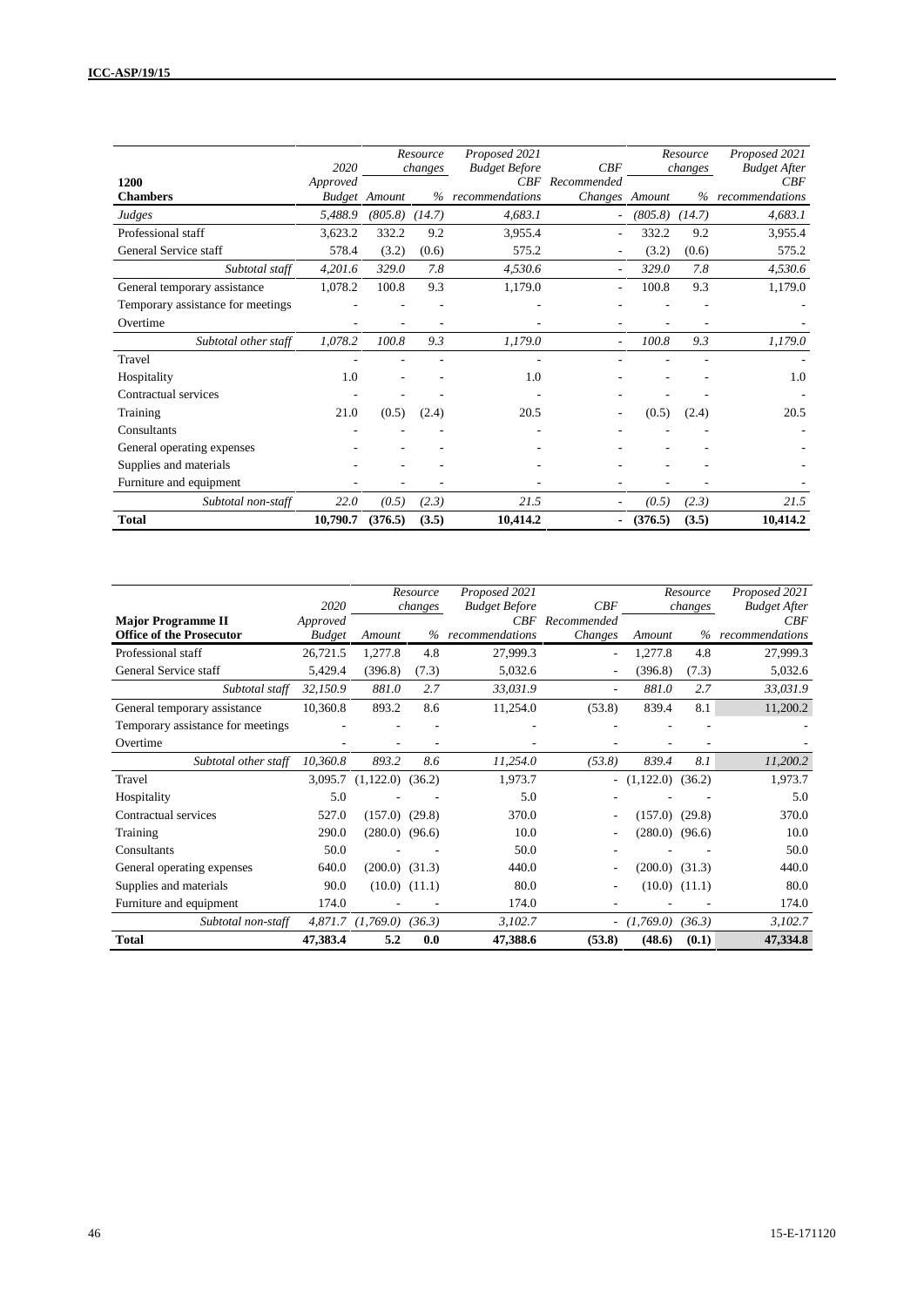| 2110<br><b>Immediate Office of the</b>               | 2020                      |         | Resource<br>changes | Proposed 2021<br><b>Budget Before</b> | CBF                               |                    | Resource<br>changes | Proposed 2021<br><b>Budget After</b> |
|------------------------------------------------------|---------------------------|---------|---------------------|---------------------------------------|-----------------------------------|--------------------|---------------------|--------------------------------------|
| <b>Prosecutor / Legal Advisory</b><br><b>Section</b> | Approved<br><b>Budget</b> | Amount  | $\%$                | recommendations                       | CBF Recommended<br>Changes Amount |                    | $\%$                | CBF<br>recommendations               |
| Professional staff                                   | 1,443.0                   | 1.9     | 0.1                 | 1,444.9                               |                                   | 1.9                | 0.1                 | 1,444.9                              |
| General Service staff                                | 295.2                     | 1.0     | 0.3                 | 296.2                                 |                                   | 1.0                | 0.3                 | 296.2                                |
| Subtotal staff                                       | 1,738.2                   | 2.9     | 0.2                 | 1,741.1                               |                                   | 2.9                | 0.2                 | 1,741.1                              |
| General temporary assistance                         | 122.1                     | 65.2    | 53.4                | 187.3                                 | (53.8)                            | 11.4               | 9.3                 | 133.5                                |
| Temporary assistance for meetings                    |                           |         |                     |                                       |                                   |                    |                     |                                      |
| Overtime                                             |                           |         |                     |                                       |                                   |                    |                     |                                      |
| Subtotal other staff                                 | 122.1                     | 65.2    | 53.4                | 187.3                                 | (53.8)                            | 11.4               | 9.3                 | 133.5                                |
| Travel                                               | 179.4                     | (33.3)  | (18.6)              | 146.1                                 |                                   | (33.3)             | (18.6)              | 146.1                                |
| Hospitality                                          | 5.0                       |         |                     | 5.0                                   |                                   |                    |                     | 5.0                                  |
| Contractual services                                 | 30.0                      | (20.0)  | (66.7)              | 10.0                                  |                                   | (20.0)             | (66.7)              | 10.0                                 |
| Training                                             | 290.0                     | (280.0) | (96.6)              | 10.0                                  |                                   | $(280.0)$ $(96.6)$ |                     | 10.0                                 |
| Consultants                                          | 50.0                      |         |                     | 50.0                                  |                                   |                    |                     | 50.0                                 |
| General operating expenses                           |                           |         |                     | ٠                                     |                                   |                    |                     |                                      |
| Supplies and materials                               |                           |         |                     |                                       |                                   |                    |                     |                                      |
| Furniture and equipment                              |                           |         |                     | ٠                                     |                                   |                    |                     |                                      |
| Subtotal non-staff                                   | 554.4                     | (333.3) | (60.1)              | 221.1                                 |                                   | (333.3)            | (60.1)              | 221.1                                |
| <b>Total</b>                                         | 2,414.7                   | (265.2) | (11.0)              | 2,149.5                               | (53.8)                            | (319.0)            | (13.2)              | 2,095.7                              |

|                                   | 2020                      |         | Resource<br>changes | Proposed 2021<br><b>Budget Before</b><br>CBF | CBF<br>Recommended       |         | Resource<br>changes | Proposed 2021<br><b>Budget After</b><br>CBF |
|-----------------------------------|---------------------------|---------|---------------------|----------------------------------------------|--------------------------|---------|---------------------|---------------------------------------------|
| 2120<br><b>Services Section</b>   | Approved<br><b>Budget</b> | Amount  | $\%$                | recommendations                              | Changes Amount           |         | $\%$                | recommendations                             |
| Professional staff                | 1,484.8                   | 131.4   | 8.8                 | 1,616.2                                      |                          | 131.4   | 8.8                 | 1,616.2                                     |
| General Service staff             | 910.0                     | (5.2)   | (0.6)               | 904.8                                        | ۰                        | (5.2)   | (0.6)               | 904.8                                       |
| Subtotal staff                    | 2,394.8                   | 126.2   | 5.3                 | 2,521.0                                      |                          | 126.2   | 5.3                 | 2,521.0                                     |
| General temporary assistance      | 2,024.8                   | 356.9   | 17.6                | 2,381.7                                      |                          | 356.9   | 17.6                | 2,381.7                                     |
| Temporary assistance for meetings |                           |         |                     |                                              |                          |         |                     |                                             |
| Overtime                          |                           |         |                     |                                              |                          |         |                     |                                             |
| Subtotal other staff              | 2,024.8                   | 356.9   | 17.6                | 2,381.7                                      | $\overline{\phantom{a}}$ | 356.9   | 17.6                | 2,381.7                                     |
| Travel                            | 414.4                     | (168.8) | (40.7)              | 245.6                                        |                          | (168.8) | (40.7)              | 245.6                                       |
| Hospitality                       |                           |         |                     |                                              |                          |         |                     |                                             |
| Contractual services              | 497.0                     | (137.0) | (27.6)              | 360.0                                        |                          | (137.0) | (27.6)              | 360.0                                       |
| Training                          |                           |         |                     |                                              |                          |         |                     |                                             |
| Consultants                       |                           |         |                     |                                              |                          |         |                     |                                             |
| General operating expenses        |                           |         |                     |                                              |                          |         |                     |                                             |
| Supplies and materials            | 30.0                      | (2.5)   | (8.3)               | 27.5                                         |                          | (2.5)   | (8.3)               | 27.5                                        |
| Furniture and equipment           |                           |         |                     |                                              |                          |         |                     |                                             |
| Subtotal non-staff                | 941.4                     | (308.3) | (32.7)              | 633.1                                        | ۰.                       | (308.3) | (32.7)              | 633.1                                       |
| <b>Total</b>                      | 5,361.0                   | 174.8   | 3.3                 | 5,535.8                                      |                          | 174.8   | 3.3                 | 5,535.8                                     |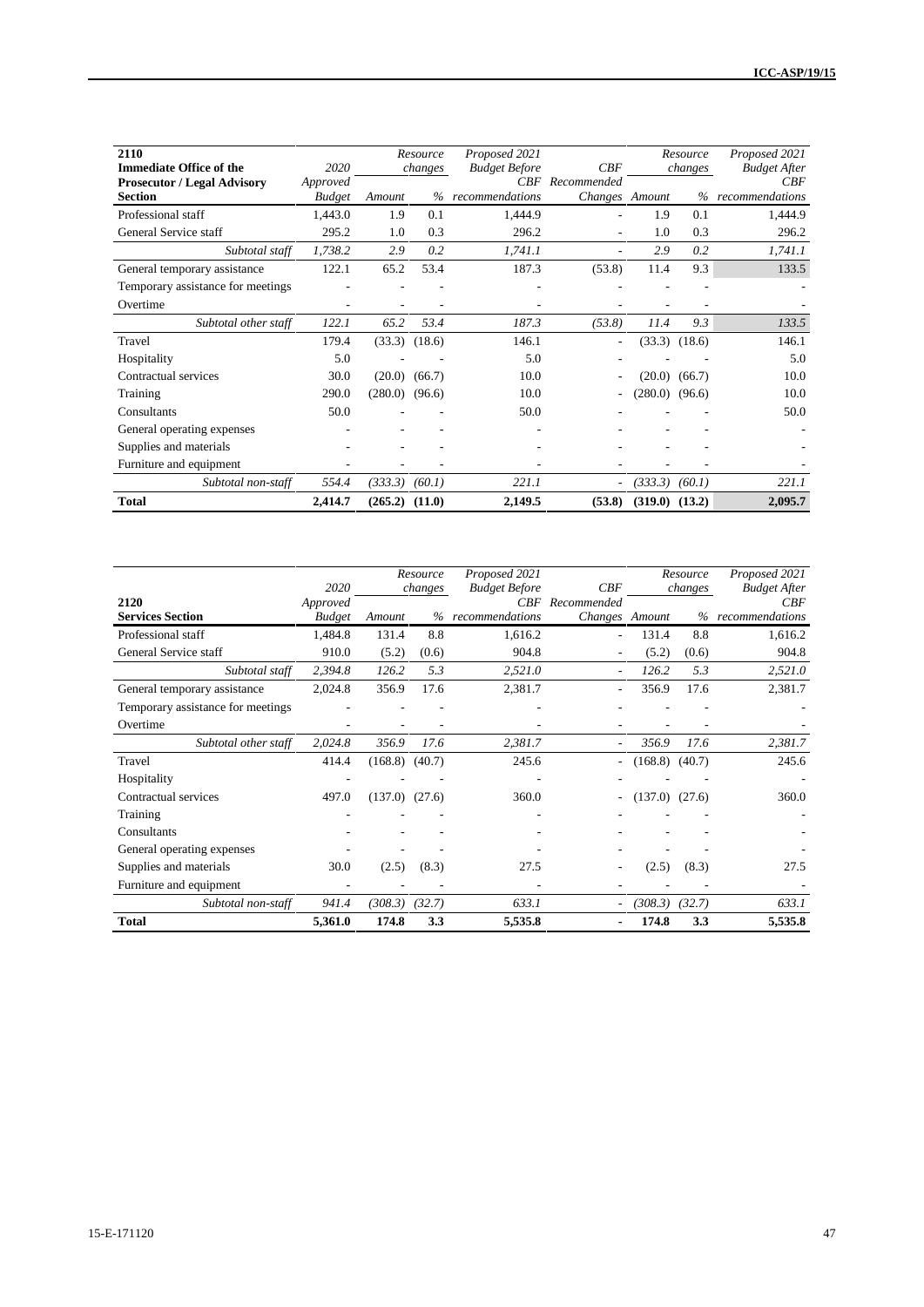| 2160                               | 2020          |         | Resource<br>changes | Proposed 2021<br><b>Budget Before</b> | CBF            |         | Resource<br>changes | Proposed 2021<br><b>Budget After</b> |
|------------------------------------|---------------|---------|---------------------|---------------------------------------|----------------|---------|---------------------|--------------------------------------|
| <b>Information, Knowledge and</b>  | Approved      |         |                     | CBF                                   | Recommended    |         |                     | CBF                                  |
| <b>Evidence Management Section</b> | <b>Budget</b> | Amount  | $\%$                | recommendations                       | Changes Amount |         | $\%$                | recommendations                      |
| Professional staff                 | 1,126.6       | 103.2   | 9.2                 | 1,229.8                               |                | 103.2   | 9.2                 | 1,229.8                              |
| General Service staff              | 1,470.0       | (153.4) | (10.4)              | 1,316.6                               |                | (153.4) | (10.4)              | 1,316.6                              |
| Subtotal staff                     | 2,596.6       | (50.2)  | (1.9)               | 2,546.4                               |                | (50.2)  | (1.9)               | 2,546.4                              |
| General temporary assistance       | 1,114.6       | (77.2)  | (6.9)               | 1,037.4                               |                | (77.2)  | (6.9)               | 1,037.4                              |
| Temporary assistance for meetings  |               |         |                     |                                       |                |         |                     |                                      |
| Overtime                           |               |         |                     |                                       |                |         |                     |                                      |
| Subtotal other staff               | 1,114.6       | (77.2)  | (6.9)               | 1,037.4                               |                | (77.2)  | (6.9)               | 1,037.4                              |
| Travel                             | 17.3          | (8.5)   | (49.1)              | 8.8                                   |                | (8.5)   | (49.1)              | 8.8                                  |
| Hospitality                        |               |         |                     |                                       |                |         |                     |                                      |
| Contractual services               |               |         |                     |                                       |                |         |                     |                                      |
| Training                           |               |         |                     |                                       |                |         |                     |                                      |
| Consultants                        |               |         |                     |                                       |                |         |                     |                                      |
| General operating expenses         | 10.0          | (2.5)   | (25.0)              | 7.5                                   |                | (2.5)   | (25.0)              | 7.5                                  |
| Supplies and materials             | 60.0          | (7.5)   | (12.5)              | 52.5                                  |                | (7.5)   | (12.5)              | 52.5                                 |
| Furniture and equipment            | 174.0         |         |                     | 174.0                                 |                |         |                     | 174.0                                |
| Subtotal non-staff                 | 261.3         | (18.5)  | (7.1)               | 242.8                                 |                | (18.5)  | (7.1)               | 242.8                                |
| <b>Total</b>                       | 3,972.5       | (145.9) | (3.7)               | 3,826.6                               |                | (145.9) | (3.7)               | 3,826.6                              |

| 2200                                                             | 2020                      |         | Resource<br>changes | Proposed 2021<br><b>Budget Before</b> | CBF                           |                    | Resource<br>changes | Proposed 2021<br><b>Budget After</b> |
|------------------------------------------------------------------|---------------------------|---------|---------------------|---------------------------------------|-------------------------------|--------------------|---------------------|--------------------------------------|
| <b>Jurisdiction, Complementarity</b><br>and Cooperation Division | Approved<br><b>Budget</b> | Amount  | $\%$                | CBF<br>recommendations                | Recommended<br>Changes Amount |                    | $\%$                | CBF<br>recommendations               |
| Professional staff                                               | 2,833.0                   | 260.9   | 9.2                 | 3,093.9                               |                               | 260.9              | 9.2                 | 3,093.9                              |
| General Service staff                                            | 350.0                     | (2.0)   | (0.6)               | 348.0                                 |                               | (2.0)              | (0.6)               | 348.0                                |
| Subtotal staff                                                   | 3,183.0                   | 258.9   | 8.1                 | 3,441.9                               |                               | 258.9              | 8.1                 | 3,441.9                              |
| General temporary assistance                                     | 427.4                     | 39.9    | 9.3                 | 467.3                                 |                               | 39.9               | 9.3                 | 467.3                                |
| Temporary assistance for meetings                                |                           |         |                     |                                       |                               |                    |                     |                                      |
| Overtime                                                         |                           |         |                     |                                       |                               |                    |                     |                                      |
| Subtotal other staff                                             | 427.4                     | 39.9    | 9.3                 | 467.3                                 | $\overline{\phantom{a}}$      | 39.9               | 9.3                 | 467.3                                |
| Travel                                                           | 419.1                     | (113.4) | (27.1)              | 305.7                                 | $\sim$                        | $(113.4)$ $(27.1)$ |                     | 305.7                                |
| Hospitality                                                      |                           |         |                     |                                       |                               |                    |                     |                                      |
| Contractual services                                             |                           |         |                     |                                       |                               |                    |                     |                                      |
| Training                                                         |                           |         |                     |                                       |                               |                    |                     |                                      |
| Consultants                                                      |                           |         |                     |                                       |                               |                    |                     |                                      |
| General operating expenses                                       |                           |         |                     |                                       |                               |                    |                     |                                      |
| Supplies and materials                                           |                           |         |                     |                                       |                               |                    |                     |                                      |
| Furniture and equipment                                          |                           |         |                     |                                       |                               |                    |                     |                                      |
| Subtotal non-staff                                               | 419.1                     | (113.4) | (27.1)              | 305.7                                 |                               | (113.4)            | (27.1)              | 305.7                                |
| <b>Total</b>                                                     | 4,029.5                   | 185.4   | 4.6                 | 4,214.9                               |                               | 185.4              | 4.6                 | 4,214.9                              |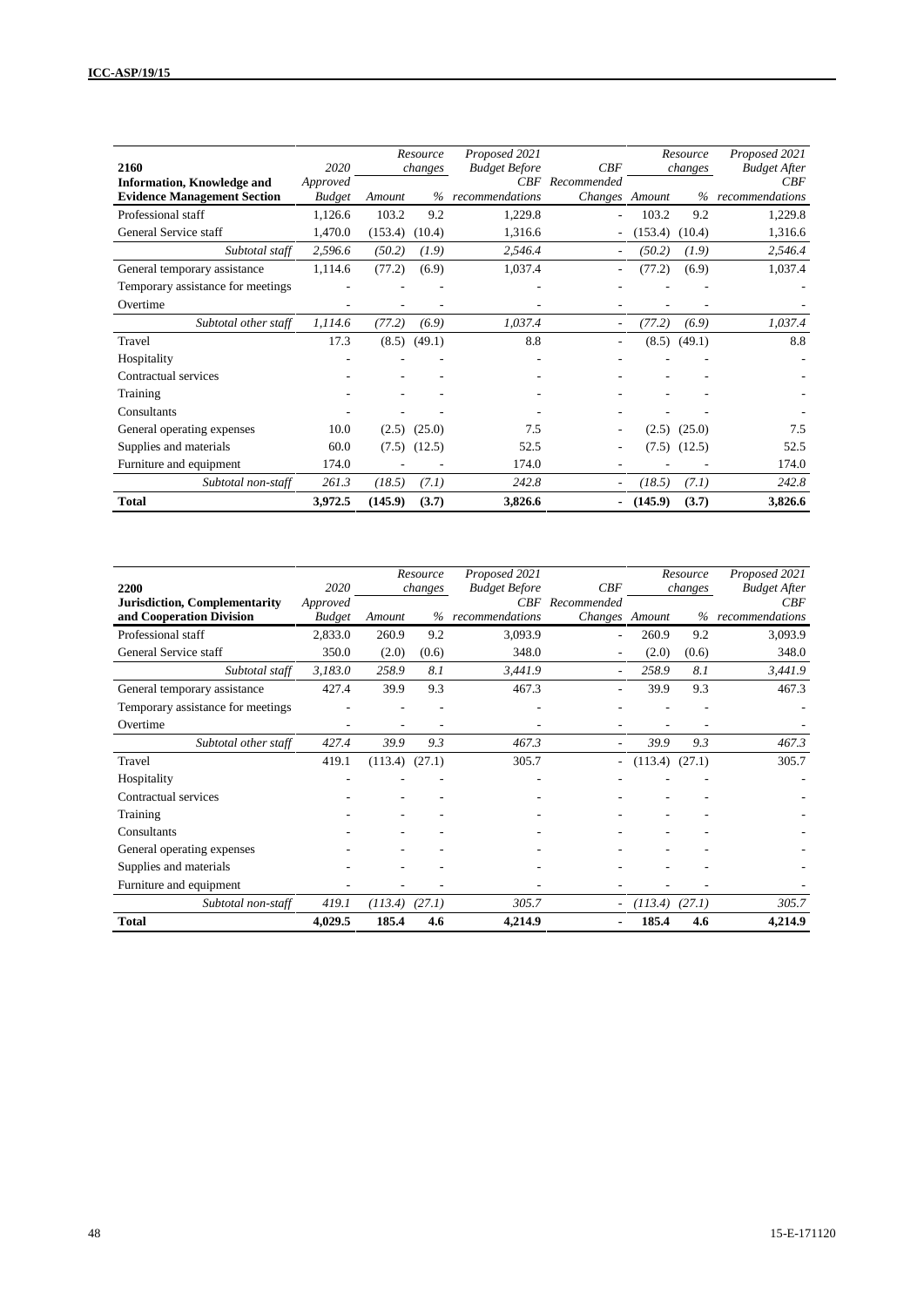|                                                     | 2020                      |         | Resource<br>changes | Proposed 2021<br><b>Budget Before</b> | CBF                      |         | Resource<br>changes | Proposed 2021<br><b>Budget After</b> |
|-----------------------------------------------------|---------------------------|---------|---------------------|---------------------------------------|--------------------------|---------|---------------------|--------------------------------------|
| 2300                                                | Approved                  | Amount  | $\%$                | CBF<br>recommendations                | Recommended              |         | $\%$                | CBF<br>recommendations               |
| <b>Investigation Division</b><br>Professional staff | <b>Budget</b><br>10,784.4 | 770.8   | 7.1                 | 11,555.2                              | Changes Amount           | 770.8   | 7.1                 | 11,555.2                             |
| General Service staff                               | 1,844.2                   | (164.4) | (8.9)               | 1,679.8                               |                          | (164.4) | (8.9)               | 1,679.8                              |
|                                                     |                           |         |                     |                                       |                          |         |                     |                                      |
| Subtotal staff                                      | 12,628.6                  | 606.4   | 4.8                 | 13,235.0                              | $\overline{\phantom{a}}$ | 606.4   | 4.8                 | 13,235.0                             |
| General temporary assistance                        | 4,800.3                   | 329.3   | 6.9                 | 5,129.6                               |                          | 329.3   | 6.9                 | 5,129.6                              |
| Temporary assistance for meetings                   |                           |         |                     |                                       |                          |         |                     |                                      |
| Overtime                                            |                           |         |                     |                                       |                          |         |                     |                                      |
| Subtotal other staff                                | 4,800.3                   | 329.3   | 6.9                 | 5,129.6                               |                          | 329.3   | 6.9                 | 5,129.6                              |
| Travel                                              | 1,724.0                   | (655.6) | (38.0)              | 1,068.4                               |                          | (655.6) | (38.0)              | 1,068.4                              |
| Hospitality                                         |                           |         |                     |                                       |                          |         |                     |                                      |
| Contractual services                                |                           |         |                     |                                       |                          |         |                     |                                      |
| Training                                            |                           |         |                     |                                       |                          |         |                     |                                      |
| Consultants                                         |                           |         |                     |                                       |                          |         |                     |                                      |
| General operating expenses                          | 630.0                     | (197.5) | (31.3)              | 432.5                                 |                          | (197.5) | (31.3)              | 432.5                                |
| Supplies and materials                              |                           |         |                     |                                       |                          |         |                     |                                      |
| Furniture and equipment                             |                           |         |                     |                                       |                          |         |                     |                                      |
| Subtotal non-staff                                  | 2,354.0                   | (853.1) | (36.2)              | 1,500.9                               | $\sim$                   | (853.1) | (36.2)              | 1,500.9                              |
| <b>Total</b>                                        | 19,782.9                  | 82.6    | 0.4                 | 19,865.5                              |                          | 82.6    | 0.4                 | 19,865.5                             |

|                                   | 2020          |         | Resource | Proposed 2021<br><b>Budget Before</b> | CBF                      |         | Resource | Proposed 2021<br><b>Budget After</b> |
|-----------------------------------|---------------|---------|----------|---------------------------------------|--------------------------|---------|----------|--------------------------------------|
| 2400                              | Approved      |         | changes  |                                       | CBF Recommended          |         | changes  | CBF                                  |
| <b>Prosecution Division</b>       | <b>Budget</b> | Amount  | $\%$     | recommendations                       | Changes Amount           |         | $\%$     | recommendations                      |
| Professional staff                | 9,049.7       | 9.6     | 0.1      | 9,059.3                               |                          | 9.6     | 0.1      | 9,059.3                              |
| General Service staff             | 560.0         | (72.8)  | (13.0)   | 487.2                                 |                          | (72.8)  | (13.0)   | 487.2                                |
| Subtotal staff                    | 9,609.7       | (63.2)  | (0.7)    | 9,546.5                               |                          | (63.2)  | (0.7)    | 9,546.5                              |
| General temporary assistance      | 1,871.6       | 179.1   | 9.6      | 2,050.7                               |                          | 179.1   | 9.6      | 2,050.7                              |
| Temporary assistance for meetings |               |         |          |                                       |                          |         |          |                                      |
| Overtime                          |               |         |          |                                       |                          |         |          |                                      |
| Subtotal other staff              | 1,871.6       | 179.1   | 9.6      | 2,050.7                               | $\overline{\phantom{a}}$ | 179.1   | 9.6      | 2,050.7                              |
| Travel                            | 341.5         | (142.4) | (41.7)   | 199.1                                 | $\sim$                   | (142.4) | (41.7)   | 199.1                                |
| Hospitality                       |               |         |          |                                       |                          |         |          |                                      |
| Contractual services              |               |         |          |                                       |                          |         |          |                                      |
| Training                          |               |         |          |                                       |                          |         |          |                                      |
| Consultants                       |               |         |          |                                       |                          |         |          |                                      |
| General operating expenses        |               |         |          |                                       |                          |         |          |                                      |
| Supplies and materials            |               |         |          |                                       |                          |         |          |                                      |
| Furniture and equipment           |               |         |          |                                       |                          |         |          |                                      |
| Subtotal non-staff                | 341.5         | (142.4) | (41.7)   | 199.1                                 | $\sim$                   | (142.4) | (41.7)   | 199.1                                |
| <b>Total</b>                      | 11,822.8      | (26.5)  | (0.2)    | 11,796.3                              |                          | (26.5)  | (0.2)    | 11,796.3                             |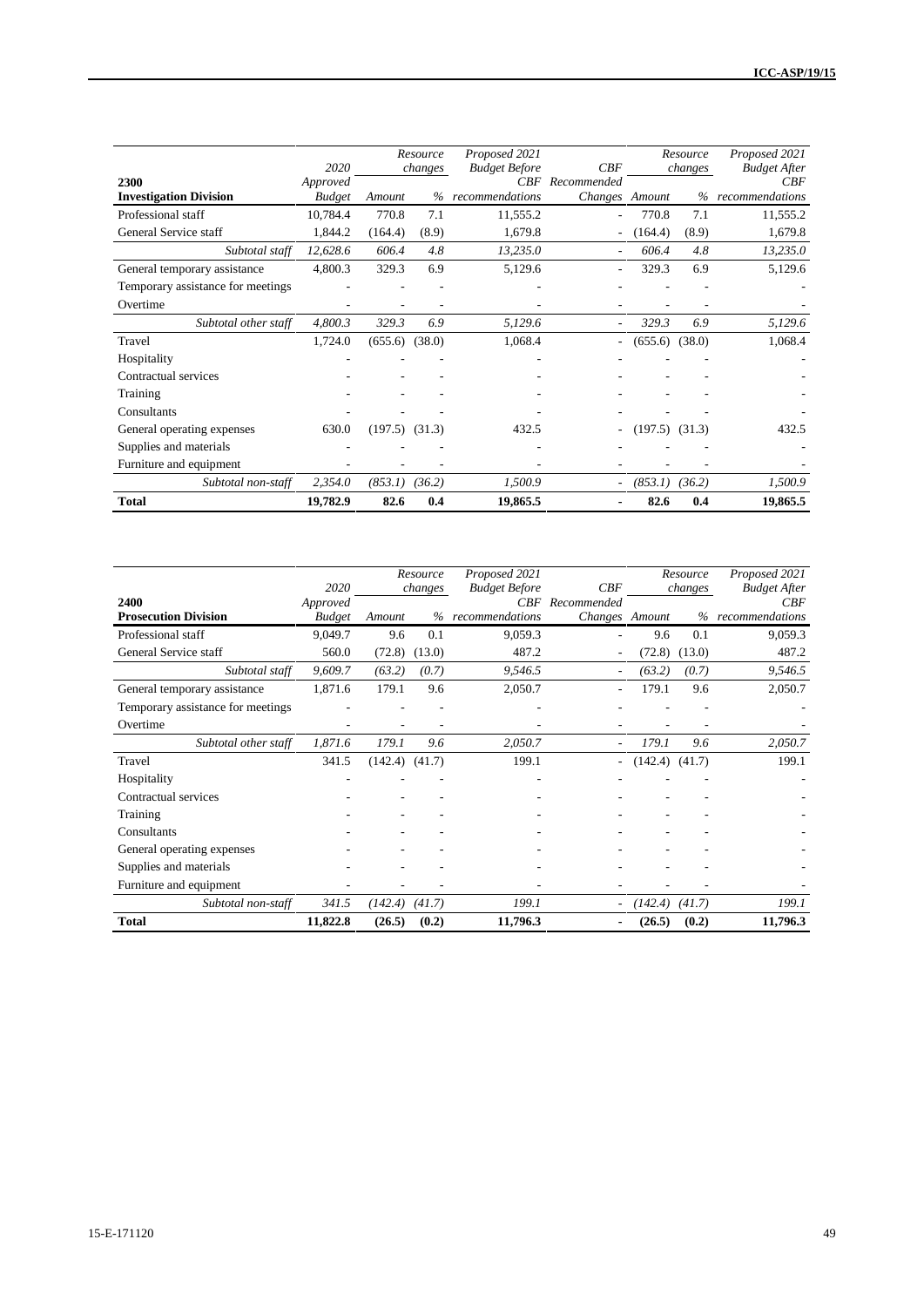|                                   | 2020          |           | Resource<br>changes | Proposed 2021<br><b>Budget Before</b> | CBF                      |                | Resource<br>changes | Proposed 2021<br><b>Budget After</b> |
|-----------------------------------|---------------|-----------|---------------------|---------------------------------------|--------------------------|----------------|---------------------|--------------------------------------|
| <b>Major Programme III</b>        | Approved      |           |                     | CBF                                   | Recommended              |                |                     | CBF                                  |
| <b>Registry</b>                   | <b>Budget</b> | Amount    | $\%$                | recommendations                       | Changes                  | Amount         | $\%$                | recommendations                      |
| Professional staff                | 27,710.0      | 1,221.9   | 4.4                 | 28,931.9                              | $\overline{\phantom{0}}$ | 1,221.9        | 4.4                 | 28,931.9                             |
| General Service staff             | 19,108.4      | (718.4)   | (3.8)               | 18,390.0                              | ٠                        | (718.4)        | (3.8)               | 18,390.0                             |
| Subtotal staff                    | 46.818.4      | 503.5     | 1.1                 | 47,321.9                              | $\overline{\phantom{a}}$ | 503.5          | 1.1                 | 47,321.9                             |
| General temporary assistance      | 3,577.8       | 201.3     | 5.6                 | 3,779.1                               | (53.7)                   | 147.6          | 4.1                 | 3,725.4                              |
| Temporary assistance for meetings | 189.3         | 172.5     | 91.1                | 361.8                                 | ٠                        | 172.5          | 91.1                | 361.8                                |
| Overtime                          | 209.5         | 13.7      | 6.5                 | 223.2                                 | $\overline{\phantom{0}}$ | 13.7           | 6.5                 | 223.2                                |
| Subtotal other staff              | 3,976.6       | 387.5     | 9.7                 | 4,364.1                               | (53.7)                   | 333.8          | 8.4                 | 4,310.4                              |
| Travel                            | 2.058.2       | (559.4)   | (27.2)              | 1,498.8                               | $\overline{\phantom{0}}$ | (559.4)        | (27.2)              | 1,498.8                              |
| Hospitality                       | 4.0           |           |                     | 4.0                                   |                          |                |                     | 4.0                                  |
| Contractual services              | 2.785.5       | 297.9     | 10.7                | 3,083.4                               |                          | 297.9          | 10.7                | 3,083.4                              |
| Training                          | 642.8         | (118.1)   | (18.4)              | 524.7                                 | ٠                        | (118.1)        | (18.4)              | 524.7                                |
| Consultants                       | 260.8         | 246.0     | 94.3                | 506.8                                 | ٠                        | 246.0          | 94.3                | 506.8                                |
| Counsel for defence               | 3.167.5       | 856.2     | 27.0                | 4,023.7                               | (80.0)                   | 776.2          | 24.5                | 3,943.7                              |
| Counsel for victims               | 1,300.0       | 427.1     | 32.9                | 1,727.1                               | ٠                        | 427.1          | 32.9                | 1,727.1                              |
| General operating expenses        | 12,584.5      | (1.291.4) | (10.3)              | 11,293.1                              | -                        | ,291.4)<br>(1) | (10.3)              | 11,293.1                             |
| Supplies and materials            | 1.126.0       | (106.5)   | (9.5)               | 1,019.5                               | ٠                        | (106.5)        | (9.5)               | 1,019.5                              |
| Furniture and equipment           | 1,192.6       | (642.0)   | (53.8)              | 550.6                                 | $\overline{\phantom{a}}$ | (642.0)        | (53.8)              | 550.6                                |
| Subtotal non-staff                | 25,121.9      | (890.2)   | (3.5)               | 24,231.7                              | (80.0)                   | (970.2)        | (3.9)               | 24,151.7                             |
| <b>Total</b>                      | 75,916.9      | 0.8       | 0.0                 | 75,917.7                              | (133.7)                  | (132.9)        | (0.2)               | 75,784.0                             |

| 3100                              | 2020                      |                   | Resource<br>changes | Proposed 2021<br><b>Budget Before</b><br>CBF | CBF<br>Recommended |                   | Resource<br>changes | Proposed 2021<br><b>Budget After</b><br>CBF |
|-----------------------------------|---------------------------|-------------------|---------------------|----------------------------------------------|--------------------|-------------------|---------------------|---------------------------------------------|
| <b>Office of the Registrar</b>    | Approved<br><b>Budget</b> | Amount            |                     | % recommendations                            | Changes Amount     |                   |                     | % recommendations                           |
| Professional staff                | 1,500.0                   | (19.3)            | (1.3)               | 1,480.7                                      | ٠                  | (19.3)            | (1.3)               | 1,480.7                                     |
| General Service staff             | 151.8                     | (1.6)             | (1.1)               | 150.2                                        |                    | (1.6)             | (1.1)               | 150.2                                       |
| Subtotal staff                    | 1,651.8                   | (20.9)            | (1.3)               | 1,630.9                                      |                    | (20.9)            | (1.3)               | 1,630.9                                     |
| General temporary assistance      |                           |                   |                     |                                              |                    |                   |                     |                                             |
| Temporary assistance for meetings |                           |                   |                     |                                              |                    |                   |                     |                                             |
| Overtime                          |                           |                   |                     |                                              |                    |                   |                     |                                             |
| Subtotal other staff              |                           |                   |                     | ۰.                                           |                    |                   |                     |                                             |
| Travel                            | 34.2                      | $(14.7)$ $(43.0)$ |                     | 19.5                                         | ۰.                 | $(14.7)$ $(43.0)$ |                     | 19.5                                        |
| Hospitality                       | 4.0                       |                   |                     | 4.0                                          |                    |                   |                     | 4.0                                         |
| Contractual services              |                           |                   |                     |                                              |                    |                   |                     |                                             |
| Training                          | 8.0                       | (1.2)             | (15.0)              | 6.8                                          |                    | (1.2)             | (15.0)              | 6.8                                         |
| Consultants                       | ۰                         | 5.0               |                     | 5.0                                          |                    | 5.0               |                     | 5.0                                         |
| General operating expenses        |                           |                   |                     |                                              |                    |                   |                     |                                             |
| Supplies and materials            |                           |                   |                     |                                              |                    |                   |                     |                                             |
| Furniture and equipment           |                           |                   |                     |                                              |                    |                   |                     |                                             |
| Subtotal non-staff                | 46.2                      | (10.9)            | (23.6)              | 35.3                                         |                    | (10.9)            | (23.6)              | 35.3                                        |
| <b>Total</b>                      | 1,698.0                   | (31.8)            | (1.9)               | 1,666.2                                      |                    | (31.8)            | (1.9)               | 1,666.2                                     |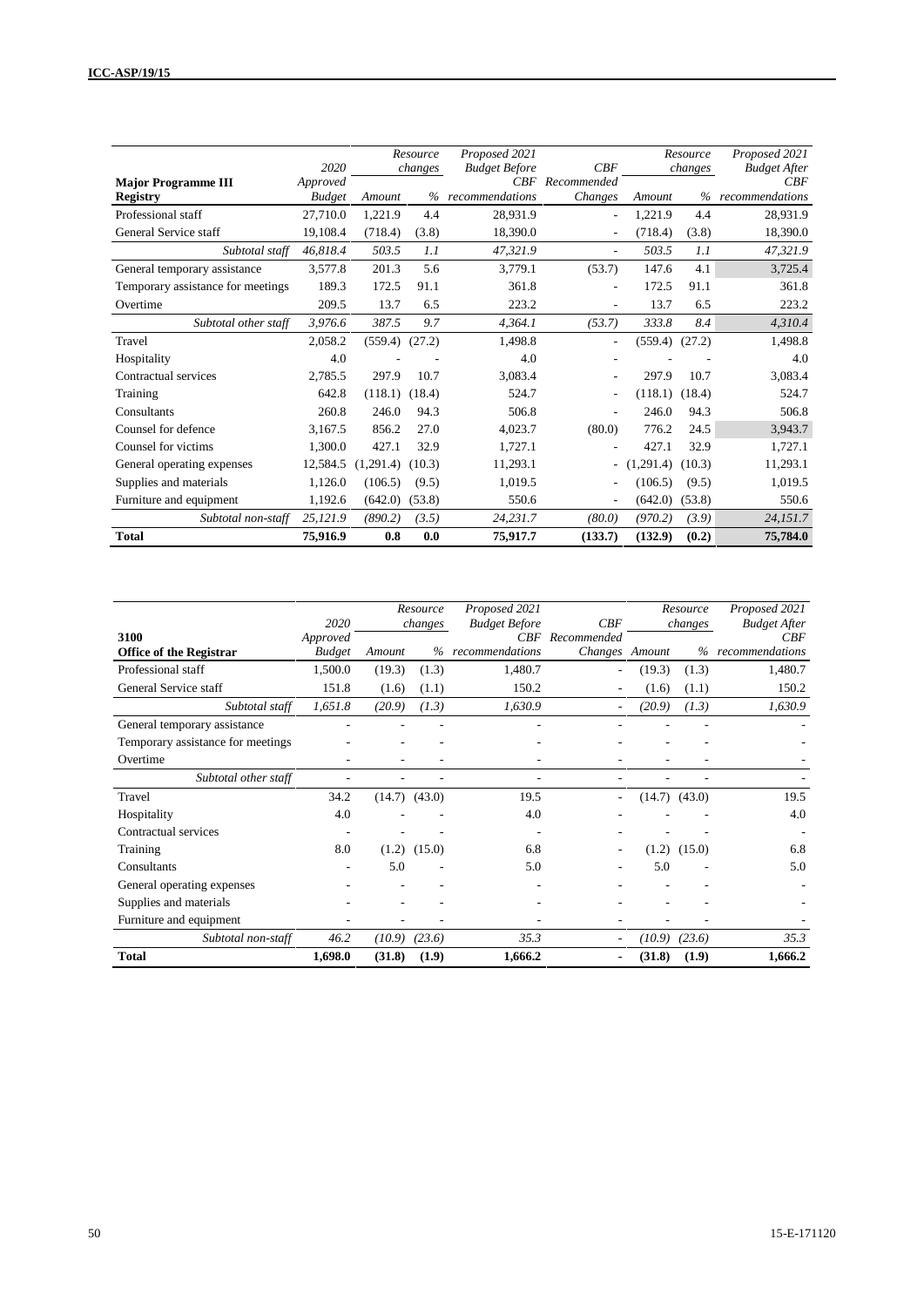| 3200                                                   | 2020                      |                    | Resource<br>changes | Proposed 2021<br><b>Budget Before</b><br>CRF | CBF                    |                    | Resource<br>changes | Proposed 2021<br><b>Budget After</b> |
|--------------------------------------------------------|---------------------------|--------------------|---------------------|----------------------------------------------|------------------------|--------------------|---------------------|--------------------------------------|
| <b>Division of Management</b><br><b>Services (DMS)</b> | Approved<br><b>Budget</b> | Amount             | $\%$                | recommendations                              | Recommended<br>Changes | Amount             | $\%$                | CBF<br>recommendations               |
| Professional staff                                     | 3,869.1                   | 247.2              | 6.4                 | 4,116.3                                      | ٠                      | 247.2              | 6.4                 | 4,116.3                              |
| General Service staff                                  | 9,686.3                   | (240.1)            | (2.5)               | 9,446.2                                      | ۰                      | (240.1)            | (2.5)               | 9,446.2                              |
| Subtotal staff                                         | 13,555.4                  | 7.1                | 0.1                 | 13,562.5                                     | $\sim$                 | 7.1                | 0.1                 | 13,562.5                             |
| General temporary assistance                           | 707.8                     | 52.4               | 7.4                 | 760.2                                        | ٠                      | 52.4               | 7.4                 | 760.2                                |
| Temporary assistance for meetings                      |                           |                    |                     |                                              |                        |                    |                     |                                      |
| Overtime                                               | 194.5                     | 8.7                | 4.5                 | 203.2                                        | ۰                      | 8.7                | 4.5                 | 203.2                                |
| Subtotal other staff                                   | 902.3                     | 61.1               | 6.8                 | 963.4                                        | ٠                      | 61.1               | 6.8                 | 963.4                                |
| Travel                                                 | 208.2                     | $(78.5)$ $(37.7)$  |                     | 129.7                                        | ۰                      | (78.5)             | (37.7)              | 129.7                                |
| Hospitality                                            |                           |                    |                     |                                              |                        |                    |                     |                                      |
| Contractual services                                   | 390.5                     | $(150.1)$ $(38.4)$ |                     | 240.4                                        |                        | $(150.1)$ $(38.4)$ |                     | 240.4                                |
| Training                                               | 361.4                     | 2.9                | 0.8                 | 364.3                                        |                        | 2.9                | 0.8                 | 364.3                                |
| Consultants                                            | 33.0                      | (7.5)              | (22.7)              | 25.5                                         |                        | (7.5)              | (22.7)              | 25.5                                 |
| General operating expenses                             | 3,078.3                   | (454.7)            | (14.8)              | 2,623.6                                      | ۰                      | (454.7)            | (14.8)              | 2,623.6                              |
| Supplies and materials                                 | 291.7                     | (59.4)             | (20.4)              | 232.3                                        | ۰                      | (59.4)             | (20.4)              | 232.3                                |
| Furniture and equipment                                | 378.5                     | $(368.5)$ $(97.4)$ |                     | 10.0                                         | ٠                      | (368.5)            | (97.4)              | 10.0                                 |
| Subtotal non-staff                                     | 4,741.6                   | (1, 115.8)         | (23.5)              | 3,625.8                                      | $\sim$                 | (1, 115.8)         | (23.5)              | 3,625.8                              |
| <b>Total</b>                                           | 19,199.3                  | (1,047.6)          | (5.5)               | 18,151.7                                     |                        | $- (1,047.6)$      | (5.5)               | 18,151.7                             |

| 3300                                          | 2020                      |         | Resource<br>changes | Proposed 2021<br><b>Budget Before</b> | CBF                               |         | Resource<br>changes | Proposed 2021<br><b>Budget After</b> |
|-----------------------------------------------|---------------------------|---------|---------------------|---------------------------------------|-----------------------------------|---------|---------------------|--------------------------------------|
| <b>Division of Judicial Services</b><br>(DJS) | Approved<br><b>Budget</b> | Amount  |                     | % recommendations                     | CBF Recommended<br>Changes Amount |         | $\%$                | CBF<br>recommendations               |
| Professional staff                            | 11,744.3                  | 872.6   | 7.4                 | 12,616.9                              |                                   | 872.6   | 7.4                 | 12,616.9                             |
| General Service staff                         | 4,961.6                   | (132.4) | (2.7)               | 4,829.2                               |                                   | (132.4) | (2.7)               | 4,829.2                              |
| Subtotal staff                                | 16,705.9                  | 740.2   | 4.4                 | 17,446.1                              | $\overline{a}$                    | 740.2   | 4.4                 | 17,446.1                             |
| General temporary assistance                  | 1,271.4                   | 301.1   | 23.7                | 1,572.5                               | (53.7)                            | 247.4   | 19.5                | 1,518.8                              |
| Temporary assistance for meetings             | 189.3                     | 87.7    | 46.3                | 277.0                                 |                                   | 87.7    | 46.3                | 277.0                                |
| Overtime                                      | 15.0                      | 5.0     | 33.3                | 20.0                                  |                                   | 5.0     | 33.3                | 20.0                                 |
| Subtotal other staff                          | 1,475.7                   | 393.8   | 26.7                | 1,869.5                               | (53.7)                            | 340.1   | 23.0                | 1,815.8                              |
| Travel                                        | 324.3                     | 136.9   | 42.2                | 461.2                                 | ٠                                 | 136.9   | 42.2                | 461.2                                |
| Hospitality                                   |                           |         |                     |                                       |                                   |         |                     |                                      |
| Contractual services                          | 1.236.7                   | 480.0   | 38.8                | 1.716.7                               |                                   | 480.0   | 38.8                | 1.716.7                              |
| Training                                      | 91.1                      | (30.5)  | (33.5)              | 60.6                                  | ٠                                 | (30.5)  | (33.5)              | 60.6                                 |
| Consultants                                   | 227.8                     | 243.0   | 106.7               | 470.8                                 |                                   | 243.0   | 106.7               | 470.8                                |
| Counsel for defence                           | 3,167.5                   | 856.2   | 27.0                | 4,023.7                               | (80.0)                            | 776.2   | 24.5                | 3,943.7                              |
| Counsel for victims                           | 1,300.0                   | 427.1   | 32.9                | 1,727.1                               |                                   | 427.1   | 32.9                | 1,727.1                              |
| General operating expenses                    | 6,455.0                   | (163.8) | (2.5)               | 6,291.2                               | ۰.                                | (163.8) | (2.5)               | 6,291.2                              |
| Supplies and materials                        | 318.5                     | (3.9)   | (1.2)               | 314.6                                 |                                   | (3.9)   | (1.2)               | 314.6                                |
| Furniture and equipment                       | 760.0                     | (249.5) | (32.8)              | 510.5                                 | ۰.                                | (249.5) | (32.8)              | 510.5                                |
| Subtotal non-staff                            | 13,880.9                  | 1,695.5 | 12.2                | 15,576.4                              | (80.0)                            | 1,615.5 | 11.6                | 15,496.4                             |
| <b>Total</b>                                  | 32,062.5                  | 2,829.5 | 8.8                 | 34,892.0                              | (133.7)                           | 2,695.8 | 8.4                 | 34,758.3                             |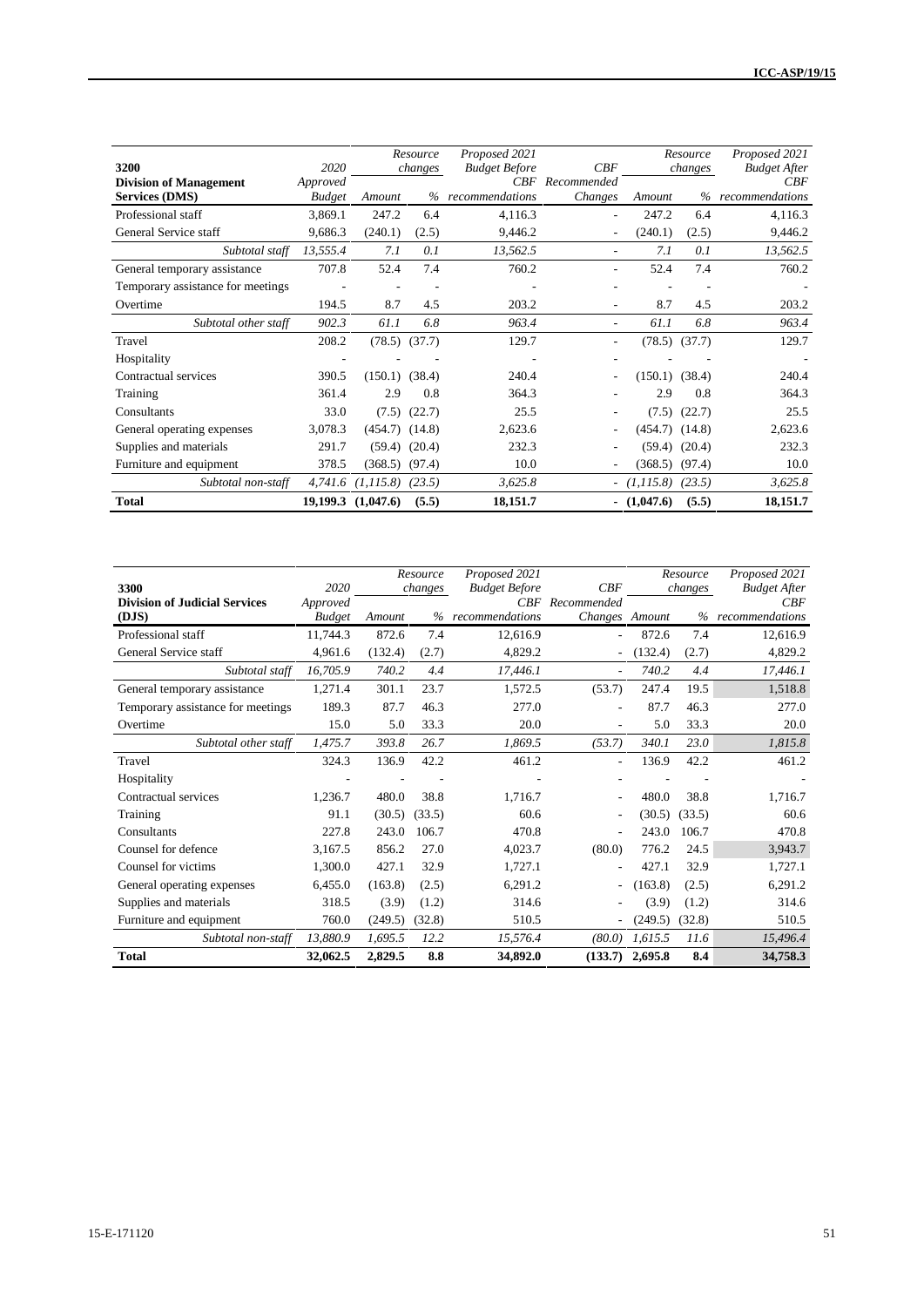| 3800<br><b>Division of External Operations</b> | 2020<br>Approved |                    | Resource<br>changes | Proposed 2021<br><b>Budget Before</b><br>CRF | CBF<br>Recommended       |               | Resource<br>changes | Proposed 2021<br><b>Budget After</b><br>CBF |
|------------------------------------------------|------------------|--------------------|---------------------|----------------------------------------------|--------------------------|---------------|---------------------|---------------------------------------------|
| (DEO)                                          | <b>Budget</b>    | Amount             |                     | % recommendations                            | Changes                  | Amount        | $\%$                | recommendations                             |
| Professional staff                             | 10,596.6         | 121.4              | 1.1                 | 10,718.0                                     | ٠                        | 121.4         | 1.1                 | 10,718.0                                    |
| General Service staff                          | 4,308.7          | (344.3)            | (8.0)               | 3,964.4                                      | ٠                        | (344.3)       | (8.0)               | 3,964.4                                     |
| Subtotal staff                                 | 14,905.3         | (222.9)            | (1.5)               | 14,682.4                                     | ٠                        | (222.9)       | (1.5)               | 14,682.4                                    |
| General temporary assistance                   | 1,598.6          | (152.2)            | (9.5)               | 1,446.4                                      | $\overline{\phantom{a}}$ | (152.2)       | (9.5)               | 1,446.4                                     |
| Temporary assistance for meetings              |                  | 84.8               |                     | 84.8                                         |                          | 84.8          |                     | 84.8                                        |
| Overtime                                       |                  |                    |                     |                                              | ۰                        |               |                     |                                             |
| Subtotal other staff                           | 1,598.6          | (67.4)             | (4.2)               | 1,531.2                                      | $\overline{a}$           | (67.4)        | (4.2)               | 1,531.2                                     |
| Travel                                         | 1,491.5          | (603.1)            | (40.4)              | 888.4                                        | $\overline{\phantom{0}}$ | (603.1)       | (40.4)              | 888.4                                       |
| Hospitality                                    |                  |                    |                     |                                              |                          |               |                     | ٠                                           |
| Contractual services                           | 1,158.3          | (32.0)             | (2.8)               | 1,126.3                                      | ۰                        | (32.0)        | (2.8)               | 1,126.3                                     |
| Training                                       | 182.3            | (89.3)             | (49.0)              | 93.0                                         | $\overline{\phantom{0}}$ | (89.3)        | (49.0)              | 93.0                                        |
| Consultants                                    |                  | 5.5                |                     | 5.5                                          |                          | 5.5           |                     | 5.5                                         |
| General operating expenses                     | 3,051.2          | (672.9)            | (22.1)              | 2,378.3                                      | ۰                        | (672.9)       | (22.1)              | 2,378.3                                     |
| Supplies and materials                         | 515.8            | (43.2)             | (8.4)               | 472.6                                        | ٠                        | (43.2)        | (8.4)               | 472.6                                       |
| Furniture and equipment                        | 54.1             | (24.0)             | (44.4)              | 30.1                                         |                          | (24.0)        | (44.4)              | 30.1                                        |
| Subtotal non-staff                             | 6,453.2          | (1,459.0)          | (22.6)              | 4,994.2                                      |                          | $-(1,459.0)$  | (22.6)              | 4,994.2                                     |
| <b>Total</b>                                   |                  | 22,957.1 (1,749.3) | (7.6)               | 21,207.8                                     |                          | $- (1,749.3)$ | (7.6)               | 21,207.8                                    |

|                                   |          |                      | Resource | Proposed 2021        |                          |         | Resource | Proposed 2021       |
|-----------------------------------|----------|----------------------|----------|----------------------|--------------------------|---------|----------|---------------------|
| <b>Major Programme IV</b>         | 2020     |                      | changes  | <b>Budget Before</b> | CBF                      |         | changes  | <b>Budget After</b> |
| Secretariat of the Assembly of    | Approved |                      |          | CBF                  | Recommended              |         |          | CBF                 |
| <b>States Parties</b>             |          | <b>Budget</b> Amount | $\%$     | recommendations      | Changes Amount           |         | $\%$     | recommendations     |
| Professional staff                | 658.4    | 141.9                | 21.6     | 800.3                | ٠                        | 141.9   | 21.6     | 800.3               |
| General Service staff             | 372.1    | 45.0                 | 12.1     | 417.1                | $\overline{\phantom{a}}$ | 45.0    | 12.1     | 417.1               |
| Subtotal staff                    | 1,030.5  | 186.9                | 18.1     | 1,217.4              | $\overline{\phantom{a}}$ | 186.9   | 18.1     | 1,217.4             |
| General temporary assistance      | 482.1    | 47.7                 | 9.9      | 529.8                | $\overline{\phantom{0}}$ | 47.7    | 9.9      | 529.8               |
| Temporary assistance for meetings | 94.2     | 55.8                 | 59.2     | 150.0                | $\overline{\phantom{a}}$ | 55.8    | 59.2     | 150.0               |
| Overtime                          | 14.0     | ٠                    |          | 14.0                 |                          |         |          | 14.0                |
| Subtotal other staff              | 590.3    | 103.5                | 17.5     | 693.8                | $\overline{\phantom{a}}$ | 103.5   | 17.5     | 693.8               |
| Travel                            | 748.2    | (371.0)              | (49.6)   | 377.2                | $\overline{\phantom{a}}$ | (371.0) | (49.6)   | 377.2               |
| Hospitality                       | 7.0      |                      |          | 7.0                  |                          |         |          | 7.0                 |
| Contractual services              | 615.2    | (111.9)              | (18.2)   | 503.3                | $\overline{\phantom{a}}$ | (111.9) | (18.2)   | 503.3               |
| Training                          | 7.4      |                      |          | 7.4                  |                          |         |          | 7.4                 |
| Consultants                       | 276.0    | (276.0)              | (100.0)  | $\overline{a}$       |                          | (276.0) | (100.0)  | $\overline{a}$      |
| General operating expenses        | 22.4     | (5.0)                | (22.3)   | 17.4                 |                          | (5.0)   | (22.3)   | 17.4                |
| Supplies and materials            | 14.7     | (6.2)                | (42.2)   | 8.5                  | ٠                        | (6.2)   | (42.2)   | 8.5                 |
| Furniture and equipment           | 5.0      |                      |          | 5.0                  |                          |         |          | 5.0                 |
| Subtotal non-staff                | 1,695.9  | (770.1)              | (45.4)   | 925.8                |                          | (770.1) | (45.4)   | 925.8               |
| <b>Total</b>                      | 3,316.7  | (479.7)              | (14.5)   | 2,837.0              | $\blacksquare$           | (479.7) | (14.5)   | 2,837.0             |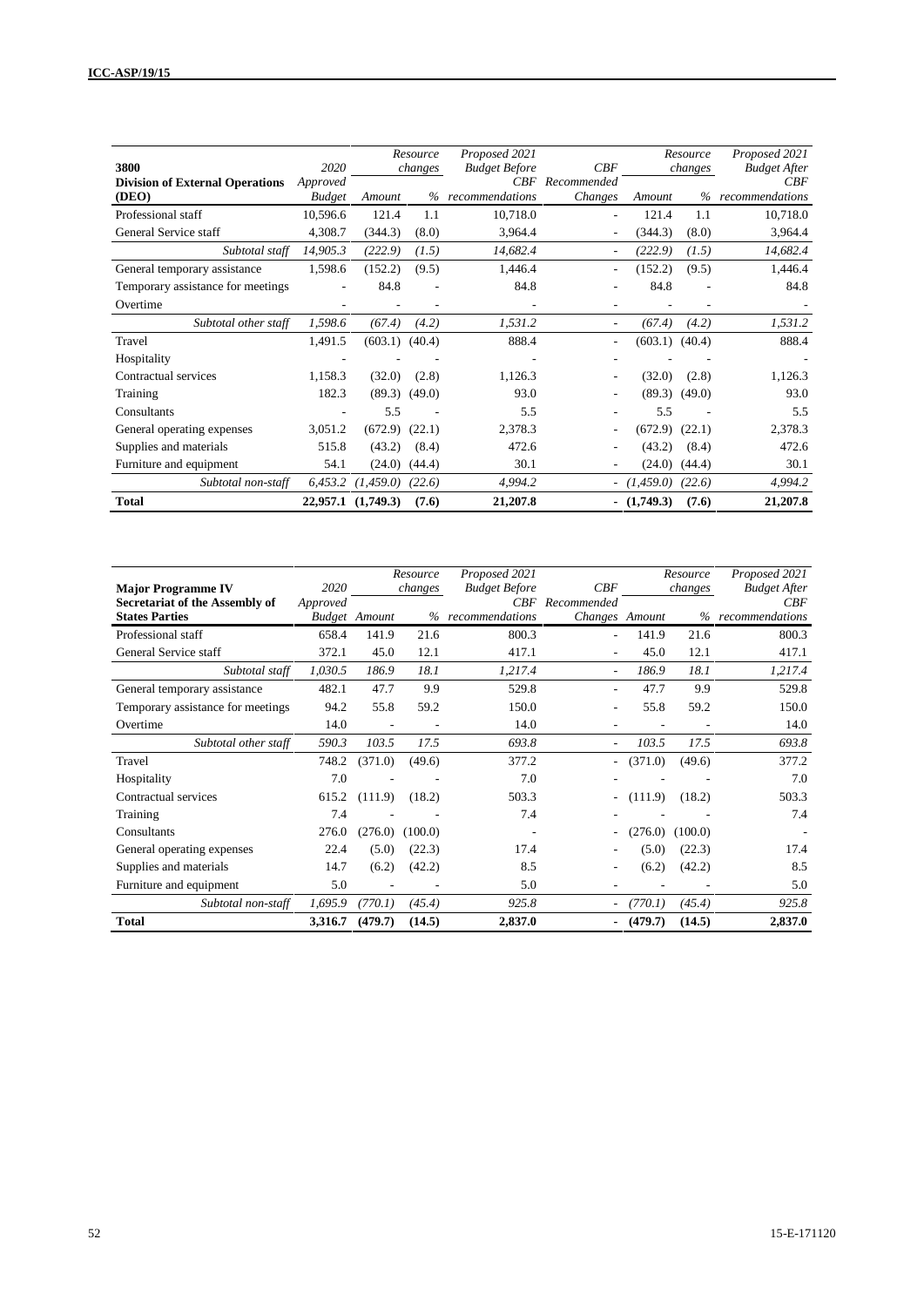|                                   | 2020     |                      | Resource<br>changes | Proposed 2021<br><b>Budget Before</b> | CBF                      |         | Resource<br>changes | Proposed 2021<br><b>Budget After</b> |
|-----------------------------------|----------|----------------------|---------------------|---------------------------------------|--------------------------|---------|---------------------|--------------------------------------|
| 4100                              | Approved |                      |                     | CRF                                   | Recommended              |         |                     | CBF                                  |
| <b>ASP Conference</b>             |          | <b>Budget</b> Amount | $\%$                | recommendations                       | Changes Amount           |         | $\%$                | recommendations                      |
| Professional staff                |          |                      |                     |                                       |                          |         |                     |                                      |
| General Service staff             |          |                      |                     |                                       |                          |         |                     |                                      |
| Subtotal staff                    | ٠        |                      | ٠                   | ٠                                     | ٠                        |         | ٠                   |                                      |
| General temporary assistance      | 236.3    | 25.3                 | 10.7                | 261.6                                 | ٠                        | 25.3    | 10.7                | 261.6                                |
| Temporary assistance for meetings | 27.1     | 62.9                 | 232.1               | 90.0                                  |                          | 62.9    | 232.1               | 90.0                                 |
| Overtime                          | 9.0      | ٠                    |                     | 9.0                                   | $\overline{\phantom{a}}$ |         |                     | 9.0                                  |
| Subtotal other staff              | 272.4    | 88.2                 | 32.4                | 360.6                                 |                          | 88.2    | 32.4                | 360.6                                |
| Travel                            | 64.0     | (64.0)               | (100.0)             |                                       |                          | (64.0)  | (100.0)             |                                      |
| Hospitality                       |          |                      |                     |                                       |                          |         |                     |                                      |
| Contractual services              | 428.9    | (75.9)               | (17.7)              | 353.0                                 |                          | (75.9)  | (17.7)              | 353.0                                |
| Training                          |          |                      |                     |                                       |                          |         |                     |                                      |
| Consultants                       |          |                      |                     |                                       |                          |         |                     |                                      |
| General operating expenses        | 11.0     | (5.0)                | (45.5)              | 6.0                                   | ٠                        | (5.0)   | (45.5)              | 6.0                                  |
| Supplies and materials            | 10.0     | (5.0)                | (50.0)              | 5.0                                   |                          | (5.0)   | (50.0)              | 5.0                                  |
| Furniture and equipment           |          |                      |                     | ٠                                     |                          |         |                     |                                      |
| Subtotal non-staff                | 513.9    | (149.9)              | (29.2)              | 364.0                                 | ٠                        | (149.9) | (29.2)              | 364.0                                |
| <b>Total</b>                      | 786.3    | (61.7)               | (7.8)               | 724.6                                 | $\blacksquare$           | (61.7)  | (7.8)               | 724.6                                |

|                                   | 2020          |        | Resource<br>changes | Proposed 2021<br><b>Budget Before</b> | CBF                    |        | Resource<br>changes | Proposed 2021<br><b>Budget After</b> |
|-----------------------------------|---------------|--------|---------------------|---------------------------------------|------------------------|--------|---------------------|--------------------------------------|
| 4200                              | Approved      |        |                     |                                       | <b>CBF</b> Recommended |        |                     | CBF                                  |
| <b>ASP Secretariat</b>            | <b>Budget</b> | Amount | $\%$                | recommendations                       | Changes Amount         |        | $\%$                | recommendations                      |
| Professional staff                | 505.9         | 109.2  | 21.6                | 615.1                                 | ۰                      | 109.2  | 21.6                | 615.1                                |
| General Service staff             | 288.8         | 33.3   | 11.5                | 322.1                                 |                        | 33.3   | 11.5                | 322.1                                |
| Subtotal staff                    | 794.7         | 142.5  | 17.9                | 937.2                                 |                        | 142.5  | 17.9                | 937.2                                |
| General temporary assistance      |               |        |                     |                                       |                        |        |                     |                                      |
| Temporary assistance for meetings |               |        |                     |                                       |                        |        |                     |                                      |
| Overtime                          | 5.0           |        |                     | 5.0                                   |                        |        |                     | 5.0                                  |
| Subtotal other staff              | 5.0           | ۰      | ٠                   | 5.0                                   |                        |        | ٠                   | 5.0                                  |
| Travel                            | 102.1         |        | $(75.2)$ $(73.7)$   | 26.9                                  |                        | (75.2) | (73.7)              | 26.9                                 |
| Hospitality                       | 1.0           |        |                     | 1.0                                   |                        |        |                     | 1.0                                  |
| Contractual services              |               |        |                     |                                       |                        |        |                     |                                      |
| Training                          | 2.9           | 0.3    | 10.3                | 3.2                                   |                        | 0.3    | 10.3                | 3.2                                  |
| Consultants                       |               |        |                     |                                       |                        |        |                     |                                      |
| General operating expenses        |               |        |                     |                                       |                        |        |                     |                                      |
| Supplies and materials            | 4.7           | (1.2)  | (25.5)              | 3.5                                   |                        |        | $(1.2)$ $(25.5)$    | 3.5                                  |
| Furniture and equipment           | 5.0           |        |                     | 5.0                                   |                        |        |                     | 5.0                                  |
| Subtotal non-staff                | 115.7         | (76.1) | (65.8)              | 39.6                                  |                        | (76.1) | (65.8)              | 39.6                                 |
| <b>Total</b>                      | 915.4         | 66.4   | 7.3                 | 981.8                                 |                        | 66.4   | 7.3                 | 981.8                                |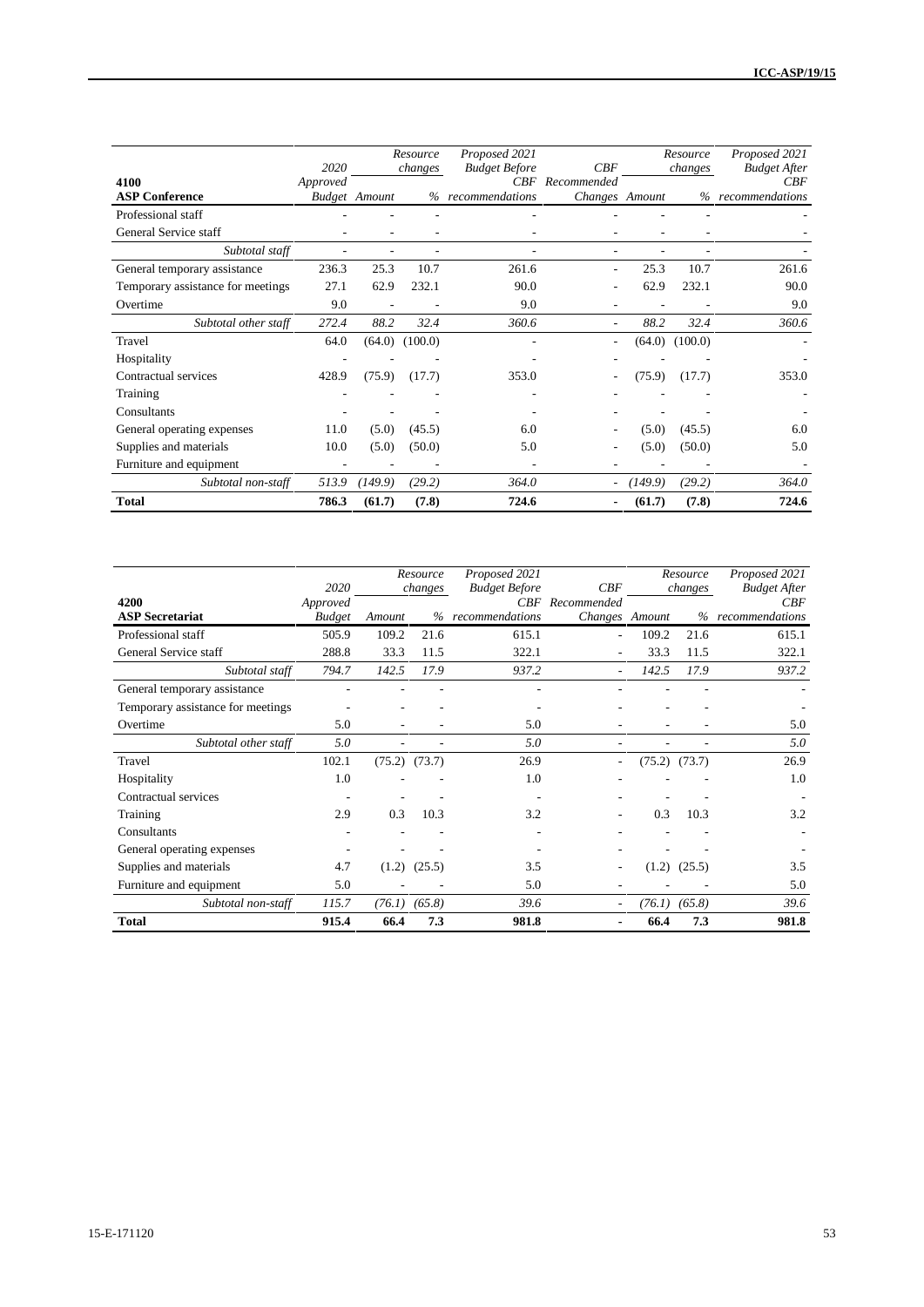| 4400                                  | 2020          |        | Resource<br>changes | Proposed 2021<br><b>Budget Before</b> | CBF                      |        | Resource<br>changes | Proposed 2021<br><b>Budget After</b> |
|---------------------------------------|---------------|--------|---------------------|---------------------------------------|--------------------------|--------|---------------------|--------------------------------------|
| <b>Office of the President of the</b> | Approved      |        |                     |                                       | CBF Recommended          |        |                     | CBF                                  |
| <b>Assembly</b>                       | <b>Budget</b> | Amount |                     | % recommendations                     | Changes Amount           |        |                     | % recommendations                    |
| Professional staff                    |               |        |                     |                                       |                          |        |                     |                                      |
| General Service staff                 |               |        |                     |                                       |                          |        |                     |                                      |
| Subtotal staff                        |               |        |                     |                                       |                          |        |                     |                                      |
| General temporary assistance          | 113.5         | 10.1   | 8.9                 | 123.6                                 | $\overline{\phantom{a}}$ | 10.1   | 8.9                 | 123.6                                |
| Temporary assistance for meetings     |               |        |                     |                                       |                          |        |                     |                                      |
| Overtime                              | ۰             |        |                     | $\overline{\phantom{a}}$              |                          |        |                     |                                      |
| Subtotal other staff                  | 113.5         | 10.1   | 8.9                 | 123.6                                 |                          | 10.1   | 8.9                 | 123.6                                |
| Travel                                | 115.7         |        | $(13.1)$ $(11.3)$   | 102.6                                 |                          |        | $(13.1)$ $(11.3)$   | 102.6                                |
| Hospitality                           | ۰             |        |                     | $\overline{\phantom{a}}$              |                          |        |                     | $\overline{\phantom{a}}$             |
| Contractual services                  | 12.0          | (6.0)  | (50.0)              | 6.0                                   |                          |        | $(6.0)$ $(50.0)$    | 6.0                                  |
| Training                              |               |        |                     |                                       |                          |        |                     |                                      |
| Consultants                           |               |        |                     |                                       |                          |        |                     |                                      |
| General operating expenses            |               |        |                     |                                       |                          |        |                     |                                      |
| Supplies and materials                |               |        |                     |                                       |                          |        |                     |                                      |
| Furniture and equipment               |               |        |                     |                                       |                          |        |                     |                                      |
| Subtotal non-staff                    | 127.7         | (19.1) | (15.0)              | 108.6                                 |                          | (19.1) | (15.0)              | 108.6                                |
| <b>Total</b>                          | 241.2         | (9.0)  | (3.7)               | 232.2                                 |                          | (9.0)  | (3.7)               | 232.2                                |

| 4500                              | 2020                     |        | Resource          | Proposed 2021        | CBF                      |        | Resource | Proposed 2021              |
|-----------------------------------|--------------------------|--------|-------------------|----------------------|--------------------------|--------|----------|----------------------------|
| <b>Committee on Budget and</b>    | Approved                 |        | changes           | <b>Budget Before</b> | <b>CBF</b> Recommended   |        | changes  | <b>Budget After</b><br>CBF |
| <b>Finance</b>                    | <b>Budget</b>            | Amount | $\%$              | recommendations      | Changes Amount           |        | $\%$     | recommendations            |
| Professional staff                | 152.5                    | 32.7   | 21.4              | 185.2                |                          | 32.7   | 21.4     | 185.2                      |
| General Service staff             | 83.3                     | 11.7   | 14.0              | 95.0                 |                          | 11.7   | 14.0     | 95.0                       |
| Subtotal staff                    | 235.8                    | 44.4   | 18.8              | 280.2                |                          | 44.4   | 18.8     | 280.2                      |
| General temporary assistance      | 132.3                    | 12.3   | 9.3               | 144.6                |                          | 12.3   | 9.3      | 144.6                      |
| Temporary assistance for meetings | 60.0                     |        |                   | 60.0                 |                          |        |          | 60.0                       |
| Overtime                          | $\overline{\phantom{a}}$ |        |                   |                      |                          |        |          |                            |
| Subtotal other staff              | 192.3                    | 12.3   | 6.4               | 204.6                | $\overline{\phantom{a}}$ | 12.3   | 6.4      | 204.6                      |
| Travel                            | 299.8                    |        | $(52.1)$ $(17.4)$ | 247.7                |                          | (52.1) | (17.4)   | 247.7                      |
| Hospitality                       | 6.0                      |        |                   | 6.0                  |                          |        |          | 6.0                        |
| Contractual services              | 144.3                    |        |                   | 144.3                |                          |        |          | 144.3                      |
| Training                          | 4.5                      | (0.3)  | (6.7)             | 4.2                  |                          | (0.3)  | (6.7)    | 4.2                        |
| Consultants                       |                          |        |                   |                      |                          |        |          |                            |
| General operating expenses        | 11.4                     |        |                   | 11.4                 |                          |        |          | 11.4                       |
| Supplies and materials            |                          |        |                   |                      |                          |        |          |                            |
| Furniture and equipment           |                          |        |                   |                      |                          |        |          |                            |
| Subtotal non-staff                | 466.0                    |        | $(52.4)$ $(11.2)$ | 413.6                |                          | (52.4) | (11.2)   | 413.6                      |
| <b>Total</b>                      | 894.1                    | 4.3    | 0.5               | 898.4                |                          | 4.3    | 0.5      | 898.4                      |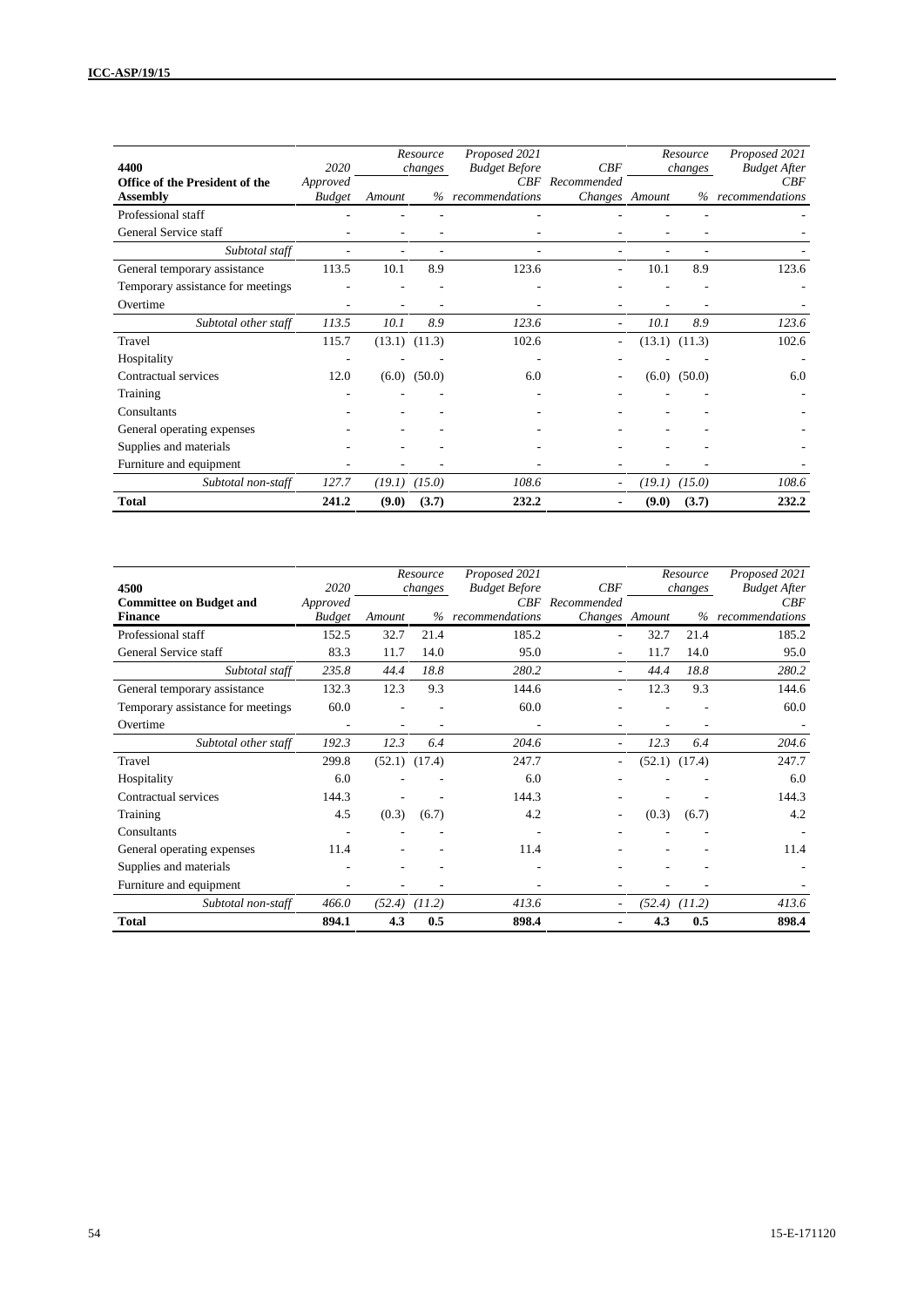| 4600                                               | 2020     |                      | Resource<br>changes | Proposed 2021<br><b>Budget Before</b> | CBF                               |         | Resource<br>changes | Proposed 2021<br><b>Budget After</b> |
|----------------------------------------------------|----------|----------------------|---------------------|---------------------------------------|-----------------------------------|---------|---------------------|--------------------------------------|
| <b>Assembly Mandated</b><br><b>Bodies for 2020</b> | Approved | <b>Budget</b> Amount |                     | % recommendations                     | CBF Recommended<br>Changes Amount |         |                     | CBF<br>% recommendations             |
| Professional staff                                 |          |                      |                     |                                       |                                   |         |                     |                                      |
| General Service staff                              |          |                      |                     |                                       |                                   |         |                     |                                      |
| Subtotal staff                                     | ٠        |                      |                     | ٠                                     |                                   |         |                     |                                      |
| General temporary assistance                       |          |                      |                     |                                       |                                   |         |                     |                                      |
| Temporary assistance for meetings                  | 7.1      |                      | $(7.1)$ $(100.0)$   |                                       |                                   |         | $(7.1)$ $(100.0)$   |                                      |
| Overtime                                           |          |                      |                     |                                       |                                   |         |                     |                                      |
| Subtotal other staff                               | 7.1      | (7.1)                | (100.0)             |                                       |                                   | (7.1)   | (100.0)             |                                      |
| Travel                                             | 166.6    |                      | $(166.6)$ $(100.0)$ |                                       |                                   |         | $(166.6)$ $(100.0)$ |                                      |
| Hospitality                                        |          |                      |                     |                                       |                                   |         |                     |                                      |
| Contractual services                               | 30.0     |                      | $(30.0)$ $(100.0)$  |                                       |                                   |         | $(30.0)$ $(100.0)$  |                                      |
| Training                                           |          |                      |                     |                                       |                                   |         |                     |                                      |
| Consultants                                        | 276.0    |                      | $(276.0)$ $(100.0)$ |                                       |                                   |         | $(276.0)$ $(100.0)$ |                                      |
| General operating expenses                         |          |                      |                     |                                       |                                   |         |                     |                                      |
| Supplies and materials                             |          |                      |                     |                                       |                                   |         |                     |                                      |
| Furniture and equipment                            |          |                      |                     |                                       |                                   |         |                     |                                      |
| Subtotal non-staff                                 | 472.6    | (472.6)              | (100.0)             |                                       | ٠.                                | (472.6) | (100.0)             |                                      |
| <b>Total</b>                                       | 479.7    |                      | $(479.7)$ $(100.0)$ |                                       |                                   | (479.7) | (100.0)             |                                      |

|                                   |                  | Resource                 | Proposed 2021               |                    | Resource |         | Proposed 2021              |
|-----------------------------------|------------------|--------------------------|-----------------------------|--------------------|----------|---------|----------------------------|
| <b>Major Programme V</b>          | 2020<br>Approved | changes                  | <b>Budget Before</b><br>CBF | CBF<br>Recommended |          | changes | <b>Budget After</b><br>CBF |
| <b>Premises</b>                   | <b>Budget</b>    | Amount                   | % recommendations           | Changes            | Amount   | %       | recommendations            |
| Professional staff                |                  |                          |                             |                    |          |         |                            |
| General Service staff             |                  |                          |                             |                    |          |         |                            |
| Subtotal staff                    |                  |                          |                             |                    |          |         |                            |
| General temporary assistance      |                  |                          |                             |                    |          |         |                            |
| Temporary assistance for meetings |                  |                          |                             |                    |          |         |                            |
| Overtime                          | ۰                | ٠                        |                             |                    |          |         |                            |
| Subtotal other staff              |                  | $\overline{\phantom{a}}$ | ٠                           | ٠                  | ۰        | ٠       |                            |
| Travel                            |                  |                          |                             |                    |          |         |                            |
| Hospitality                       |                  |                          |                             |                    |          |         |                            |
| Contractual services              |                  |                          |                             |                    |          |         |                            |
| Training                          |                  |                          |                             |                    |          |         |                            |
| Consultants                       |                  |                          |                             |                    |          |         |                            |
| General operating expenses        | 2,270.0          |                          | 2,270.0                     |                    |          |         | 2,270.0                    |
| Supplies and materials            |                  |                          |                             |                    |          |         |                            |
| Furniture and equipment           |                  |                          |                             |                    |          |         |                            |
| Subtotal non-staff                | 2,270.0          |                          | 2,270.0                     |                    |          |         | 2,270.0                    |
| <b>Total</b>                      | 2,270.0          |                          | 2,270.0                     |                    |          |         | 2,270.0                    |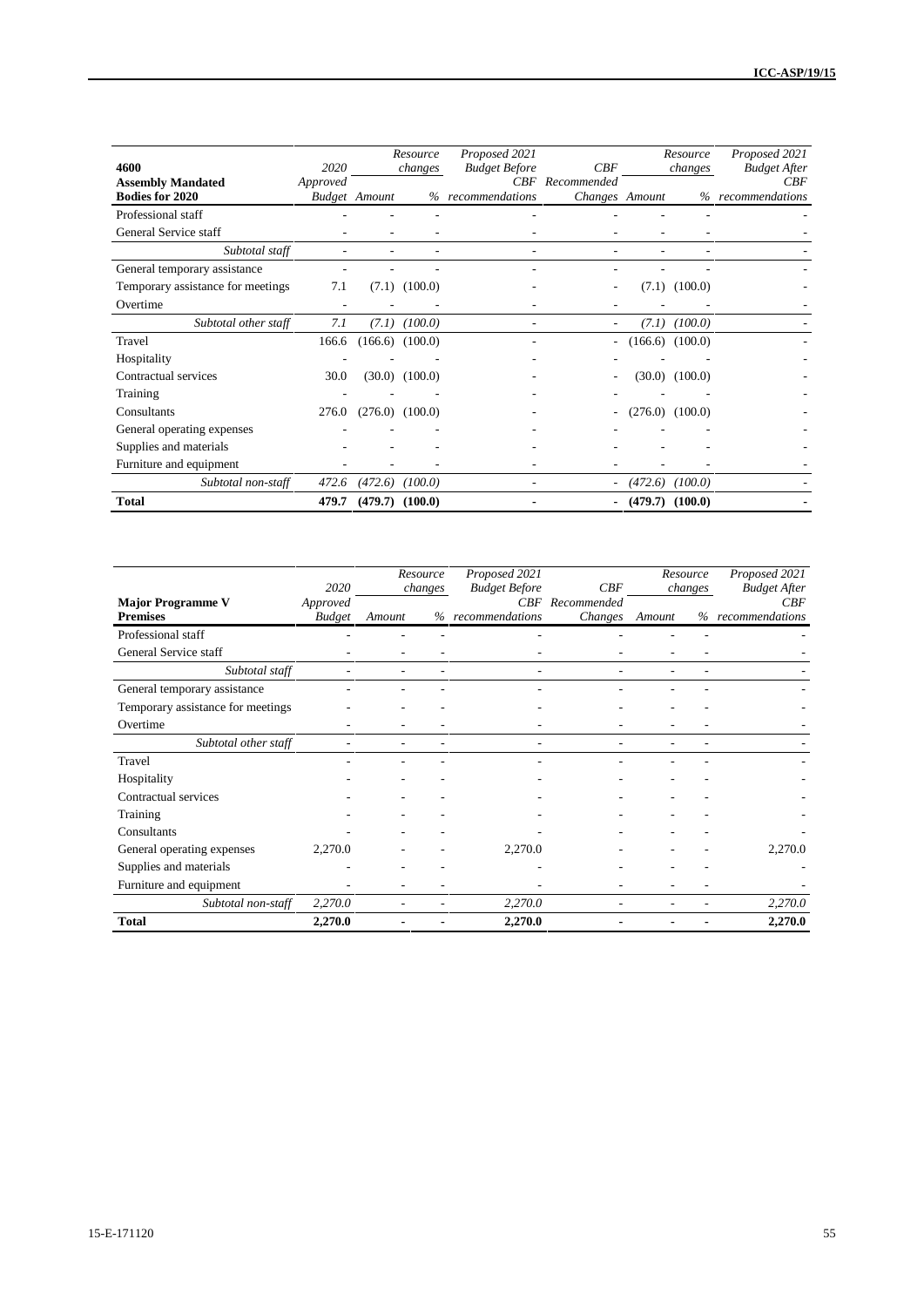| <b>Major Programme VI</b><br>Secretariat of the | 2020<br>Approved |         | Resource<br>changes | Proposed 2021<br><b>Budget Before</b> | CBF<br>CBF Recommended   |         | Resource<br>changes | Proposed 2021<br><b>Budget After</b><br>CBF |
|-------------------------------------------------|------------------|---------|---------------------|---------------------------------------|--------------------------|---------|---------------------|---------------------------------------------|
| <b>Trust Fund for Victims</b>                   | <b>Budget</b>    | Amount  | $\%$                | recommendations                       | Changes Amount           |         | $\%$                | recommendations                             |
| Professional staff                              | 976.7            | 78.2    | 8.0                 | 1,054.9                               | (23.5)                   | 54.7    | 5.6                 | 1,031.4                                     |
| General Service staff                           | 137.0            | (0.8)   | (0.6)               | 136.2                                 | (3.0)                    | (3.8)   | (2.8)               | 133.2                                       |
| Subtotal staff                                  | 1,113.7          | 77.4    | 6.9                 | 1,191.1                               | (26.5)                   | 50.9    | 4.6                 | 1,164.6                                     |
| General temporary assistance                    | 1,573.3          | 149.1   | 9.5                 | 1,722.4                               | $\overline{\phantom{a}}$ | 149.1   | 9.5                 | 1,722.4                                     |
| Temporary assistance for meetings               |                  |         |                     |                                       |                          |         |                     |                                             |
| Overtime                                        |                  |         |                     |                                       |                          |         |                     |                                             |
| Subtotal other staff                            | 1,573.3          | 149.1   | 9.5                 | 1,722.4                               |                          | 149.1   | 9.5                 | 1,722.4                                     |
| Travel                                          | 301.0            | (156.1) | (51.9)              | 144.9                                 |                          | (156.1) | (51.9)              | 144.9                                       |
| Hospitality                                     | 1.0              |         |                     | 1.0                                   |                          |         |                     | 1.0                                         |
| Contractual services                            | 145.0            | (45.7)  | (31.5)              | 99.3                                  |                          | (45.7)  | (31.5)              | 99.3                                        |
| Training                                        | 32.2             | (13.0)  | (40.4)              | 19.2                                  |                          | (13.0)  | (40.4)              | 19.2                                        |
| Consultants                                     | 51.9             | (11.7)  | (22.5)              | 40.2                                  |                          |         | $(11.7)$ $(22.5)$   | 40.2                                        |
| General operating expenses                      | 5.0              |         |                     | 5.0                                   |                          |         |                     | 5.0                                         |
| Supplies and materials                          | 3.0              |         |                     | 3.0                                   |                          |         |                     | 3.0                                         |
| Furniture and equipment                         |                  |         |                     |                                       |                          |         |                     |                                             |
| Subtotal non-staff                              | 539.1            | (226.5) | (42.0)              | 312.6                                 |                          | (226.5) | (42.0)              | 312.6                                       |
| <b>Total</b>                                    | 3,226.1          |         |                     | 3,226.1                               | (26.5)                   | (26.5)  | (0.8)               | 3,199.6                                     |

| <b>Major Programme VII-5</b>      | 2020                     |        | Resource<br>changes | Proposed 2021<br><b>Budget Before</b> | CBF                      |        | Resource<br>changes | Proposed 2021<br><b>Budget After</b> |
|-----------------------------------|--------------------------|--------|---------------------|---------------------------------------|--------------------------|--------|---------------------|--------------------------------------|
| <b>Independent Oversight</b>      | Approved                 |        |                     |                                       | <b>CBF</b> Recommended   |        |                     | CBF                                  |
| <b>Mechanism</b>                  | <b>Budget</b>            | Amount | $\%$                | recommendations                       | Changes Amount           |        | $\%$                | recommendations                      |
| Professional staff                | 414.8                    | 35.9   | 8.7                 | 450.7                                 |                          | 35.9   | 8.7                 | 450.7                                |
| General Service staff             | 76.1                     | (0.4)  | (0.5)               | 75.7                                  |                          | (0.4)  | (0.5)               | 75.7                                 |
| Subtotal staff                    | 490.9                    | 35.5   | 7.2                 | 526.4                                 |                          | 35.5   | 7.2                 | 526.4                                |
| General temporary assistance      | 147.1                    | 10.9   | 7.4                 | 158.0                                 |                          | 10.9   | 7.4                 | 158.0                                |
| Temporary assistance for meetings |                          |        |                     |                                       |                          |        |                     |                                      |
| Overtime                          | $\overline{\phantom{a}}$ |        |                     |                                       |                          |        |                     |                                      |
| Subtotal other staff              | 147.1                    | 10.9   | 7.4                 | 158.0                                 | $\overline{\phantom{a}}$ | 10.9   | 7.4                 | 158.0                                |
| Travel                            | 17.6                     | (1.4)  | (8.0)               | 16.2                                  |                          | (1.4)  | (8.0)               | 16.2                                 |
| Hospitality                       |                          |        |                     |                                       |                          |        |                     |                                      |
| Contractual services              |                          |        |                     |                                       |                          |        |                     |                                      |
| Training                          | 16.4                     | (5.7)  | (34.8)              | 10.7                                  |                          | (5.7)  | (34.8)              | 10.7                                 |
| Consultants                       | 25.7                     | (0.5)  | (1.9)               | 25.2                                  | ٠.                       | (0.5)  | (1.9)               | 25.2                                 |
| General operating expenses        | 2.0                      | (1.0)  | (50.0)              | 1.0                                   |                          | (1.0)  | (50.0)              | 1.0                                  |
| Supplies and materials            |                          |        |                     |                                       |                          |        |                     |                                      |
| Furniture and equipment           | 5.0                      | (3.0)  | (60.0)              | 2.0                                   |                          | (3.0)  | (60.0)              | 2.0                                  |
| Subtotal non-staff                | 66.7                     | (11.6) | (17.4)              | 55.1                                  |                          | (11.6) | (17.4)              | 55.1                                 |
| <b>Total</b>                      | 704.7                    | 34.8   | 4.9                 | 739.5                                 |                          | 34.8   | 4.9                 | 739.5                                |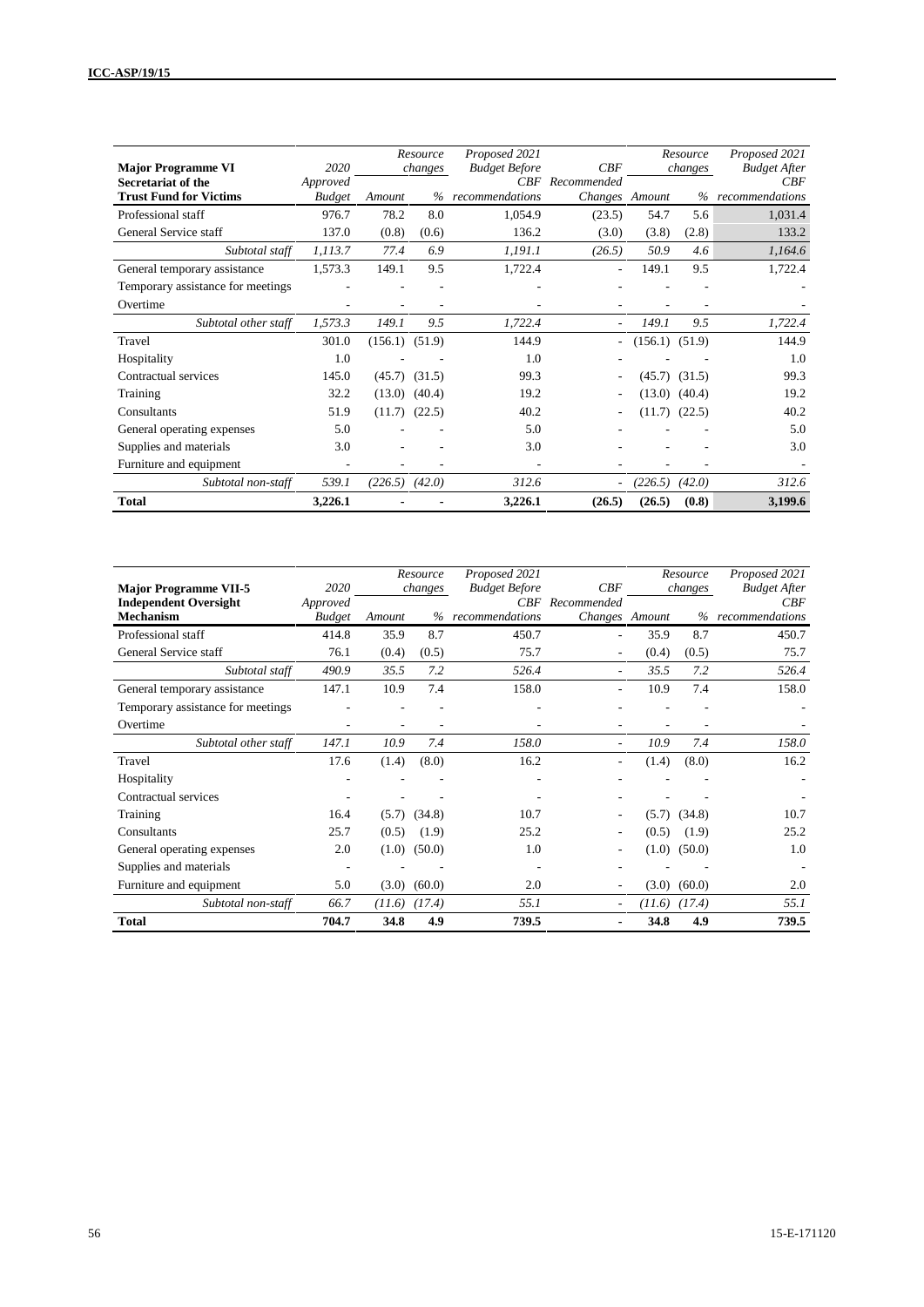|                                                                 | 2020     |                      | Resource<br>changes | Proposed 2021<br><b>Budget Before</b> | CBF                           |        | Resource<br>changes | Proposed 2021<br><b>Budget After</b> |
|-----------------------------------------------------------------|----------|----------------------|---------------------|---------------------------------------|-------------------------------|--------|---------------------|--------------------------------------|
| <b>Major Programme VII-6</b><br><b>Office of Internal Audit</b> | Approved | <b>Budget</b> Amount | $\%$                | CBF<br>recommendations                | Recommended<br>Changes Amount |        | $\%$                | CBF<br>recommendations               |
| Professional staff                                              | 463.7    | 43.9                 | 9.5                 | 507.6                                 | $\overline{\phantom{a}}$      | 43.9   | 9.5                 | 507.6                                |
| General Service staff                                           | 76.1     | (0.4)                | (0.5)               | 75.7                                  | $\overline{\phantom{a}}$      | (0.4)  | (0.5)               | 75.7                                 |
| Subtotal staff                                                  | 539.8    | 43.5                 | 8.1                 | 583.3                                 | $\overline{\phantom{a}}$      | 43.5   | 8.1                 | 583.3                                |
| General temporary assistance                                    | 122.1    | 11.4                 | 9.3                 | 133.5                                 | ٠                             | 11.4   | 9.3                 | 133.5                                |
| Temporary assistance for meetings                               |          |                      |                     |                                       |                               |        |                     |                                      |
| Overtime                                                        |          |                      |                     |                                       |                               |        |                     |                                      |
| Subtotal other staff                                            | 122.1    | 11.4                 | 9.3                 | 133.5                                 | $\overline{a}$                | 11.4   | 9.3                 | 133.5                                |
| Travel                                                          | 10.8     | 0.1                  | 0.9                 | 10.9                                  | $\overline{\phantom{a}}$      | 0.1    | 0.9                 | 10.9                                 |
| Hospitality                                                     |          |                      |                     | ٠                                     |                               |        |                     |                                      |
| Contractual services                                            |          |                      |                     |                                       |                               |        |                     |                                      |
| Training                                                        | 28.5     | 0.3                  | 1.1                 | 28.8                                  | (3.8)                         | (3.5)  | (12.3)              | 25.0                                 |
| Consultants                                                     | 20.0     | (20.0)               | (100.0)             | ٠                                     | $\overline{\phantom{a}}$      | (20.0) | (100.0)             |                                      |
| General operating expenses                                      |          |                      |                     |                                       |                               |        |                     |                                      |
| Supplies and materials                                          |          |                      |                     |                                       |                               |        |                     |                                      |
| Furniture and equipment                                         |          |                      |                     |                                       |                               |        |                     |                                      |
| Subtotal non-staff                                              | 59.3     | (19.6)               | (33.1)              | 39.7                                  | (3.8)                         | (23.4) | (39.5)              | 35.9                                 |
| <b>Total</b>                                                    | 721.2    | 35.3                 | 4.9                 | 756.5                                 | (3.8)                         | 31.5   | 4.4                 | 752.7                                |

|                                        | 2020          |        | Resource | Proposed 2021               | CBF         | Resource |         | Proposed 2021              |
|----------------------------------------|---------------|--------|----------|-----------------------------|-------------|----------|---------|----------------------------|
| <b>Major Programme VII-2</b>           | Approved      |        | changes  | <b>Budget Before</b><br>CBF | Recommended |          | changes | <b>Budget After</b><br>CBF |
| <b>Host State Loan</b>                 | <b>Budget</b> | Amount |          | % recommendations           | Changes     | Amount   |         | % recommendations          |
| Professional staff                     |               |        |          |                             |             |          |         |                            |
| General Service staff                  |               |        |          |                             |             |          |         |                            |
| Subtotal staff                         |               |        |          |                             |             |          |         |                            |
| General temporary assistance           |               |        |          |                             |             |          |         |                            |
| Temporary assistance for meetings      |               |        |          |                             |             |          |         |                            |
| Overtime                               |               |        |          |                             |             |          |         |                            |
| Subtotal other staff                   |               |        |          |                             |             |          |         |                            |
| Travel                                 |               |        |          |                             |             |          |         |                            |
| Hospitality                            |               |        |          |                             |             |          |         |                            |
| Contractual services                   |               |        |          |                             |             |          |         |                            |
| Training                               |               |        |          |                             |             |          |         |                            |
| Consultants                            |               |        |          |                             |             |          |         |                            |
| General operating expenses             |               |        |          |                             |             |          |         |                            |
| Supplies and materials                 |               |        |          |                             |             |          |         |                            |
| Furniture and equipment                |               |        |          |                             |             |          |         |                            |
| Subtotal non-staff                     |               |        |          |                             |             |          |         |                            |
| <b>Total</b>                           |               |        |          |                             |             |          |         |                            |
| Host State Loan                        | 3,585.1       |        |          | 3,585.1                     |             |          |         | 3,585.1                    |
| <b>Total Including Host State Loan</b> | 3,585.1       |        |          | 3,585.1                     |             |          |         | 3,585.1                    |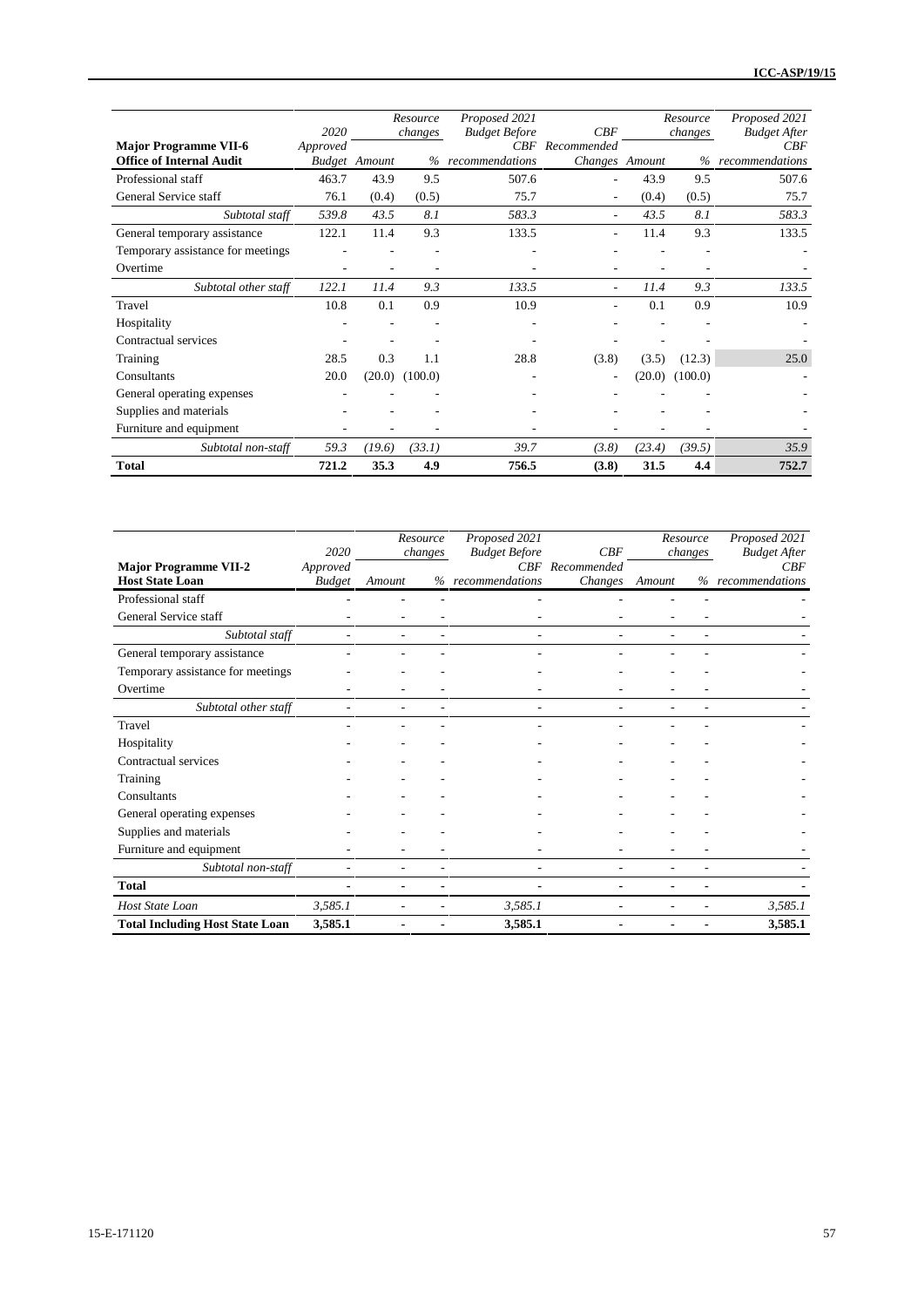## **Annex IV**

| <b>Number</b> | <b>Date</b>                          | <b>Justification</b>                                                                                                                                                                         | Amount<br>requested<br>( <i>thousand</i> $\epsilon$ ) |
|---------------|--------------------------------------|----------------------------------------------------------------------------------------------------------------------------------------------------------------------------------------------|-------------------------------------------------------|
| 1.            | 10/01/2020<br>Confidential           | Unavoidable costs associated with the case of The<br>Prosecutor v. Laurent Gbagbo and Charles Blé<br>Goudé ("Gbagbo and Blé Goudé Case") in the<br>situation in Côte d'Ivoire (CIV) in 2020. | $\bigoplus$ 38.51                                     |
| 2.            | 19/06/2020                           | Unforeseen and unavoidable costs associated with<br>the case of <i>The Prosecutor v. Al Hassan</i> in the<br>situation in Mali                                                               | $\bigoplus$ 09.5                                      |
| 3.            | 24/06/2020                           | Unforeseen and unavoidable costs associated with<br>the case of <i>The Prosecutor v. Yekatom and</i><br><i>Ngaïssona</i> in the situation in the Central African<br>Republic II (CAR).       | €1,751.3                                              |
|               | <b>Total amount of notifications</b> |                                                                                                                                                                                              | € 2,799.31                                            |

## **Requests to access the Contingency Fund (as at 30 September 2020)**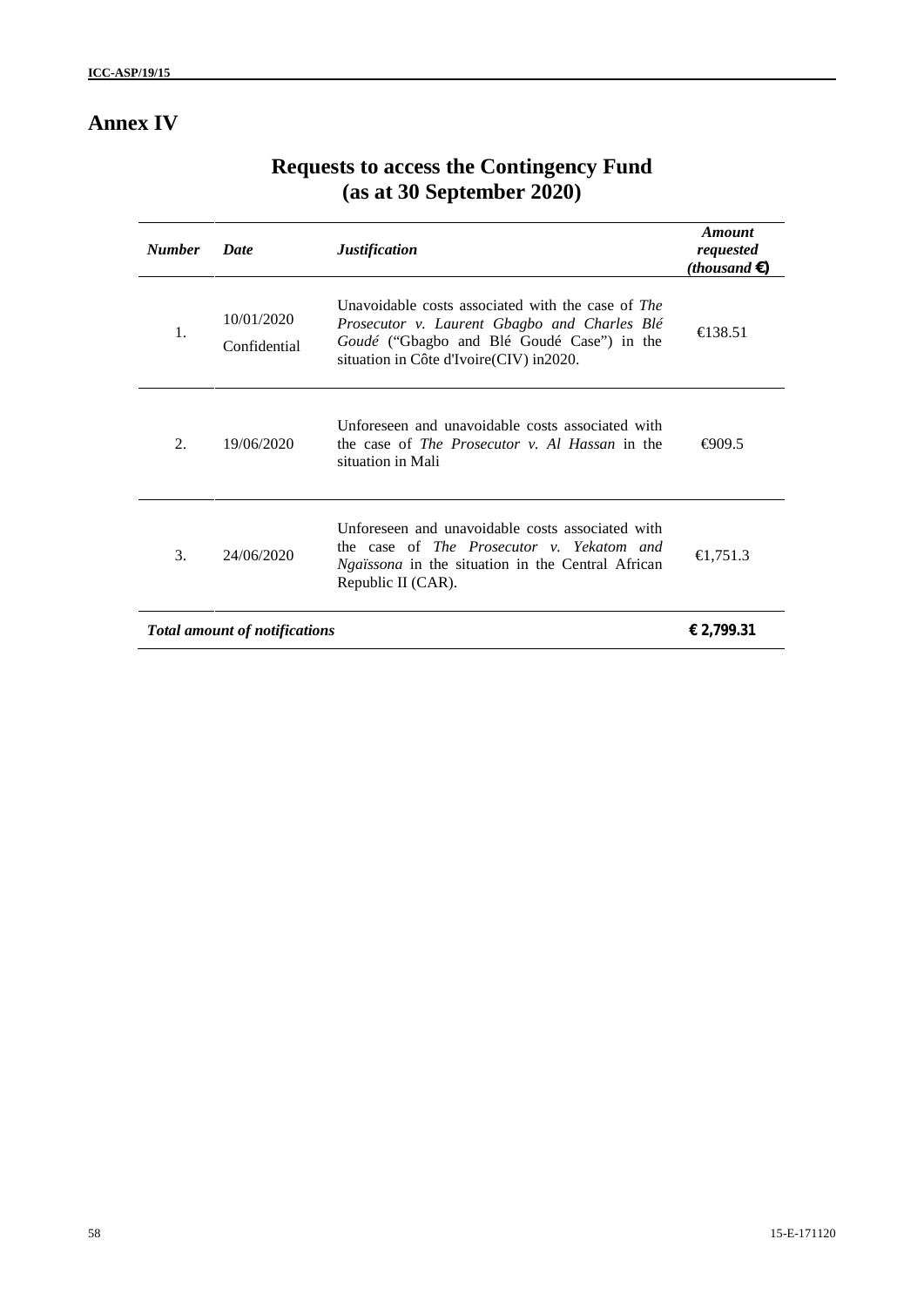## **Annex V**

## **Yearly increases in approved budgets and actual expenditure 2013-2020**

| Major                                   |                          |          |          |            |          | <b>Approved Budget</b> |           |          |            |                       |
|-----------------------------------------|--------------------------|----------|----------|------------|----------|------------------------|-----------|----------|------------|-----------------------|
| Programme                               |                          | 2013     | 2014     | 2015       | 2016     | 2017                   | 2018      | 2019     | 2020       | 2013-2020<br>increase |
| MP I: Judiciary                         | Total                    | 10,697.9 | 10,045.8 | 12,034.2   | 12,430.6 | 12,536.0               | 12, 712.0 | 12,107.6 | 12,081.5   | 1,799.5               |
|                                         | Variance                 | 413.9    | $-652.1$ | 1.988.4    | 396.4    | 105.4                  | 176       | $-602.4$ | $-26.1$    | 1,383.6               |
|                                         | Variance in %            | 4.0%     | $-6.1%$  | 19.8%      | 3.3%     | 0.8%                   | 1.4%      | $-4.7%$  | $-0.2%$    | 12.3%                 |
|                                         | Actual Expenditure       | 9,874.5  | 10,529.8 | 11,023.8   | 12,702.8 | 12,232.3               | 12,237.7  | 11,592.6 | 11,840.8*  | 1,966.3               |
|                                         | Implementation Rate in % | 92.3%    | 104.8%   | 91.6%      | 102.2%   | 97.6%                  | 96.3%     | 97.0%    | 98.0%      | Average<br>97.5%      |
| MP II: Office of                        | Total                    | 28,265.7 | 33,220.0 | 39,612.6   | 43,233.7 | 44.974.2               | 45,991.8  | 46,802.5 | 47,383.4   | 19,117.7              |
| the Prosecutor                          | Variance                 | 542.0    | 4,954.3  | 6.392.6    | 3.621.1  | 1.740.5                | 1.017.6   | 810.7    | 580.9      | 19,659.7              |
|                                         | Variance in %            | 2.0%     | 17.5%    | 19.2%      | 9.1%     | 4.0%                   | 2.3%      | 1.8%     | 1.2%       | 69.6%                 |
|                                         | Actual Expenditure       | 28,924.9 | 32,723.7 | 40,581.2   | 41,960.3 | 44,432                 | 44,226.9  | 46,801.9 | 46,919.7*  | 17,994.8              |
|                                         | Implementation Rate in % | 102.3%   | 98.5%    | 102.4%     | 97.1%    | 98.8%                  | 96.2%     | 100%     | 99.0%      | Average<br>99.3%      |
| MP III: Registry                        | Total                    | 64,520.9 | 66,293.1 | 65,025.9   | 72,759.2 | 76,632.6               | 77,142.5  | 76,651.2 | 75,916.9   | 11,396.0              |
|                                         | Variance                 | $-520.8$ | 1,772.2  | $-1,267.2$ | 7,733.3  | 3,873.4                | 509.9     | $-491.3$ | $-734.3$   | 10,875.2              |
|                                         | Variance in %            | $-0.8%$  | 2.7%     | $-1.9%$    | 11.9%    | 5.3%                   | 0.7%      | $-0.6%$  | $-1.0%$    | 16.9%                 |
|                                         | Actual Expenditure       | 64,203   | 65,738   | 67,988.3   | 73,278.6 | 78,811.5               | 77,677.2  | 76,571.9 | 74,688.5*  | 10,485.5              |
|                                         | Implementation Rate in % | 99.5%    | 99.2%    | 104.6%     | 100.7%   | 102.8%                 | 100.7%    | 99.9%    | 98.4%      | Average<br>100.7%     |
| MP VI:                                  | Total                    | 1.580.0  | 1,585.8  | 1,815.7    | 1.884.5  | 2.174.5                | 2.541.5   | 3,130.3  | 3,226.1    | 1,646.1               |
| Secretariat of the<br><b>Trust Fund</b> | Variance                 | 129.4    | 5.8      | 229.9      | 68.8     | 290.0                  | 367.0     | 588.8    | 95.8       | 1.775.5               |
| for Victims                             | Variance in %            | 8.9%     | 0.4%     | 14.5%      | 3.8%     | 15.4%                  | 16.9%     | 23.1%    | 3.1%       | 112.4%                |
|                                         | Actual Expenditure       | 1,432.0  | 1,425.7  | 1,542.9    | 1.640.7  | 1.704.3                | 2,031.3   | 2,803.8  | $3.049.4*$ | 1.617.4               |
|                                         | Implementation Rate in % | 90.6%    | 89.9%    | 85.0%      | 87.1%    | 78.4%                  | 79.9%     | 89.5%    | 94.5%      | Average<br>86.9%      |

\* Expenditures for 2020 are forecast expenditures as at June 2020.